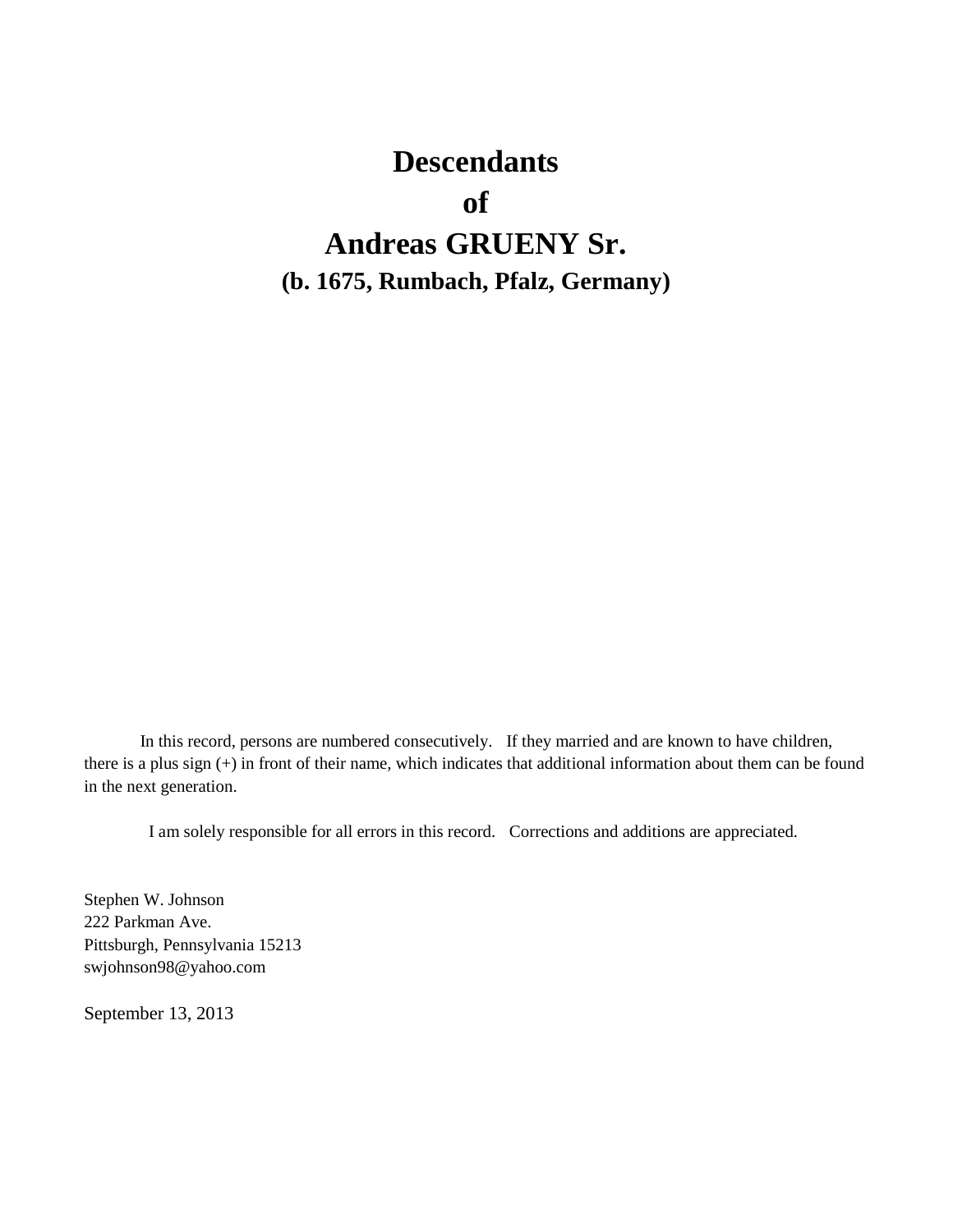#### **First Generation**

1. **Andreas GRUENY Sr.** was born in 1675 in Rumbach, Pfalz, Germany. He died in 1739 at the age of 64. Rev. Dennis Kastens shows Andreas born about 1675 and dying in 1739.

Andreas GRUENY Sr. and Barbara MEYER were married. **Barbara MEYER** was born in 1679 in Rumbach, Pfalz, Germany. She died in 1746 at the age of 67.

Andreas GRUENY and Barbara MEYER had the following children:

- +2 i. **Andreas GRUENY Jr.**, born 1710, Rumbach, Pfaltz, Germany; married Maria Katharina KINDELBERGER, 1735; died 1774, Nothweiler, Pirmasens, Rheinland-Pfalz, Germany.
- 3 ii. **Maria Dorothea GRUENY** was born on November 1, 1715 in Rumbach, Pfaltz, Germany. She was baptized on November 6, 1715 in Rumbach, Pfaltz, Germany. She died in 1718 at the age of 3.
- +4 iii. **Maria Dorothea GRUENY**, born September 7, 1718, Rumbach, Pfaltz, Germany; married Balthasar RIFFEL, 1754; died December 13, 1765, Rumbach, Pfaltz, Germany.

#### **Second Generation**

2. **Andreas GRUENY Jr.** was born in 1710 in Rumbach, Pfaltz, Germany. He died in 1774 at the age of 64 in Nothweiler, Pirmasens, Rheinland-Pfalz, Germany.

Andreas GRUENY Jr. and Maria Katharina KINDELBERGER were married in 1735. **Maria Katharina KINDELBERGER**, daughter of Hans Jacob KINDELBERGER and Maria Apollonia HAUSWIRTH, was born on April 21, 1718 in Nothweiler, Pirmasens, Rheinland-Pfalz, Germany. She died in 1806 at the age of 88 in Nothweiler, Pfalz, Germany.

Andreas GRUENY and Maria Katharina KINDELBERGER had the following children:

- 5 i. **Unknown GRUENY** was born in 1736 in Nothweiler, Pirmasens, Rheinland-Pfalz, Germany.
- +6 ii. **Maria Elisabeth GRUENY**, born 1737, Nothweiler, Pirmasens, Rheinland-Pfalz, Germany; married Paul DURAND.
- +7 iii. **Anna Maria GRUENY**, born 1739, Nothweiler, Pirmasens, Rheinland-Pfalz, Germany; married Daniel EICHACKER, July 22, 1787, Schönau, Germany; married Philipp Jacob IGEL; died January 1, 1802, Rumbach, Pfaltz, Germany.
- +8 iv. **Johann Jacob GRUENY**, born 1742; married Unknown UNKNOWN, 1764; married Christine UNKNOWN, about 1770; married Maria Catharina Magdalena SCHNEIDER, September 14, 1784.
- +9 v. **Maria Margaretha GRUENY**, born February 1, 1743/4, Nothweiler, Pirmasens, Rheinland-Pfalz, Germany; married Johann George KLEMM Jr., March 7, 1780, Nothweiler, Pirmasens, Rheinland-Pfalz, Germany; died September 23, 1823, Nothweiler, Pirmasens, Rheinland-Pfalz, Germany.
- +10 vi. **Johann Martin GRUENY**, born July 8, 1748, Nothweiler, Pirmasens, Rheinland-Pfalz, Germany; married Maria Dorothea EHRSTEIN, 1775; died November 12, 1823, Nothweiler, Pirmasens, Rheinland-Pfalz, Germany.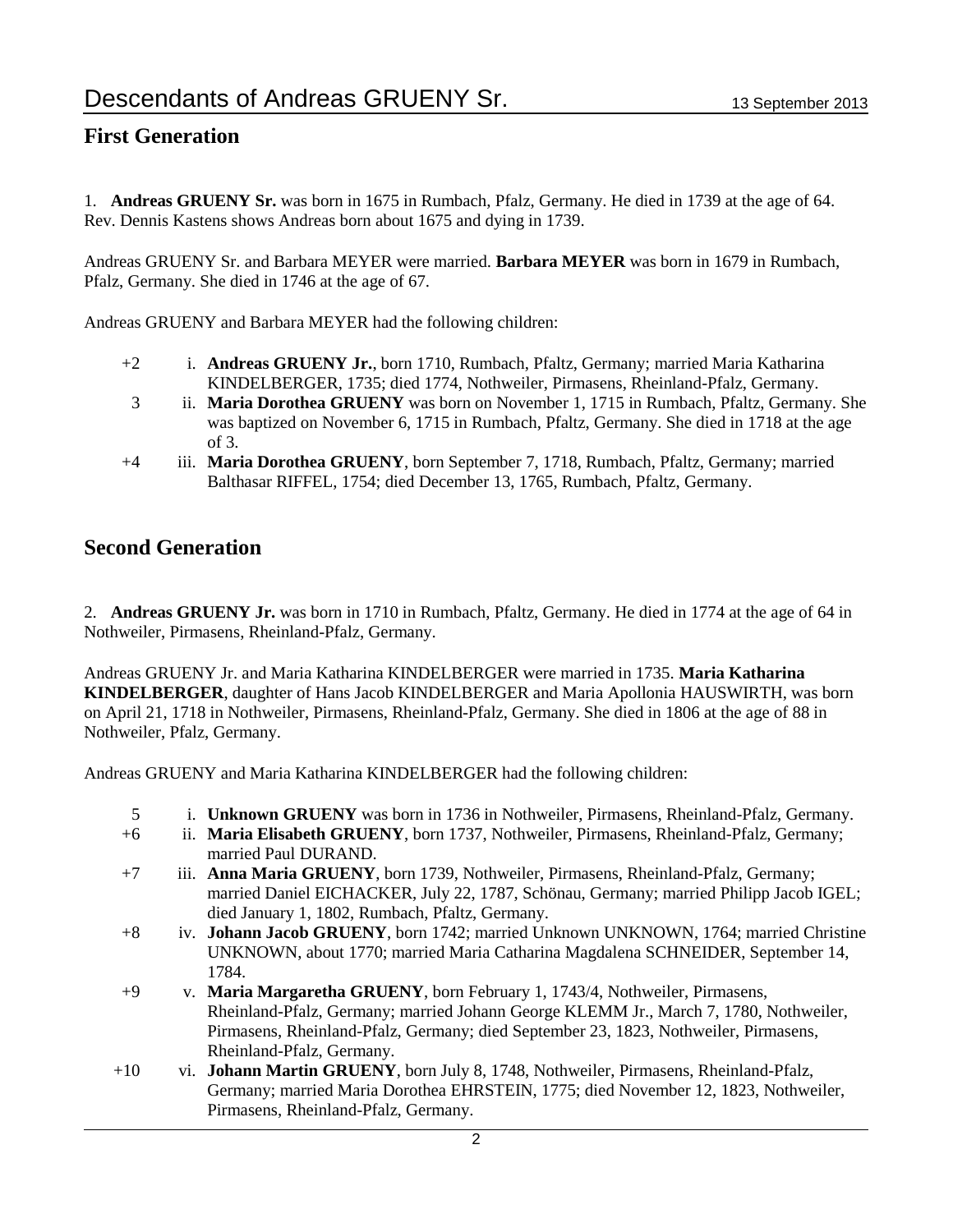- +11 vii. **Johann Georg GRUENY**, born November, 1751, Nothweiler, Pirmasens, Rheinland-Pfalz, Germany; married Anna Maria EHRSTEIN; died March 4, 1794, Nothweiler, Pirmasens, Rheinland-Pfalz, Germany. +12 viii. **Eva Elisabetha GRUENY**, born July 8, 1754, Nothweiler, Pirmasens, Rheinland-Pfalz, Germany; married Daniel RETZER, 1774, Nothweiler, Pfalz, Germany; married Johann HINKEL, 1790; died March 18, 1815, Nothweiler, Pfalz, Germany.
- +13 ix. **Heinrich Jacob GRUENY**, born 1755, Nothweiler, Pirmasens, Rheinland-Pfalz, Germany; married Maria Margaretha SCHWAB, May 10, 1785; died 1812 or 1842, Nothweiler, Pirmasens, Rheinland-Pfalz, Germany.
- +14 x. **Maria Magdalena GRUENY**, born 1759, Nothweiler, Pirmasens, Rheinland-Pfalz, Germany; married Johann Jacob SCHAEFER, November 21, 1790, Nothweiler, Pfalz, Germany; died September 28, 1793, Nothweiler, Pirmasens, Rheinland-Pfalz, Germany.

4. **Maria Dorothea GRUENY** was born on September 7, 1718 in Rumbach, Pfaltz, Germany. She died on December 13, 1765 at the age of 47 in Rumbach, Pfaltz, Germany.

Maria Dorothea GRUENY and Balthasar RIFFEL were married in 1754. **Balthasar RIFFEL**, son of Hans RIFFEL, was born on July 10, 1727 in Rumbach, Pfaltz, Germany. He died on February 23, 1779 at the age of 51 in Rumbach, Pfaltz, Germany.

Balthasar RIFFEL and Maria Dorothea GRUENY had the following children:

- 15 i. **Johann Jakob RIFFEL** was born in 1759 in Rumbach, Pfaltz, Germany.
- +16 ii. **Maria Magdalena RIFFEL**, born May 9, 1762, Rumbach, Pfaltz, Germany; married Friedrich GRUESY, October 31, 1786, Rumbach, Pfaltz, Germany; died May 14, 1790, Rumbach, Pfaltz, Germany.

#### **Third Generation**

6. **Maria Elisabeth GRUENY** was born in 1737 in Nothweiler, Pirmasens, Rheinland-Pfalz, Germany.

Maria Elisabeth GRUENY and Paul DURAND were married. **Paul DURAND** died in 1776. Paul and Maria had two children, but their names are not known.

7. **Anna Maria GRUENY** was born in 1739 in Nothweiler, Pirmasens, Rheinland-Pfalz, Germany. She died on January 1, 1802 at the age of 63 in Rumbach, Pfaltz, Germany.

Anna Maria GRUENY and Daniel EICHACKER were married on July 22, 1787 in Schönau, Germany. **Daniel EICHACKER** was born in 1739 in Moersbach bei Zweibrücken. He died on December 15, 1800 at the age of 61 in Rumbach, Pfaltz, Germany.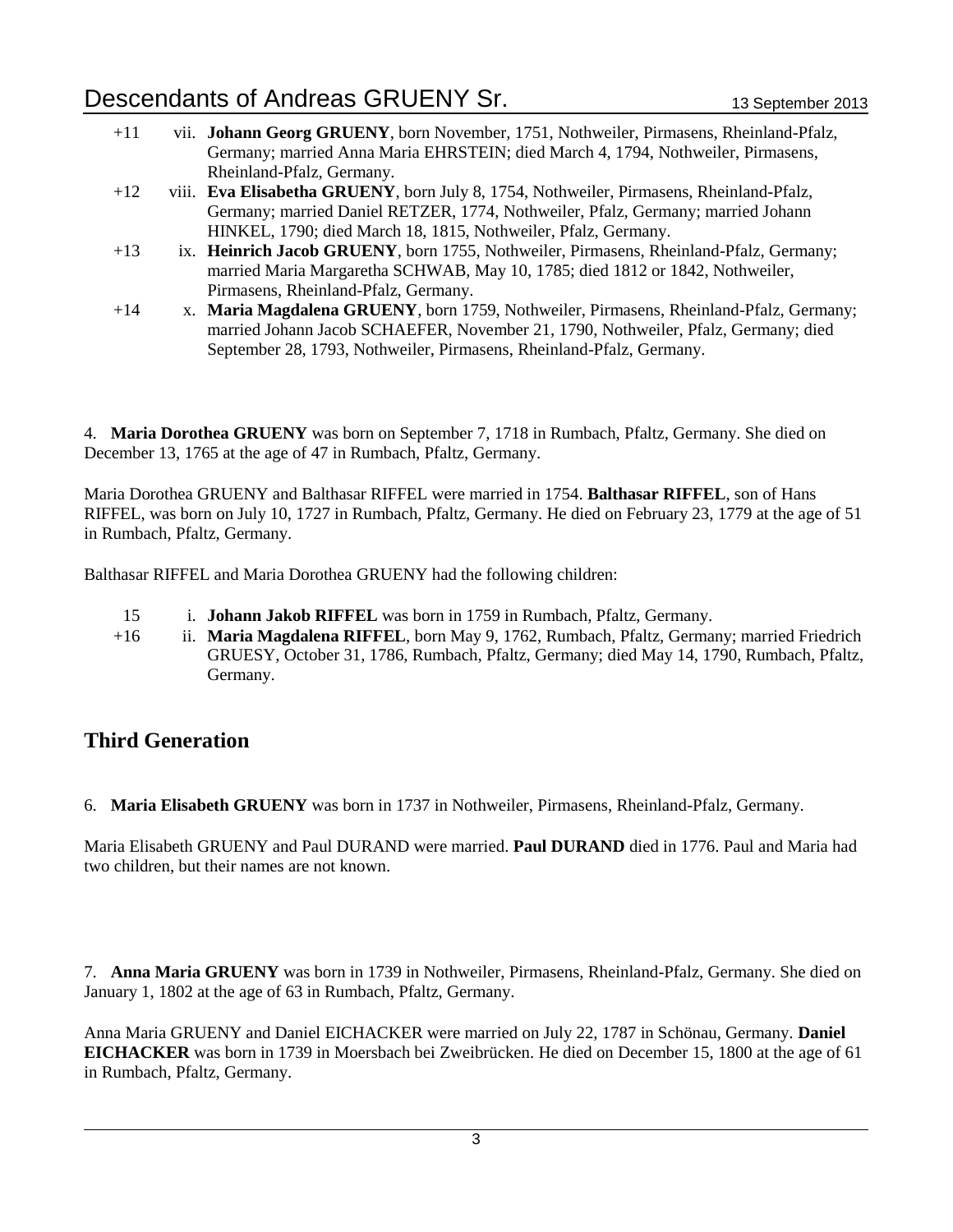Anna Maria GRUENY and Philipp Jacob IGEL were married. **Philipp Jacob IGEL** was born about 1735 in Welschneinreuth, Germany. He died about 1776 at the age of 41.

8. **Johann Jacob GRUENY** was born in 1742. He was living in 1764 in Nothweiler, Pirmasens, Rheinland-Pfalz, Germany.

Johann Jacob GRUENY and Unknown UNKNOWN were married in 1764. **Unknown UNKNOWN** was born about 1736. She died in 1784 at the age of 48.

Johann Jacob GRUENY and Unknown UNKNOWN had the following child:

+17 i. **Maria Katharine GRUENY**, born 1770, Nothweiler, Pfalz, Germany; married Joseph BURKHART, after August 27, 1792.

Johann Jacob GRUENY and Christine UNKNOWN were married about 1770. **Christine UNKNOWN** was born in 1745. She died on November 18, 1782 at the age of 37. She was Lutheran.

Johann Jacob GRUENY and Christine UNKNOWN had the following children:

- 18 i. **George Danial GRUENY** was born in 1777 in Nothweiler, Pfalz, Germany. He died on October 1, 1793 at the age of 16 in Nothweiler, Pfalz, Germany.
- 19 ii. **Friedrich Jacob GRUENY** was born on July 23, 1781 in Nothweiler, Pfalz, Germany.
- 20 iii. **Andreas GRUENY** was born on November 12, 1782 in Nothweiler, Pfalz, Germany.

Johann Jacob GRUENY and Maria Catharina Magdalena SCHNEIDER were married on September 14, 1784. **Maria Catharina Magdalena SCHNEIDER** was born on December 14, 1738 in Bobenthal, Germany. She was Lutheran.

9. **Maria Margaretha GRUENY** was born on February 1, 1743/4 in Nothweiler, Pirmasens, Rheinland-Pfalz, Germany. She died on September 23, 1823 at the age of 79 in Nothweiler, Pirmasens, Rheinland-Pfalz, Germany.

Maria Margaretha GRUENY and Johann George KLEMM Jr. were married on March 7, 1780 in Nothweiler, Pirmasens, Rheinland-Pfalz, Germany. **Johann George KLEMM Jr.**, son of Johann George KLEMM and Anna Maria KLEIN, was born in 1720 in Nothweiler, Pirmasens, Rheinland-Pfalz, Germany. He died on August 10, 1807 at the age of 87 in Nothweiler, Pirmasens, Rheinland-Pfalz, Germany. Alternatively, he Johann died on October 8, 1807. He was a Street Engineer ("Strasswirth") in the vicinity of Nothweiler.

Johann's marriage to Maria Margaretha was his third marriage.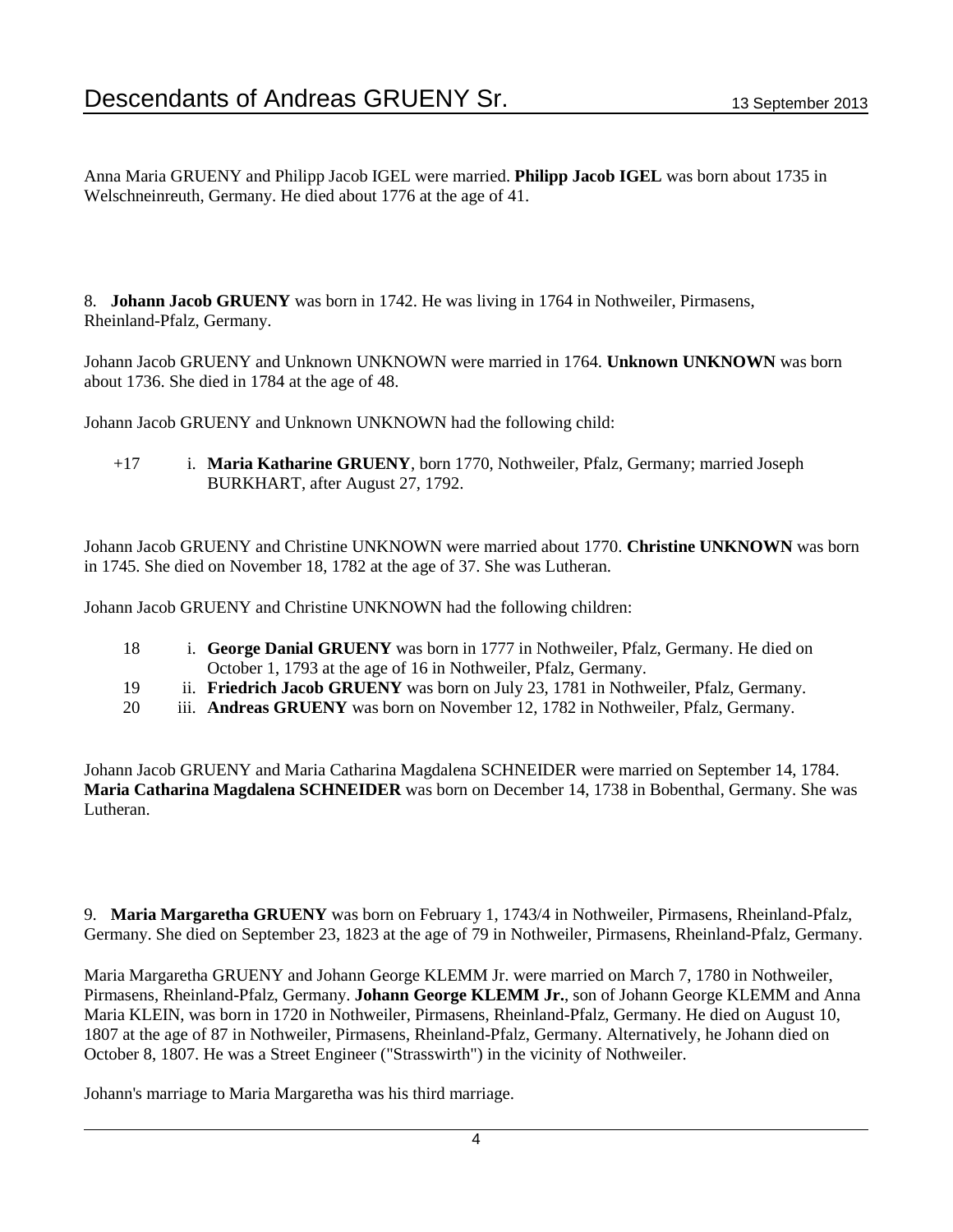Johann George KLEMM and Maria Margaretha GRUENY had the following children:

- 21 i. **Unknown KLEMM** was born in 1759 in Nothweiler, Pfalz, Germany.
- 22 ii. **Catharina Barbara KLEMM** was born in 1760 in Nothweiler, Pfalz, Germany.
- +23 iii. **Maria Katharina KLEMM**, born September 5, 1762, Nothweiler, Pfalz, Germany; married Ludwig GRIMM, Nothweiler, Pfalz, Germany; died August 1, 1839, Nothweiler, Pfalz, Germany.

10. **Johann Martin GRUENY** was born on July 8, 1748 in Nothweiler, Pirmasens, Rheinland-Pfalz, Germany. He died on November 12, 1823 at the age of 75 in Nothweiler, Pirmasens, Rheinland-Pfalz, Germany. Johann was a tailor (Schneider) of Nothweiler, Pirmasens, Rheinland-Pfalz, Germany.

Johann Martin GRUENY and Maria Dorothea EHRSTEIN were married in 1775. **Maria Dorothea EHRSTEIN**, daughter of Jacob EHRSTEIN and Barbara MUELLER, was born on January 28, 1757. She died on March 16, 1826 at the age of 69 in Nothweiler, Pirmasens, Rheinland-Pfalz, Germany.

Johann Martin GRUENY and Maria Dorothea EHRSTEIN had the following children:

| $+24$    | i. Johann Martin GRUENY Jr., born July 11, 1796, Nothweiler, Pfalz, Germany; married Eva                   |
|----------|------------------------------------------------------------------------------------------------------------|
|          | Catharine BREYSACH, 1821, Nothweiler, Pfalz, Germany; married Maria Margaretha                             |
|          | GUTHMUELLER, June 27, 1839; died June 14, 1854, Nothweiler, Pfalz, Germany.                                |
| 25       | ii. Unknown GRUENY was born between 1775 and 1780.                                                         |
| $+26$    | iii. Johann David GRUENY, born May 14, 1780, Nothweiler, Pfalz, Germany; married Eva                       |
|          | Catharine WALTHER, 1815, Nothweiler, Pfalz, Germany.                                                       |
| 27       | iv. Johannes GRUENY was born on February 13, 1783.                                                         |
| 28       | v. Heinrich Jacob GRUENY was born on April 16, 1786.                                                       |
| $\Omega$ | $\mathbf{M}_{\text{out}}$ Montgoma CDUENV $\mathbf{W}_{\text{out}}$ on $\mathbf{O}_{\text{other}}$ 24.1700 |

29 vi. **Maria Margaret GRUENY** was born on October 24, 1790.

11. **Johann Georg GRUENY** was born in November, 1751 in Nothweiler, Pirmasens, Rheinland-Pfalz, Germany. He died on March 4, 1794 at the age of 42 in Nothweiler, Pirmasens, Rheinland-Pfalz, Germany. He was a Wooden Shoe Maker.

Johann Georg GRUENY and Anna Maria EHRSTEIN were married. **Anna Maria EHRSTEIN**, daughter of Jacob EHRSTEIN and Barbara MUELLER, was born on March 27, 1758 in Niedersteinbach/Alsace and Pfaffenbronner Hof.. She died on April 15, 1839 at the age of 81 in Nothweiler, Pirmasens, Rheinland-Pfalz, Germany.

Johann Georg GRUENY and Anna Maria EHRSTEIN had the following children:

- +30 i. **Juliana GRUENY**, born February 11, 1780, Nothweiler, Pfalz, Germany; married Joseph MODARD, September 12, 1799.
- +31 ii. **Gottfried GRUENY**, born March 9, 1782, Nothweiler, Pfalz, Germany; married Catharina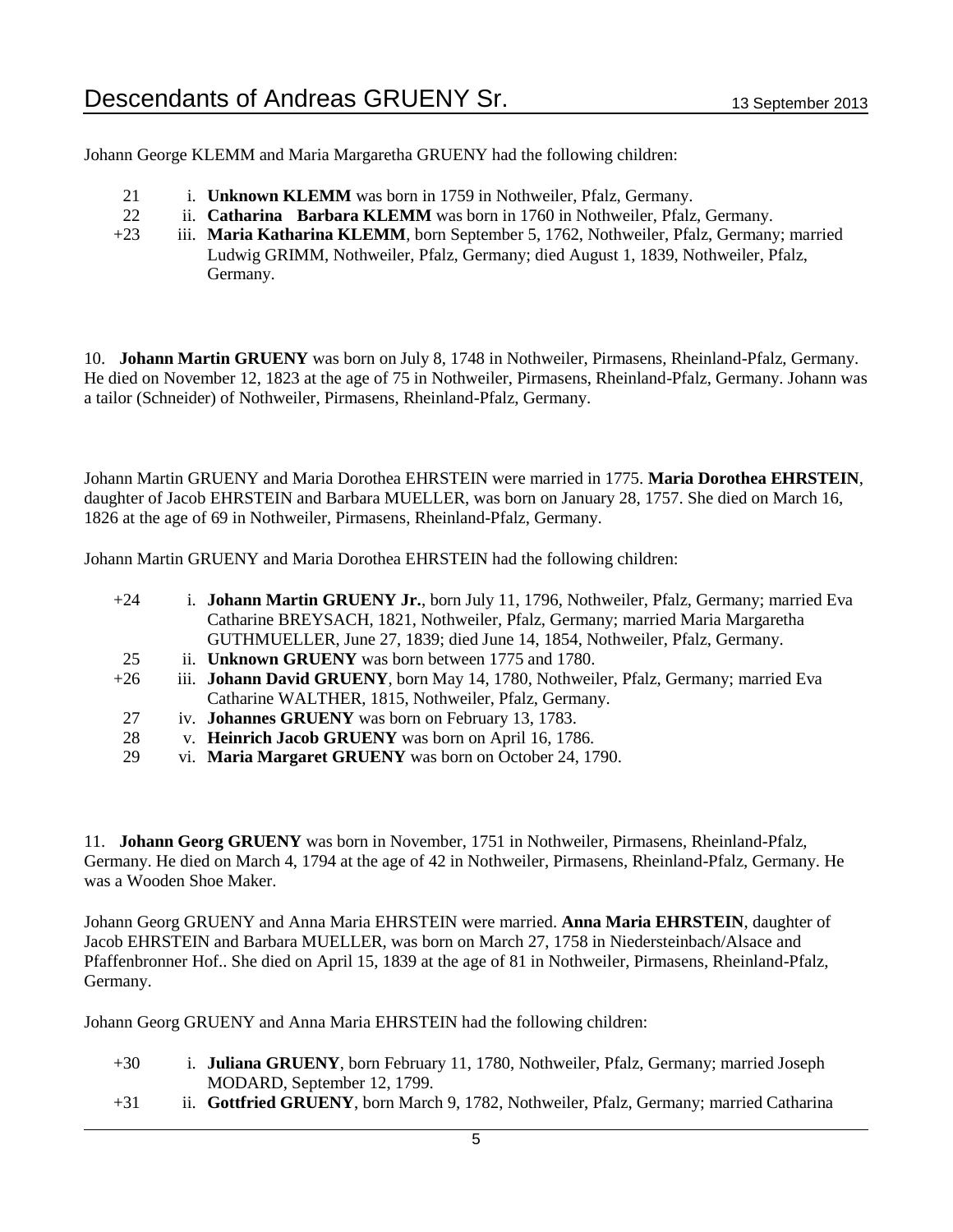Barbara DAUBER, about 1807; died August 17, 1845, Nothweiler, Pfalz, Germany.

- 32 iii. **Johann Friedrich GRUENY** was born in 1784.
- 33 iv. **Georg Jacob GRUENY** was born on August 23, 1786.
- +34 v. **Georg Friedrich GRUENY**, born February 1, 1789, Nothweiler, Pfalz, Germany; married Catharina Margaretha HOFFMANN, between April 16, 1812 and January, Nothweiler, Pfalz, Germany; died November 14, 1847, Nothweiler, Pfalz, Germany.
- 35 vi. **Heinrich Jacob GRUENY** was born on March 20, 1791.

12. **Eva Elisabetha GRUENY** was born on July 8, 1754 in Nothweiler, Pirmasens, Rheinland-Pfalz, Germany. She died on March 18, 1815 at the age of 60 in Nothweiler, Pfalz, Germany.

Eva Elisabetha GRUENY and Daniel RETZER were married in 1774 in Nothweiler, Pfalz, Germany. **Daniel RETZER**, son of Johann Wendell RETZER and Eva Elisabetha KEHRT, was born about 1745 in Speyer, Germany. He died in 1789 at the age of 44 in Nothweiler, Pfalz, Germany. He was a Linen weaver.

Daniel RETZER and Eva Elisabetha GRUENY had the following children:

- +36 i. **Anna Barbara RETZER**, born 1773, Nothweiler, Pirmasens, Rheinland-Pfalz, Germany; married Jacob NEIB; died February 25, 1857, Nothweiler, Pfalz, Germany.
- +37 ii. **Eva RETZER**, born about 1776; married Johann HINKEL.
- +38 iii. **Johann Martin RETZER Sr.**, born October 12, 1778, Nothweiler, Pfalz, Germany; married Maria Catharine SATTLER, about 1800; died November 30, 1826, Nothweiler, Pfalz, Germany.
- 39 iv. **Heinrich Jacob RETZER** was born on February 6, 1781 in Nothweiler, Pfalz, Germany. He died on December 27, 1829 at the age of 48 in Nothweiler.
- 40 v. **George Jacob RETZER** was born on June 1, 1784. He died on January 20, 1842 at the age of 57.

Eva Elisabetha GRUENY and Johann HINKEL were married in 1790. **Johann HINKEL** was born on May 23, 1740. He died on March 23, 1815 at the age of 74. Johann was from Lichtenburg, Germany. He was a Lutheran.

13. **Heinrich Jacob GRUENY** was born in 1755 in Nothweiler, Pirmasens, Rheinland-Pfalz, Germany. He died in 1812 or 1842 at the age of 57 in Nothweiler, Pirmasens, Rheinland-Pfalz, Germany. He was a woodenshoemaker (Holzschuhmacher).

Heinrich Jacob GRUENY and Maria Margaretha SCHWAB were married on May 10, 1785. **Maria Margaretha SCHWAB**, daughter of Adam SCHWAB and Margaret Stephanie UNKNOWN, was born in 1760. She died on January 15, 1826 at the age of 66.

Heinrich Jacob GRUENY and Maria Margaretha SCHWAB had the following children:

41 i. **Philipp Jacob GRUENY** was born on August 14, 1785. He died on October 20, 1785 at the age of 0.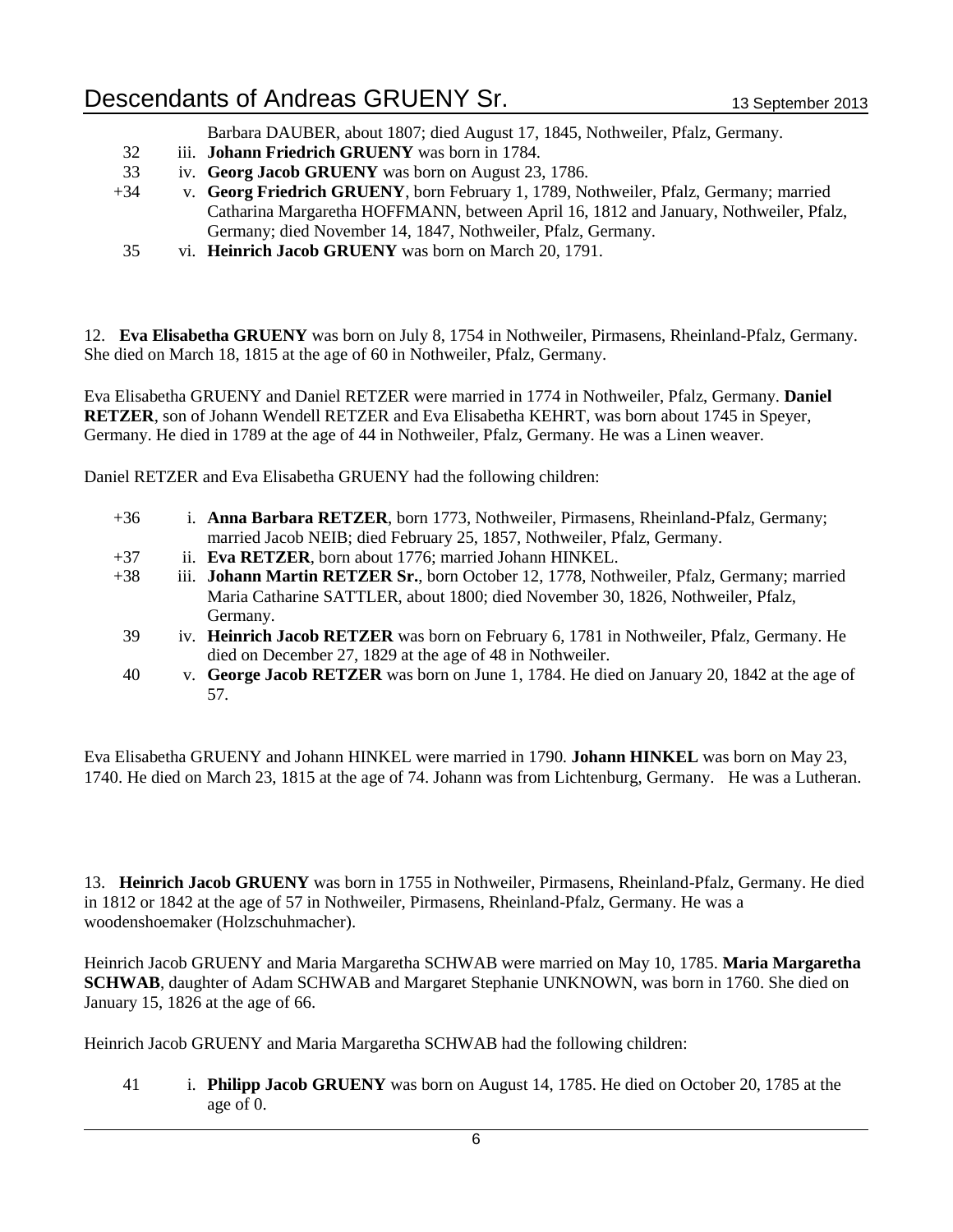- 42 ii. **Margaret Salomea GRUENY** was born about August 21, 1787. She was baptized on August 21, 1787 in Schoenau, Germany.
- 43 iii. **Elisabeth Margaret GRUENY** was born on June 8, 1789. She died on February 7, 1792 at the age of 2.
- +44 iv. **George Philipp GRUENY**, born September 7, 1791, Nothweiler, Pirmasens, Rheinland-Pfalz, Germany; married Magdalena ROOS, February 6, 1820; died June 14, 1850.
- +45 v. **Elisabeth Margaret GRUENY**, born 1795; married Johann Jacob Ernst GROSCH, October 10, 1815.

14. **Maria Magdalena GRUENY** was born in 1759 in Nothweiler, Pirmasens, Rheinland-Pfalz, Germany. She died on September 28, 1793 at the age of 34 in Nothweiler, Pirmasens, Rheinland-Pfalz, Germany.

Maria Magdalena GRUENY and Johann Jacob SCHAEFER were married on November 21, 1790 in Nothweiler, Pfalz, Germany. **Johann Jacob SCHAEFER** was born on September 5, 1760 in Nothweiler, Pfalz, Germany. He died on January 10, 1843 at the age of 82 in Nothweiler, Pfalz, Germany.

Johann Jacob SCHAEFER and Maria Magdalena GRUENY had the following child:

46 i. **Maria Elisabetha SCHAEFER** was born on February 13, 1792 in Nothweiler, Pfalz, Germany. She died on June 24, 1829 at the age of 37 in Nothweiler, Pfalz, Germany.

16. **Maria Magdalena RIFFEL** was born on May 9, 1762 in Rumbach, Pfaltz, Germany. She died on May 14, 1790 at the age of 28 in Rumbach, Pfaltz, Germany.

Maria Magdalena RIFFEL and Friedrich GRUESY were married on October 31, 1786 in Rumbach, Pfaltz, Germany. **Friedrich GRUESY** was born in 1754 in Rumbach, Pfaltz, Germany. He died in 1792 at the age of 38 in Rumbach, Pfaltz, Germany.

#### **Fourth Generation**

17. **Maria Katharine GRUENY** was born in 1770 in Nothweiler, Pfalz, Germany.

Maria Katharine GRUENY and Joseph BURKHART were married after August 27, 1792. **Joseph BURKHART** was born in Erlenbach, Germany. He was Roman Catholic.

Joseph BURKHART and Maria Katharine GRUENY had the following children:

- 47 i. **David BURKHART** was born on August 27, 1792 in Nothweiler, Pfalz, Germany.
- 48 ii. **George Jacob BURKHART** was born on March 19, 1805 in Nothweiler, Pfalz, Germany. He died on August 15, 1829 at the age of 24 in Nothweiler, Pfalz, Germany.
- +49 iii. **Catharine Barbara BURKHART**, born October 2, 1807, Nothweiler, Pfalz, Germany;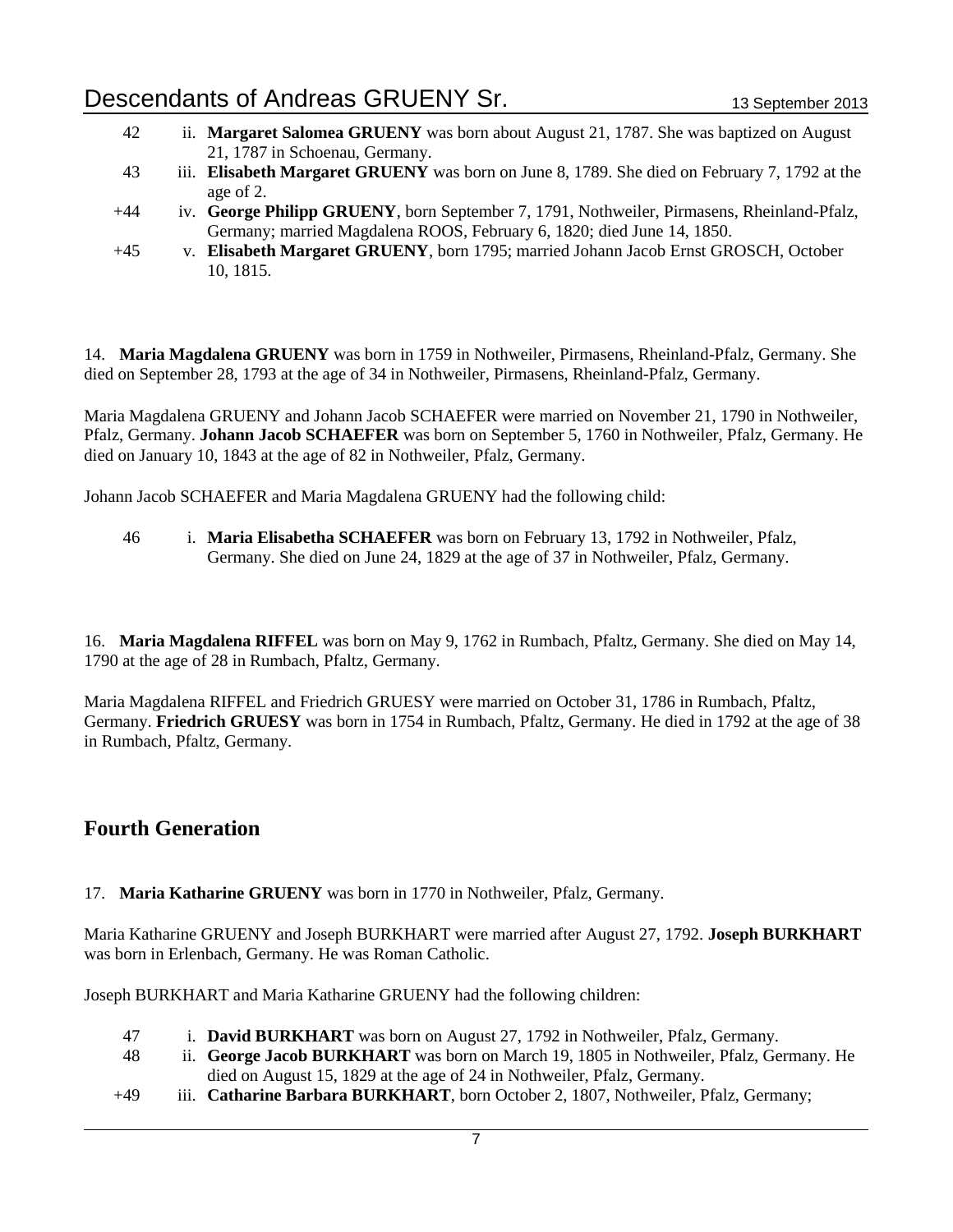married Johann HOFFMANN, November 15, 1829.

50 iv. **Maria Catharine BURKHART** was born in 1811 in Nothweiler, Pfalz, Germany. She died on December 28, 1834 at the age of 23 in Nothweiler, Pfalz, Germany.

23. **Maria Katharina KLEMM** was born on September 5, 1762 in Nothweiler, Pfalz, Germany. She died on August 1, 1839 at the age of 76 in Nothweiler, Pfalz, Germany.

Maria Katharina KLEMM and Ludwig GRIMM were married in Nothweiler, Pfalz, Germany. **Ludwig GRIMM** was born about 1762 in Baumholder, Germany.

24. **Johann Martin GRUENY Jr.** was born on July 11, 1796 in Nothweiler, Pfalz, Germany. He died on June 14, 1854 at the age of 57 in Nothweiler, Pfalz, Germany. Alternate spellins of the Gruny name include: GRÜNY, Gruny, Grueny, Greene, Green, Gruney, Granier, Grenier, Greaney, Graney, Greeny, Greenie, and Greenup.

IMPORTANT NOTE: VIRTUALLY ALL INFORMATION REGARDING JOHANN MARTIN GRUENY AND MARGARETHA GUTMULLER AND THEIR ANCESTORS IN GERMANY IS THE RESULT OF THE WORK OF DENNIS A. KASTENS, WHO TRANSCRIBED THE CHURCH RECORDS OF THE NOTHWEILER RUMBACH ARE OVER MANY YEARS. IN ADDITION, THE INFORMATION IN THIS DATABASE REGARDING THE DESCENDANTS OF THOSE ANCESTORS HAS BEEN DERIVED FROM THE DATABASES OF 1. ANDREA KINDELBERGER AT http://www.kindelberger.de/, AND 2. THE WORLDCONNECT DATABASE OF LEILANIA SPRING, POSTED ON ROOTSWEB AT http://worldconnect.rootsweb.com/cgi-bin/igm.cgi?op=SHOW&db=sprin&surname=Gr%FCeny%2C+Johann+M artin. THESE SOURCES WILL NOT BE REPEATED.

Johann Martin GRUENY Jr. and Eva Catharine BREYSACH were married in 1821 in Nothweiler, Pfalz, Germany. **Eva Catharine BREYSACH** was born on January 26, 1800 in Niedersteinbach, Germany. She died on July 11, 1837 at the age of 37.

Johann Martin GRUENY and Eva Catharine BREYSACH had the following children:

- 51 i. **Heinrich Jacob GRUENY** was born in 1823. He died on July 31, 1833 at the age of 10 in Nothweiler, Pfalz, Germany.
- 52 ii. **Fritz GRUENY** was born on April 5, 1824 in Nothweiler, Pfalz, Germany.
- 53 iii. **Maria Catharine GRUENY** was born on May 18, 1826 in Nothweiler, Pfalz, Germany.
- +54 iv. **Louise GRUENY**, born July 26, 1832, Nothweiler, Pfalz, Germany; married George Michael GUTHMILLER, April 15, 1857, Wingen, , Alsace.
- +55 v. **Karl GRUENY**, born December 15, 1843, Nothweiler, Pfalz, Germany; married Karolina KUNTZ, July 20, 1872, Rumbach, Pfaltz, Germany; died December 6, 1911, Nothweiler, Pfalz, Germany.

Johann Martin GRUENY Jr. and Maria Margaretha GUTHMUELLER were married on June 27, 1839. **Maria Margaretha GUTHMUELLER**, daughter of Johann Michael GUTHMUELLER and Katharina WERLY, was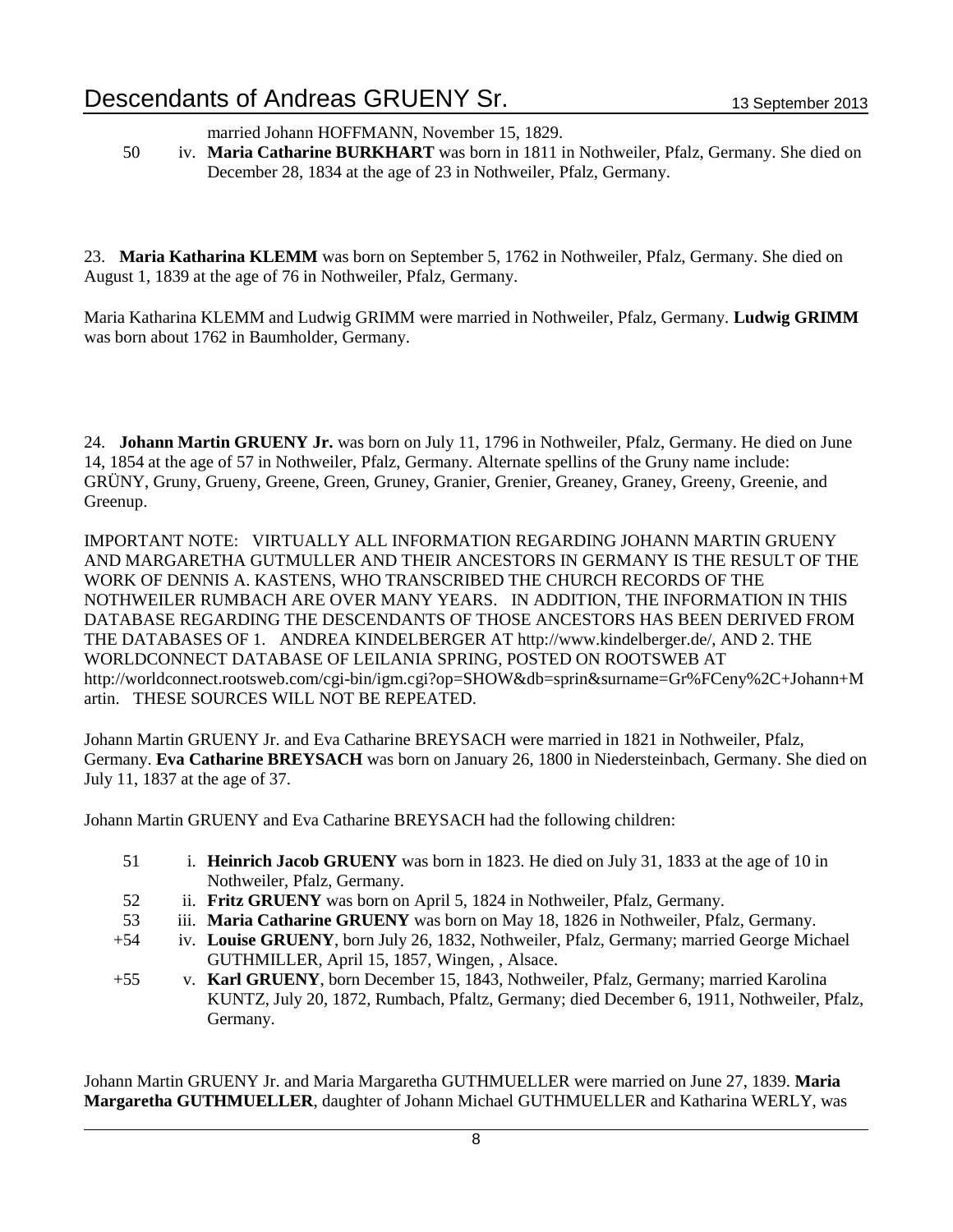born on July 28, 1801 in Wingen, Germany. According to the death certificate of Margaret's son Jacob, his mother's name was "Margaret Gutmiller." This is THE key fact that links his father Johann Martin and mother to Nothweiler, Germany, where much research has been done on the Grueny family.

The Guthmuellers of Wingen came initially to Wingen in 1719 from teh Durlach area of Baden Province, a Lutheran part of Germany. Some of the Guthmuellers went to Russia, where they remained before immigrating to America after 1874. The Guthmuellers became very prolific in Russia and beyond.

IMPORTANT NOTE: VIRTUALLY ALL INFORMATION REGARDING JOHANN MARTIN GRUENY AND MARGARETHA GUTMULLER AND THEIR ANCESTORS IN GERMANY IS THE RESULT OF THE WORK OF DENNIS A. KASTENS, WHO TRANSCRIBED THE CHURCH RECORDS OF THE NOTHWEILER RUMBACH ARE OVER MANY YEARS. IN ADDITION, THE INFORMATION IN THIS DATABASE REGARDING THE DESCENDANTS OF THOSE ANCESTORS HAS BEEN DERIVED FROM THE DATABASES OF 1. ANDREA KINDELBERGER AT http://www.kindelberger.de/, AND 2. THE WORLDCONNECT DATABASE OF LEILANIA SPRING, POSTED ON ROOTSWEB AT http://worldconnect.rootsweb.com/cgi-bin/igm.cgi?op=SHOW&db=sprin&surname=Gr%FCeny%2C+Johann+M artin. IN ADDITION, INFORMATION REGARDING A LONG LINE OF GUTMUELLERS WAS PROVIDED BY DAVID STEVENS AT http://www.guthmiller.com. THESE SOURCES WILL NOT BE REPEATED..

Johann Martin GRUENY and Maria Margaretha GUTHMUELLER had the following children:

- 56 i. **Philipp GRUENY** was born on October 25, 1840 in Nothweiler, Pfalz, Germany.
- +57 ii. **Jacob GREENE**, born December 6, 1843, Nothweiler, Pirmasens, Rheinland-Pfalz, Germany; died March 16, 1918.
- 58 iii. **David GRUENY** was born on May 17, 1847 in Nothweiler, Pfalz, Germany.
- +59 iv. **Barbara GRUENY**, born April 12, 1849, Nothweiler, Pfalz, Germany; married Jacob NEUHART; died before 1879.

26. **Johann David GRUENY** was born on May 14, 1780 in Nothweiler, Pfalz, Germany. Johann was a carpenter.

Johann David GRUENY and Eva Catharine WALTHER were married in 1815 in Nothweiler, Pfalz, Germany. **Eva Catharine WALTHER** was born on June 6, 1785 in Lembach, Alsace. She died on July 15, 1824 at the age of 39 in Nothweiler, Pfalz, Germany.

Johann David GRUENY and Eva Catharine WALTHER had the following children:

- +60 i. **Eva Catharine GRUENY**, born 1815, Nothweiler, Pfalz, Germany; married Joseph HITTEL, February 28, 1843, Nothweiler, Pfalz, Germany.
- +61 ii. **Eva Elisabeth GRUENY**, born August 22, 1818, Nothweiler, Pfalz, Germany; married Johann Martin RETZER Jr., April 11, 1847, Nothweiler, Pfalz, Germany.
- 62 iii. **Magdalena GRUENY** was born in 1823.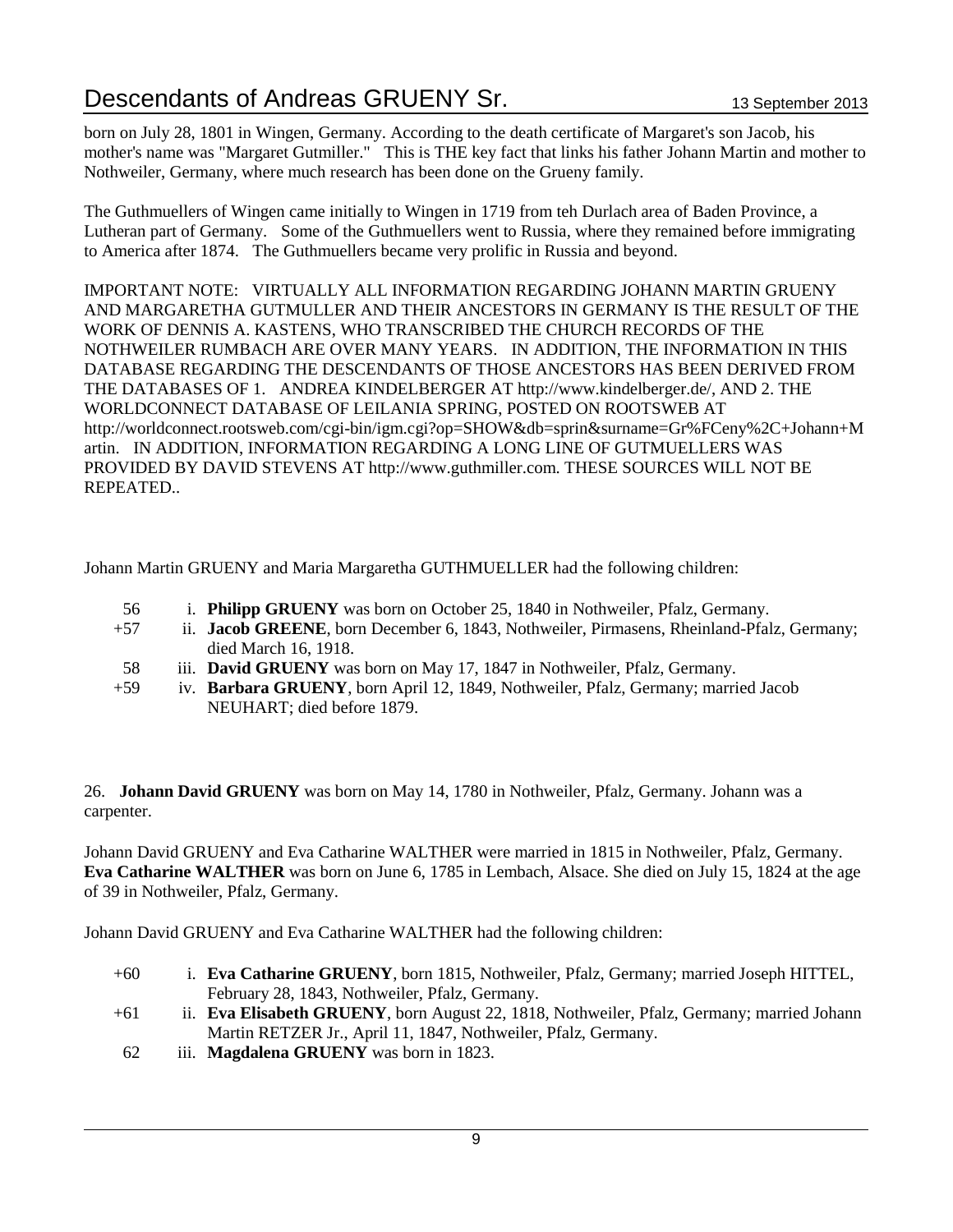30. **Juliana GRUENY** was born on February 11, 1780 in Nothweiler, Pfalz, Germany.

Juliana GRUENY and Joseph MODARD were married on September 12, 1799. **Joseph MODARD** was born about 1778 in Hirschthal, Germany.

Joseph MODARD and Juliana GRUENY had the following children:

- +63 i. **Juliana MODARD**, married Georg Friedrich FROHN, August, 1830, Hirschthal, Germany.
- 64 ii. **Katharina Barbara MODARD** was born on August 19, 1800 in Hirschthal, Germany.
- 65 iii. **Maria Elisabetha MODARD** was born on September 7, 1802 in Hirschthal.

31. **Gottfried GRUENY** was born on March 9, 1782 in Nothweiler, Pfalz, Germany. He died on August 17, 1845 at the age of 63 in Nothweiler, Pfalz, Germany.

Gottfried GRUENY and Catharina Barbara DAUBER were married about 1807. **Catharina Barbara DAUBER** was born on December 5, 1784 in Nothweiler, Pfalz, Germany. She died on October 13, 1846 at the age of 61 in Nothweiler, Pfalz, Germany.

34. **Georg Friedrich GRUENY** was born on February 1, 1789 in Nothweiler, Pfalz, Germany. He died on November 14, 1847 at the age of 58 in Nothweiler, Pfalz, Germany.

Georg Friedrich GRUENY and Catharina Margaretha HOFFMANN were married between April 16, 1812 and January in Nothweiler, Pfalz, Germany. **Catharina Margaretha HOFFMANN** was born on December 21, 1792 in Nothweiler, Pfalz, Germany. She died on June 12, 1852 at the age of 59 in Nothweiler, Pfalz, Germany.

Georg Friedrich GRUENY and Catharina Margaretha HOFFMANN had the following children:

- 66 i. **Friedrich "Fritz" GRUENY** was born in 1812 in Nothweiler, Pfalz, Germany.
- +67 ii. **Johann Jakob GRUENY**, born April 16, 1814, Nothweiler, Pfalz, Germany; married Barbara SCHWEICKART, December 26, 1839; died March 22, 1857, Nothweiler, Pfalz, Germany.
- +68 iii. **Margaretha GRUENY**, born March 7, 1816, Nothweiler, Pfalz, Germany; married Georg Heinrich KUNTZ, October 9, 1836, Nothweiler, Pfalz, Germany; died April 22, 1900, Nothweiler, Pfalz, Germany.
- 69 iv. **Eva Elizabetha GRUENY** was born on September 21, 1818 in Nothweiler, Pfalz, Germany. She died on May 10, 1856 at the age of 37 in Nothweiler, Pfalz, Germany.
- 70 v. **Anna Maria GRUENY** was born on September 18, 1823 in Nothweiler, Pfalz, Germany.
- 71 vi. **Philipp GRUENY** was born on February 11, 1826 in Nothweiler, Pfalz, Germany. He died on February 27, 1875 at the age of 49 in Nothweiler, Pfalz, Germany.
- 72 vii. **Carolina GRUENY** was born on January 30, 1828 in Nothweiler, Pfalz, Germany. She died about 1843 at the age of 15.
- 73 viii. **Barbara GRUENY** was born on May 31, 1829 in Nothweiler, Pfalz, Germany.
- 74 ix. **Georg GRUENY** was born on November 22, 1831 in Nothweiler, Pfalz, Germany.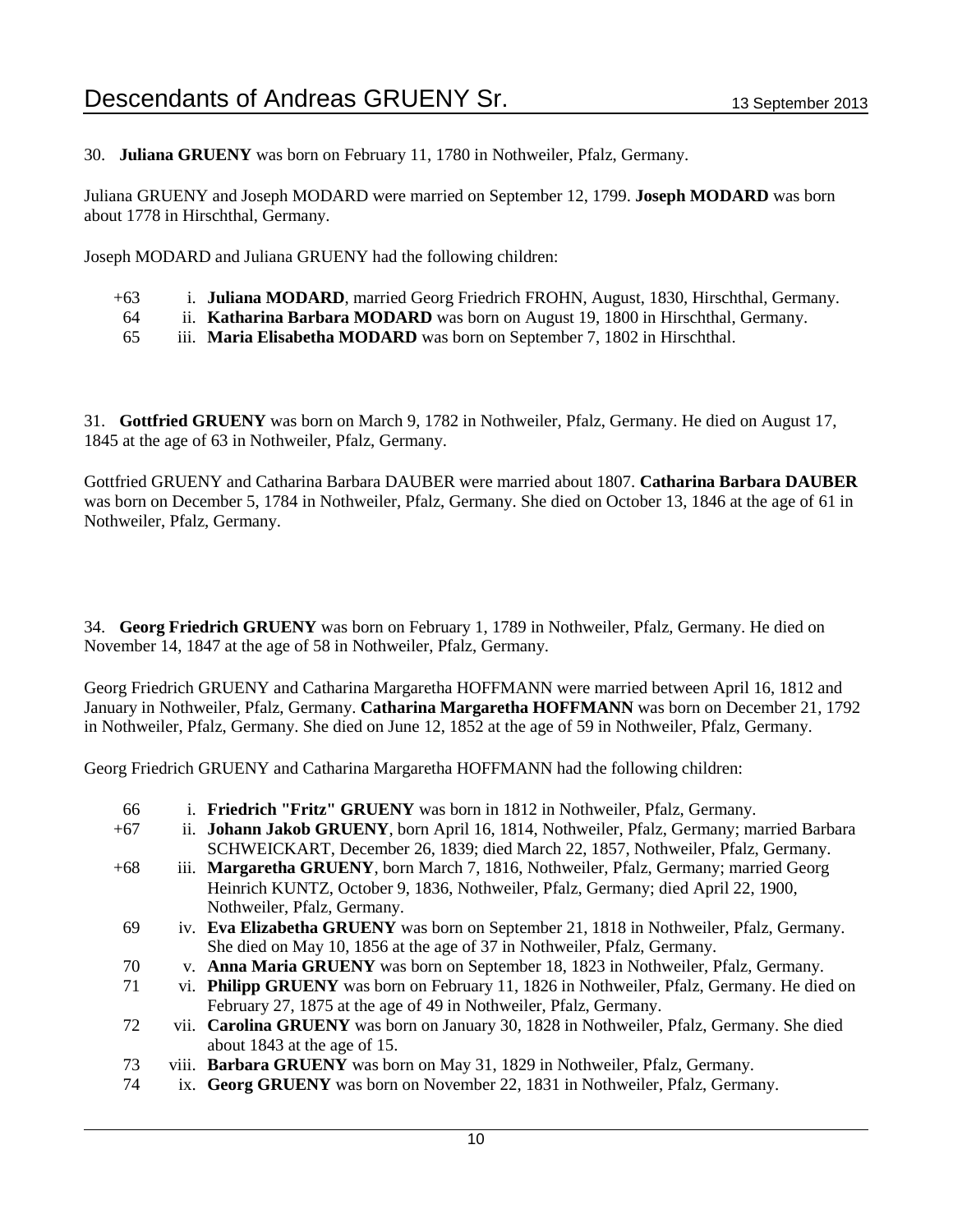36. **Anna Barbara RETZER** was born in 1773 in Nothweiler, Pirmasens, Rheinland-Pfalz, Germany. She died on February 25, 1857 at the age of 84 in Nothweiler, Pfalz, Germany.

Anna Barbara RETZER and Jacob NEIB were married. **Jacob NEIB** was born on January 3, 1777 in Nothweiler, Pfalz, Germany. He died on April 24, 1838 at the age of 61 in Nothweiler, Pirmasens, Rheinland-Pfalz, Germany.

Jacob NEIB and Anna Barbara RETZER had the following children:

- +75 i. **Magdalena NEIB**, born 1803; married Lorenz KOCHERT, February 19, 1828, Nothweiler, Pfalz, Germany.
- 76 ii. **Heinrich Jacob NEIB** was born in 1806. He died on May 15, 1828 at the age of 22.
- 77 iii. **George Jacob NEIB** was born on October 22, 1808 in Nothweiler, Pirmasens, Rheinland-Pfalz, Germany. Between 1830 and 1870 he was a Bergmann & Farmer. He died in March, 1875 at the age of 66 in Nothweiler, Pirmasens, Rheinland-Pfalz, Germany.
- 78 iv. **Elisabeth Margaret NEIB** was born on July 14, 1811. She died on February 19, 1815 at the age of 3.
- 79 v. **Christian NEIB** was born in 1814. He died on December 1, 1835 at the age of 21.
- 80 vi. **Catharina Barbara NEIB** was born on June 5, 1817 in Nothweiler, Pfalz, Germany. He/she died in 1836 at the age of 19 in Nothweiler.
- 81 vii. **Johann Jakob NEIB** was born on April 13, 1837 in Nothweiler, Pfalz, Germany. He died on March 31, 1840 at the age of 2 in Nothweiler, Pfalz, Germany.
- 37. **Eva RETZER** was born about 1776.

Eva RETZER and Johann HINKEL were married. **Johann HINKEL** was born in Lichtenberg, Germany.

38. **Johann Martin RETZER Sr.** was born on October 12, 1778 in Nothweiler, Pfalz, Germany. He died on November 30, 1826 at the age of 48 in Nothweiler, Pfalz, Germany. He was a Lutheran of Nothweiler, Germany.

Johann Martin RETZER Sr. and Maria Catharine SATTLER were married about 1800. **Maria Catharine SATTLER**, daughter of Johann Ludwig SATTLER and Maria Barbara SCHMIDT, was born on April 5, 1780 in Litschhoff, Alsace. She died on March 31, 1840 at the age of 59 in Nothweiler, Pfalz, Germany.

Johann Martin RETZER and Maria Catharine SATTLER had the following children:

- 82 i. **Jakob RETZER** was born in 1803 in Nothweiler, Pfalz, Germany. He died on January 20, 1842 at the age of 39 in Nothweiler, Pfalz, Germany.
- 83 ii. **Magdalena RETZER** was born before 1805 in Nothweiler, Pfalz, Germany.
- 84 iii. **Philipp Jakob RETZER** was born on January 9, 1807 in Nothweiler, Pfalz, Germany. He died on June 6, 1854 at the age of 47 in Nothweiler, Pfalz, Germany.
- +85 iv. **Marie Catherine RETZER**, born September 15, 1808, Nothweiler, Pfalz, Germany; married Johannes KINDELBERGER, July 8, 1833, Nothweiler, Pfalz, Germany.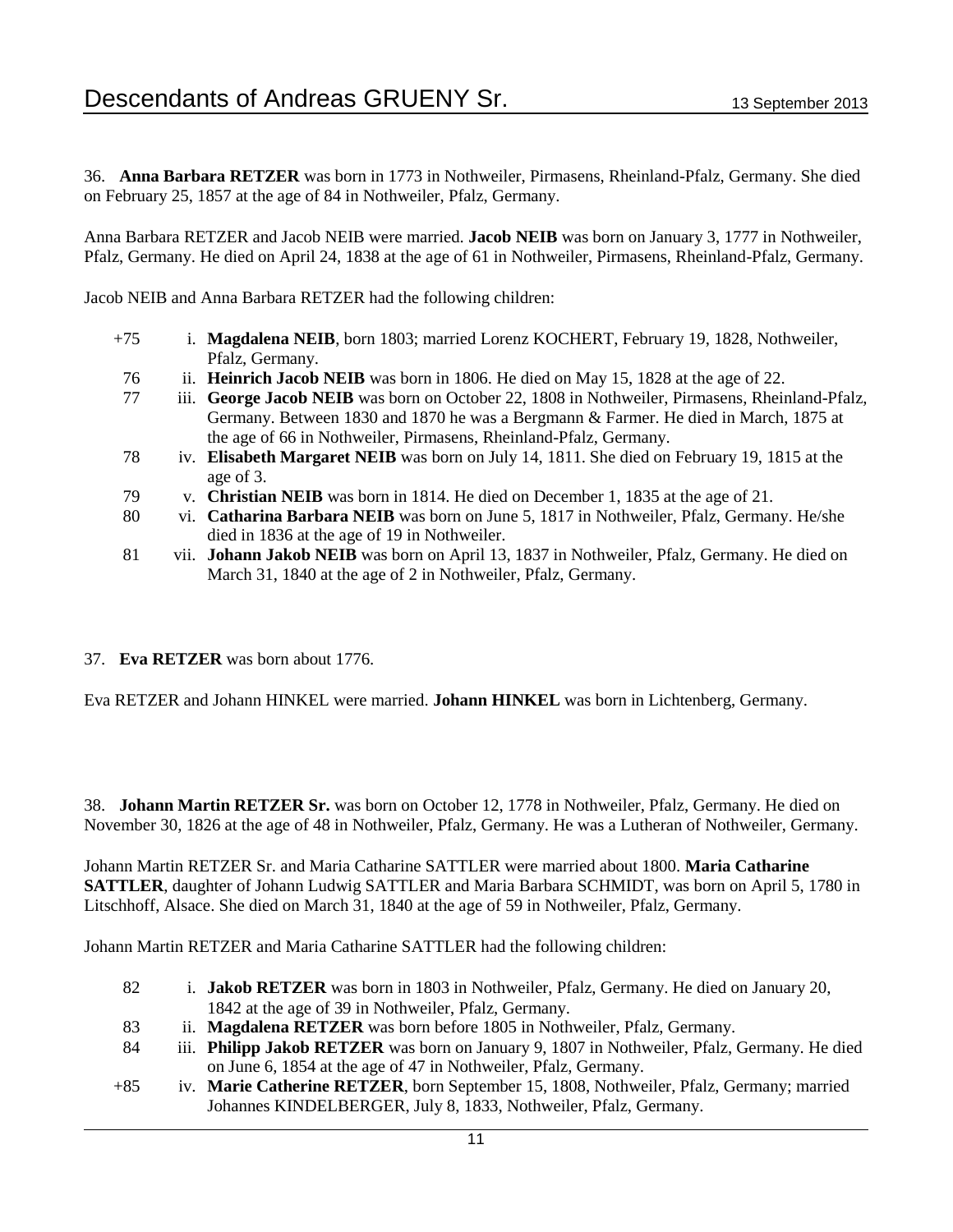| 86             | v. Eva ELISABETH RETZER was born on December 15, 1809 in Nothweiler, Pfalz, Germany.             |
|----------------|--------------------------------------------------------------------------------------------------|
|                | She died on November 27, 1874 at the age of 64.                                                  |
| -87            | vi. Konrad RETZER was born on February 11, 1813 in Nothweiler, Pfalz, Germany. He died on        |
|                | March 2, 1817 at the age of 4.                                                                   |
| $+88$          | vii. Johann Martin RETZER Jr., born April 17, 1814, Nothweiler, Pirmasens, Rheinland-Pfalz,      |
|                | Germany; married Eva Elisabeth GRUENY, April 11, 1847, Nothweiler, Pfalz, Germany; died          |
|                | 1881, Nothweiler, Pfalz, Germany.                                                                |
| 89             | viii. Louise RETZER was born on May 15, 1815 in Nothweiler, Pfalz, Germany.                      |
| 90             | ix. Eva Katharina RETZER was born on October 21, 1816 in Nothweiler, Pfalz, Germany.             |
| Q <sub>1</sub> | y <b>Georg Friedrich RETZER</b> was born on July 23, 1820 in Nothweiler, Pfalz, Germany, He died |

91 x. **Georg Friedrich RETZER** was born on July 23, 1820 in Nothweiler, Pfalz, Germany. He died in 1876 at the age of 56 in Wheeling, Ohio County, West Virginia.

44. **George Philipp GRUENY** was born on September 7, 1791 in Nothweiler, Pirmasens, Rheinland-Pfalz, Germany. He died on June 14, 1850 at the age of 58.

George Philipp GRUENY and Magdalena ROOS were married on February 6, 1820. **Magdalena ROOS**, daughter of Philipp Jacob ROOS and Apollonia SCHAFFER, was born in 1792.

#### 45. **Elisabeth Margaret GRUENY** was born in 1795.

Elisabeth Margaret GRUENY and Johann Jacob Ernst GROSCH were married on October 10, 1815. **Johann Jacob Ernst GROSCH** was born in 1775 in Probably of Hertzgerade of Hartz Anstalt Bernburg, Germany. He was a miner.

#### **Fifth Generation**

49. **Catharine Barbara BURKHART** was born on October 2, 1807 in Nothweiler, Pfalz, Germany.

Catharine Barbara BURKHART and Johann HOFFMANN were married on November 15, 1829. **Johann HOFFMANN** was born in 1797 in Schweighofen, Germany. He died on April 7, 1843 at the age of 46 in Nothweiler, Pfalz, Germany. He was an Ore Miner.

Johann HOFFMANN and Catharine Barbara BURKHART had the following children:

- 92 i. **Elisabeth HOFFMANN** was born on August 15, 1830 in Nothweiler, Pfalz, Germany.
- 93 ii. **Barbara HOFFMANN** was born on November 10, 1833 in Nothweiler, Pfalz, Germany. She died on August 12, 1850 at the age of 16 in Nothweiler, Pfalz, Germany.
- +94 iii. **George Jacob HOFFMANN**, born May 8, 1835, Nothweiler, Pfalz, Germany; married Elisabeth Margaret ADAM, November 24, 1861, Nothweiler, Pfalz, Germany.
- +95 iv. **Philipp HOFFMANN**, born August 18, 1837, Nothweiler, Pfalz, Germany; married Caroline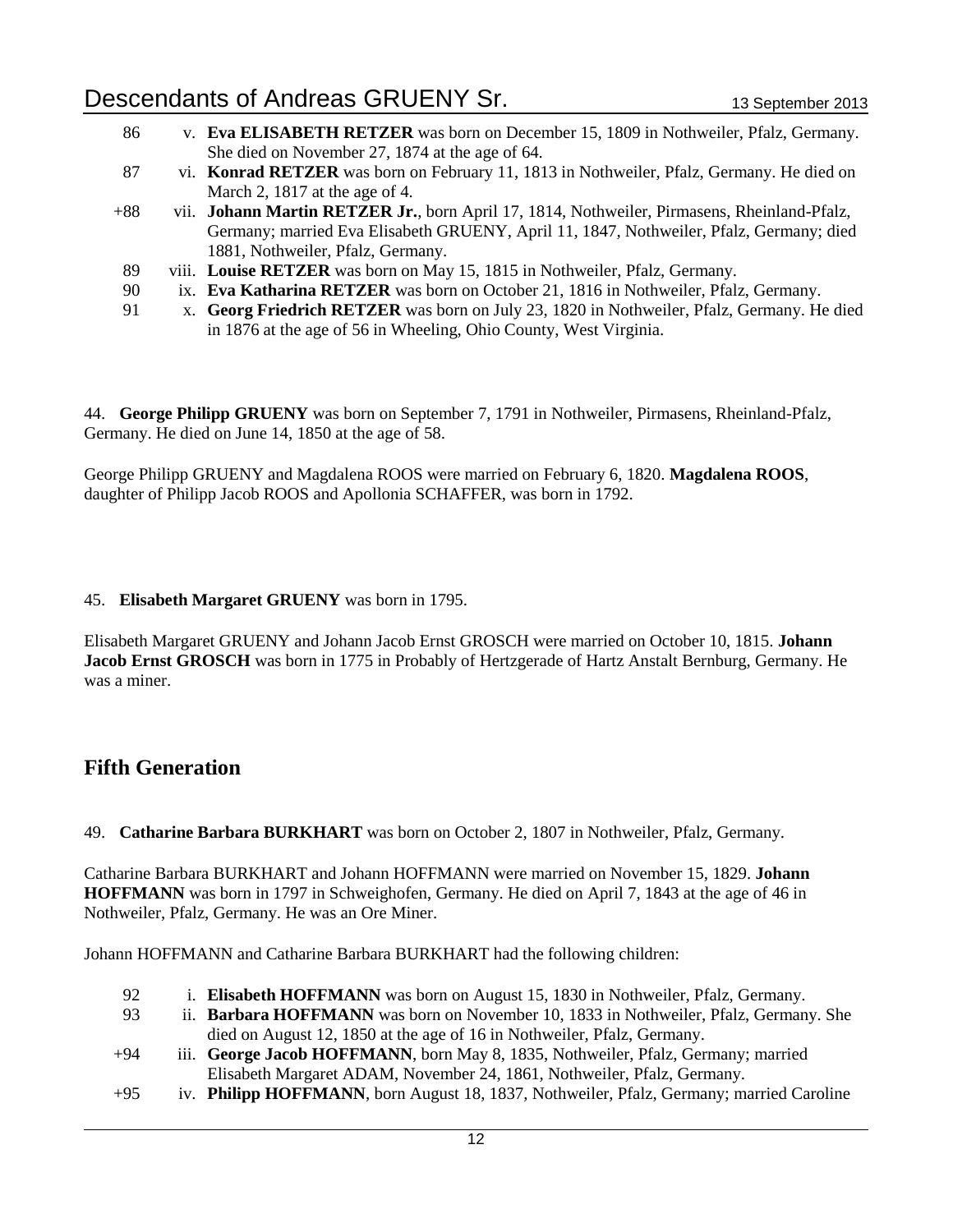ROTH, November 10, 1862, Nothweiler, Pfalz, Germany.

+96 v. **Jacob Friedrich "Fritz" HOFFMANN**, born August 13, 1840, Nothweiler, Pfalz, Germany; married Catharina BRUBACH, October 25, 1864, Rumbach, Pfaltz, Germany.

54. **Louise GRUENY** was born on July 26, 1832 in Nothweiler, Pfalz, Germany.

Louise GRUENY and George Michael GUTHMILLER were married on April 15, 1857 in Wingen, , Alsace. **George Michael GUTHMILLER**, son of Johann Adam GUTHMILLER and Elisabethe Barbara FREY, was born on March 15, 1827 in Wingen, Alsace.

55. **Karl GRUENY** was born on December 15, 1843 in Nothweiler, Pfalz, Germany. He died on December 6, 1911 at the age of 67 in Nothweiler, Pfalz, Germany. Karl is shown here as the son of Johann Martin Grueny and Eva Catharina Breysach. Per Andrae Kindelberger's database, he was the son of Georg Friedrich Grueny I and Carolina Goerthler. This needs to be confirmed.

Karl GRUENY and Karolina KUNTZ were married on July 20, 1872 in Rumbach, Pfaltz, Germany. **Karolina KUNTZ**, daughter of Georg Heinrich KUNTZ and Margaretha GRUENY, was born on September 15, 1846 in Nothweiler, Pirmasens, Rheinland-Pfalz, Germany. She died on September 21, 1917 at the age of 71 in Nothweiler, Pfalz, Germany.

Karl GRUENY and Karolina KUNTZ had the following children:

- 97 i. **Jacob GRUENY** was born (date unknown).
- 98 ii. **Katharina GRUENY** was born (date unknown).
- +99 iii. **Karl GRUENY II**, born July 3, 1874, Nothweiler, Pirmasens, Rheinland-Pfalz, Germany.
- 100 iv. **Friedrich GRUENY II** was born on February 24, 1877 in Nothweiler, Pfalz, Germany. He died on July 19, 1954 at the age of 77 in Nothweiler, Pfalz, Germany.
- 101 v. **Karolina GRUENY** was born on November 30, 1878 in Nothweiler, Pfalz, Germany. She died on April 17, 1960 at the age of 81 in Nothweiler, Pfalz, Germany.

57. **Jacob GREENE** was born on December 6, 1843 in Nothweiler, Pirmasens, Rheinland-Pfalz, Germany. He was confirmed in 1857 in Rumbach, Pfaltz, Germany. He died on March 16, 1918 at the age of 74. Jacob was buried on March 19, 1918 in Zion Cemetery, Whitehall, Pennsylvania. According to Pastor Dennis A. Kastens, an authority on the families of Nothweiler, Germany, Jacob Grueny was confirmed on Palm Sunday in 1857 with a grade of "fairly good"--that is "ziemlich gut"--noted by the pastor.

According to the 1870 census, Jacob and his wife Louisa lived in Lower St. Clair Township in Allegheny Co., Pennsylvania and he was a laborer. According to family lore, he came from Friedrichshafen, Germany (in Bavaria, near the Swiss border) during a time of Protestant persecution. According to the 1900 census, Jacob immigrated to America in 1866 while Louisa immigrated to America in 1869. In 1900, they lived in Baldwin Township. He later lived in the farmhouse above Valleydale in Brentwood at the end of East Garden Road. (A street, Jacobson Way, was named after him.)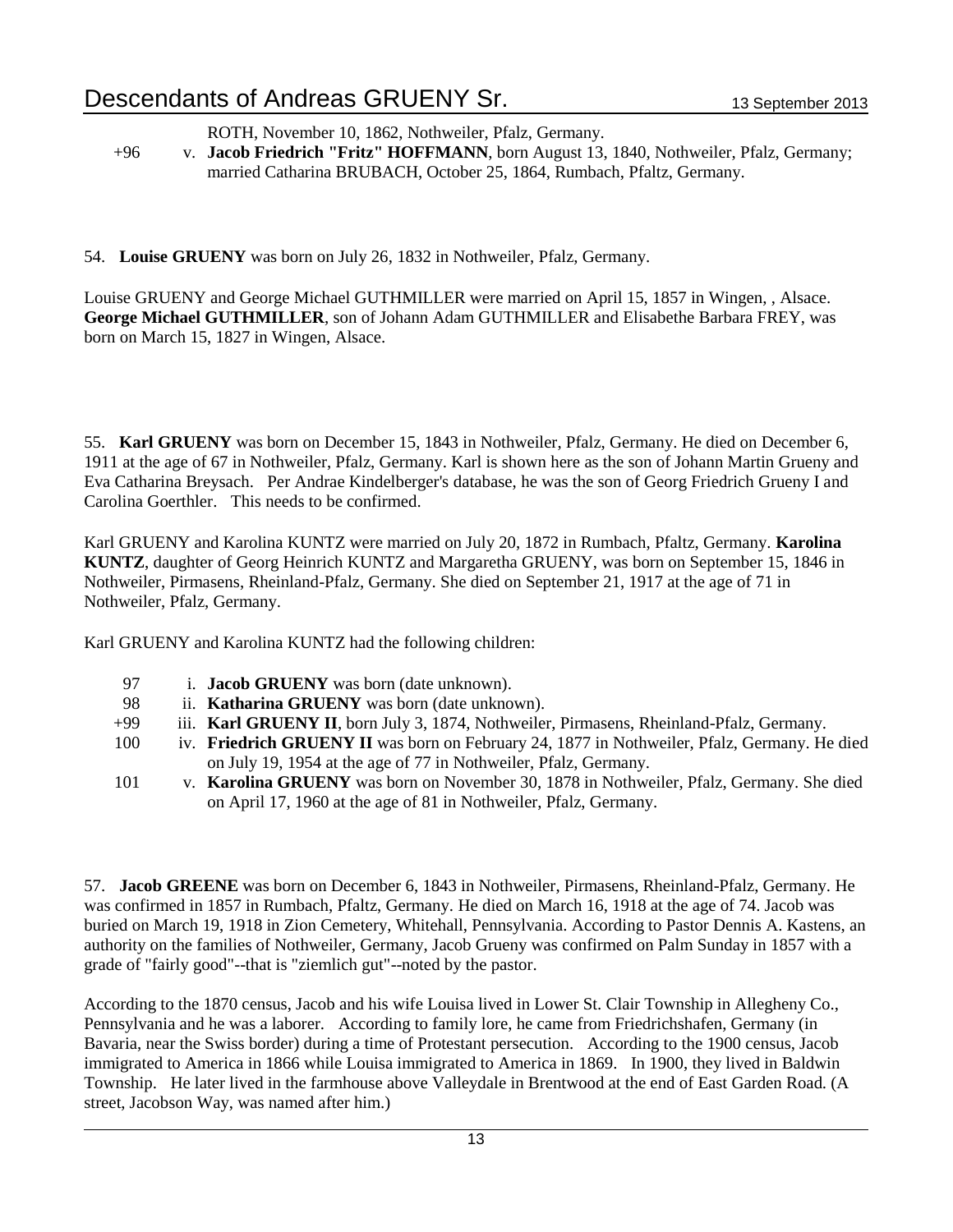According to the obituary in the March 17, 1918 edition of the Pittsburgh Post, Jacob died at 6:05 a.m. (His name is spelled Greene in the obituary.) His funeral was at 2:00 p.m. on March 19. 1918 from his late residence on Greene Lane in Brentwood followed at 3:00 p.m. by a service at Zion Lutheran Church.

**Louisa DAUENHAUER**, daughter of Friedrich DAUENHAUER and Margaretha SATTLER, was born on May 10, 1850 in Nothweiler, Pfalz, Germany. She was baptized on May 20, 1850 in Evangelisch-Reformierte Kirche, Rumbach, Pirmasens, Bavaria, Germany. She died on March 5, 1925 at the age of 74. Louisa was buried on March 8, 1925 in Zion Cemetery, Whitehall, Pennsylvania. She was confirmed Palm Sunday, 1864. According to the International Genealogical Index (IGI), citing the Parish Register for Evangelisch-Reformierte Kirche Rumbach (BA. Pirmasens) (1780-1874), http://www.familysearch.org/Eng/Search/frameset\_search.asp, a Louisa Dauenhauer was baptized on May 20, 1850. Given that Louisa's birth date from her tombstone indicates that she was born on May 10, 1850, this is almost certainly the same Louisa.

According to Pastor Dennis A. Kastens, an authority on Nothweiler families, Louisa was confirmed on Palm Sunday, 1864. Her pastor listed her grade as "good."

According to the same record, her parents are shown to be Freidrich Dauenhauer and Margaretha Sattler. This is consistent with the article in the Modern History of New Haven and Eastern New Haven County (1918), regarding Louisa's brother Charles, which indicates that their parents were Fred Dauenhauer and Louise Sattler. (Their mother's given name was either a nickname or, more likely, recorded in error in the article.)

According to the 1900 census, Louisa had 10 living children in 1900. According to the obituary in the March 7, 1925 edition of the Pittsburgh Post, Louisa died at 9:45 a.m. on March 5, 1925. The funeral was held on Sunday at 2:00 p.m. at the residence of her daughter, Louisa Brudin, 49 Carrick Ave., Carrick PA, followed at 3:00 p.m. by a service at Zion Lutheran Church. The obituary indicates that at her death, Louisa had 22 grandchildren and 5 great grandchildren.

Jacob GREENE and Louisa DAUENHAUER had the following children:

| $+102$ | i. Louisa Sophia GREEN, born October 21, 1872, Baldwin Townnship, Allegheny Co.,          |
|--------|-------------------------------------------------------------------------------------------|
|        | Pennsylvania; married Frederick Jacob BRUDIN; died May 23, 1941, Brentwood,               |
|        | Pennsylvania.                                                                             |
| $+103$ | ii. <b>Amelia "Emma" GREEN</b> , born March 4, 1876, Baldwin Townnship, Allegheny County, |
|        | Pennsylvania; married Unknown TRIMBLE; died July 22, 1962, Pittsburgh, Allegheny Co.,     |
|        | Pennsylvania.                                                                             |
| $+104$ | iii. Jacob George GREEN, born November 9, 1870, Baldwin Township, Pennsylvania; married   |
|        | Louisa Sophia STOLTE, July 21, 1896; died January 8, 1943, Brentwood, Pennsylvania.       |
| 105    | iv. Emil GREEN was born in February, 1878 in Pennsylvania. According to the 1910 Census,  |
|        | Amiel was "crippled."                                                                     |
| $+106$ | v. Nicholas Henry "Nick" GREEN, born August 25, 1882, Pennsylvania; married Elizabeth     |
|        | Rosa NIES, August 18, 1906; died December 3, 1954.                                        |
| 107    | vi. Mary GREEN was born in April, 1884 in Pennsylvania. She was buried on May 26, 1941 in |
|        | Zion Cemetery, Whitehall, Allegheny Co., Pennsylvania.                                    |
| 108    | vii. Fredrica "Ricci or Rikki" GREEN was born in September, 1885 in Pennsylvania.         |
| $+109$ | viii. Martin John GREENE, born May 4, 1887, Baldwin Townnship, Allegheny County,          |
|        | Pennsylvania; married Carrie Emma BEATTY, February 12, 1912, Pittsburgh, Allegheny Co.,   |
|        | Pennsylvania; died December 23, 1970, Cambridge Springs, Pennsylvania.                    |
| $+110$ | ix. Frederick Theodore GREEN, born July 11, 1890; married Hazel Mae SCHULZE, September    |
|        | 12, 1914; died June 11, 1984, Cambridge Springs, Pennsylvania.                            |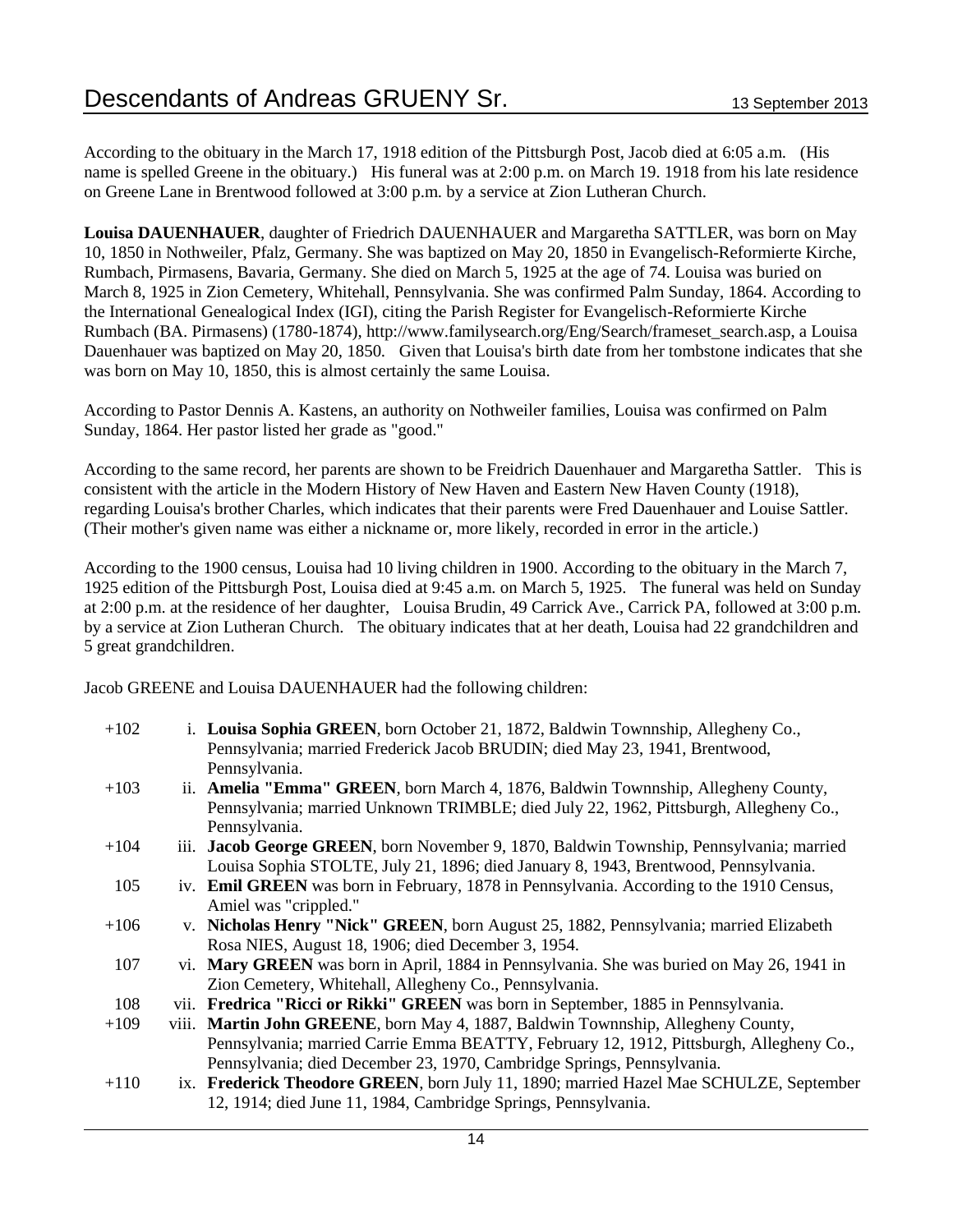+111 x. **Laura M. GREEN**, born September, 1896, Pennsylvania; married William Furnier SICKMAN, June 6, 1928, Brentwood, Alllegheny Co., Pennsylvania; died May, 1978.

59. **Barbara GRUENY** was born on April 12, 1849 in Nothweiler, Pfalz, Germany. She died before 1879 at the age of 30.

Barbara GRUENY and Jacob NEUHART were married. **Jacob NEUHART** was born on August 26, 1849 in Nothweiler, Pfalz, Germany. He died on January 17, 1901 at the age of 51 in Nothweiler, Pfalz, Germany. Information regarding the family and descendants of Jacob and Barbara was obtained from Andrea Kindelberger's website at http://www.kindelberger.de/en/index.html (2010). This source will not be repreated.

Jacob NEUHART and Barbara GRUENY had the following children:

- +112 i. **Jacob NEUHART**, born about 1875; married Dorothea WEIMAR.
	- 113 ii. **Friedrich NEUHART** was born about 1876.
- 60. **Eva Catharine GRUENY** was born in 1815 in Nothweiler, Pfalz, Germany.

Eva Catharine GRUENY and Joseph HITTEL were married on February 28, 1843 in Nothweiler, Pfalz, Germany. **Joseph HITTEL** was born on July 18, 1811 in Gorsdorf, Alsace.

61. **Eva Elisabeth GRUENY** was born on August 22, 1818 in Nothweiler, Pfalz, Germany.

Eva Elisabeth GRUENY and Johann Martin RETZER Jr. were married on April 11, 1847 in Nothweiler, Pfalz, Germany. **Johann Martin RETZER Jr.**, son of Johann Martin RETZER and Maria Catharine SATTLER, was born on April 17, 1814 in Nothweiler, Pirmasens, Rheinland-Pfalz, Germany. He died in 1881 at the age of 67 in Nothweiler, Pfalz, Germany.

Johann Martin RETZER and Eva Elisabeth GRUENY had the following children:

- 114 i. **Louise RETZER** was born on August 2, 1848 in Nothweiler, Pfalz, Germany. She died on June 14, 1867 at the age of 18 in Nothweiler, Pfalz, Germany.
- +115 ii. **Friedrich RETZER**, born October 3, 1850, Germany; married Susannah LINK, October 24, 1874, Pittsburgh, Allegheny Co., Pennsylvania; married Marguerite STEPHENS, October 8, 1913; died February 20, 1923.
- 116 iii. **Katharina RETZER** was born on May 24, 1853 in Nothweiler, Pfalz, Germany. She died on December 20, 1945 at the age of 92 in Rochester, Beaver County, Pennsylvania.
- 117 iv. **Philipp RETZER** was born on August 18, 1859.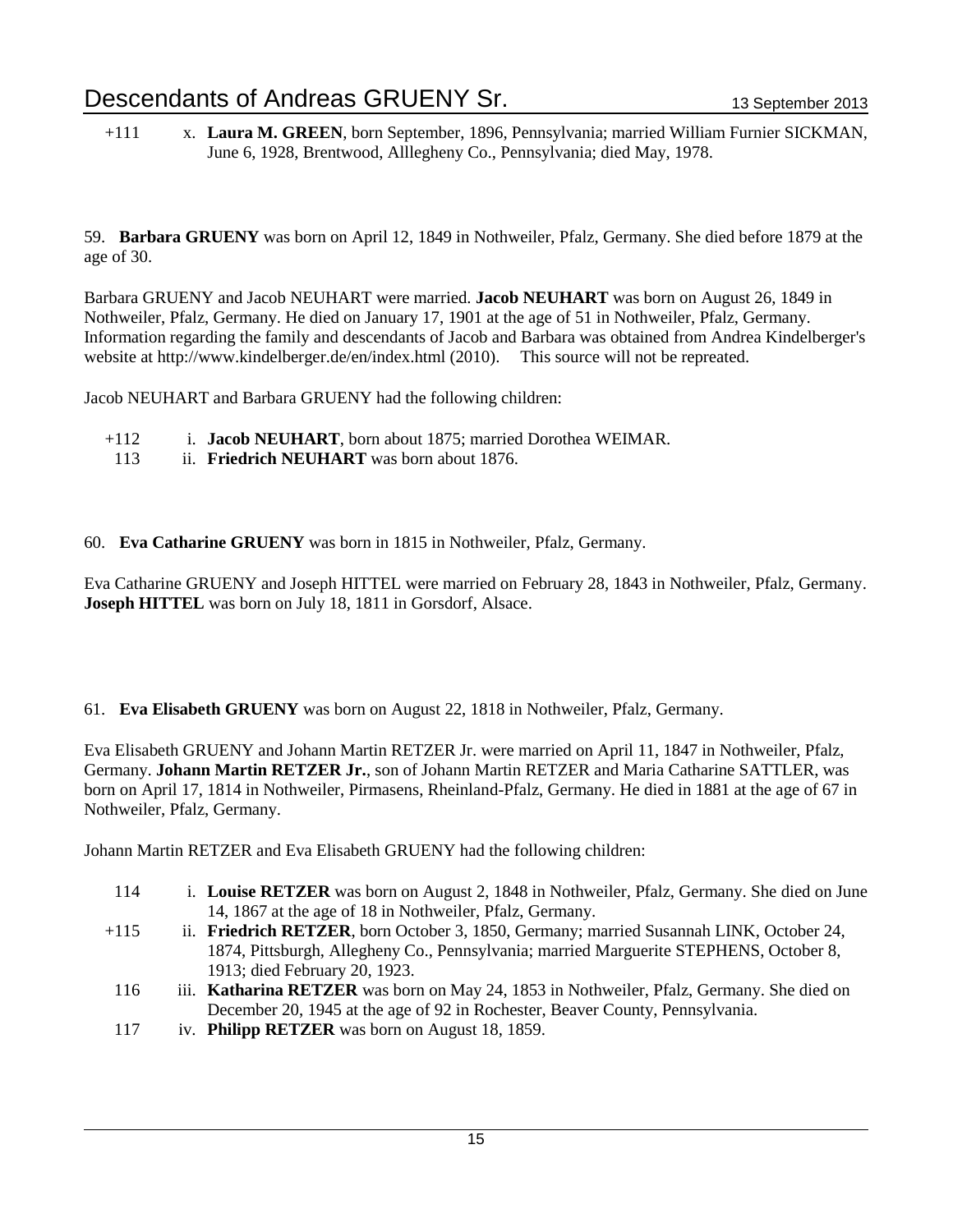63. **Juliana MODARD** was born (date unknown).

Juliana MODARD and Georg Friedrich FROHN were married in August, 1830 in Hirschthal, Germany. **Georg Friedrich FROHN** was born (date unknown).

Georg Friedrich FROHN and Juliana MODARD had the following children:

- 118 i. **Friedrich FROHN** was born on March 2, 1831 in Hirschthal, Germany. He died on March 16, 1831 at the age of 0 in Hirschthal, Germany.
- 119 ii. **Elisabeth FROHN** was born on August 22, 1834 in Hirschthal, Germany. She died on February 16, 1839 at the age of 4 in Hirschthal, Germany.
- 120 iii. **Eva Katharina FROHN** was born on March 17, 1836 in Hirschthal, Germany. She died on July 7, 1841 at the age of 5 in Hirschthal, Germany.
- 121 iv. **Friedrich FROHN** was born on July 22, 1841 in Hirschthal, Germany.

67. **Johann Jakob GRUENY** was born on April 16, 1814 in Nothweiler, Pfalz, Germany. He died on March 22, 1857 at the age of 42 in Nothweiler, Pfalz, Germany.

Johann Jakob GRUENY and Barbara SCHWEICKART were married on December 26, 1839. **Barbara SCHWEICKART** was born on May 9, 1810 in Baerenbrunner, Germany.

Johann Jakob GRUENY and Barbara SCHWEICKART had the following children:

- 122 i. **Jan 11, 1840 Friedrich GRUENY** was born on January 11, 1840 in Nothweiler, Pfalz, Germany.
- 123 ii. **Carolina GRUENY** was born on May 21, 1842 in Nothweiler, Pfalz, Germany.

68. **Margaretha GRUENY** was born on March 7, 1816 in Nothweiler, Pfalz, Germany. She died on April 22, 1900 at the age of 84 in Nothweiler, Pfalz, Germany.

Margaretha GRUENY and Georg Heinrich KUNTZ were married on October 9, 1836 in Nothweiler, Pfalz, Germany. **Georg Heinrich KUNTZ** was born on July 16, 1810 in Nothweiler, Pfalz, Germany. He died on June 6, 1888 at the age of 77 in Nothweiler, Pfalz, Germany.

Georg Heinrich KUNTZ and Margaretha GRUENY had the following children:

- 124 i. **Unknown KUNTZ** was born on July 19, 1840 in Nothweiler, Pfalz, Germany. He/she died on July 19, 1840 at the age of 0 in Nothweiler, Pfalz, Germany.
- 125 ii. **Unknown KUNTZ** was born on January 13, 1843 in Nothweiler, Pfalz, Germany. He/she died on January 13, 1843 at the age of 0 in Nothweiler, Pfalz, Germany.
- +126 iii. **Karolina KUNTZ**, born September 15, 1846, Nothweiler, Pirmasens, Rheinland-Pfalz, Germany; married Karl GRUENY, July 20, 1872, Rumbach, Pfaltz, Germany; died September 21, 1917, Nothweiler, Pfalz, Germany.
- +127 iv. **Philipp KUNTZ**, born December 30, 1850, Nothweiler, Pfalz, Germany; married Eva Elisabetha BINTZ, May 8, 1877, Nothweiler, Pfalz, Germany; died June 10, 1937, Woodland,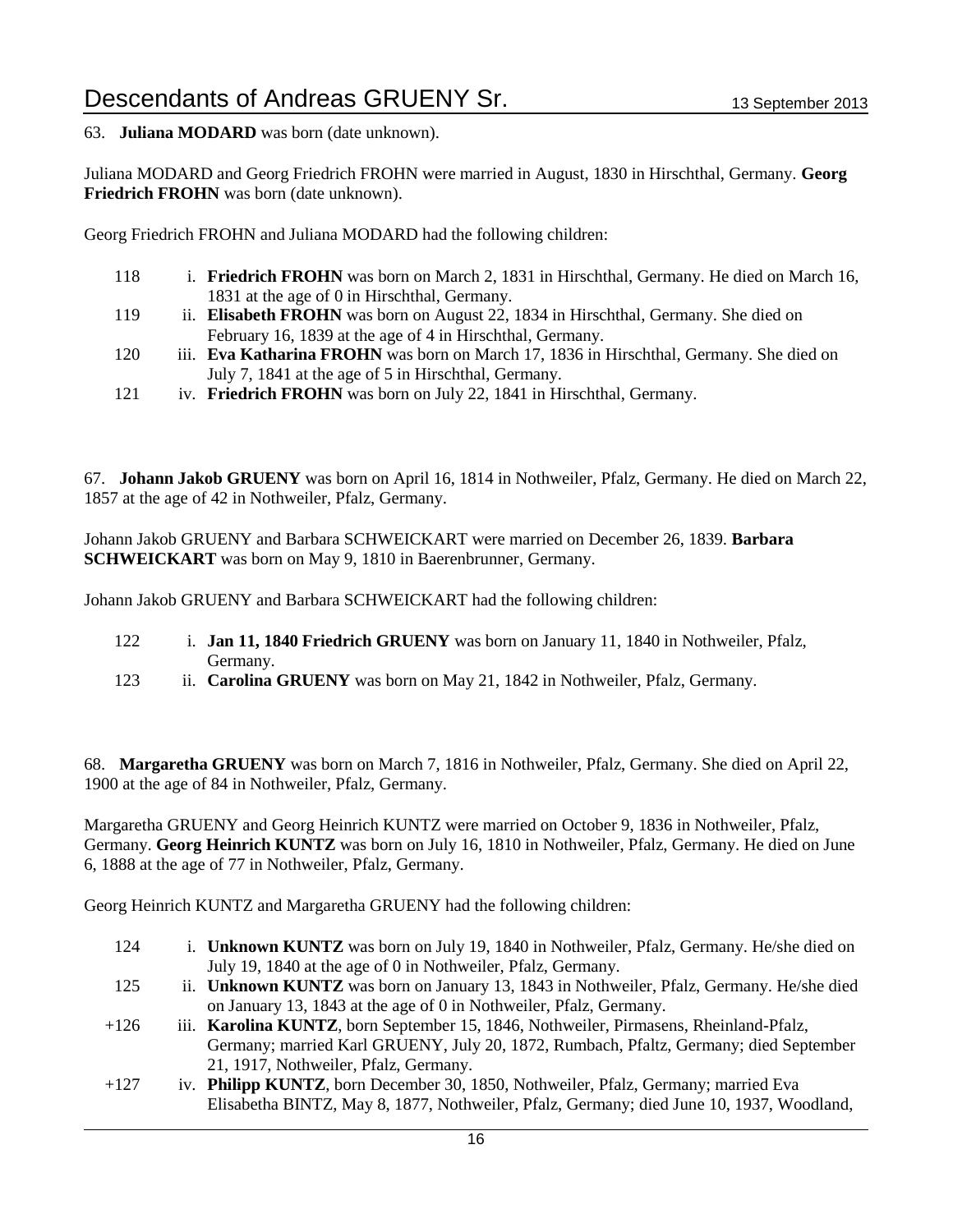Yolo Co., California.

75. **Magdalena NEIB** was born in 1803.

Magdalena NEIB and Lorenz KOCHERT were married on February 19, 1828 in Nothweiler, Pfalz, Germany. **Lorenz KOCHERT** was born on February 17, 1797 in Nothweiler, Pirmasens, Rheinland-Pfalz, Germany. He died on July 19, 1869 at the age of 72 in Nothweiler, Pfalz, Germany. He was a tailor.

Lorenz KOCHERT and Magdalena NEIB had the following children:

- 128 i. **Magdalena KOCHERT** was born on July 25, 1829.
- 129 ii. **Fritz KOCHERT** was born on June 10, 1838 in Nothweiler, Pfalz, Germany. He died on May 8, 1860 at the age of 21 in Nothweiler, Pirmasens, Rheinland-Pfalz, Germany.
- 130 iii. **Martin KOCHERT** was born on November 11, 1844 in Nothweiler, Pfalz, Germany.
- 85. **Marie Catherine RETZER** was born on September 15, 1808 in Nothweiler, Pfalz, Germany.

Marie Catherine RETZER and Johannes KINDELBERGER were married on July 8, 1833 in Nothweiler, Pfalz, Germany. **Johannes KINDELBERGER** was born on January 1, 1811 in Nothweiler, Pfalz, Germany. He died on February 2, 1891 at the age of 80 in Wheeling, West Virginia.

88. **Johann Martin RETZER Jr.** was born on April 17, 1814 in Nothweiler, Pirmasens, Rheinland-Pfalz, Germany. He died in 1881 at the age of 67 in Nothweiler, Pfalz, Germany.

Johann Martin RETZER Jr. and Eva Elisabeth GRUENY were married on April 11, 1847 in Nothweiler, Pfalz, Germany. **Eva Elisabeth GRUENY**, daughter of Johann David GRUENY and Eva Catharine WALTHER, was born on August 22, 1818 in Nothweiler, Pfalz, Germany.

Johann Martin RETZER and Eva Elisabeth GRUENY had the following children:

- 114 i. **Louise RETZER**, born August 2, 1848, Nothweiler, Pfalz, Germany; died June 14, 1867, Nothweiler, Pfalz, Germany.
- +115 ii. **Friedrich RETZER**, born October 3, 1850, Germany; married Susannah LINK, October 24, 1874, Pittsburgh, Allegheny Co., Pennsylvania; married Marguerite STEPHENS, October 8, 1913; died February 20, 1923.
- 116 iii. **Katharina RETZER**, born May 24, 1853, Nothweiler, Pfalz, Germany; died December 20, 1945, Rochester, Beaver County, Pennsylvania.
- 117 iv. **Philipp RETZER**, born August 18, 1859.

#### **Sixth Generation**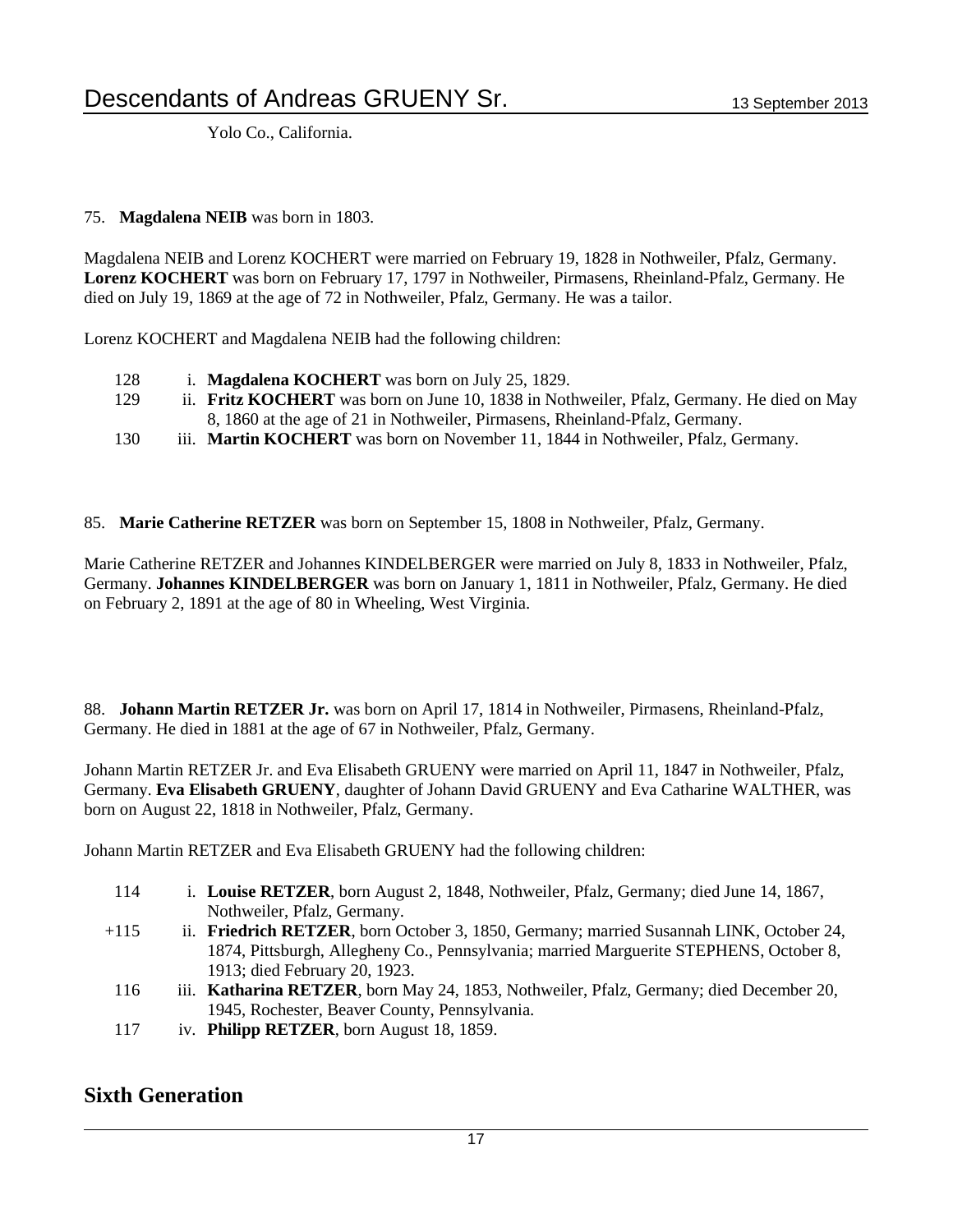94. **George Jacob HOFFMANN** was born on May 8, 1835 in Nothweiler, Pfalz, Germany.

George Jacob HOFFMANN and Elisabeth Margaret ADAM were married on November 24, 1861 in Nothweiler, Pfalz, Germany. **Elisabeth Margaret ADAM** was born on August 26, 1835 in Nothweiler, Pfalz, Germany.

95. **Philipp HOFFMANN** was born on August 18, 1837 in Nothweiler, Pfalz, Germany.

Philipp HOFFMANN and Caroline ROTH were married on November 10, 1862 in Nothweiler, Pfalz, Germany. **Caroline ROTH** was born (date unknown).

96. **Jacob Friedrich "Fritz" HOFFMANN** was born on August 13, 1840 in Nothweiler, Pfalz, Germany.

Jacob Friedrich "Fritz" HOFFMANN and Catharina BRUBACH were married on October 25, 1864 in Rumbach, Pfaltz, Germany. **Catharina BRUBACH** was born on June 28, 1845.

Jacob Friedrich HOFFMANN and Catharina BRUBACH had the following child:

131 i. **Jacob HOFFMANN** was born on March 25, 1865 in Rumbach, Pfaltz, Germany.

99. **Karl GRUENY II** was born on July 3, 1874 in Nothweiler, Pirmasens, Rheinland-Pfalz, Germany. He died on March 19, 1953 at the age of 78 in Nothweiler, Pirmasens, Rheinland-Pfalz, Germany. He died.

Karl GRUENY had the following child:

+132 i. **Karl GRUENY**, born August 29, 1900, Nothweiler, Pirmasens, Rheinland-Pfalz, Germany; married Katarina ETTEL, before May 18, 1928; died September 4, 1972, Nothweiler, Pirmasens, Rheinland-Pfalz, Germany.

102. **Louisa Sophia GREEN** was born on October 21, 1872 in Baldwin Townnship, Allegheny Co., Pennsylvania. She died on May 23, 1941 at the age of 68 in Brentwood, Pennsylvania. She was buried on May 26, 1941 in Zion Cemetery in Whitehall, Allegheny County, Pennsylvania. Louisa was known as Aunt "Weesie" to her nieces. She had a son who killed someone outside a Carrick bar.

Louisa Sophia GREEN and Frederick Jacob BRUDIN were married. **Frederick Jacob BRUDIN** was born about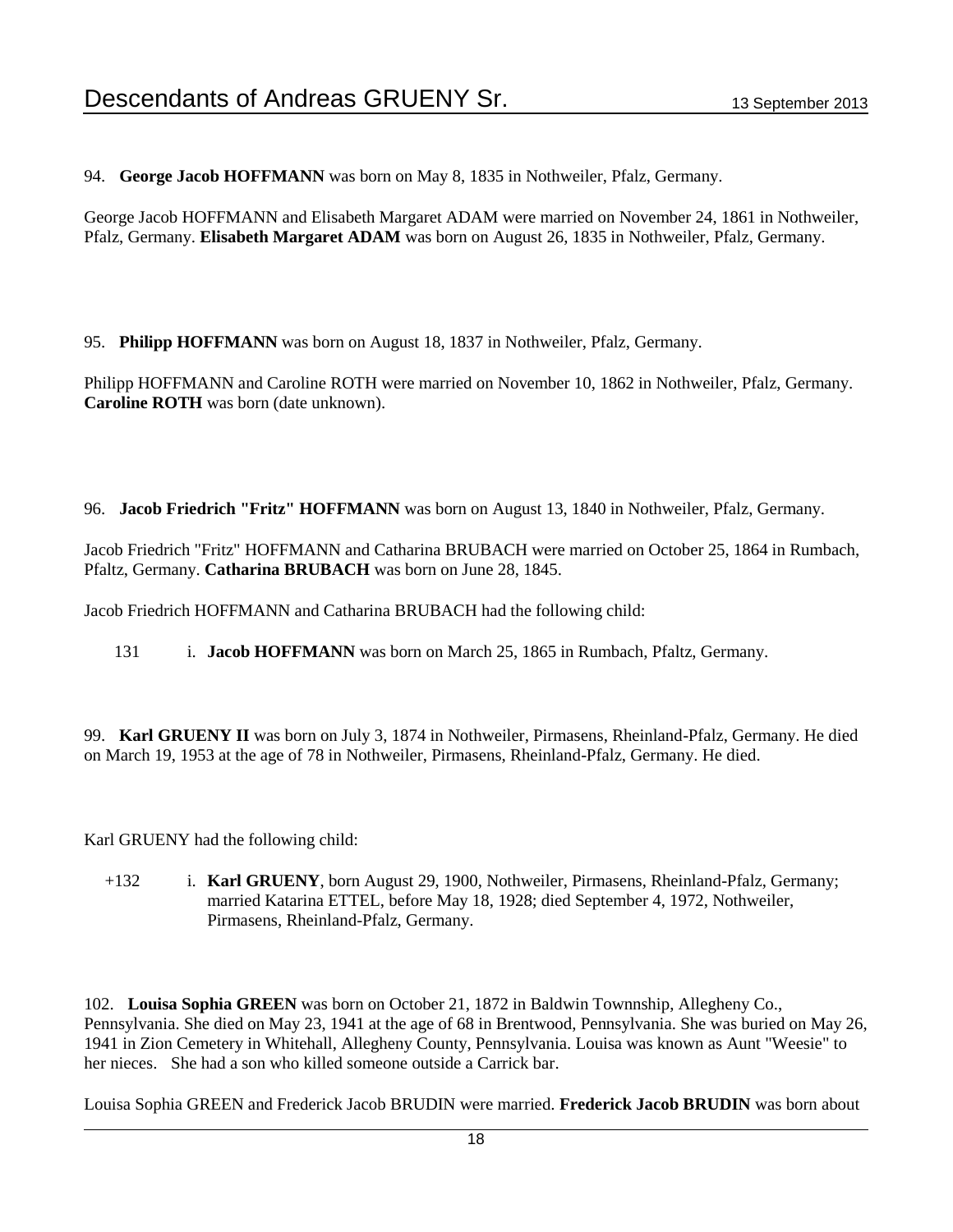#### 1875.

Frederick Jacob BRUDIN and Louisa Sophia GREEN had the following children:

- 133 i. **Sadie M. BRUDIN** was born on September 18, 1896 in Pennsylvania. She died in December, 1983 at the age of 87 in Pittsburgh, Allegheny Co., Pennsylvania. +134 ii. **Myrtle Trene BRUDIN**, born January 23, 1899, Pennsylvania; married Thomas Edward POWELL. +135 iii. **Frederick Jacob BRUDIN Jr.**, born May 8, 1904, Pittsburgh, Allegheny Co., Pennsylvania; died December 14, 1987, Pittsburgh, Allegheny Co., Pennsylvania.
- +136 iv. **Laura Marie BRUDIN**, born February 15, 1914; died June 2, 2000, Orland Park, Illinois.

103. **Amelia "Emma" GREEN** was born on March 4, 1876 in Baldwin Townnship, Allegheny County, Pennsylvania. She died on July 22, 1962 at the age of 86 in Pittsburgh, Allegheny Co., Pennsylvania. She was buried in Zion Cemetery in Whitehall, Allegheny County, Pennsylvania. Emma did not have any children.

Emma lived with Laura Green Sickman and Fern Sickman for many years when she was older. According to Janet Maloney, Emma had some reality problems when she was older.

Amelia "Emma" GREEN and Unknown TRIMBLE were married. **Unknown TRIMBLE** was born (date unknown).

104. **Jacob George GREEN** was born on November 9, 1870 in Baldwin Township, Pennsylvania. He died on January 8, 1943 at the age of 72 in Brentwood, Pennsylvania. He was buried in Zion Cemetery, Whitehall, Pennsylvania. According to his granddaughter, Audrey Fogarty Johnson, Jacob was a very progressive thinker. He would try anything new. He worked for Scott Feed in Hays, Pennsylvania and he was also President of Carrick Building and Loan. He ran for tax collector of Brentwood on the Republican ticket and lost. He owned a lot of property in Brentwood and he also owned a Willy's Knight.

According to the 1920 Census, Jacob worked at the jail as a "dynamo man" in 1920.

Jacob and Louise lived on Willet Road in Whitehall (then Baldwin Township) when they were first married. They then moved to 3232 Brentwood Avenue and lived there until Jacob built a house at 223 Catskill Ave., in Brentwood because his daughters, Bertha in particular, wanted a nicer house. When Jacob's daughter Bertha married, he divided the house into two apartments. Daughter Louise Green Swietzer and Alpha Swietzer and Bertha Green Henrich and George Henrich lived in the apartments and father Jacob moved to 3232 Brentwood Ave., which he owned.

Jacob was very musical: he played accordian and he had a good voice. He believed strongly in education. He was a truant officer. All of his daughters took music lessons and all of them (except Dorathea) went to secretarial school in Pittsburgh. Both he and his wife spoke and wrote German. He attended Zion Lutheran Church, Whitehall, Pennsylvania until approxiamtely 1900, then, when Zion joined the Ohio Synod, he move to St. Paul Lutheran Church, South Side (Pittsburgh), Pennsylvania, a Missouri Synod Church. (The rest of the Green family apparently stayed at Zion.) He attended Trinity Lutheran Church, Mt. Oliver (Pittsburgh), Pennsylvania.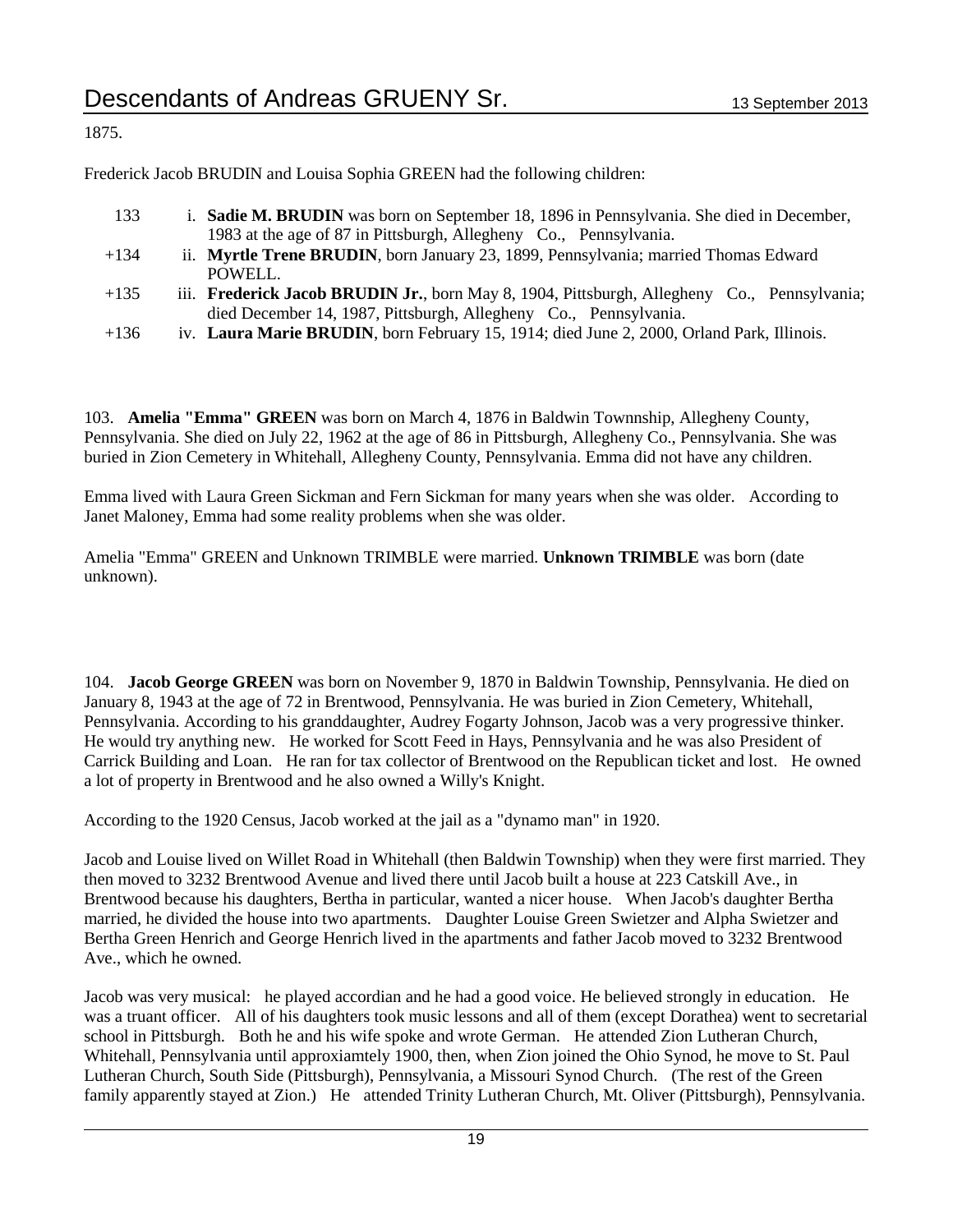He was instrumental in establishing the mission which eventually became Concordia Lutheran Church in Brentwood. He, along with several others, mortgaged their homes to fund the building of that church. There was a time when this mission congregation met at the GBU or German Bund [later called Benefit] Union Hall, located in Carrick. He was President and Honorary President of Concordia Lutheran Church.

He died of pneumonia.

The following obituary was published in The Pittsburgh Press on January 8, 1943:

GREEN--On Friday, Jan. 8, 1943, at 3:35 a.m., Jacob, husband of the late Louisa Green, of 3232 Brentwood ave., and father of Dorothea Fogarty, Mrs. Bertha Henrich, Mrs.Emma Richey and Louisa Sweitzer; also survived by three brothers and three sisters. Friends received at the funeral home of John H. Slater & Son, 4201 Brownsville Rd., Whitehall, Brentwood. Time of funeral later.

Jacob George GREEN and Louisa Sophia STOLTE were married on July 21, 1896. **Louisa Sophia STOLTE**, daughter of Friedrich Wilhelm August STOLTE and Dorothea Louise KUHLMANN, was born on October 21, 1872 in Baldwin Township, Pennsylvania. She died on May 23, 1941 at the age of 68 in Brentwood, Pennsylvania. She was buried in Zion Cemetery, Whitehall, Allegheny County, Pennsylvania. According to her death certificate, Louisa died of a stroke.

Jacob George GREEN and Louisa Sophia STOLTE had the following children:

| $+137$ | i. Dorothea Louise GREEN, born February 22, 1897, Whitehall, Allegeheny County,             |
|--------|---------------------------------------------------------------------------------------------|
|        | Pennsylvania; married Michael Francis FOGARTY, June 22, 1921; died September 17, 1989,      |
|        | Cabot, Butler Co., Pennsylvania.                                                            |
| $+138$ | ii. Freda Amelia GREEN, born September 4, 1898, Baldwin Townnship, Allegheny Co.,           |
|        | Pennsylvania; married Matthew O'KEEFE, June 30, 1920; died December 31, 1945,               |
|        | Brentwood, Alllegheny Co., Pennsylvania.                                                    |
| $+139$ | iii. Clara Marie GREEN, born January 13, 1900, Baldwin Township, Allegheny Co.,             |
|        | Pennsylvania; married Thomas Mitchell GOULD, January 13, 1921, Trinity Lutheran Church,     |
|        | Mt. Oliver, Pittsburgh, PA; died October 9, 1991, Concordia Home, Cabot, Pennsylvania.      |
| $+140$ | iv. Bertha Anna GREEN, born February 24, 1902; married George William HENRICH, June 3,      |
|        | 1933; died January 31, 1986, St. Margaret's Hosptal, Pittsburgh, Pennsylvania.              |
| $+141$ | v. Emma Louise GREEN, born November 18, 1905; married Norman H. RITCHEY, July 15,           |
|        | 1929; died April 30, 1986.                                                                  |
| $+142$ | vi. Louise Emma GREEN, born November 18, 1905; married Alpha George SWEITZER, April         |
|        | 19, 1928; died December 17, 1969, Allegheny Memorial Cemetery, Allison Park, Pennsylvania.  |
| 143    | vii. Alfred J. GREEN was born on November 18, 1905. He died on December 11, 1905 at the age |
|        | of 0. He was buried in Zion Cemetery, Whitehall, Allegheny County, Pennsylvania.            |
|        |                                                                                             |

106. **Nicholas Henry "Nick" GREEN** was born on August 25, 1882 in Pennsylvania. According to Janey Maloney, Nicholas was born in 1883. He died on December 3, 1954 at the age of 72. Nicholas lived on a farm in Pleasant Hills, Allegheny County, Pennsylvania, near the Cloverleaf. Later, he was the Street Commisioner of Pleasant Hills.

The following obituary appeared in The Pittsburgh Press on December 4, 1954:

Bill Green's Father Dies in Hospital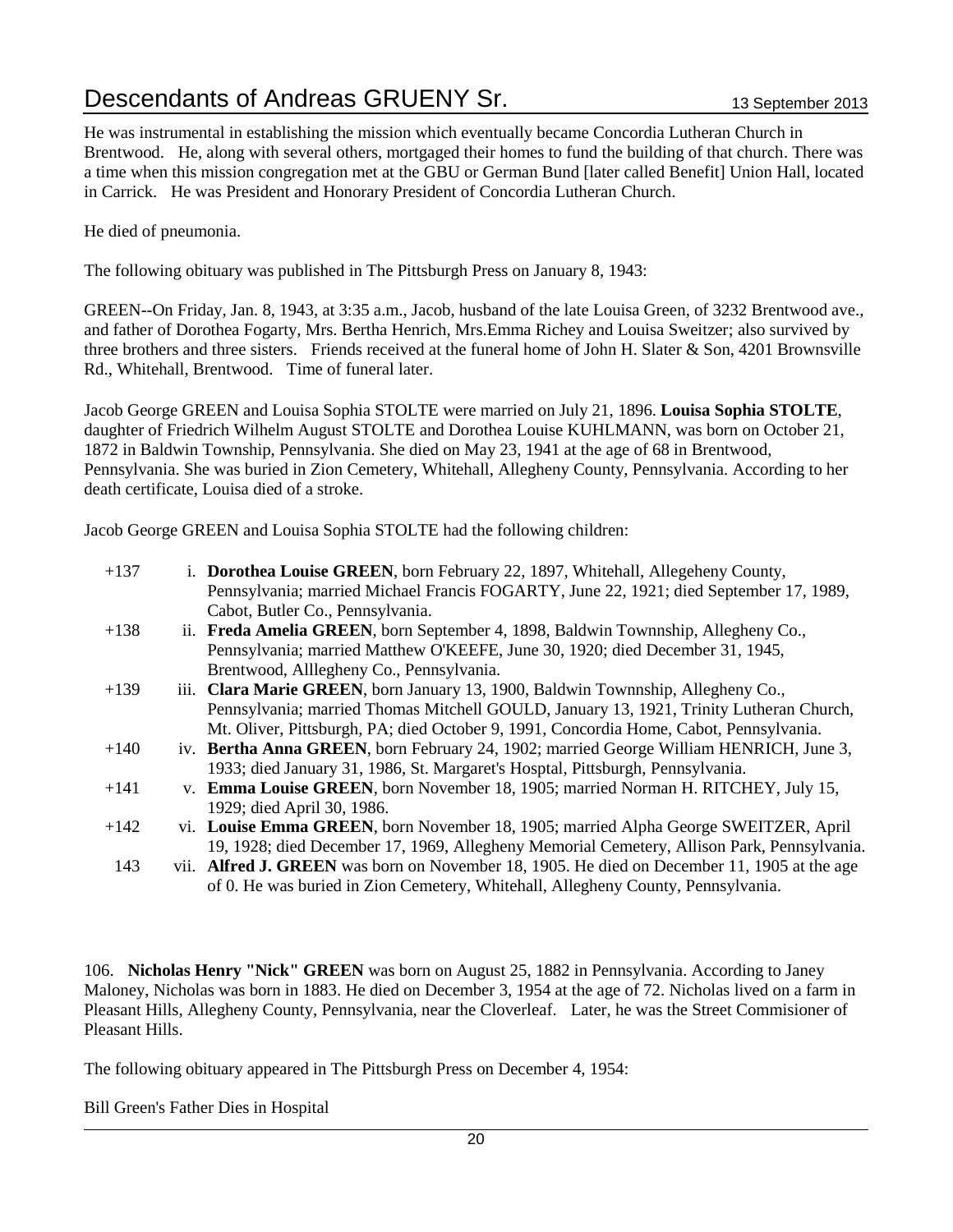Nicholas H. Green, Retired Farmer

Nicholas H. Green, father of former Night Club operator Bill Green, will be buried tomorrow.

Mr. Green, who lived at 46 Old Clairton Rd., Pleasant HIlls, died Friday in St. Francis Hospital after a long illness.

Until his retirement, he devoted his career to farming. He was 72.

Surviving are his widow, Elizabeth; three sons, William, Jack and Robert, and three daughters, Mrs. Ruth Hart, Mrs. Lois Wagner and Mrs. Kathryn Fina.

Willam was the owner of Bill Green's Night Club, recently changed to Pleasant HIIIs Shopping Center. Mrs. Fina ia the wife of Jack Fina, West Coast pianist and band leader.

Also surviving are two brothers, Martin and Fred Green, of Cambridge Spings; two sisters, Mrs. Emma Trimble and Mrs. Laura Sickman, both of McMurray, and four grandchldren.

Mr. Green was a life member of the Zion Lutheran Church in Whitehall.

Services will be at 2 p.m. tomorrow in the John H. Slater Funeral Home, 4201 Brownsville Rd., Brentwood. Burial will be in Jefferson Memorial Park.

Nicholas Henry "Nick" GREEN and Elizabeth Rosa NIES were married on August 18, 1906. **Elizabeth Rosa NIES** was born on March 9, 1887. She died on January 11, 1973 at the age of 85.

Nicholas Henry GREEN and Elizabeth Rosa NIES had the following children:

+144 i. **William Clayton Nicholas GREEN**, born May 29, 1907; married Mary Elizabeth DEAN, April 7, 1931; died January 26, 1988. +145 ii. **Ruth Elizabeth GREEN**, born July 1, 1909; married Edward HART, September 22, 1934. 146 iii. **Earl Frederick GREEN** was born on January 20, 1911. He died on April 15, 1922 at the age of 11. +147 iv. **Kathryn Louise "Kitty" GREEN**, born September 21, 1915; married Jack FINA; died February 27, 2009, Pittsburgh, Allegheny Co., Pennsylvania. +148 v. **Dale Martin "Jack" GREEN**, born April 21, 1917; married Eileen Elizabeth MCSHANE, February 13, 1943. +149 vi. **Robert James "Bobby" GREEN Sr.**, born April 17, 1923; married Mary Margaret MCMAHON, June 24, 1955; died October 15, 2006, Pleasant Hills, Allegheny County, Pennsylvania. +150 vii. **Lois Laverne "Betsy" GREEN**, born September 27, 1925; married Earl William WAGNER, September 6, 1952.

109. **Martin John GREENE** was born on May 4, 1887 in Baldwin Townnship, Allegheny County, Pennsylvania. He died on December 23, 1970 at the age of 83 in Cambridge Springs, Pennsylvania. He was buried on December 26, 1970 in St. Paul Lutheran Church Cemetery, Drake's Mills, Pennsylvania. According to the 1920 Census, Martin lived with his wife and two daughters on Willock Road, Baldwin Township, Pennsylvania in 1920. He was a farmer.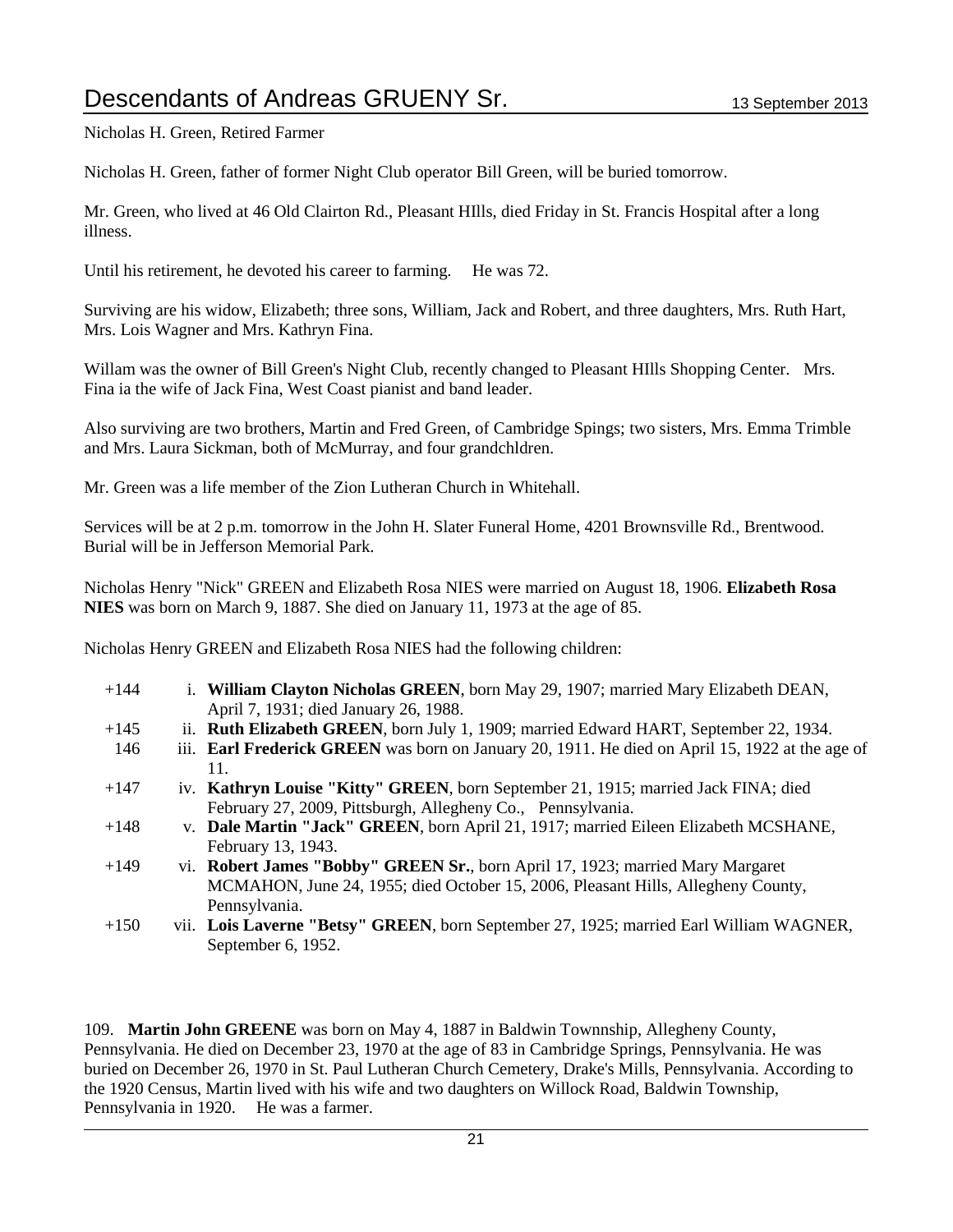Martin moved to Cambridge Springs, Pennsylvania in 1932 to run a farm. Audrey Fogarty visited as a child, traveling in Jacob Green's Willy' Knight (the first car she knew), and slept on the floor of the farmhouse.

Martin retired from farming in 1957 and sold the farm to his grandson, Reed M. Gage.

According to Janet Maloney (Martin's grand daughter) relatives from Pittsburgh, Pennsylvania would often come to the farm on weekends for gatherings. There was always a lot of card playing, singing with the piano, and beer. Even the kids got a small taste of beer. Janet claims that it made the kids sleepy, and they were sent to bed so the adults could continue the fun alone. Pittsburgh relatives would also come to help with the haying, That gave them an excuse to drink more beer. The German in them coming out it was surmised. They did know how to have a good time. Janet remembers a lot of love and laughter at the farm.

Janet lived with her grandparents during her four years of college at Edinboro. She would also stay at the house when Carrie and Martin went to Florida for visits with relatives.

Martin and Carrie celebrated their 25th anniversary with 125 guests at a dinner Feb. 6, 1937, at Campbell Hotel--dancing with music by a Meadville orchestra. They celebrated 50 years with family and friends at St. Paul's Lutheran Church on Feb. 12, 1962.

Martin John GREENE and Carrie Emma BEATTY were married on February 12, 1912 in Pittsburgh, Allegheny Co., Pennsylvania. **Carrie Emma BEATTY**, daughter of Milo BEATTY and Anna Muriah MOORE, was born on September 19, 1889 in Pittsburgh, Pennsylvania. She was confirmed on May 15, 1910 in Zion Lutheran Church, Whitehall, Allegheny County, Pennsylvania. She died on December 3, 1973 at the age of 84 in Cambridge Springs, Pennsylvania. Carrie was buried on December 6, 1973 in St. Paul Lutheran Church Cemetery, Drake's Mills, Pennsylvania. According to her granddaughter, Janet Maloney, Carrie was an excellant seamstress. She made many clothes for her children, herself, and some of her grandkids. She was also a great cook. Everyone would go to Carrie and Martin's home after church on Sunday for a big dinner. Even Janet's dog, Bessie, loved to go to Grammy's and PaPa's house. She would jump into the car the minute you opened the door and said "church"

because she knew that meant Grammy's afterward.

Martin John GREENE and Carrie Emma BEATTY had the following children:

| $+151$ | i. Anna Louise "Ann" GREEN, born October 23, 1913, Baldwin Townnship, Allegheny Co.,         |
|--------|----------------------------------------------------------------------------------------------|
|        | Pennsylvania; married Howard McGill GAGE, November 7, 1932, Cambridge Springs,               |
|        | Pennsylvania at the home of the bride; died October 19, 1999, Saegertown, Pennsylvania.      |
| $+152$ | ii. Margaret Fredericka "Peg or Peggy" GREEN, born April 6, 1915, Pittsburgh, Allegheny      |
|        | Co., Pennsylvania; married Howard Malcolm MCCULLOUGH, January 24, 1942, St. Paul             |
|        | Lutheran Church, Drake's Mills, Pennsylvania; died March 12, 1992, West Palm Beach, Florida. |

+153 iii. **Donald Martin "Don or Donnie" MARTIN**, born July 11, 1928, Pittsburgh, Allegheny Co., Pennsylvania; married Martha TWOMBLEY, September 2, 1947, Greenville, Pennsylvania.

110. **Frederick Theodore GREEN** was born on July 11, 1890. He died on June 11, 1984 at the age of 93 in Cambridge Springs, Pennsylvania. He was buried in Zion Cemetery, Whitehall, Allegheny County, Pennsylvania. According to the 1920 Census, Frederick lived with his wife and two children on Brentwood Avenue, Brentwood, Pennsylvania in 1920. He was a farmer.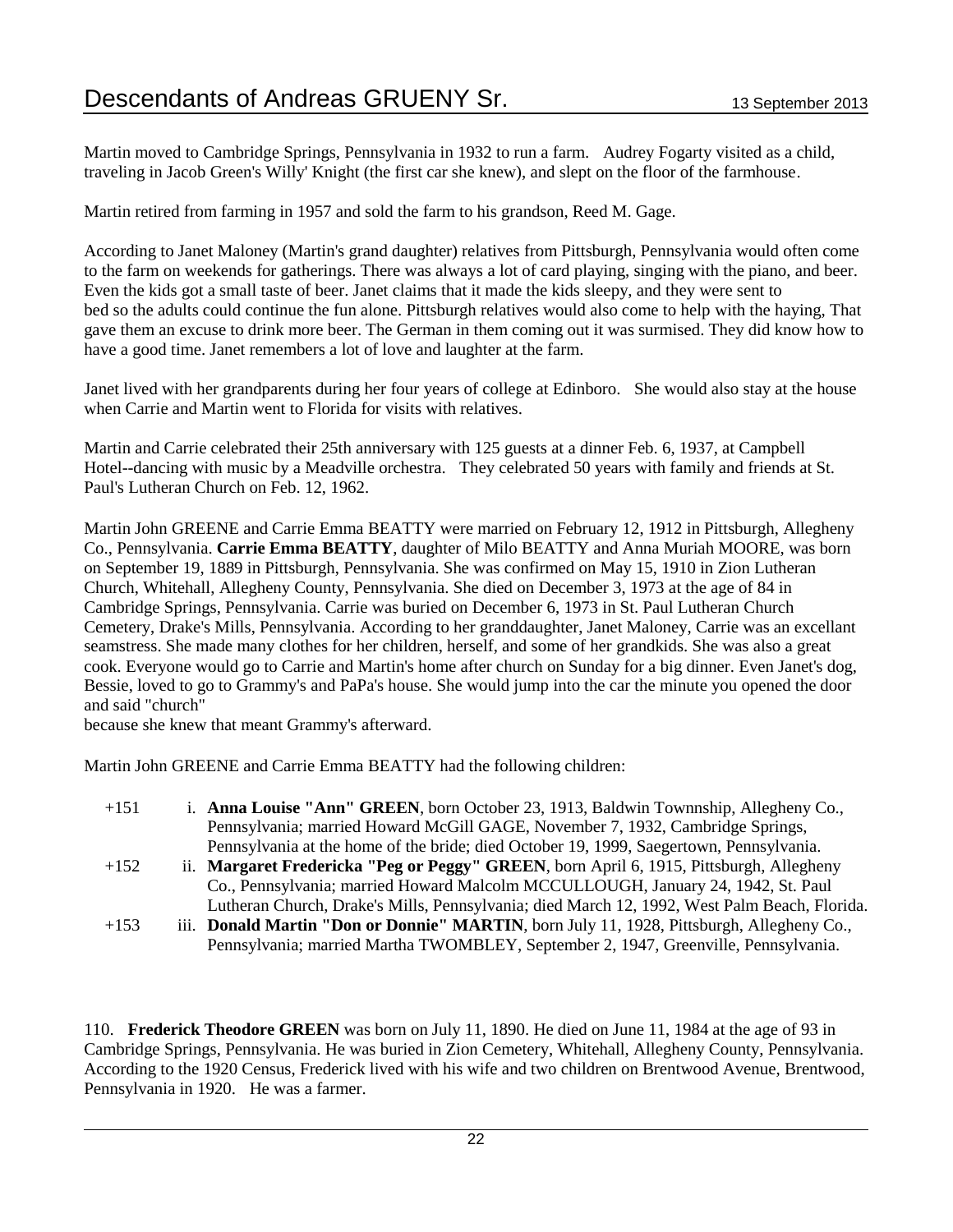Frederick lived on Baptist Road near the entrance of South Park. He later moved to Cambridge Springs, Pennsylvania and lived near brother Martin. His farm was located on Route 19, at Isherwood Corners.

Frederick Theodore GREEN and Hazel Mae SCHULZE were married on September 12, 1914. **Hazel Mae SCHULZE**, daughter of Harry J. SCHULZE and Frances HALBOTH, was born on February 28, 1893 in Brentwood, Pennsylvania. She died on June 11, 1984 at the age of 91 in Cambridge Springs, Pennsylvania. She was buried on June 13, 1984 in Zion Cemetery, Whitehall, Allegheny County, Pennsylvania. A jolly, nice lady according to Audrey Fogarty Johnson.

Frederick Theodore GREEN and Hazel Mae SCHULZE had the following children:

- 154 i. **Hazel Mae GREEN** was born (date unknown).
- +155 ii. **Donald H. "Don" GREEN**, married Geraldine CAMPBELL.
- +156 iii. **Frederick "Freedy" GREEN**, born about August, 1915, Pennsylvania; married Ollie UNKNOWN.
- +157 iv. **Esther GREEN**, born about March, 1916, Pennsylvania; married John Edward CLEGG, September 23, 1941, Zion Lutheran Church, Whitehall, Allegheny County, Pennsylvania.

111. **Laura M. GREEN** was born in September, 1896 in Pennsylvania. She died in May, 1978 at the age of 81. She was buried in Jefferson Memorial Cemetery, Pleasant Hills, Pennsylvania. According to the 1920 Census, Laura was living with her mother on Brentwood Avenue in 1920. She was a music teacher.

According to a wedding announcement in the June 5, 1928 edition of The Pittsburgh Press, Laura's sister, Mrs. Frederick Brudin, issued wedding invitations for the wedding of Laura and William, to occur at Zion Lutheran Church in Brentwood, Pennsylvania at 7:30 p.m., followed by a reception at the William Penn hotel, in downtown Pittsburgh.

Laura played the organ at her church. She also had an organ in her home which she loved to play for people in the neighborhood, especially at Christmas. According to Janet Maloney, Fern placed speakers in the front yard, and Laura would play all of the Christmas carols for everyone. She played right up to 1967. Shet played the organ for the wedding of Janet McCullough and Danial Maloney, along side Anna Louise Green Gage.

Laura and Fern lived on Brentridge Ave. in Brentwood, then built a home on McMurray Road in Peters Township.

According to Janet Maloney, Laura died of a stroke.

Laura M. GREEN and William Furnier "Fern" SICKMAN were married on June 6, 1928 in Brentwood, Alllegheny Co., Pennsylvania. **William Furnier "Fern" SICKMAN** was born on October 26, 1894 in Gill Hall, Jefferson Borough, Allegheny Co., Pennsylvania. He died on November 3, 1967 at the age of 73 in Pittsburgh, Allegheny Co., Pennsylvania. He was buried on November 7, 1967 in Jefferson Cemetery, Pleasant Hills, Pennsylvania. Fern was known to Audrey Fogarty Johnson as "Monk" , Uncle Fern, and Uncle "Monk". He owned a tire dealership on Brownsville Road in Carrick. Fern lived near former Sickman School on Brownsville Road in Baldwin. Later, he and Laura lived on Brentridge Ave. in Brentwood. They then built a house on McMurray Road in Peters Township, then very rural. He was killed changing a tire at a gas station where he worked after his retirement.

Willaim's WW II draft registration card states that he was born on October 26, 1896.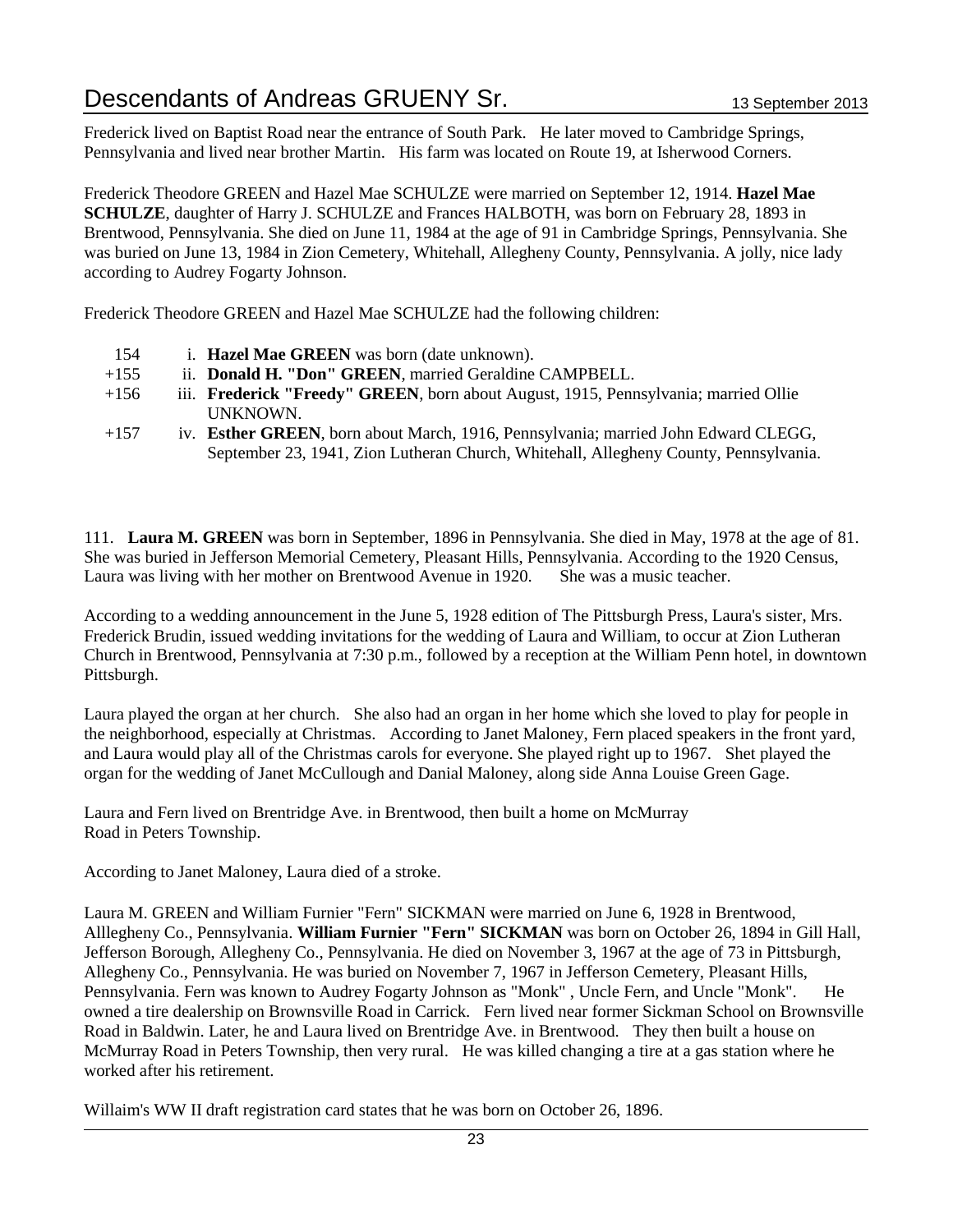William Furnier SICKMAN and Laura M. GREEN had the following child:

158 i. **William ("Billy") SICKMAN** was born (date unknown). William married his mother's caretaker, who was older than he was. They did not have any children.

#### 112. **Jacob NEUHART** was born about 1875.

Jacob NEUHART and Dorothea WEIMAR were married. **Dorothea WEIMAR** was born (date unknown).

Jacob NEUHART and Dorothea WEIMAR had the following children:

- 159 i. **Emmi NEUHART** was born (date unknown).
- 160 ii. **Alwin NEUHART** was born (date unknown).
- +161 iii. **Magdalen NEUHART**, married Fritz MUELLER.
- 162 iv. **Georg NEUHART** was born (date unknown).

115. **Friedrich RETZER** was born on October 3, 1850 in Germany. He died on February 20, 1923 at the age of 72. He was buried in Beaver Cemetery and Mausoleum, Beaver, Beaver Co., Pennsylvania. According to www.findagrave.com, Fred was born in Nothweiler, Pfalz which at that time was ruled by the King of Bavaria, the son of Johann Martin Retzer and Eva Elizabetha Grüny. He arrived in New York Nov 11, 1871, married 1st 24 Oct 1874 Susannah Link the daughter of Johan Georg Link and Elisabetha Fischer. Fred settled in W. Bridgewater and was a burgess, a justice of the peace, a postmaster, a Methodist evangelist and a tax collector. Fred and Susanna belonged to the Bridgewater M.E. Church and Rochester Free Methodist Church. Following Susanna's death he married Marguerite Stephens of Newark NJ on 8 Oct 1913. Friedrich died 20 Feb 1923 of pneumonia, Newark NJ

Note: There is evidently no memorial, marker or stone for Fred Retzer in Beaver Cemetery.

Friedrich RETZER and Susannah LINK were married on October 24, 1874 in Pittsburgh, Allegheny Co., Pennsylvania. **Susannah LINK**, daughter of John George LINK and Elisabeth FISCHER, was born on March 4, 1853 in Germany. She died on January 17, 1912 at the age of 58 in Bridgewater, Beaver Co., Pennsylvania. She was buried in Beaver Cemetery and Mausoleum, Beaver, Beaver Co., Pennsylvania. According to www.findagrave.com, Susanna was the daughter of Johan Georg Link and Elisabeth Fischer Link who emigrated from Ostdorf (near Balingen) Württemberg. After a short time in Lancaster Co, the Links moved to the South side of Pittsburgh where Susanna met and married Fred Retzer. The Retzers then made their home in Bridgewater Pennsylvania.

Note: There is evidently no memorial, marker or stone for Susanna in the Beaver Cemetery

Friedrich RETZER and Susannah LINK had the following children:

163 i. **Lillian RETZER** was born (date unknown).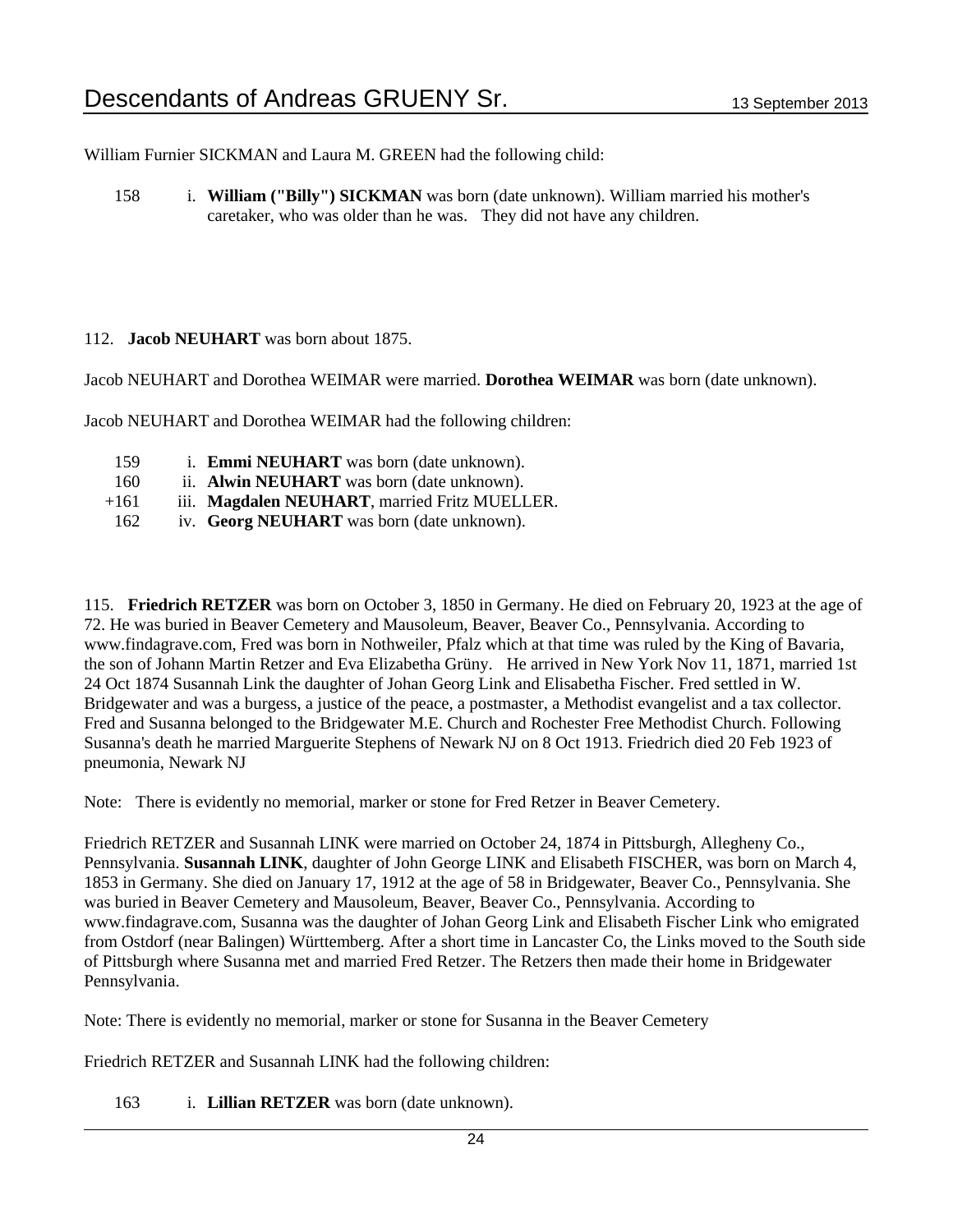| $+164$ | ii. Charles William RETZER, born January 10, 1875; married Ida Jane SIMMONS, November       |
|--------|---------------------------------------------------------------------------------------------|
|        | 15, 1898, Rochester, Beaver County, Pennsylvania; died February 8, 1958, Rochester, Beaver  |
|        | County, Pennsylvania.                                                                       |
| 165    | iii. Elizabeth RETZER was born in 1877.                                                     |
| 166    | iv. Gustave Adolph RETZER was born on May 19, 1880.                                         |
| 167    | v. Frederich RETZER was born on January 20, 1882. He died on February 5, 1932 at the age of |
|        | 50. He was buried in Beaver Cemetery and Mausoleum, Beaver, Beaver Co., Pennsylvania.       |
| 168    | vi. Joseph Henry RETZER was born in 1885.                                                   |
| 169    | vii. <b>John Edward RETZER</b> was born in 1885.                                            |
| $+170$ | viii. Mary Rosa RETZER, born May, 1892, Bridgewater, Beaver Co., Pennsylvania; married      |

Friedrich RETZER and Marguerite STEPHENS were married on October 8, 1913. **Marguerite STEPHENS** died on July 1, 1927 in Pearl River, New Jersey.

Stephen SAGIE, November 14, 1922, Ontario, Canada.

126. **Karolina KUNTZ** was born on September 15, 1846 in Nothweiler, Pirmasens, Rheinland-Pfalz, Germany. She died on September 21, 1917 at the age of 71 in Nothweiler, Pfalz, Germany.

Karolina KUNTZ and Karl GRUENY were married on July 20, 1872 in Rumbach, Pfaltz, Germany. **Karl GRUENY**, son of Johann Martin GRUENY and Eva Catharine BREYSACH, was born on December 15, 1843 in Nothweiler, Pfalz, Germany. He died on December 6, 1911 at the age of 67 in Nothweiler, Pfalz, Germany. Karl is shown here as the son of Johann Martin Grueny and Eva Catharina Breysach. Per Andrae Kindelberger's database, he was the son of Georg Friedrich Grueny I and Carolina Goerthler. This needs to be confirmed.

Karl GRUENY and Karolina KUNTZ had the following children:

- 97 i. **Jacob GRUENY**.
- 98 ii. **Katharina GRUENY**.
- +99 iii. **Karl GRUENY II**, born July 3, 1874, Nothweiler, Pirmasens, Rheinland-Pfalz, Germany.
- 100 iv. **Friedrich GRUENY II**, born February 24, 1877, Nothweiler, Pfalz, Germany; died July 19, 1954, Nothweiler, Pfalz, Germany.
- 101 v. **Karolina GRUENY**, born November 30, 1878, Nothweiler, Pfalz, Germany; died April 17, 1960, Nothweiler, Pfalz, Germany.

127. **Philipp KUNTZ** was born on December 30, 1850 in Nothweiler, Pfalz, Germany. He died on June 10, 1937 at the age of 86 in Woodland, Yolo Co., California. He was buried about June 12, 1937 in Patterson, Stanislaus Co., California. The following account is taken from the website of Leilani Spring at http://freepages.genealogy.rootsweb.com/~sprin/index.html; email: SwLeilani@Yahoo.com: Our story begins in a small town on the German-French border - Nothweiler, Germany. Philipp KUNTZ was born in December 1850. In 1876, he married Eva Elizabeth BINTZ of the village of Nothweiler and they began their life together.

Their first six children were born in Nothweiler. Philipp decided to bring his family from Nothweiler in the State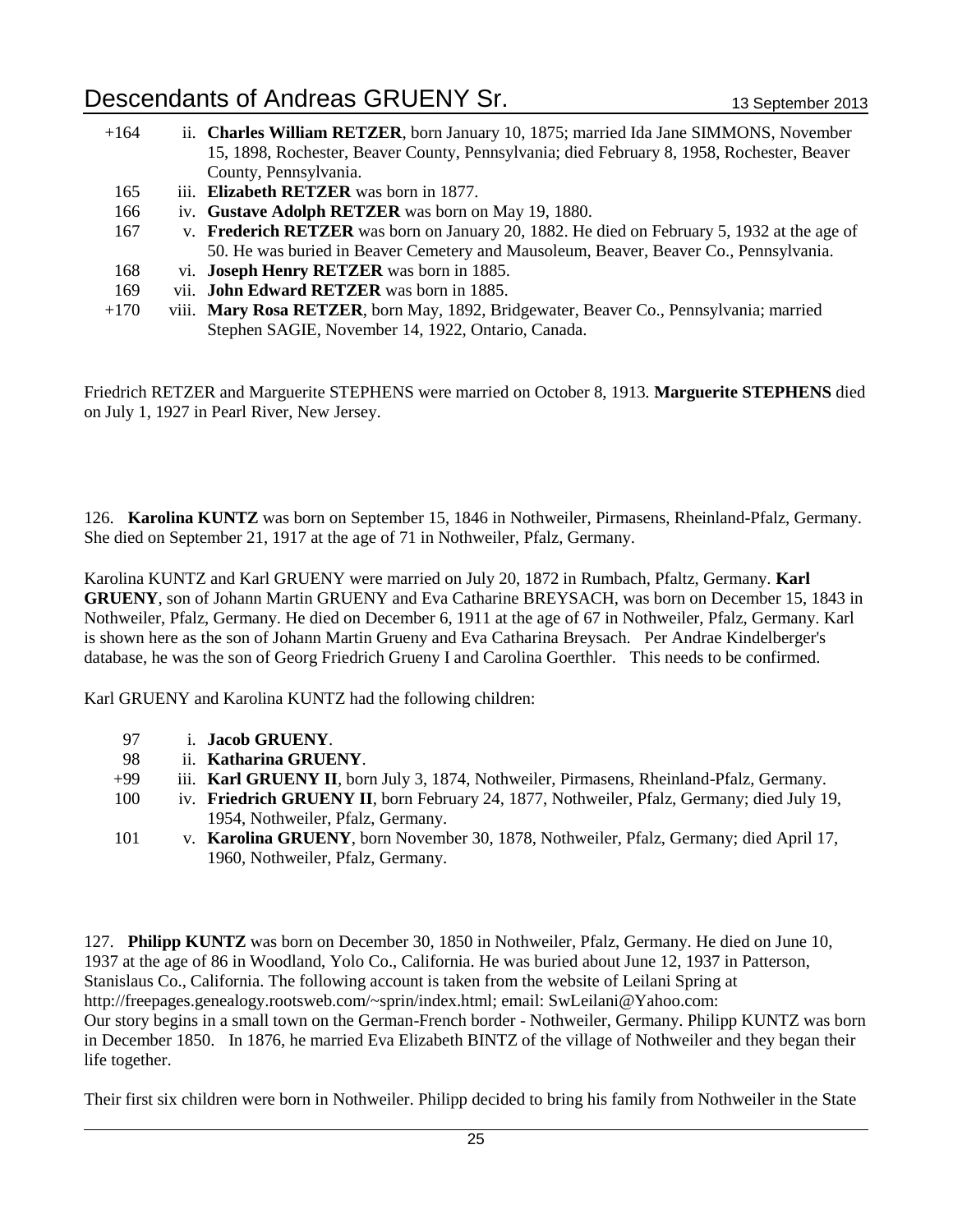of Rheinland-Pfalz (Palatinate). This is one of the 11 States of West Germany. It lies on the border of France (Nothweiler is right on the border), east of Luxembourg and Belgium, and west of Baden and Hessen. Two important rivers are the Glan and the Mosel. The topography appears very similar to the Appalachian region of central Pennsylvania. Nothweiler is in the County of Bergzbern and the people were called Palatines.

Philipp and his wife came to this country in 1892 on board the "Westernland" along with their six children. He had been a forester in Germany, marking trees to be cut. They went directly to Clara City, Minnesota where all other members of the family (except the Jordys) were already residing. Philipp worked in a lumber yard at Clara City for a while, but eventually they settled on a farm 12 miles North of Clara City. Philipp Kuntz was naturalized on November 5, 1904 in Ward County, North Dakota.

Later, Philipp filed on a quarter section of land in Donnybrook, North Dakota near the rest of the Bintz families. It was required that homesteaders live on the land at least six months out of the year, and at the end of five years, they could prove up and get title to the land. Homesteaders usually tried to build their houses as close as they could to one another, often just across the road or quarter line.

Four one-room schools were built in our Township in about 1906 to 1910. Lunches were carried to school in half-gallon syrup pails. Noon and recess were highlights of the school day, and ball games, pump-pump-pump-away, and tag were favorite games. "Bully Hook" was a made-up game that was often played. The Bull would chase and hook someone. It often ended up with the teacher having to come out and put an end to the squabble. Teachers were respected and ruled with an iron hand. An eighth grade education was considered adequate for the boys and few of them got that far. A few of the girls attended high school and a very few of them graduated. The school term in the country schools was three months in the spring and three months in the fall.

Breaking the prairies was a tedious, discouraging job. The land was stoney and the first thing that had to be done was to pick off the rocks. This was usually done by the use of picks, crowbars, and stoneboats drawn by a team of horses. Sometimes, a chain would have to be put around a rock and pulled out by the team. Breaking the land with a one- furrowed 14" plow, drawn by three or four horses, with handles on the back for the driver to hold the plow upright and control the depth, was a slow business. One was constantly hitting stones, having to stop and roll out the stone, resetting the plow and getting started again. About 1-1/2 or 2 acres would be a maximum day's work, so breaking about 20 acres would likely be about all that could be done each spring. Following the breaking, the fields were planked, dragged, seeded, and sometimes dragged again. Walking all day long in the loose plowing was not anything to be desired.

In the fall, the grain was cut with a binder, shocked, sometimes stacked, and then threshed. Cooking for the gang of threshers was a big job for the farm women; there were up to 20 or 22 men to feed. But threshing time was an exciting time for everyone, watching the engineer operate the steam engine, the sheaves pitched into the separator, the straw going out the blower, and the grain pouring out the spout. The arrival of the first bundle teams was hailed with shouts of "The Threshers are coming! The Threshers are coming!" One quarter section of land, of which only a portion was cultivated, did not yield much grain. It was hard for a farmer to provide for a family, let along get ahead.

One means of earning a few dollars those first years on the prairie was to pick up buffalo bones and sell them. There weren't many left by the time the Kuntz's came to Donnybrook, although it hadn't been so very many years after the last of the big herds were killed in the 1880's. Buffalo trails were still easy to follow across the farms, and as recently as 1967, a buffalo trail could still be made out crossing the land.

It was hard work for the farm women taking care of their families with so little to do it with. Wood and coal-burning stoves were hard to regulate for baking. When a quick fire was needed, the stove was stoked with cow chips (dried manure) which had been gathered in the pasture. Eight, ten or more loaves of bread were baked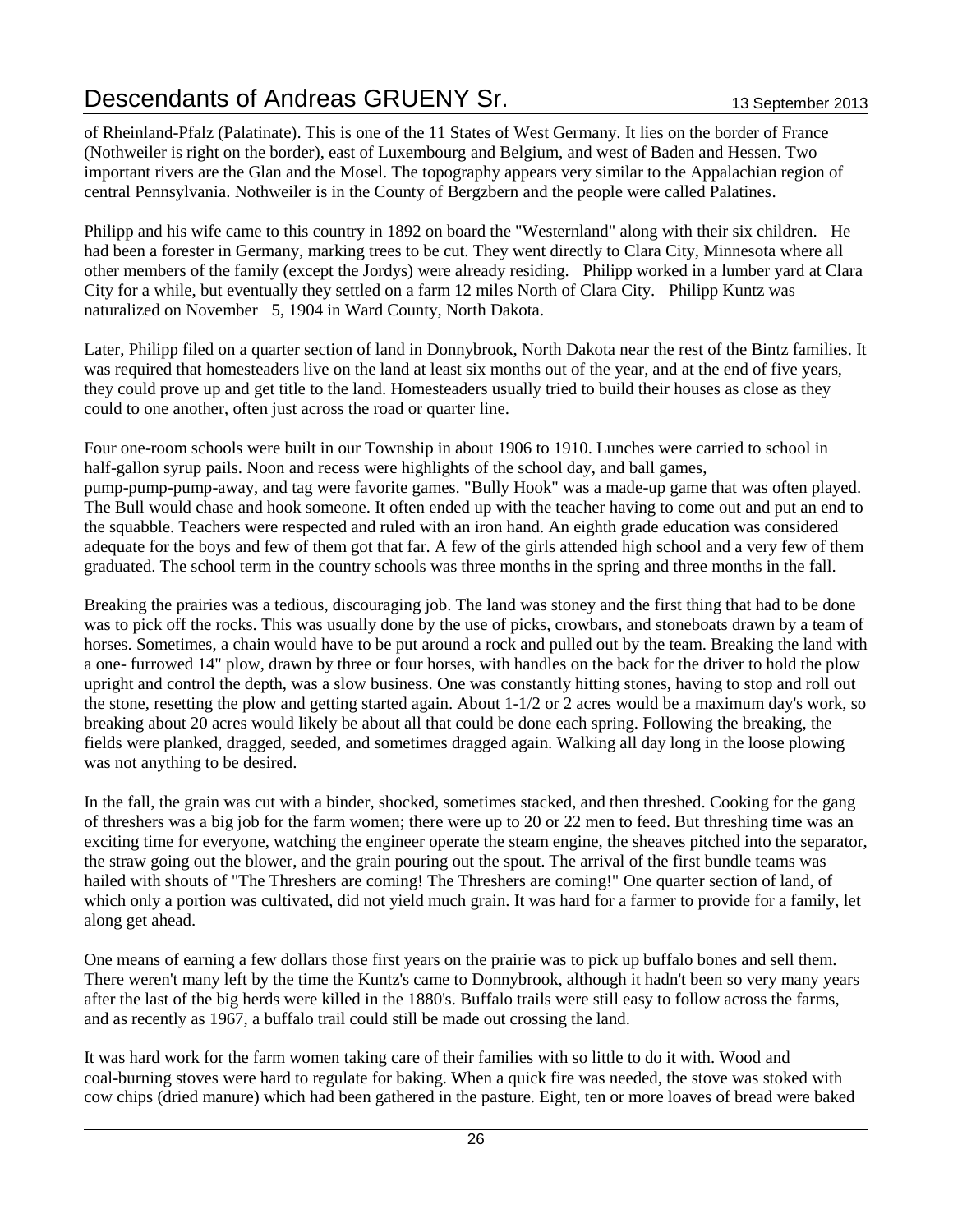at one time, starting with a cake of dry yeast. The garden provided vegetables during the summer and far into the winter storing them in the dirt cellar under the house. Wild Juneberries and plums were canned for sauce, and a box of apples from the store gave them an extra treat in the winter. Stockings, socks, scarves and caps were knit in the winter for all members of the family. Dresses were sewed for the girls. Unpainted, soft-wood floors were scrubbed with a brush and home-made soap until they were white.

Wash day must have really been a day to dread with water to be carried and heated on the coal stove, and then all the washing done on a wash board. Sheets and fleece-lined underwear (which was the regulation garb for everyone in the winter) were heavy and hard to handle when wet. The winter months were especially bad with clothes being hung out to freeze and then brought in to finish the drying process on lines hung across the living room. The suits of fleece-lined underwear could stand alone when first brought in off the line. It was "finger-freezing" work. Opposite from washing, the job of ironing was worse in the heat of the summer because of having to make a good hot fire in the kitchen stove on which to heat the sad irons.

The winters weren't times of leisure for the men. The cows and horses had to be kept in the barn and so there were always chores to do. Hauling hay and straw, feeding up, milking cows, cleaning barns, and watering all the livestock took many hours.

Winter was also the time for making ropes for horse halters, for tying cows in stalls, and for many other uses around the farm. The ropes were made from binder twine with the use of a rope machine.

The Butlers, Kuntz's, Wittes and Bintz's all lived within a radius of two miles, and the John Jordys in Donnybrook were about five miles away. Visiting between families was mostly done on Sundays after church, but seldom did any of the families stay for meals. Times were hard and that would have been considered an imposition.

Christmas Eve was the highlight of the winter. Santa Claus and Nicholas came on Christmas Eve. Nicholas carried a whip and made the children say their Christmas prayers which they had learned for the church program. The children were scared of him. After the prayers, Santa delivered the gifts. Carolina Kuntz played the part of Nicholas, and Alice Kuntz was Santa Claus. There was always a Christmas tree, but it was not always a pine tree.

The Fourth of July was looked forward to in the summer with a big celebration held at the Stroklund Coulee. There was a strong feeling of patriotism among the early settlers, many of whom had "come across" and still vividly remembered the oppression in the Old Country. The Fourth of July held a lot of meaning. Ice cream and lemonade were sold at stands. Picnic dinners were packed by the women and spread out on tablecloths on the ground. It was a time for everyone in the neighborhood to get together to visit and to eat.

In the early years when there was a real emergency, the doctor was "sent for". There were no phones so someone would be sent for the doctor. Someone would then drive him out to the homestead where he was needed. It had to be practically a case of life and death before a doctor was asked to come, but they always came, no matter how far or what the weather. Doctors were seldom called on to deliver babies - that was considered a natural process and women helped each other. Avlis Kuntz often served as midwife.

Donnybrook is a pretty little town in the Des Lacs River Valley about 35 miles northwest of Minot. It was a thriving town by the time the Kuntz's came. The population was about 500. The following businesses were in operation: two or three general stores, two hardwares, three implement businesses, two banks, two barber shops, a drug store, a meat market, two livery barns, four or five grain elevators, a newspaper office, two hotels, one or more restaurants, a poolroom, a shoe repair shop, a blacksmith shop, a ladies' hat shop, two lumberyards, and there were two doctors' offices. The town probably started to decline as early as 1905. The 1910 census shows the population as 297, and the 1960 population as 196. Since, in North Dakota, it is the farmers that support the towns, the small towns started dying out with the decrease in population due to farmers either selling their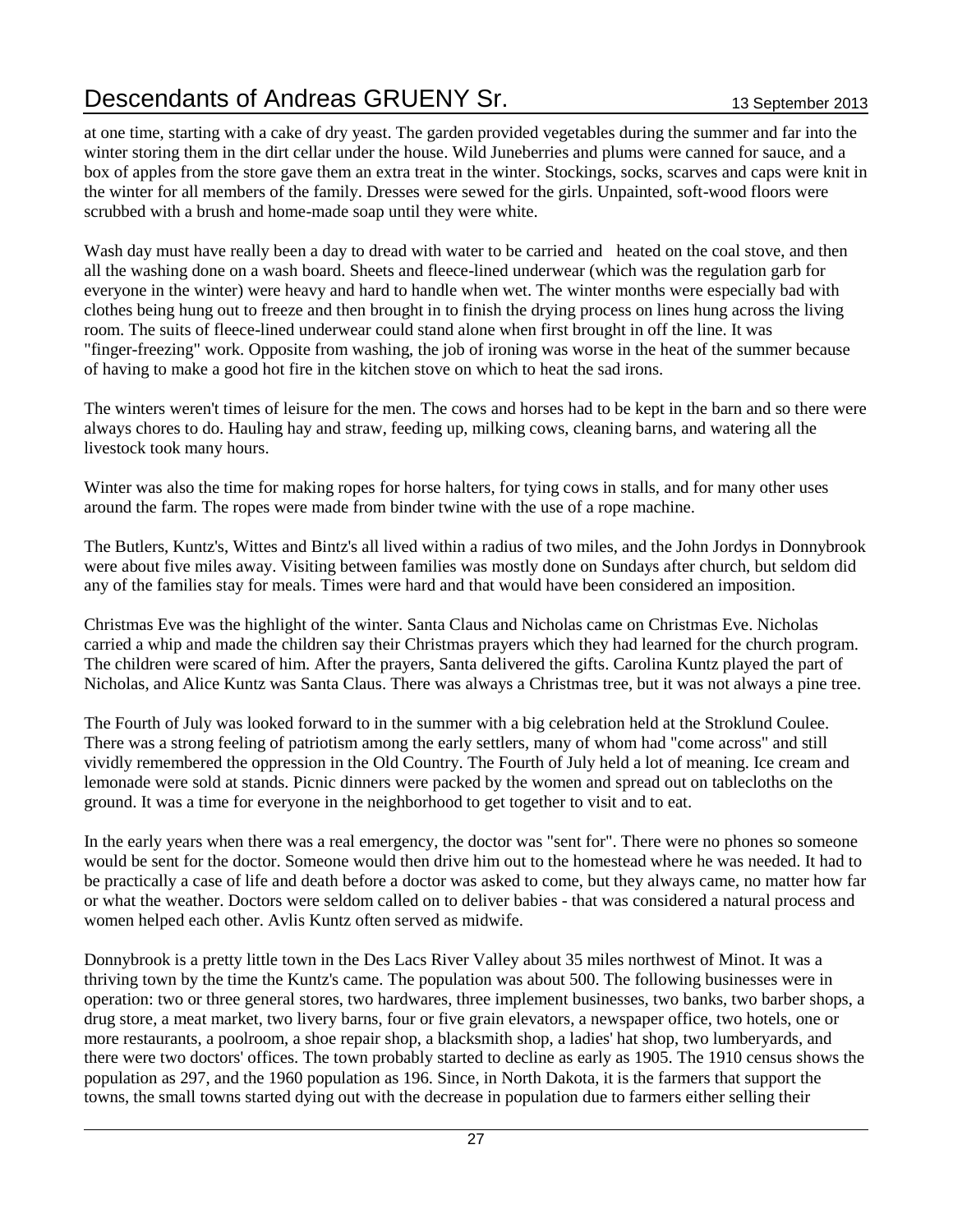homesteads or losing them. It was practically impossible to make a living on one quarter of land. Another factor was the gradual use of automobiles so that it became easier to go to larger towns to trade.

Philipp KUNTZ and Eva Elisabetha "Avlis" BINTZ were married on May 8, 1877 in Nothweiler, Pfalz, Germany. **Eva Elisabetha "Avlis" BINTZ** was born on July 8, 1852 in Nothweiler, Pfalz, Germany. She died on December 17, 1913 at the age of 61 in Greenbush Township, Ward Co., North Dakota. She was buried about December 19, 1913 in Donnybrook Cemetery, Donnybrook, Ward Co., North Dakota.

Philipp KUNTZ and Eva Elisabetha BINTZ had the following children:

- +171 i. **Heinrich "Henry" KUNTZ**, born July 18, 1878, Nothweiler, Pfalz, Germany; married Bertha BETHKE, December 5, 1907, Schafer, McKenzie Co., North Dakota; died June 15, 1916, Donnybrook, Ward Co, North Dakota.
- +172 ii. **Alice KUNTZ**, born July 18, 1880, Nothweiler, Pfalz, Germany; married Henry H FRANKE, June 5, 1912, Schafer, McKenzie Co., North Dakota; died December 7, 1963, Patterson, Stanislaus Co., California.
- +173 iii. **Carolina KUNTZ**, born May 14, 1882, Nothweiler, Pfalz, Germany; married Frank C. HORMAN, about 1909; died May 4, 1953, Patterson, Stanislaus Co., California.
- +174 iv. **Philipp KUNTZ Jr.**, born April 29, 1884, Nothweiler, Pfalz, Germany; married Anna Louise LUBITZ, February 14, 1906, Balfour, McHenry Co., North Dakota; married Ann STANSBERRY, August 18, 1965; died November 26, 1978, Woodland, Yolo Co., California.
- +175 v. **Friedrich KUNTZ**, born July 14, 1886, Nothweiler, Pfalz, Germany; married Louella WRIGHT, October 14, 1914; married Effie MORARITY; married Margaret BOKMA; died May 31, 1971, Patterson, Stanislaus Co., California.
- +176 vi. **Louis KUNTZ Sr.**, born May 18, 1888, Nothweiler, Pfalz, Germany; married Lillie Lenore HAUETER, October 29, 1913, Schafer, McKenzie Co., North Dakota; died August 13, 1965, Woodland, Yolo Co., California.
- +177 vii. **Charles KUNTZ**, born July 22, 1894, Clara City, Chippewa Co., Minnesota; married Lydia WITTE, November 4, 1918, Santa Ana, Orange Co., California; died August 8, 1965, Anahaim, Orange Co., California.
- +178 viii. **Louise Lydia KUNTZ**, born December 26, 1898, Clara City, Chippewa Co., Minnesota; married Roger MARTIN, July 14, 1920, Newman, Stanislaus Co., California; died February 25, 1966, Patterson, Stanislaus Co., California.

#### **Seventh Generation**

132. **Karl GRUENY** was born on August 29, 1900 in Nothweiler, Pirmasens, Rheinland-Pfalz, Germany. He died on September 4, 1972 at the age of 72 in Nothweiler, Pirmasens, Rheinland-Pfalz, Germany.

Karl GRUENY and Katarina ETTEL were married before May 18, 1928. **Katarina ETTEL** was born on November 16, 1905. She died on June 7, 1995 at the age of 89.

Karl GRUENY and Katarina ETTEL had the following child:

+179 i. **Erika GRUENY**, born May 18, 1928; married Hermann NEÜHARD.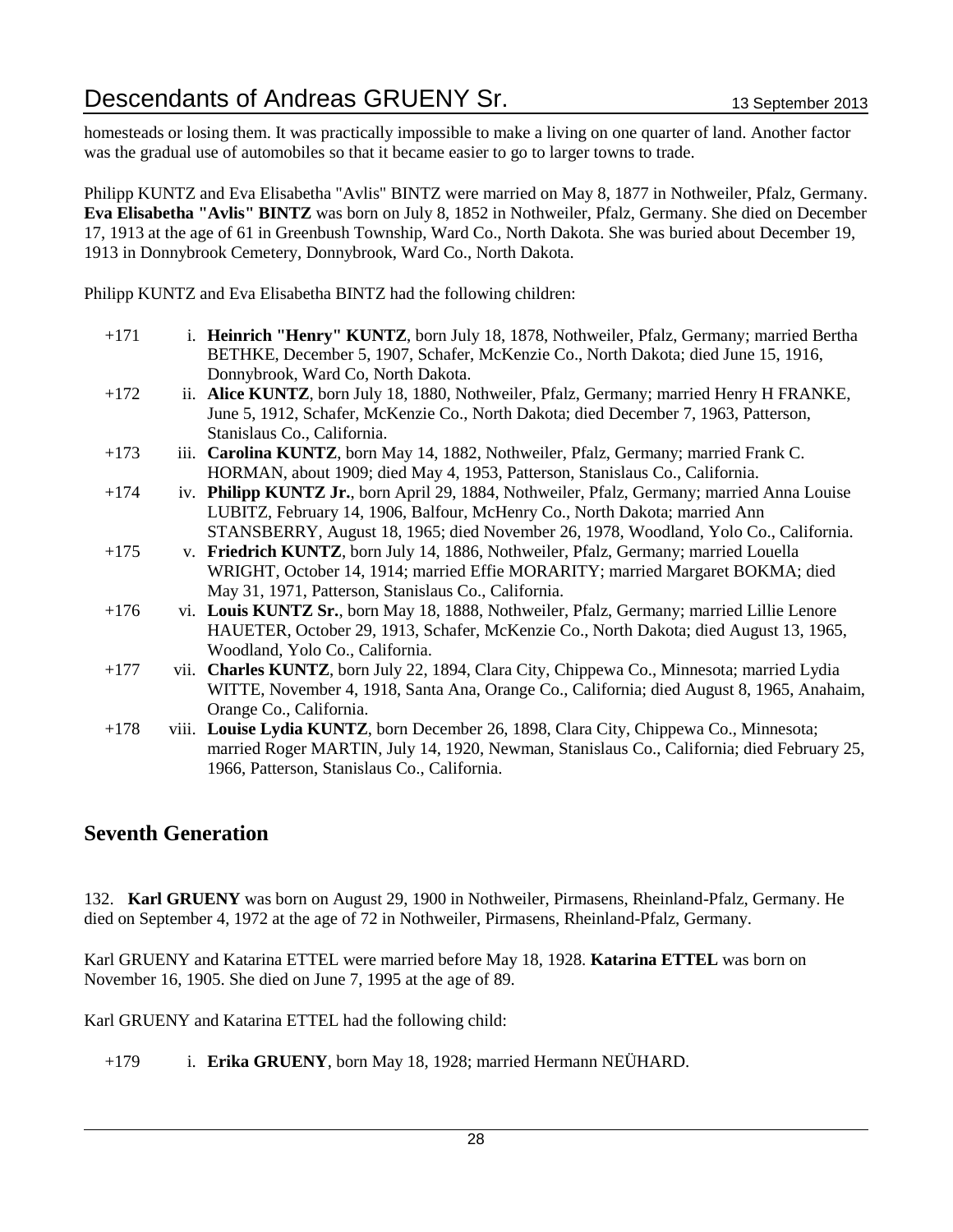134. **Myrtle Trene BRUDIN** was born on January 23, 1899 in Pennsylvania. According to the 1930 census, Myrtle was living at home with her parents. In the 1940 census, she is married to Thomas Powell, but no children are shown. They likely had no children.

Myrtle Trene BRUDIN and Thomas Edward POWELL were married. **Thomas Edward POWELL** was born on April 24, 1895 in Pittsburgh, Allegheny Co., Pennsylvania. According to the 1940 census, Thomas and Myrtle were living on Churchview Ave. in Brentwood, Pennsylvania. Thomas' faither, age 75, was living with them. Thomas was a laundry salesman, working for his account.

135. **Frederick Jacob BRUDIN Jr.** was born on May 8, 1904 in Pittsburgh, Allegheny Co., Pennsylvania. He died on December 14, 1987 at the age of 83 in Pittsburgh, Allegheny Co., Pennsylvania. The following story appeared on page 1 of the August 8, 1931 edition of the Washington (Washington, Pa.) Reporter:

Youth Dies From Beating

Fight Among Severa Young Men Ends With One Arrested

PITTSBURGH, Aug. 8--(UP)--Sylvestor Meder, 19, was beaten to death today when he defended and Oriental silk handkerchief and his threadbare clothing from the taunts of a group of youths, according to police.

The handkerchief was a gift to Meder's brother, a novitiate in St. Louis College, Honolulu, it was said.

A fight ensued when Meder was "kidded" about his clothing and the strange handkerchief, police said. Fred Brudin, 25, Pittsburgh, allegedly beat and kicked Meder. Brudin was arreseted after Meder was pronounced dead at South [Side hospital].

**Catherine Margaret STEVENSON** was born on June 12, 1910 in Pittsburgh, Allegheny Co., Pennsylvania. She died on January 6, 1995 at the age of 84 in Pittsburgh, Allegheny Co., Pennsylvania. She was buried on January 9, 1995. Catherine was buried out of Trinity Lutheran Church in Mt. Oliver. At the time of her death she had seven grandchildren and two great grandchildren.

Frederick Jacob BRUDIN and Catherine Margaret STEVENSON had the following children:

- +180 i. **Mary Lou BRUDIN**, born about 1938; married William BROWN.
- +181 ii. **Raymond BRUDIN**, born September 19, 1939, Pittsburgh, Allegheny Co., Pennsylvania; married Sharon POWERS, January 23, 1960, Mulvane, Kansas; died May 7, 2012, Parkville, Missouri.
- +182 iii. **Grace BRUDIN**, married David LEO.
- +183 iv. **Janet BRUDIN**, born November 21, 1949, Pittsburgh; married Valjon PAWLOS.

136. **Laura Marie BRUDIN** was born on February 15, 1914. She died on June 2, 2000 at the age of 86 in Orland Park, Illinois.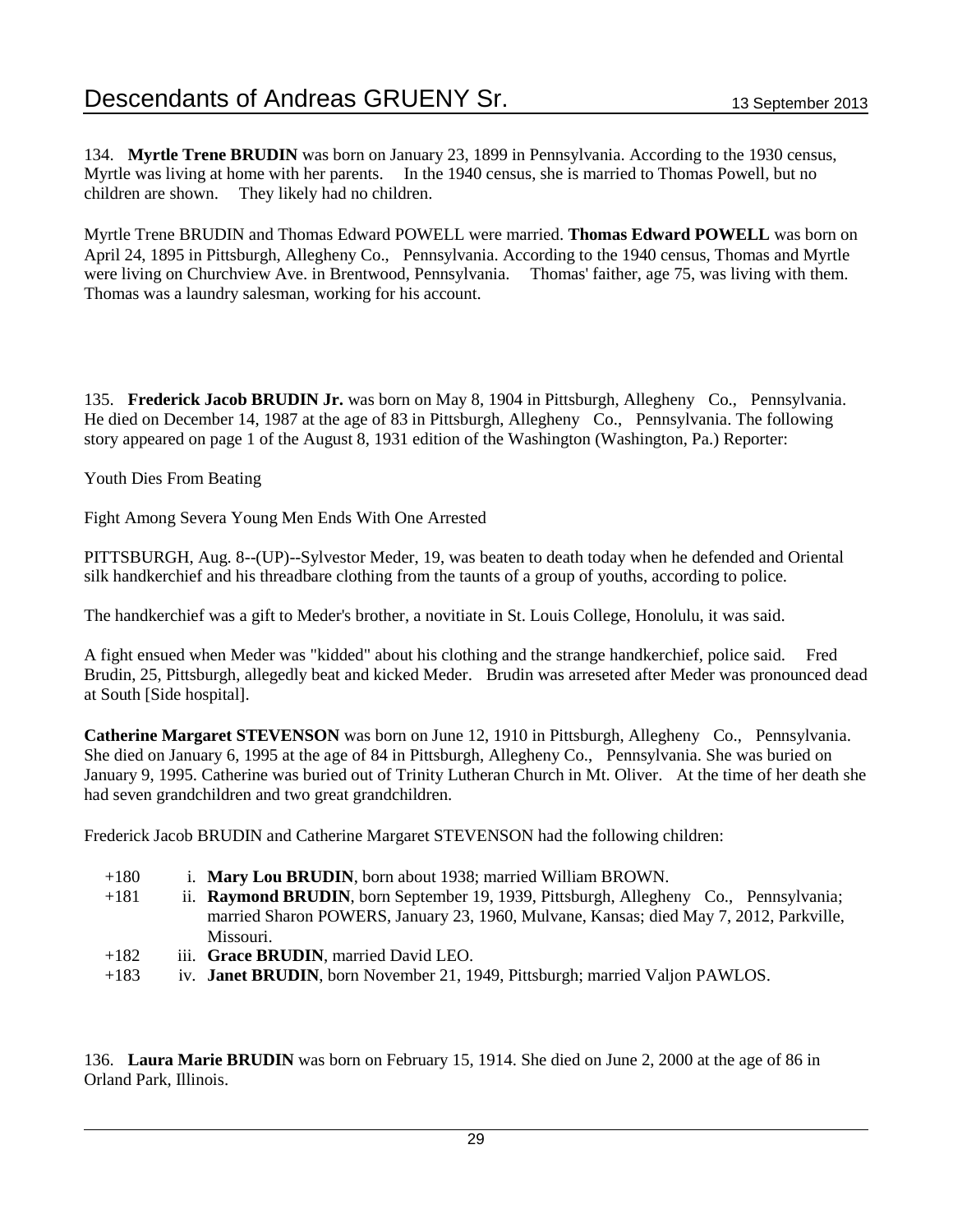**John Frank STEVENSON** was born on March 15, 1909. He died on December 19, 1975 at the age of 66 in Chicago, Cook Co., Illinois.

John Frank STEVENSON and Laura Marie BRUDIN had the following child:

+184 i. **Catherine Louise "Cassie" STEVENSON**, born about 1935; married John PYRITZ.

137. **Dorothea Louise GREEN** was born on February 22, 1897 in Whitehall, Allegeheny County, Pennsylvania. She died on September 17, 1989 at the age of 92 in Cabot, Butler Co., Pennsylvania. She was buried in Zion Cemetery, Whitehall, Allegheny County, Pennsylvania. Dorothea was baptized in Zion Lutheran Church, Whitehall, Allegheny County, Pennsylvania. Dorathea's parents lived on Willet Road in Whitehall (then Baldwin Township) when she was born. She attended Lafferty School off Churchview Ave. in then Baldwin Township through the eighth grade. She took piano lessons from Lizzy Bliss on Bliss Drive in now Pleasant Hills, Pennsylvania, which she traveled to by horse and buggy. She was confirmed at Trinity Lutheran Church, Mt. Oliver (Pittsburgh), Pennsylvania.

Dorothea Louise GREEN and Michael Francis FOGARTY were married on June 22, 1921. **Michael Francis FOGARTY**, son of Michael FOGARTY and Mary Ann MURPHY, was born on September 27, 1884. He died on June 6, 1953 at the age of 68 in Collier Township, Allegheny Co., Pennsylvania. He was buried in Zion Cemetery, Whitehall, Pennsylvania. According to the Catholic Diocese of Pittsburgh, Archives and Record Center, by letter dated April 9, 2007, a "Michaelem Franciscum" (a Latinized form of Michael Francis) was born September 27, 1884, and was baptized on October 12, 1884 at St. James Catholic Church, West End, Pittsburgh, Pennsyvlania. His father was Michael Fogarty, of County Tipperary, Ireland and his mother was Maria Murphy, County Monahan (Monaghan), Ireland. The sponsors were Eduardus Murphy and Maria Walsh.

He was known throughout his life as "Frank". His mother died when he was 13 and he lived with the Martin Walsh (Audrey Fogarty remembers him as Uncle Martin) family in Sheridan, Pa. He attended St. James Catholic Church School in the West End of Pittsburgh through the sixth (maybe eighth) grade.

According to the 1910 census, Francis Fogarty was living with Mary Walsh, her sister-in-law and three daughters at 829 Stueben Street in 1910. According to the 1920 census too, he was living with Mary Walsh on Stueben Street in 1920. He is shown to be a laborer.

He was a baseball enthusiast and before he was married he played baseball for a semi-pro team on the Northside of Pittsburgh.

Before he was married, Frank worked for Alling & Cory, a paper company at the end of the Sixth Street Bridge on the Northside of Pittsburgh. He retired in 1939 after a progressively debilitating illness left him unable to walk. He apparently had compression of the spine, thought to have been caused by an injury earlier in his life. In addition, he had hardening of the arteries. He eventually was taken to the infirmary at Woodville State Hospital where he died.

Michael Francis FOGARTY and Dorothea Louise GREEN had the following children:

+185 i. **Emma Louise FOGARTY**, born April 29, 1922, Baldwin Townnship, Allegheny Co., Pennsylvania; married Paul Pranz MCKEETON, June 17, 1949, Brentwood, Pennsylvania; died July 28, 1991, Baldwin, Pennsylvania.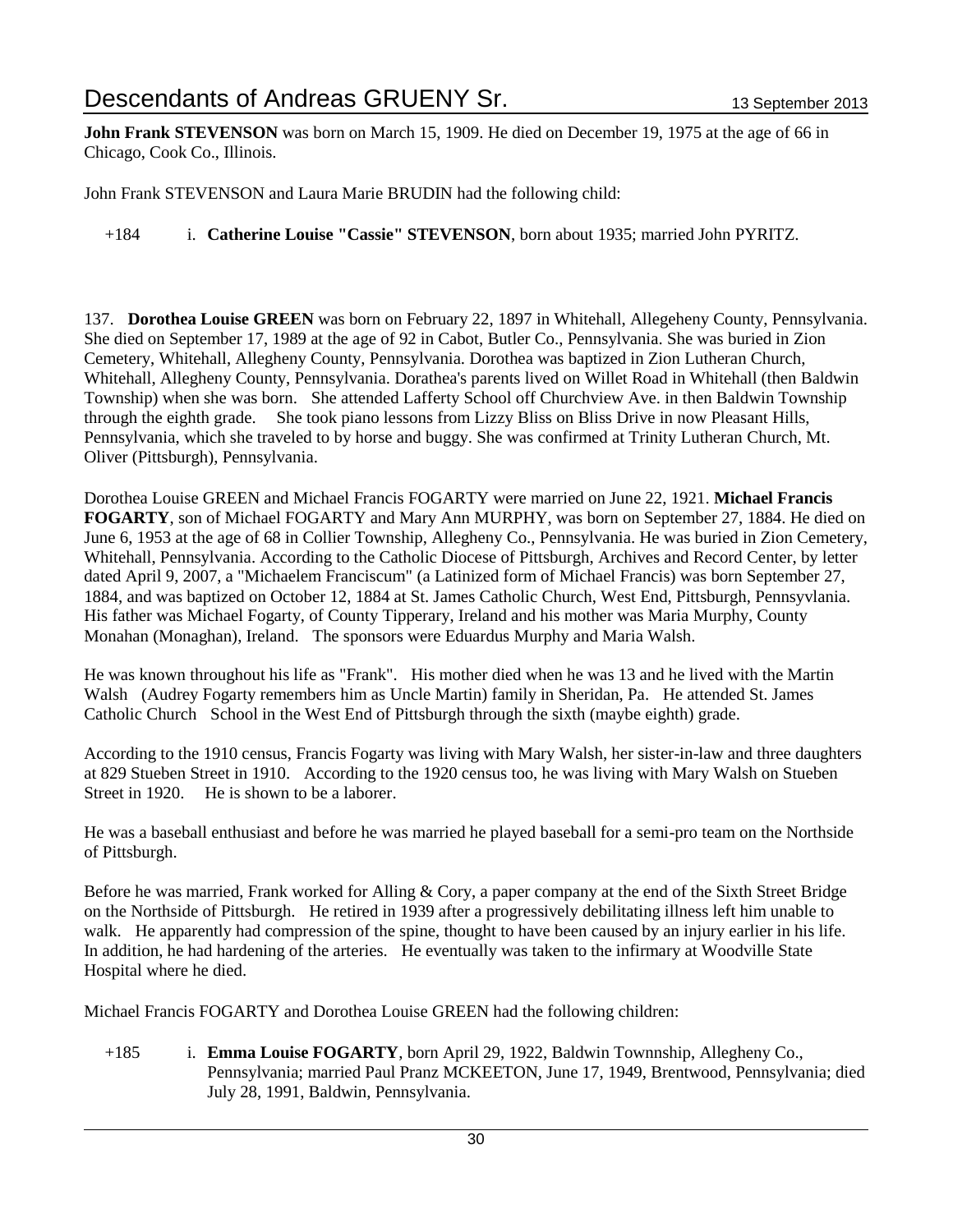- +186 ii. **Audrey Dorathea FOGARTY**, born Brentwood, Pennsylvania; married John Franklin JOHNSON, June 14, 1947, Concordia Lutheran Church, Brentwood, Allegheny County, Pennsylvania.
- +187 iii. **Lois Francis FOGARTY**, born February 10, 1926, Baldwin Townnship, Allegheny Co., Pennsylvania; married Donald James THOMAS, July 4, 1948; died November 7, 1993, Odessa, TX.
- +188 iv. **Ruth Marie FOGARTY**, born Brentwood, Pennsylvania; married Einair Victor "Buz" ROLLINS, Brentwood, Pennsylvania.

138. **Freda Amelia GREEN** was born on September 4, 1898 in Baldwin Townnship, Allegheny Co., Pennsylvania. She died on December 31, 1945 at the age of 47 in Brentwood, Alllegheny Co., Pennsylvania. She was buried in Zion Cemetery, Whitehall, Allegheny County, Pennsylvania. Freda had sleeping sickness. She married Matthew O'Keefe who left her after she got sick. She couldn't walk well. She and her children, Elmer and Marion, lived with her father and mother, Jacob and Louisa Green, first at 223 Catskill and then at 3232 Brentwood Ave. They were like siblings to Audrey Fogarty and her sisters.

Freda Amelia GREEN and Matthew O'KEEFE were married on June 30, 1920. **Matthew O'KEEFE** was born on October 8, 1892. He died on May 17, 1975 at the age of 82.

Matthew O'KEEFE and Freda Amelia GREEN had the following children:

- +189 i. **Elmer Russell O'KEEFE**, born July 20, 1921; married Emma Christine (Christel) SCHNEIDER, July 25, 1943.
- +190 ii. **Marion Freda O'KEEFE**, born August 29, 1923; married Chester Willard SLOAN, November 15, 1947, Concordia Lutheran Church, Brentwood, Allegheny County, Pennsylvania; died December 31, 2012, Houston, Harris Co., Texas.

139. **Clara Marie GREEN** was born on January 13, 1900 in Baldwin Townnship, Allegheny Co., Pennsylvania. She died on October 9, 1991 at the age of 91 in Concordia Home, Cabot, Pennsylvania. She was buried in Zion Cemetery, Whitehall, Allegheny County, Pennsylvania. Like her sisters, Clara was a very hard worker. She was a seamstress and she loved to read, especially the Bible. She was a Lutheran all her life. She died of a kidney infection.

Clara Marie GREEN and Thomas Mitchell GOULD were married on January 13, 1921 in Trinity Lutheran Church, Mt. Oliver, Pittsburgh, PA. **Thomas Mitchell GOULD**, son of Stanier Lounds GOULD and Sarah Hannah MITCHELL, was born on April 23, 1898 in Hebdon Bridge, England. He died on July 29, 1984 at the age of 86 in Mt. Lebanon, Pennsylvania. He was buried in Zion Cemetery, Whitehall, Allegheny County, Pennsylvania. Thomas was the bugler for General Pershing in WW I. He was a Lutheran. He worked for the U.S. Postal Service and was very patriotic. He died of cancer in Mt. Lebanon Manor in Mt. Lebanon, PA.

Thomas Mitchell GOULD and Clara Marie GREEN had the following children:

- +191 i. **Bernice Clara GOULD**, born November 4, 1922; married Richard Charles LEECH, September 4, 1942, Concordia Lutheran Church, Brentwood, Pennsylvania.
- +192 ii. **Elaine Jean GOULD**, born December 14, 1925; married Clyde Kenneth DEWALT, February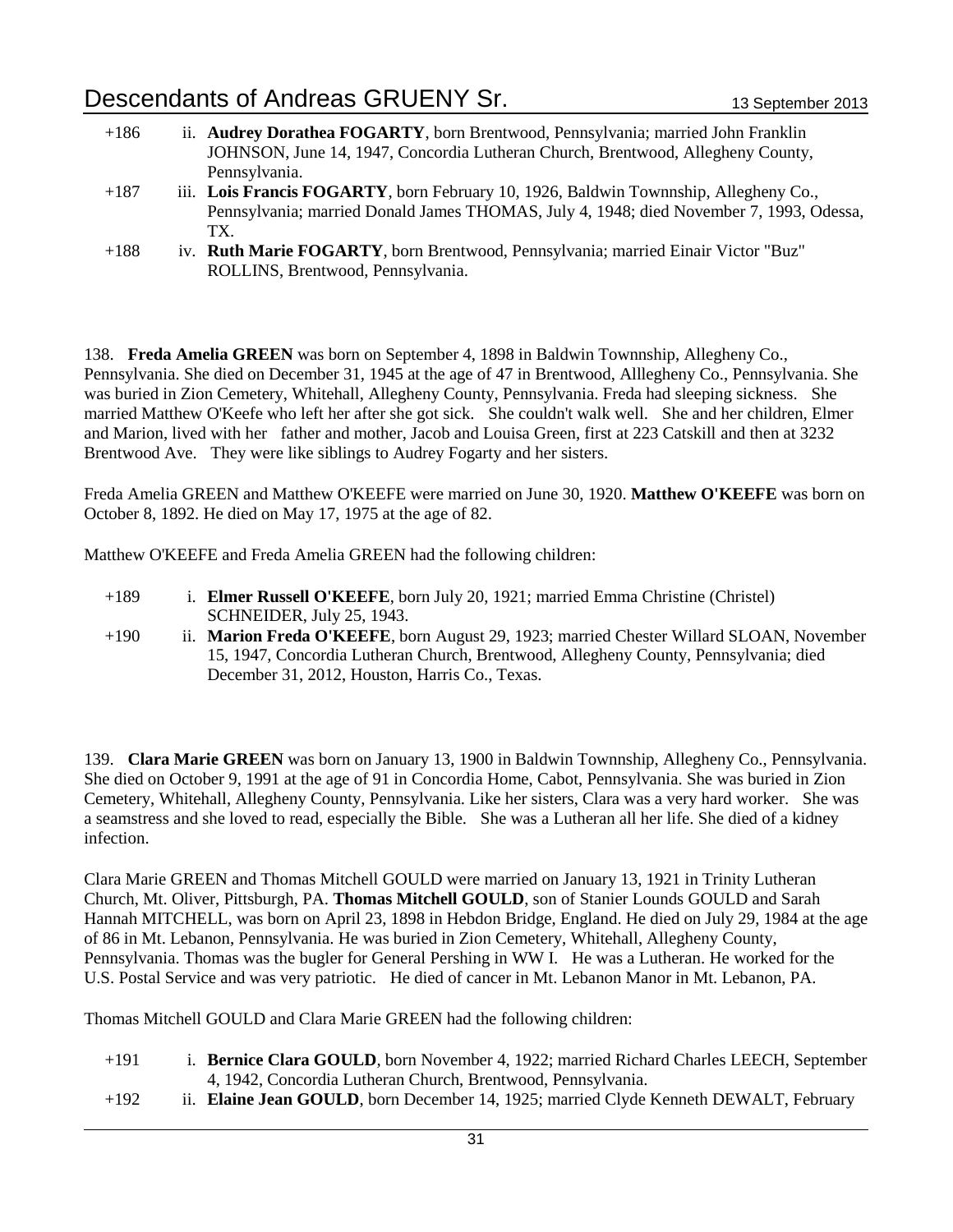4, 1945, Bethany Lutheran Church.

140. **Bertha Anna GREEN** was born on February 24, 1902. She died on January 31, 1986 at the age of 83 in St. Margaret's Hosptal, Pittsburgh, Pennsylvania. She was buried in Jefferson Memorial Cemetery, Pleasant Hills, Pennsylvania. Bertha lived in Brentwood, Pennsylvania most of her life. She went to Duff's Business School. She loved music and played the organ--serving as a substitute organist for many Pittsburgh area Lutheran churches, including German churches on Pittsburgh's North Side. As a young woman, Bertha enjoyed driving her father's Willy's Knight.

Bertha Anna GREEN and George William HENRICH were married on June 3, 1933. They were divorced in 1956/7. **George William HENRICH** was born on December 30, 1906. He died on September 20, 1974 at the age of 67 in Titusville, Florida.

George William HENRICH and Bertha Anna GREEN had the following child:

+193 i. **Robert Thomas HENRICH**, born May 28, 1943, Mercy Hospital, Pittsburgh, Pennsylvania; married Margaret Irene MAIER, June 5, 1965, St. James Lutheran Church, Emsworth, Pennsylvania.

141. **Emma Louise GREEN** was born on November 18, 1905. She died on April 30, 1986 at the age of 80.

Emma Louise GREEN and Norman H. RITCHEY were married on July 15, 1929. **Norman H. RITCHEY** was born on February 7, 1908. He died on September 17, 1964 at the age of 56.

Norman H. RITCHEY and Emma Louise GREEN had the following child:

+194 i. **Ronald Norman RITCHEY**, born May 29, 1930; married Janice W. BLOHM, June 17, 1961, Concordia Lutheran Church, Brentwood, Allegheny County, Pennsylvania.

142. **Louise Emma GREEN** was born on November 18, 1905. She died on December 17, 1969 at the age of 64 in Allegheny Memorial Cemetery, Allison Park, Pennsylvania. Louise died after being struck by a car at the corner of Brownsville Road and Route 51 in Whitehall, PA. According to the December 18, 1969 edition of the Pittsburgh Press, she ran in to the side of a car during the evening rush hour. She was taken to South Side Hopital then transferred to Mercy Hopital, where she died at 2:10 p.m.

Louise Emma GREEN and Alpha George SWEITZER were married on April 19, 1928. **Alpha George SWEITZER** was born on August 20, 1905. He died on December 19, 1989 at the age of 84. Alpha was described by one of his nieces as "strange", "queer" and effeminate".

Alpah and Louise did not have any children.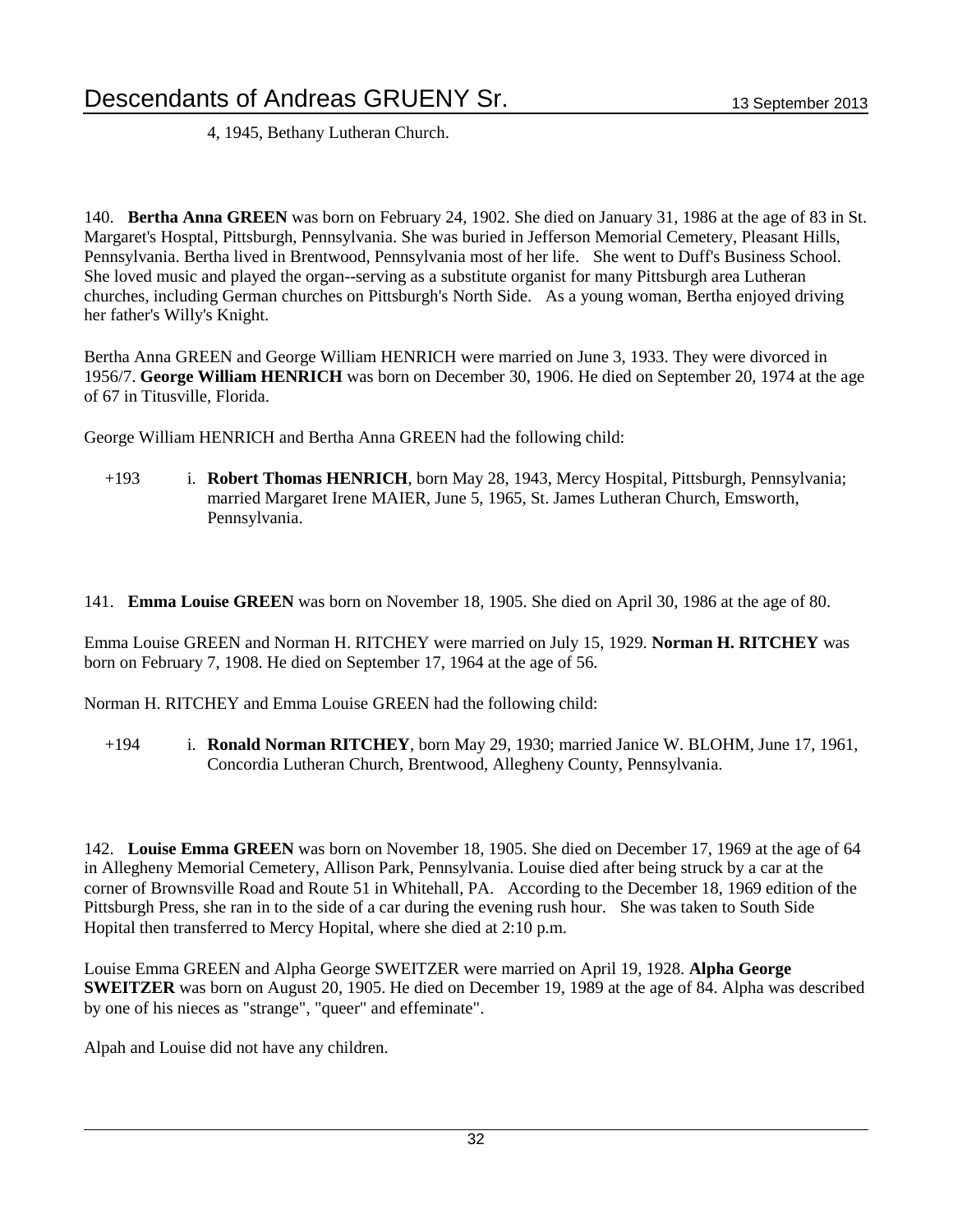144. **William Clayton Nicholas GREEN** was born on May 29, 1907. He died on January 26, 1988 at the age of 80. Bill Green was the owner and operator of a premier nightclub in Pittsburgh, "Bill Green's Casino and Terraced Gardens," from 1930-1952. His club stood as a hub of Pittsburgh nightlife during the big band era. Throughout the years of operation the club won praise for its quality service and brought many nationally recognized performers to Pittsburgh, including Frank Sinatra, the Ink Spots, Vaughn Monroe, Duke Ellinton, Cab Calloway and Lionel Hampton.

According to family lore, he went to his Uncle Jacob and asked to borrow money for the club and Jacob refused because would not lend money to a nightclub.

The following description of Bill Green's appeared in the April 18, 2004 edition of the Pittsburgh Post Gazette:

"Starting in the 1930s and continuing into the '50s, Bill Green's Casino and Terraced Gardens in Pleasant Hills on Route 51 served as one of the hubs of Pittsburgh nightlife during the blossoming big band era, drawing praise for quality service and booking nationally known performers. The shopping center where it stood is still known as Bill Green's shopping center."

William Clayton Nicholas GREEN and Mary Elizabeth DEAN were married on April 7, 1931. **Mary Elizabeth DEAN** died on December 17, 1902. She was born on October 4, 1906.

William Clayton Nicholas GREEN and Mary Elizabeth DEAN had the following children:

- +195 i. **Mary Ann GREEN**, born March 24, 1932; married Armin LANGHOLZ, August 13, 1955.
- +196 ii. **William Clayton GREEN Jr.**, born April 8, 1935; married Marion BELLINGHAM, December 14, 1963.

#### 145. **Ruth Elizabeth GREEN** was born on July 1, 1909. She died.

Ruth Elizabeth GREEN and Edward HART were married on September 22, 1934. **Edward HART** was born on May 8, 1904.

Edward HART and Ruth Elizabeth GREEN had the following child:

+197 i. **Yvonne Charlaine HART**, born March 8, 1938; married Charles William HECHT, August 30, 1958.

147. **Kathryn Louise "Kitty" GREEN** was born on September 21, 1915. She died on February 27, 2009 at the age of 93 in Pittsburgh, Allegheny Co., Pennsylvania. The following obituaary appeared in the Pittsburgh Post-Gazette on February 28, 2009: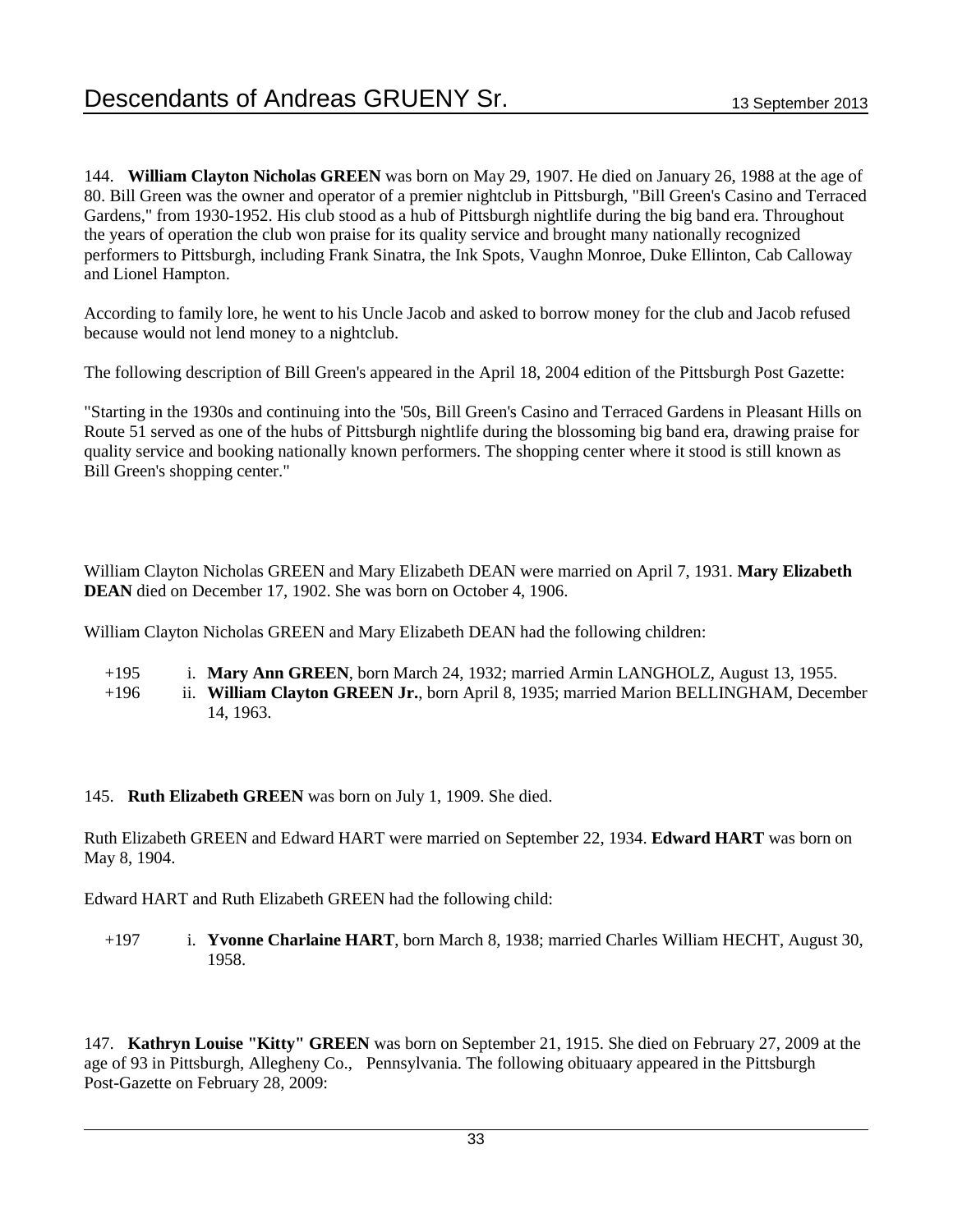FINA KATHRYN L. "KITTY" Age 93, on Friday, February 27, 2009, of Pittsburgh, formerly of California. Wife of the late Jack Fina; sister of Lois Wagner of Pleasant Hills and the late William C. "Bill" Green, Ruth E. Hart, Earl Green, Jack Green and Robert J. Green. Also survived by many nieces and nephews. Friends will be received at the JOHN F. SLATER FUNERAL HOME, INC., 412-881-4100, 4201 Brownsville Rd., Brentwood 15227, Monday from 1-2 p.m., at which time a funeral prayer will be held. Please send condolences to

Kathryn Louise "Kitty" GREEN and Jack FINA were married. **Jack FINA** was born on August 13, 1913. He died on May 14, 1970 at the age of 56. He was buried in Forest Lawn Hollywood Hills, California - Sheltering Hills, L-33, G-4. According to Wikipedia (2008):

**Jack Fina** (August 13, 1913 - May 14, 1970) was a bandleader, songwriter, and pianist.

Known as "The Ten Most Talented Fingers On Radio" Fina was born in Passaic, New Jersey, and educated at the New York College of Music and was a student of August Fraemcke and Elsa Nicilini. He started out playing piano in Clyde McCoy's band sometime in the 1930s, but it wasn't until he joined Freddie Martin's band in 1936 that he gained real fame, when he was featured on Martin's famous recording of "Tonight We Love".

After leaving Martin in 1946, Fina formed his own 16-piece band and his first appearance was at the Claremont Hotel. The vocals were handled by Harry Prime and Gil Lewis. With good air time and good recordings, Fina became a national figure. Because of this, Fina appeared at some of the top venues in the country, including the Waldorf-Astoria the Aragon Ballroom and the famous illegal gambling casino/night club in Galveston, the Balinese Room. He also appeared in several films, including Melody Time (sequence Bumble Boogie, 1948) and Disc Jockey (1951). A noted songwriter, his credits included Dream Sonata (his theme song), Chango and Piano Portraits.

In the 1950s, he reduced the size of his band and settled in San Francisco. He also operated a talent agency called the Concerto Music & Entertainment Agency with his manager Al King. In the early 1960s, Fina led a small band at the Beverly Hills Hotel, where he remained for a successful eight years. It was also around the same time that he appeared, as a single, on Dick Sinclair's television show.

Fina died aged 56, from a heart attack during an engagement at the Beverly Hills Hotel, Sherman Oaks, California. He is buried at Forest Lawn Cemetery, Hollywood Hills

#### 148. **Dale Martin "Jack" GREEN** was born on April 21, 1917.

Dale Martin "Jack" GREEN and Eileen Elizabeth MCSHANE were married on February 13, 1943. **Eileen Elizabeth MCSHANE** was born on September 22, 1923.

Dale Martin GREEN and Eileen Elizabeth MCSHANE had the following child:

+198 i. **Darlene Jacqueline GREEN**, born October 1, 1946; married Jeffrey Kenneth LANGE, July 1, 1972.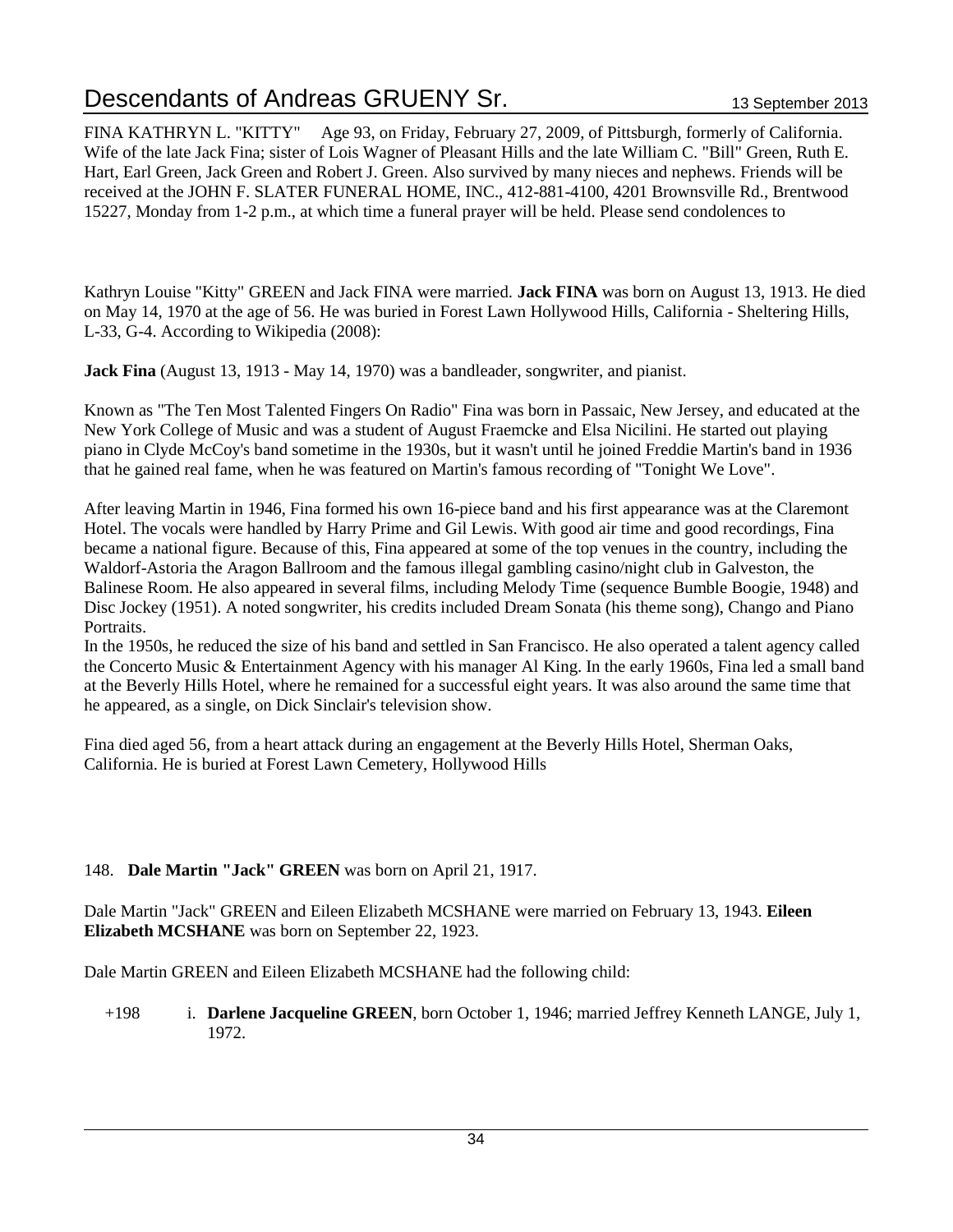149. **Robert James "Bobby" GREEN Sr.** was born on April 17, 1923. He died on October 15, 2006 at the age of 83 in Pleasant Hills, Allegheny County, Pennsylvania. The following obituary appeared in the Pittsburgh Post-Gazette on October 18, 2006:

GREEN ROBERT J. On Sunday, October 15, 2006 of Pleasant Hills. Husband of the late Mary M. Green; father of Dr. Robert J. (Patricia) Green, Jr. of Sutersville, PA; grandfather of John Robert, Zarah Francesca and Joseph Andrew; brother of Lois Wagner of Pleasant Hills, Kathryn Fina of California and the late William C. Green, Ruth Hart and Jack (Dale) Green. Also survived by nieces and nephews. Friends will be received at the JOHN F. SLATER FUNERAL HOME, INC., 412-881-4100, 4201 Brownsville Road, Brentwood, 15227 on Thursday from 2-4 and 7-9 p.m. and Friday from 10-11 a.m. A Funeral Prayer will be held at 11:00 a.m. in the funeral home, followed by a service in the sanctuary at Zion Lutheran Church at 11:30 a.m. www.johnfslater.com

Robert James "Bobby" GREEN Sr. and Mary Margaret "Mickey" MCMAHON were married on June 24, 1955. **Mary Margaret "Mickey" MCMAHON** was born on August 30, 1922. She died on August 13, 2002 at the age of 79 in Pleasant Hills, Allegheny County, Pennsylvania. The following obituary was published in the Pittsburgh Post-Gazette from 8/17/2002 - 8/18/2002:

#### GREEN, MARY M.

On Tuesday, August 13, 2002, of Pleasant Hills; wife of Robert J. Green Sr.; mother of Robert J. Green Jr.; grandmother of John R. and Zarah F. Green. Friends received at the JOHN F. SLATER FUNERAL HOME, INC., 4201 Brownsville Road, Brentwood, Sun., 2-4 & 7-9 pm, where Funeral Services will be held on Mon. at 11 am. In lieu of flowers family suggests contributions to Dave Thomas Foundation for Adoption, c/o Wendy's International, P.O. Box 256, Dublin, OH 43017 or American Diabetes Assn.

Robert James GREEN and Mary Margaret MCMAHON had the following child:

+199 i. **Dr. Robert James GREEN Jr.**, born September 7, 1962.

150. **Lois Laverne "Betsy" GREEN** was born on September 27, 1925. May have been named Lois LaVerne.

Lois Laverne "Betsy" GREEN and Earl William WAGNER were married on September 6, 1952. **Earl William WAGNER** was born on September 25, 1922.

Earl William WAGNER and Lois Laverne GREEN had the following children:

- +200 i. **Gregory Earl WAGNER**, born September 22, 1956; married Carol WILLIAMS, 1980.
- 201 ii. **Gary Dean WAGNER** was born on December 16, 1957.
- 202 iii. **Geoffrey Scott WAGNER** was born on February 3, 1960.
- +203 iv. **Lisa LaVerne WAGNER**, born March 24, 1962; married Mark L. COLLIER.

151. **Anna Louise "Ann" GREEN** was born on October 23, 1913 in Baldwin Townnship, Allegheny Co., Pennsylvania. She died on October 19, 1999 at the age of 85 in Saegertown, Pennsylvania. She was buried on October 23, 1999 in St. Paul Lutheran Church Cemetery, Drake's Mills, Pennsylvania. According to her niece, Janet Maloney, Anna played the organ at St. Paul's Lutheran Church in Drakes Mills, Pennsylvania. She died of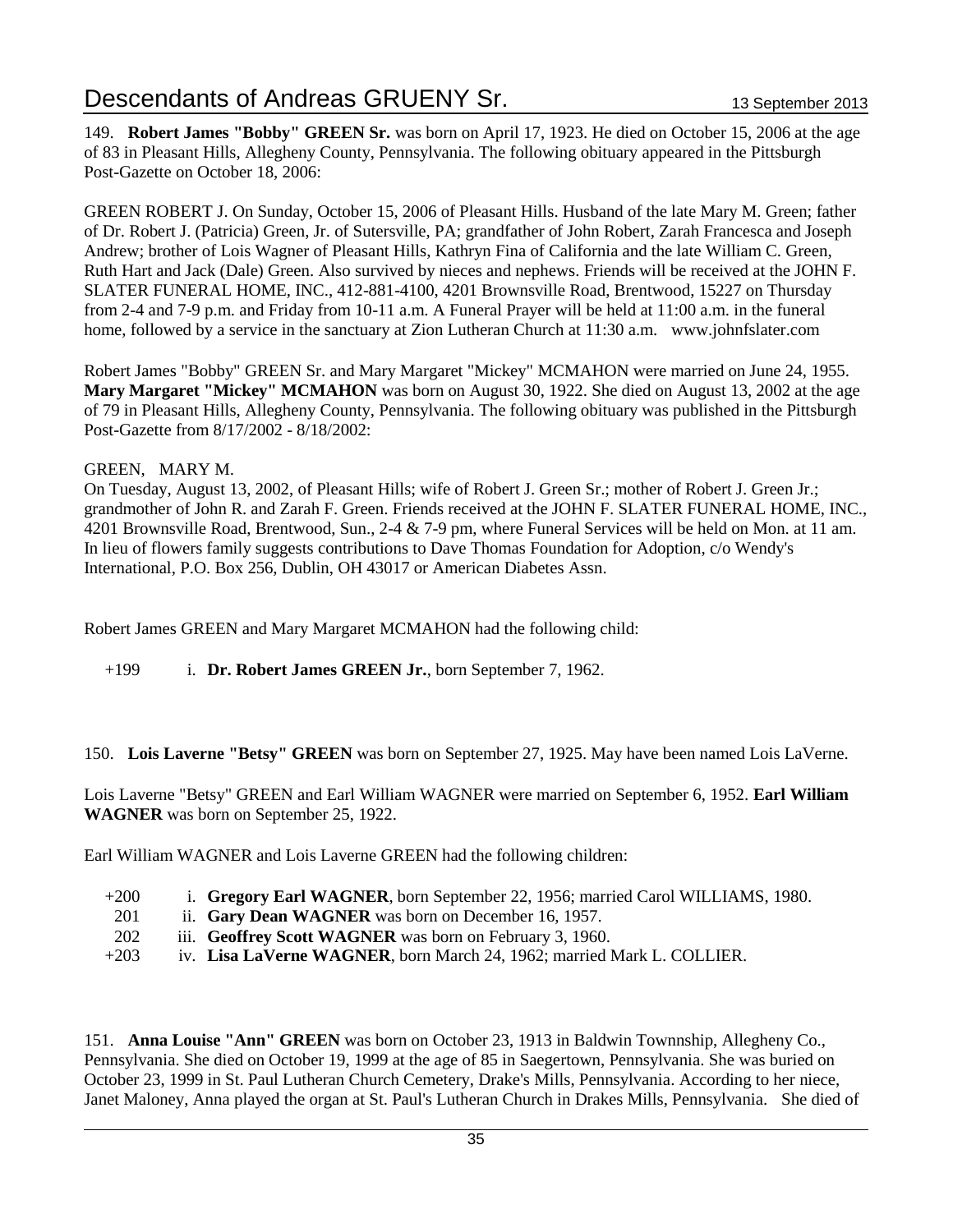a stroke.

Anna Louise "Ann" GREEN and Howard McGill GAGE were married on November 7, 1932 in Cambridge Springs, Pennsylvania at the home of the bride. **Howard McGill GAGE** was born on August 7, 1911 in Cambridge Springs, Pennsylvania. He died on August 13, 2001 at the age of 90 in Saegertown, Pennsylvania. He was buried on August 16, 2001 in St. Paul Lutheran Church Cemetery, Drake's Mills, Pennsylvania.

Howard McGill GAGE and Anna Louise GREEN had the following children:

- +204 i. **Reed Martin GAGE**, born September 22, 1933, Meadville, Pennsylvania; married Nancy Jean DEVORE, October 8, 1953, Baptist Church, Cambridge Springs, Pennsylvania.
- +205 ii. **Patricia Carrie "Patty" GAGE**, born August 16, 1951, Meadville, Pennsylvania; married Marvin William DIES, June 6, 1970, St. Paul Lutheran Church Cemetery, Drake's Mills, Pennsylvania; died September 5, 1992, Erie, Pennsylvania.

152. **Margaret Fredericka "Peg or Peggy" GREEN** was born on April 6, 1915 in Pittsburgh, Allegheny Co., Pennsylvania. She died on March 12, 1992 at the age of 76 in West Palm Beach, Florida. She was buried on March 16, 1992 in St. Paul Lutheran Church Cemetery, Drake's Mills, Pennsylvania. According to her daughter, Janet Maloney, Margaret worked as a waitress at the Lamplighter Restaurant in Meadville for several years, then as a buyer of clothes for the Crawford Store in Meadville. She also worked with teen's clothing for the W. T. Grant Store in Meadville.

She sang in the church choir using a melodic alto voice. She also sang with the Trubadettes, a local women's choir in Meadville.

She sold AVON for a while. During an AVON delivery, she helped save a baby's life by preforming CPR on the child until the firemen came.

She retired on April 30, 1975.

She had a brain tumor removed and died of a stroke.

Margaret Fredericka "Peg or Peggy" GREEN and Howard Malcolm MCCULLOUGH were married on January 24, 1942 in St. Paul Lutheran Church, Drake's Mills, Pennsylvania. **Howard Malcolm MCCULLOUGH** was born on May 31, 1909 in Saegertown, Pennsylvania. He died on April 4, 2004 at the age of 94 in Plano, Texas. He was buried on April 8, 2004 in St. Paul Lutheran Church Cemetery, Drake's Mills, Pennsylvania. According to Janet Maloney, Howard graduated in 1929 from Meadville Commercial College, Meadville, Pennsylvania.

Howard worked in Hardware in Meadville before the beginning of WW II. In the service he achieved the rank of Tech Sergeant. He was also qualified as a rifle marksman.

When he returned to civilian life after serving his country, he put his knowledge of numbers to good use by being elected Crawford Co. Treasurer. He was also elected the President of the State of PA County Treasurers group. At the conclusion of his second term as Treasurer, he became the City Assessor of Meadville, PA. He retired from this position, May 31, 1974 after 20 years as the City Assessor.

He was a member of the local Lion's Club in Meadville, and also the Optimist Club. He held offices in both groups.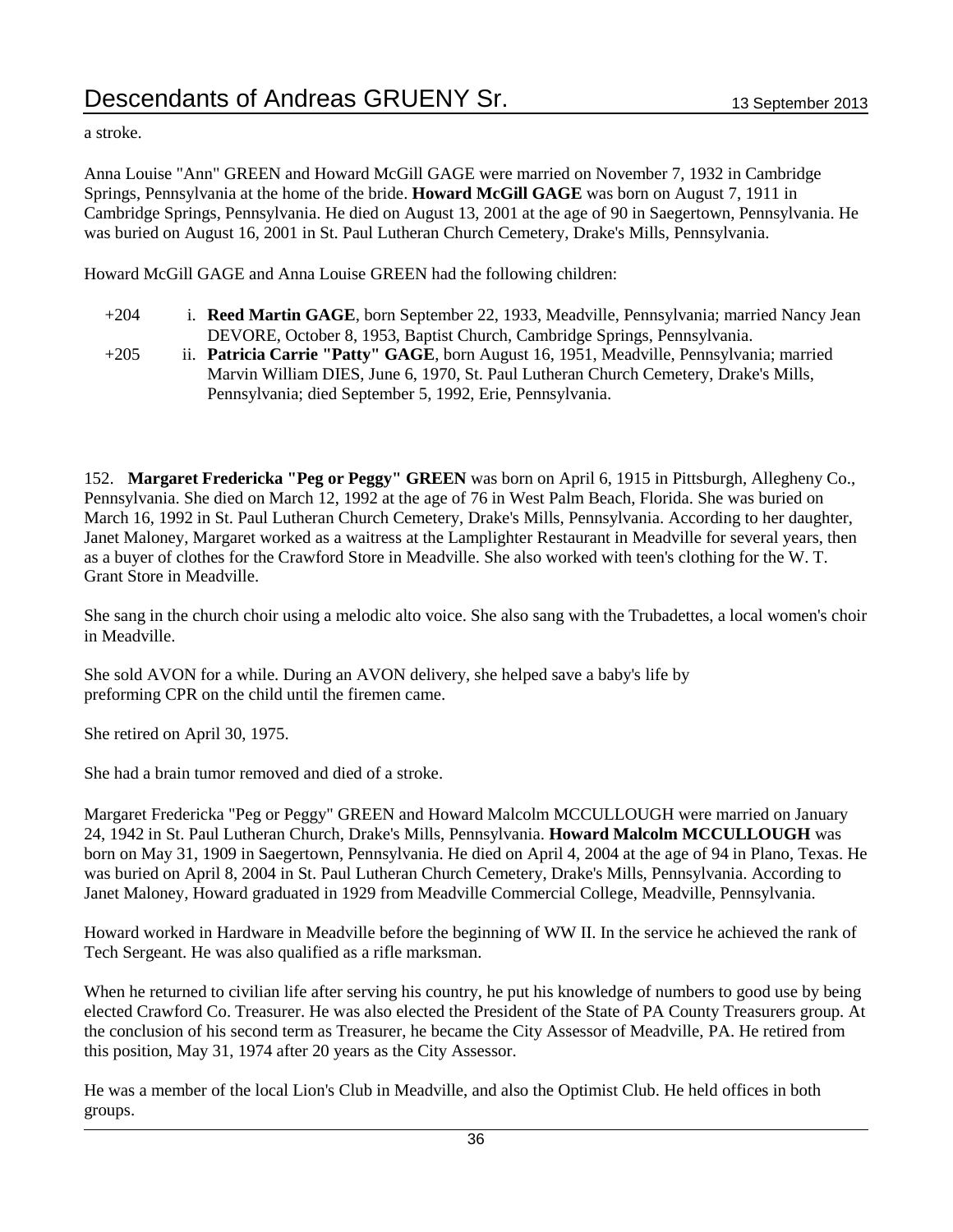He was very active in his church, being a council member, secretary, head of ushers, treasurer, and anything else he was asked to be.

Howard and Peg loved to play cards. They would play with Peg's sister, Ann Gage and her husband Howard. There were games in Florida while there for the winter, and games at Janet's house in Spring, Texas when they came down for a visit. Of course, they had to get the grandkids into the games. Mike, Chris, and Danny all learned to play Euchre with Nanna and Bubba showing them what to do. The boys can still play a good game to this day.

Howard moved to Plano, Texas from West Palm Beach, FL after Peg died. (Cousin Leah Wood had passed away also). He lived with his daughter, Janet, until his death.

He enjoyed meeting all of the boys' friends. He had a front seat as Danny grew up in Plano, and made friends with Danny's friends, especially the girls!

Howard and Peg were the first couple married at in St. Paul's Lutheran Church at Drake's Mills, PA. Dorothy McCullough (sister-in-law) played the organ for the ceremony. The couple left on a honeymoon to Florida. They celebrated 25 years of marriage with a suprise party hosted by their daughter, and son, and their then soon to be son-in-law, on Jan. 24, 1967.

Howard Malcolm MCCULLOUGH and Margaret Fredericka GREEN had the following children:

- +206 i. **Janet Carol "Jan" MCCULLOUGH**, born November 5, 1944, Battle Creek, Michigan; married Danial Orville MALONEY, August 12, 1967, St. Paul Lutheran Church, Drake's Mills, Pennsylvania.
- +207 ii. **Robert Howard "Bob" MCCULLOUGH**, born June 11, 1950, Meadville, Pennsylvania; married Helen OLIYNYK, August 16, 1980, Allegheny College Chapel, Meadville, Pennsylvania.

153. **Donald Martin "Don or Donnie" MARTIN** was born on July 11, 1928 in Pittsburgh, Allegheny Co., Pennsylvania. He was adopted. According to Janet Maloney (2009), Don was actually the son of George Martin, who was a brother of Carrie Beatty Green. Don's mother died shortly after he was born and Don's father asked that Martin and Carrie raise Don, which they did.

George Martin was a dentist in Pittsburgh for many years.

Donald Martin "Don or Donnie" MARTIN and Martha TWOMBLEY were married on September 2, 1947 in Greenville, Pennsylvania. **Martha TWOMBLEY** was born Nebraska.

Donald Martin MARTIN and Martha TWOMBLEY had the following children:

- +208 i. **Brenda Rose MARTIN**, born January, 1951, Meadville, Pennsylvania; married Gregory KRETSER.
- +209 ii. **Craig Martin MARTIN**, born Meadville, Pennsylvania; married Karen BURDICK.
- +210 iii. **Carolyn Anna MARTIN**, born September 20, 1949, Meadville, Pennsylvania; married Robert SINGER, December 27, 1970, St. Paul Lutheran Church, Drake's Mills, Pennsylvania; married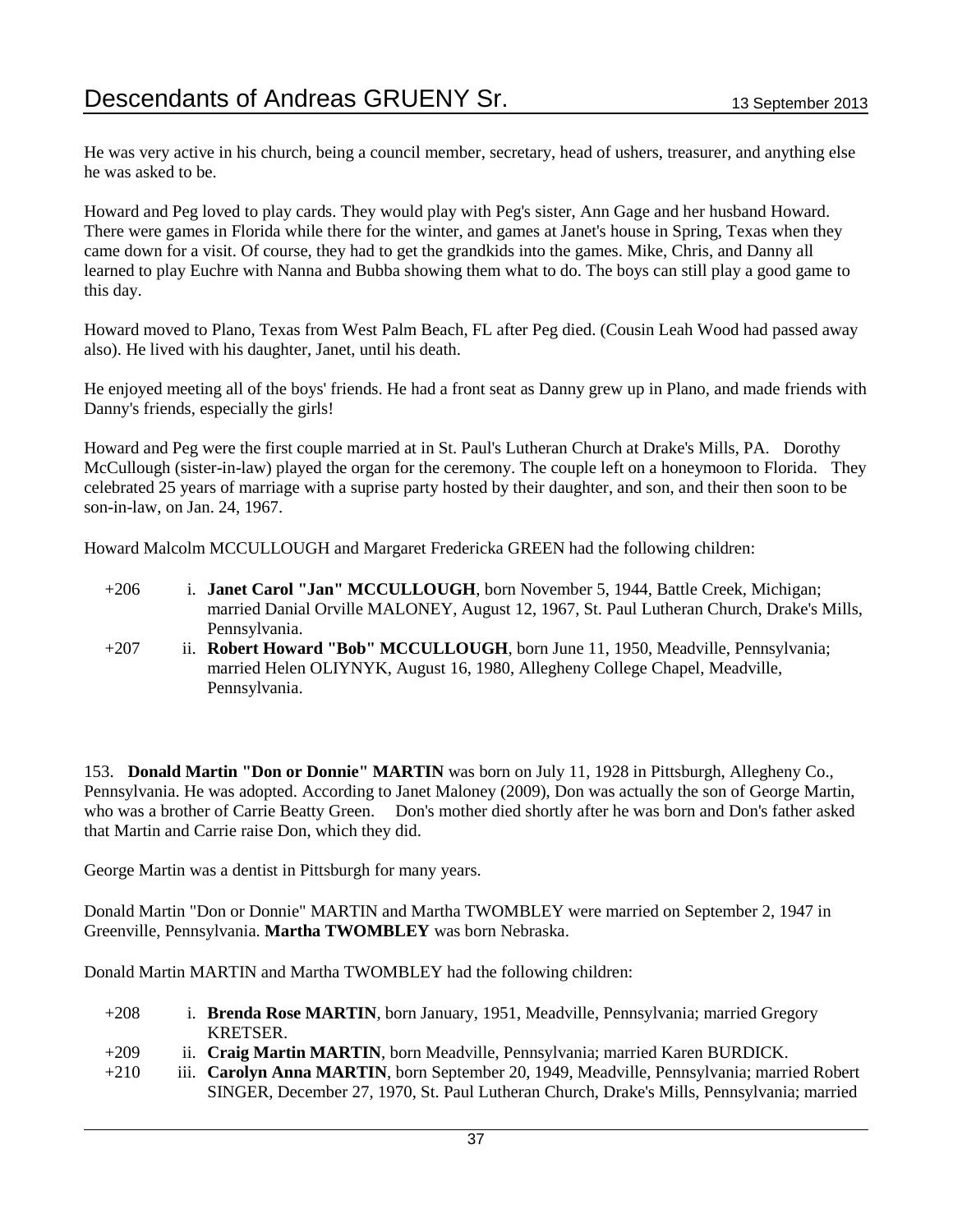James R. HEADLEY, December 22, 1984, Linesville Methodist Church, Linsville, Pennsylvania; died September 26, 2005, Meadville, Pennsylvania.

155. **Donald H. "Don" GREEN** was born (date unknown). Information regarding Donald and his family is according to Janet Maloney (2009).

Donald H. "Don" GREEN and Geraldine CAMPBELL were married. **Geraldine CAMPBELL** was born (date unknown).

Donald H. GREEN and Geraldine CAMPBELL had the following children:

- +211 i. **Norene L. GREEN**, married Randy Lee RHODES, December 7, 1966.
- 212 ii. **Debbie GREEN** was born (date unknown).
- +213 iii. **Donald H. GREEN Jr.**, born April 1, 1927; married Denise UNKNOWN.
- +214 iv. **Natalie K. GREEN**, married Harry James HANKS.

156. **Frederick "Freedy" GREEN** was born about August, 1915 in Pennsylvania. Information regarding Frederick's wife and family is according to Janet Maloney (2009).

Frederick "Freedy" GREEN and Ollie UNKNOWN were married. **Ollie UNKNOWN** was born (date unknown).

Frederick GREEN and Ollie UNKNOWN had the following children:

- 215 i. **Fred T. GREEN** was born (date unknown).
- 216 ii. **Mark GREEN** was born (date unknown).
- 217 iii. **Thomas GREEN** was born (date unknown).

157. **Esther GREEN** was born about March, 1916 in Pennsylvania.

Esther GREEN and John Edward "Ted" CLEGG were married on September 23, 1941 in Zion Lutheran Church, Whitehall, Allegheny County, Pennsylvania. **John Edward "Ted" CLEGG** was born on October 26, 1919 in Rochester, New York. He died on October 7, 1988 at the age of 68 in State College, Pennsylvania. He was buried in Zion Cemetery in Whitehall, Allegheny County, Pennsylvania. Ted attended the University of Wisconsin, Case Western Reserve and the University of Switzerland.

John Edward CLEGG and Esther GREEN had the following children:

- 218 i. **John Edward CLEGG Jr.** was born (date unknown).
- 219 ii. **Barbara CLEGG** was born (date unknown).
- 220 iii. **Florence "Patty" CLEGG** was born (date unknown).
- 221 iv. **Suzanne CLEGG** was born (date unknown).
- 222 v. **Nanette CLEGG** was born (date unknown).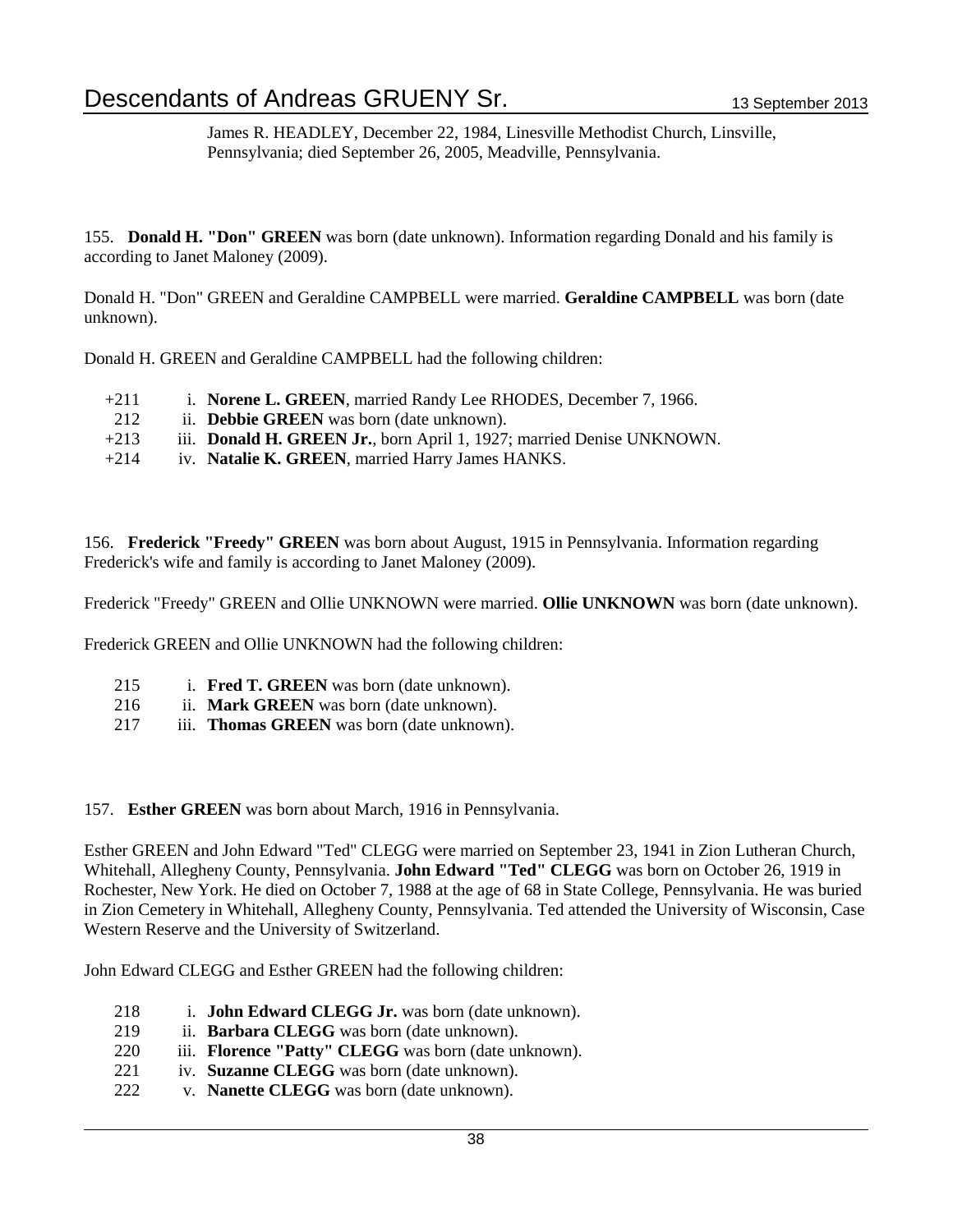#### 161. **Magdalen NEUHART** was born (date unknown).

Magdalen NEUHART and Fritz MUELLER were married. **Fritz MUELLER** was born (date unknown).

Fritz MUELLER and Magdalen NEUHART had the following children:

| $+223$ | i. Charles MUELLER, married Madeleine STURM.      |
|--------|---------------------------------------------------|
| 224    | ii. Magdlene MUELLER was born (date unknown).     |
| 225    | iii. Albert MUELLER was born (date unknown).      |
| 226    | iv. Henry MUELLER was born (date unknown).        |
| 227    | v. <b>Jeanne MUELLER</b> was born (date unknown). |
| $+228$ | vi. Friedel MUELLER, married Ernest SCHREINER.    |

164. **Charles William RETZER** was born on January 10, 1875. He died on February 8, 1958 at the age of 83 in Rochester, Beaver County, Pennsylvania. He was buried in Sylvania Hills Memorial Park, Rochester, Beaver Co., Pennsylvania. According to a desription on www.findagrave.com (2010), Charles founded the CW Retzer Printing Company, Rochester, Pennsylvania.

Charles William RETZER and Ida Jane SIMMONS were married on November 15, 1898 in Rochester, Beaver County, Pennsylvania. **Ida Jane SIMMONS** was born on November 14, 1881 in Rochester, Beaver County, Pennsylvania. She died on March 15, 1971 at the age of 89 in Littleton, Arapahoe Co. Colorado. She was buried in Sylvania Hills Memorial Park, Rochester, Beaver Co., Pennsylvania.

Charles William RETZER and Ida Jane SIMMONS had the following children:

| 229    | i. Howard Earl RETZER was born (date unknown).                                               |
|--------|----------------------------------------------------------------------------------------------|
| 230    | ii. Dorothy Olive RETZER was born (date unknown).                                            |
| $+231$ | iii. Martha Elizabeth RETZER, born November 30, 1900, Rochester, Beaver County,              |
|        | Pennsylvania; married Victor Edward David STUCKRATH; died May 1, 1976, Saint Louis           |
|        | Park, Hennepin Co., Minnesota.                                                               |
| 232    | iv. Ethel Edna RETZER was born (date unknown).                                               |
| 233    | v. George Frederick RETZER was born (date unknown).                                          |
| 234    | vi. Charlotte Wilhelmina RETZER was born (date unknown).                                     |
| $+235$ | vii. Eunice Mae RETZER, married Stephen MILLARD, about 1936; died June 24, 1997,             |
|        | Masonville, Larimer, Colorado.                                                               |
| $+236$ | viii. Markell Wallace RETZER, married Rose Marie STRONCAK; died March 12, 2009, Big          |
|        | Beaver, Pennsylvania.                                                                        |
| 237    | ix. Eugene Arthur RETZER was born on June 6, 1915. He died on January 16, 1994 at the age of |
|        | 78 in Aurora, Arapahoe Co., Colorado.                                                        |
|        |                                                                                              |

238 x. **Helen Louise RETZER** was born (date unknown).

170. **Mary Rosa RETZER** was born in May, 1892 in Bridgewater, Beaver Co., Pennsylvania.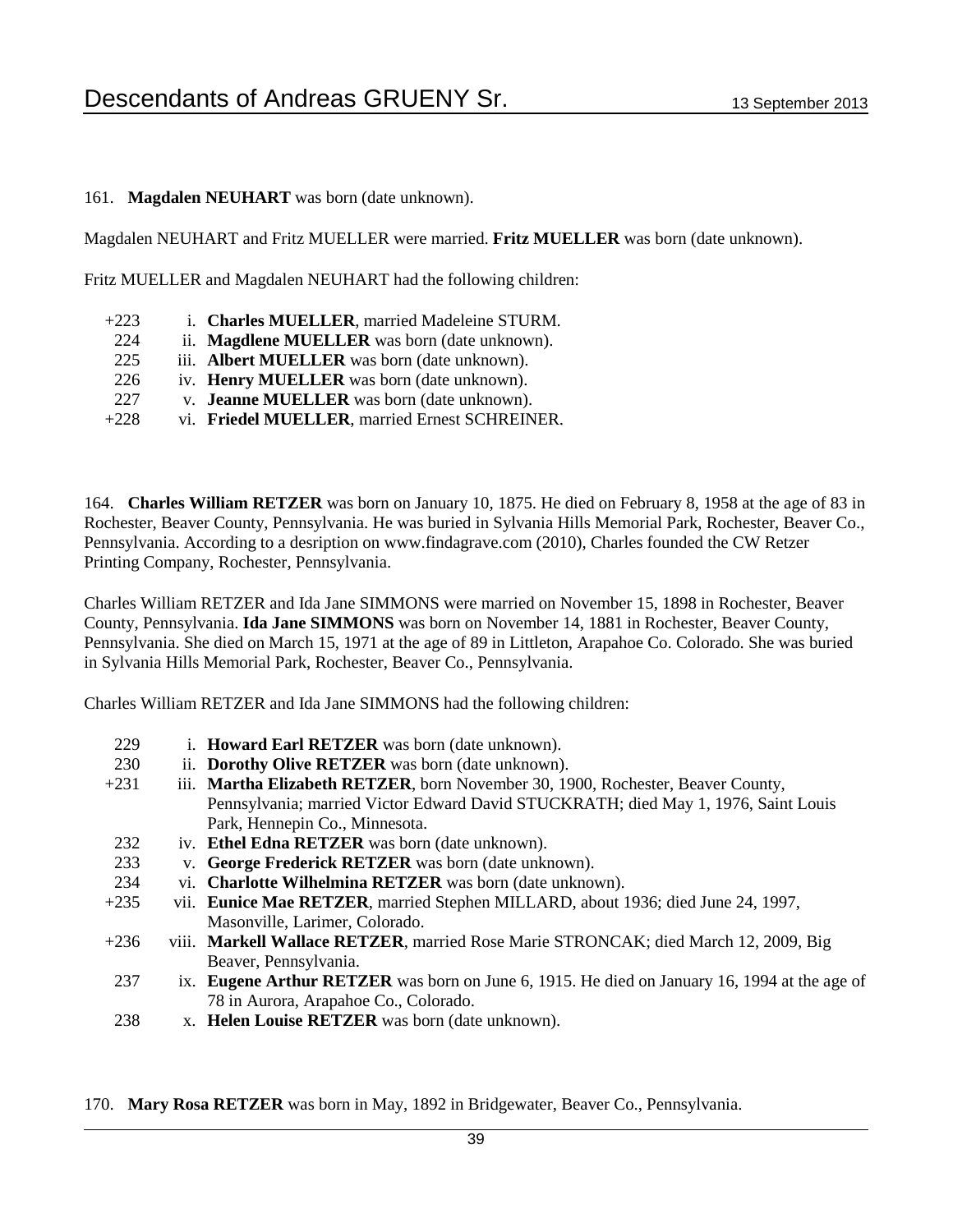Mary Rosa RETZER and Stephen SAGIE were married on November 14, 1922 in Ontario, Canada. **Stephen SAGIE** was born about 1878 in Austria.

171. **Heinrich "Henry" KUNTZ** was born on July 18, 1878 in Nothweiler, Pfalz, Germany. He died on June 15, 1916 at the age of 37 in Donnybrook, Ward Co, North Dakota.

Heinrich "Henry" KUNTZ and Bertha BETHKE were married on December 5, 1907 in Schafer, McKenzie Co., North Dakota. **Bertha BETHKE** was born on February 26, 1881 in Waseca, Waseca Co., Minnesota. She died on November 28, 1959 at the age of 78 in Balfour, McHenry Co., North Dakota.

Heinrich KUNTZ and Bertha BETHKE had the following children:

- 239 i. **Martha KUNTZ** was born (date unknown).
- +240 ii. **Henry R. KUNTZ**, married Joan LEDER.
- +241 iii. **Lily KUNTZ**, born December 15, 1909, North Dakota; married Robert SCHMIDT; died March 26, 1988, Rhinelander, Oneida Co., Wisconsin.

172. **Alice KUNTZ** was born on July 18, 1880 in Nothweiler, Pfalz, Germany. She died on December 7, 1963 at the age of 83 in Patterson, Stanislaus Co., California. She was buried about December 9, 1963 in Patterson Cemetery, Patterson, Stanislaus Co., California.

Alice KUNTZ and Henry H FRANKE were married on June 5, 1912 in Schafer, McKenzie Co., North Dakota. **Henry H FRANKE** was born on August 11, 1880 in Sleepy Eye, Brown Co., Minnesota. He died on March 20, 1966 at the age of 85 in Patterson, Patterson, Stanislaus Co., California. He was buried about March 22, 1966 in Patterson Cemetery, Patterson, Stanislaus Co., California.

Henry H FRANKE and Alice KUNTZ had the following children:

- 242 i. **Wesley Rudy FRANKE** was born on October 21, 1912 in Schafer, McKenzie Co., North Dakota. He died on July 4, 1966 at the age of 53 in Patterson, Stanislaus Co., California. He was buried about July 4, 1966 in Patterson Cemetery, Patterson, Stanislaus Co., California.
- 243 ii. **Frieda Rose FRANKE** was born on September 18, 1914 in Watford City, McKenzie Co., North Dakota. She died on January 12, 1962 at the age of 47 in Patterson, Stanislaus Co., California. She was buried about January 14, 1962 in Patterson Cemetery, Patterson, Stanislaus Co., California.

173. **Carolina KUNTZ** was born on May 14, 1882 in Nothweiler, Pfalz, Germany. She died on May 4, 1953 at the age of 70 in Patterson, Stanislaus Co., California. She was buried about May 6, 1953 in Patterson Cemetery, Patterson, Stanislaus Co., California.

Carolina KUNTZ and Frank C. HORMAN were married about 1909. **Frank C. HORMAN** was born in 1878 in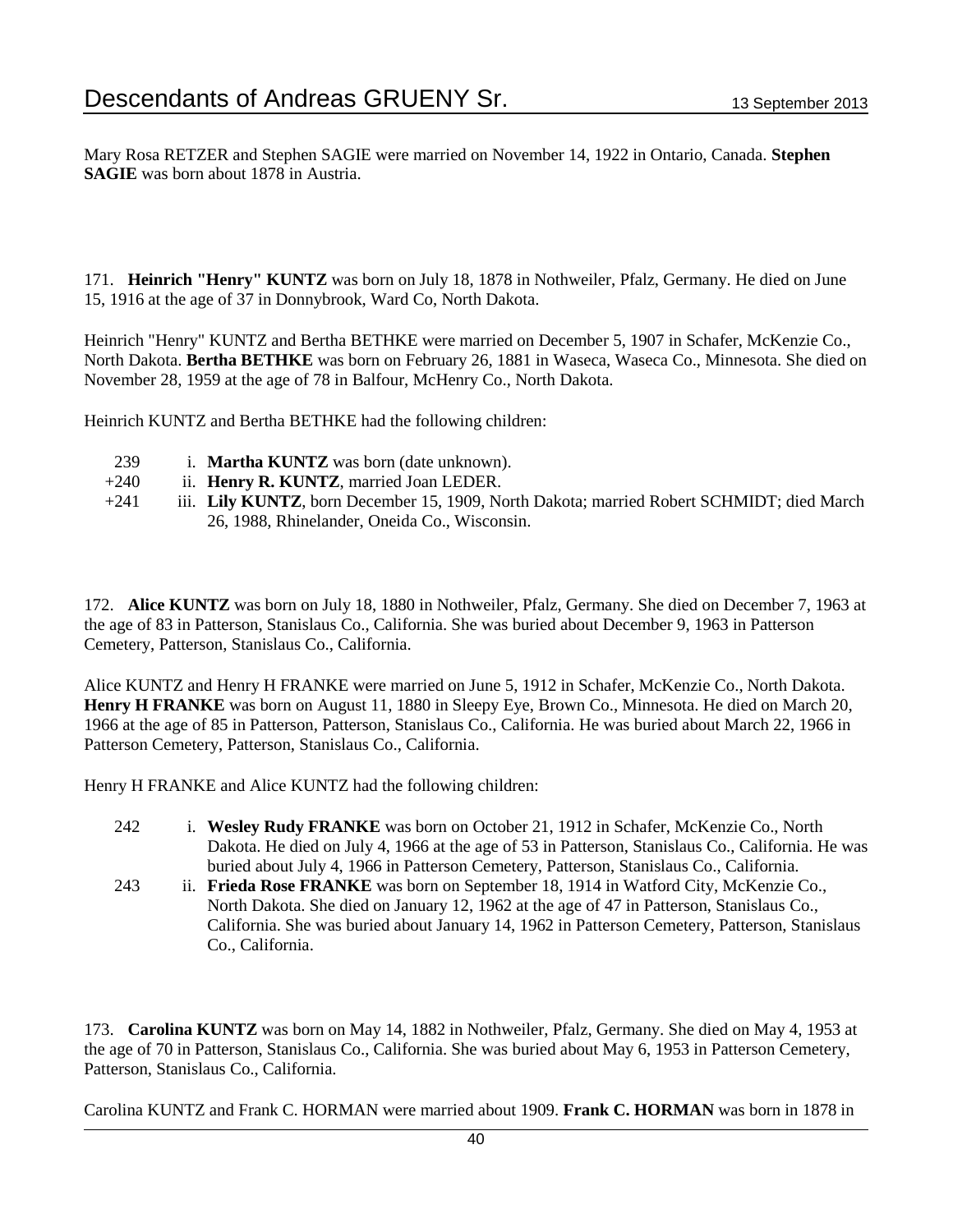Germany. He died in 1936 at the age of 58 in Patterson, Stanislaus Co., California. He was buried in 1936 in Patterson Cemetery, Patterson, Stanislaus Co., California.

Frank C. HORMAN and Carolina KUNTZ had the following children:

- +244 i. **Charley Frank HORMAN**, born February 26, 1910, North Dakota; married Amelia Hazel RAMOS; died October 15, 1984, Patterson, Stanislaus Co., California.
- +245 ii. **Leslie L. HORMAN**, born December 7, 1911, North Dakota; married Josephine Katherine REGLI; died October 25, 1977, Patterson, Stanislaus Co., California.
- +246 iii. **Frank Fred HORMAN**, born November 22, 1913, North Dakota; married Verna Agatha CARLSON; married Mabelle SKOGGS; died February 2, 1965, Patterson, Stanislaus Co., California.

174. **Philipp KUNTZ Jr.** was born on April 29, 1884 in Nothweiler, Pfalz, Germany. He died on November 26, 1978 at the age of 94 in Woodland, Yolo Co., California. He was buried about November 28, 1978 in Woodland Cemetery, Woodland, Yolo Co., California.

Philipp KUNTZ Jr. and Anna Louise LUBITZ were married on February 14, 1906 in Balfour, McHenry Co., North Dakota. **Anna Louise LUBITZ** was born on September 3, 1879 in Lampsort/Lampenort BRD. She died on July 2, 1959 at the age of 79 in Woodland, Yolo Co., California. She was buried on July 16, 1959 in Woodland Cemetery, Woodland, Yolo Co., California.

Philipp KUNTZ and Anna Louise LUBITZ had the following children:

| $+247$ | i. Harold Russell KUNTZ, born July 17, 1919, Patterson, Stanislaus Co., California; married  |
|--------|----------------------------------------------------------------------------------------------|
|        | Pearl Lillian KUNTZ; died September 17, 2009, Weimar, California.                            |
| $+248$ | ii. Ernst Paul KUNTZ, born August 21, 1907, North Dakota; married Lillian ANDERSON,          |
|        | before May 5, 1929; married Nina Ruth ROBINSON, about January 10, 1958; married Maxine       |
|        | JENKINS, May 5, 1967; died February 20, 1996, Sacramento, Sacramento Co., California.        |
| $+249$ | iii. Lorenz Philipp KUNTZ, born June 25, 1913, Bismarck, Burleigh Co., North Dakota; married |
|        | Nelda Rix DAWSON; married Melba HASKELL; married Adeline Louise KUNTZ; died July             |
|        | 20, 2001, Marysville, California.                                                            |
| $+250$ | iv. Raymond August KUNTZ, born September 3, 1915, Watford City, McKenzie Co., North          |
|        | Dakota; married Margaret Dorothy GOMES, December 5, 1939, Reno, Washoe Co., Nevada;          |
|        | married Joyce Darlene THORNTON, May 22, 1950, Reno, Washoe Co., Nevada; married              |
|        | Barbara BURGE; died October 18, 1994, Sacramento, Sacramento Co., California.                |

Philipp KUNTZ Jr. and Ann STANSBERRY were married on August 18, 1965. **Ann STANSBERRY** was born on February 7, 1894 in Arkansas. She died on July 9, 1969 at the age of 75 in Woodland, Yolo Co., California.

175. **Friedrich KUNTZ** was born on July 14, 1886 in Nothweiler, Pfalz, Germany. He died on May 31, 1971 at the age of 84 in Patterson, Stanislaus Co., California.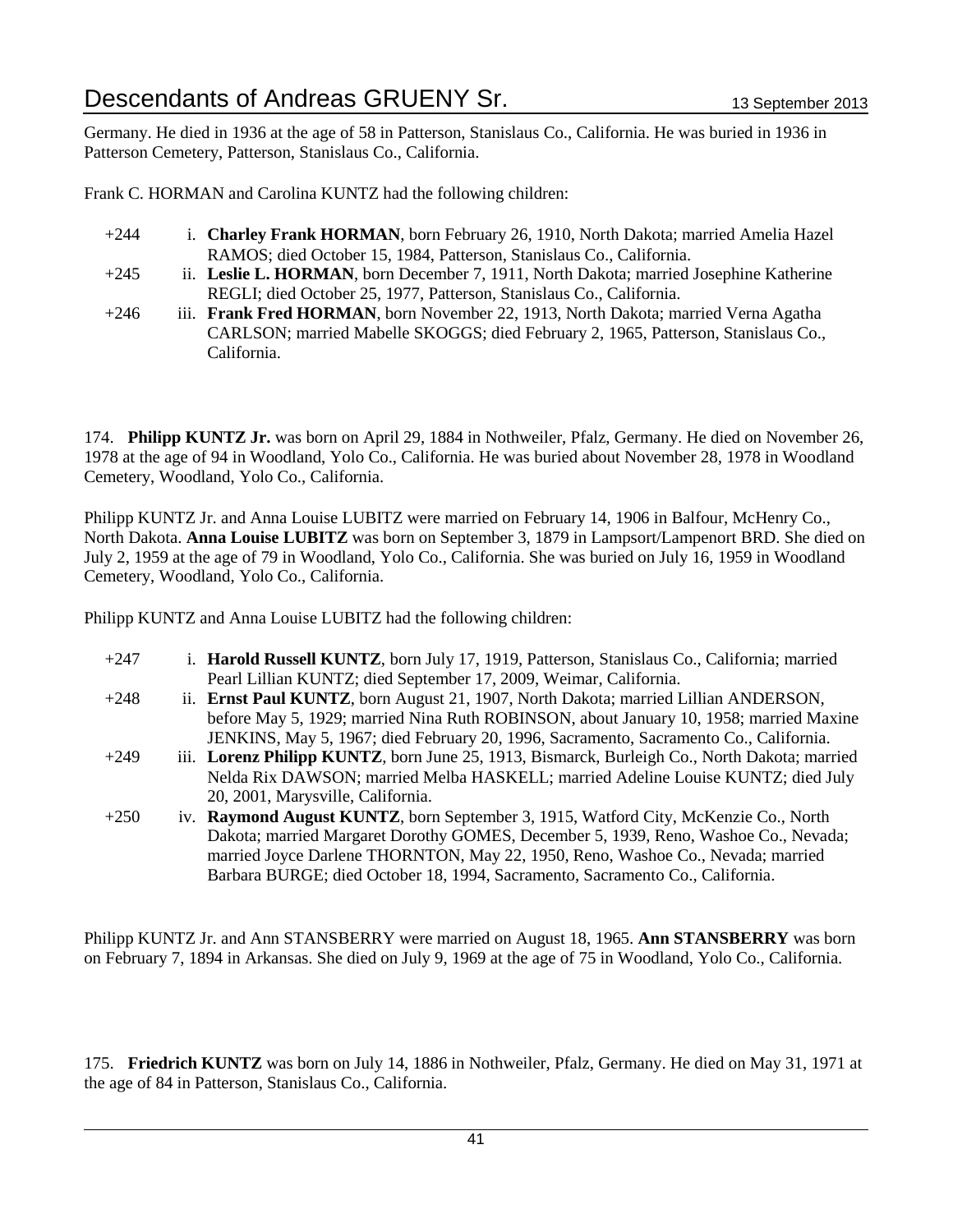Friedrich KUNTZ and Louella WRIGHT were married on October 14, 1914. **Louella WRIGHT** was born (date unknown).

Friedrich KUNTZ and Effie MORARITY were married. **Effie MORARITY** was born in September, 1880 in Minnesota. She died on June 2, 1940 at the age of 59 in Stanislaus Co., California.

Friedrich KUNTZ and Margaret BOKMA were married. **Margaret BOKMA** was born on September 29, 1894 in Minnesota. She died on January 1, 1982 at the age of 87 in Stanislaus Co., California.

176. **Louis KUNTZ Sr.** was born on May 18, 1888 in Nothweiler, Pfalz, Germany. He died on August 13, 1965 at the age of 77 in Woodland, Yolo Co., California. He was buried about August 15, 1965 in Woodland Cemetery, Woodland, Yolo Co., California.

Louis KUNTZ Sr. and Lillie Lenore HAUETER were married on October 29, 1913 in Schafer, McKenzie Co., North Dakota. **Lillie Lenore HAUETER** was born on April 10, 1886 in Holmes, Grand Forks Co., North Dakota. She died on January 10, 1958 at the age of 71 in Woodland, Yolo Co., California.

Louis KUNTZ and Lillie Lenore HAUETER had the following children:

|  | 251 | 1. Pearl Lillian KUNTZ was born (date unknown). |
|--|-----|-------------------------------------------------|
|--|-----|-------------------------------------------------|

- +252 ii. **Earl Duane KUNTZ**, married Flora FREY.
- +253 iii. **Ruth Eva KUNTZ**, born September 12, 1915, Watford City, McKenzie Co., North Dakota; married Roger McMurray ZANE, June 2, 1947, Santa Cruz, California; died December 17, 1998, Paynes Creek, Tehama Co., California.
- +254 iv. **Louis William KUNTZ**, born July 8, 1916, Watford City, McKenzie Co., North Dakota; married Jean BLACKWELL, 1953, Woodland, Yolo Co., California; died December 21, 1990, Woodland, Yolo Co., California.
- +255 v. **Leonard Phillip KUNTZ**, born June 17, 1919, Minot, Ward Co., North Dakota; married Opal HORR, May 20, 1944, Glendora, Los Angeles Co., California; died April 16, 1993, Oroville, Butte Co., California.
- +256 vi. **Adeline Louise KUNTZ**, born March 22, 1921, Patterson, Stanislaus Co., California; married Lorenz Philipp KUNTZ; married Earl Q. BRANNON; married Unknown RAKES; died November 11, 1992, Sutter Co., California.
- +257 vii. **Wallace Howard KUNTZ**, born December 16, 1924, Watford City, McKenzie Co., North Dakota; married Erma Jean HETRICK; died March 20, 1983, Woodland, Yolo Co., California.
- 258 viii. **Unknown KUNTZ** was born on December 17, 1926 in Watford City, McKenzie Co., North Dakota. He/she died on December 19, 1926 at the age of 0 in Watford City, McKenzie Co., North Dakota.
- 259 ix. **Allen Henry KUNTZ** was born on December 3, 1927 in Watford City, McKenzie Co., North Dakota. He died on September 3, 1931 at the age of 3 in Watford City, McKenzie Co., North Dakota.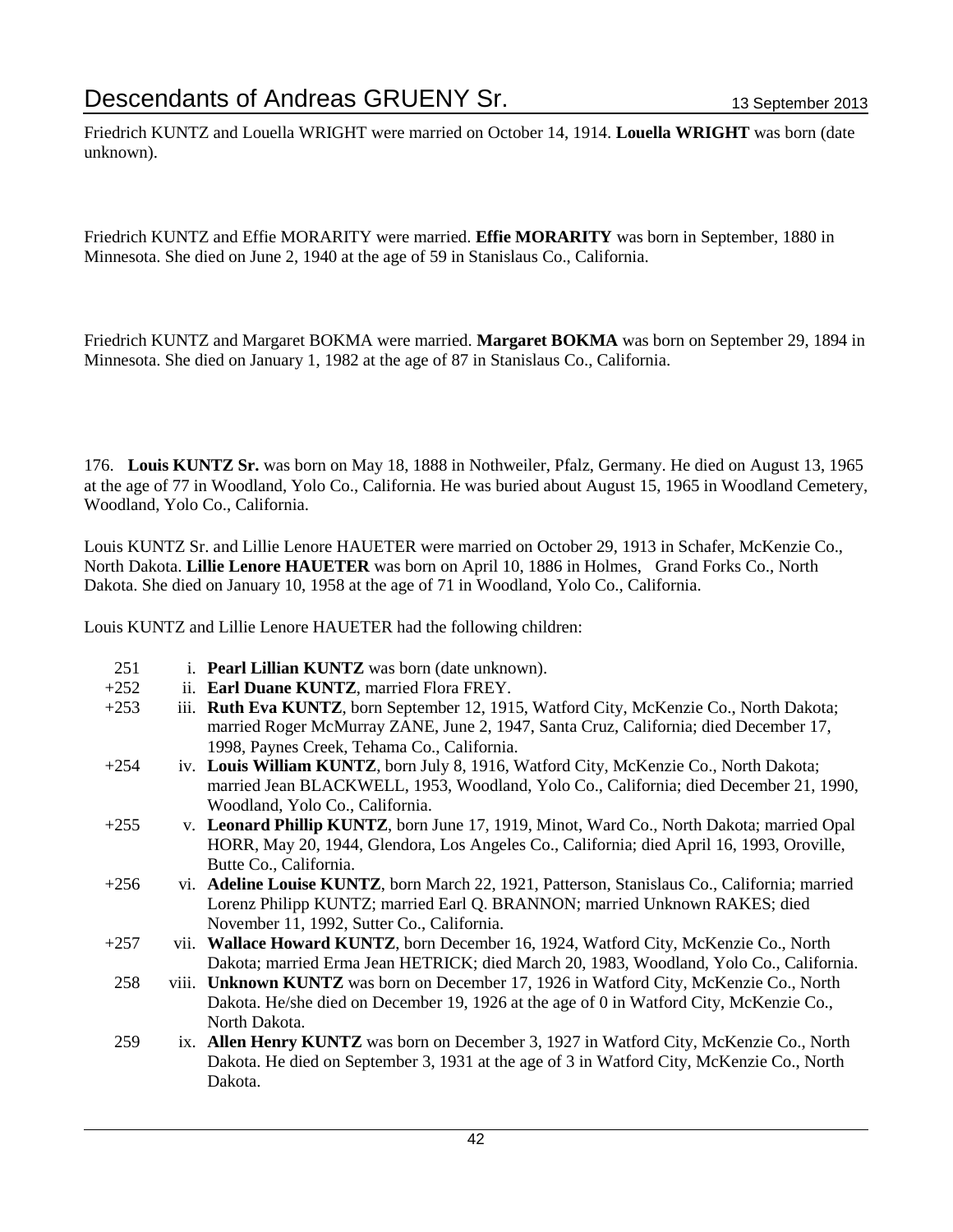177. **Charles KUNTZ** was born on July 22, 1894 in Clara City, Chippewa Co., Minnesota. He died on August 8, 1965 at the age of 71 in Anahaim, Orange Co., California.

Charles KUNTZ and Lydia WITTE were married on November 4, 1918 in Santa Ana, Orange Co., California. **Lydia WITTE** was born on August 18, 1898 in Bellingham, Lac Qui Parle Co., Minnesota. She died on January 5, 1983 at the age of 84 in Anaheim, Orange Co., California.

Charles KUNTZ and Lydia WITTE had the following child:

260 i. **Ruth M. KUNTZ** was born on December 3, 1921 in Orange Co., California. She died on December 29, 1967 at the age of 46 in Anaheim, Orange Co., California.

178. **Louise Lydia KUNTZ** was born on December 26, 1898 in Clara City, Chippewa Co., Minnesota. She died on February 25, 1966 at the age of 67 in Patterson, Stanislaus Co., California. She was buried on February 28, 1966 in Patterson Cemetery, Patterson, Stanislaus Co., California.

Louise Lydia KUNTZ and Roger MARTIN were married on July 14, 1920 in Newman, Stanislaus Co., California. **Roger MARTIN** was born on November 15, 1888 in Belfast, County Antrim, Northern Ireland. He died on May 23, 1972 at the age of 83 in Ripon, San Joaquin Co., California. He was buried about May 25, 1972 in Ripon, San Joaquin Co., California.

Roger MARTIN and Louise Lydia KUNTZ had the following children:

- 261 i. **Bessie Louise MARTIN** was born (date unknown).
- +262 ii. **Mary Elizabeth MARTIN**, married George Gregory REICHMUTH.
- +263 iii. **Virginia MARTIN**, married Mike Dario ALBERTI.

### **Eighth Generation**

179. **Erika GRUENY** was born on May 18, 1928.

Erika GRUENY and Hermann NEÜHARD were married. **Hermann NEÜHARD** was born on August 6, 1924.

180. **Mary Lou BRUDIN** was born about 1938.

Mary Lou BRUDIN and William BROWN were married. **William BROWN** was born (date unknown).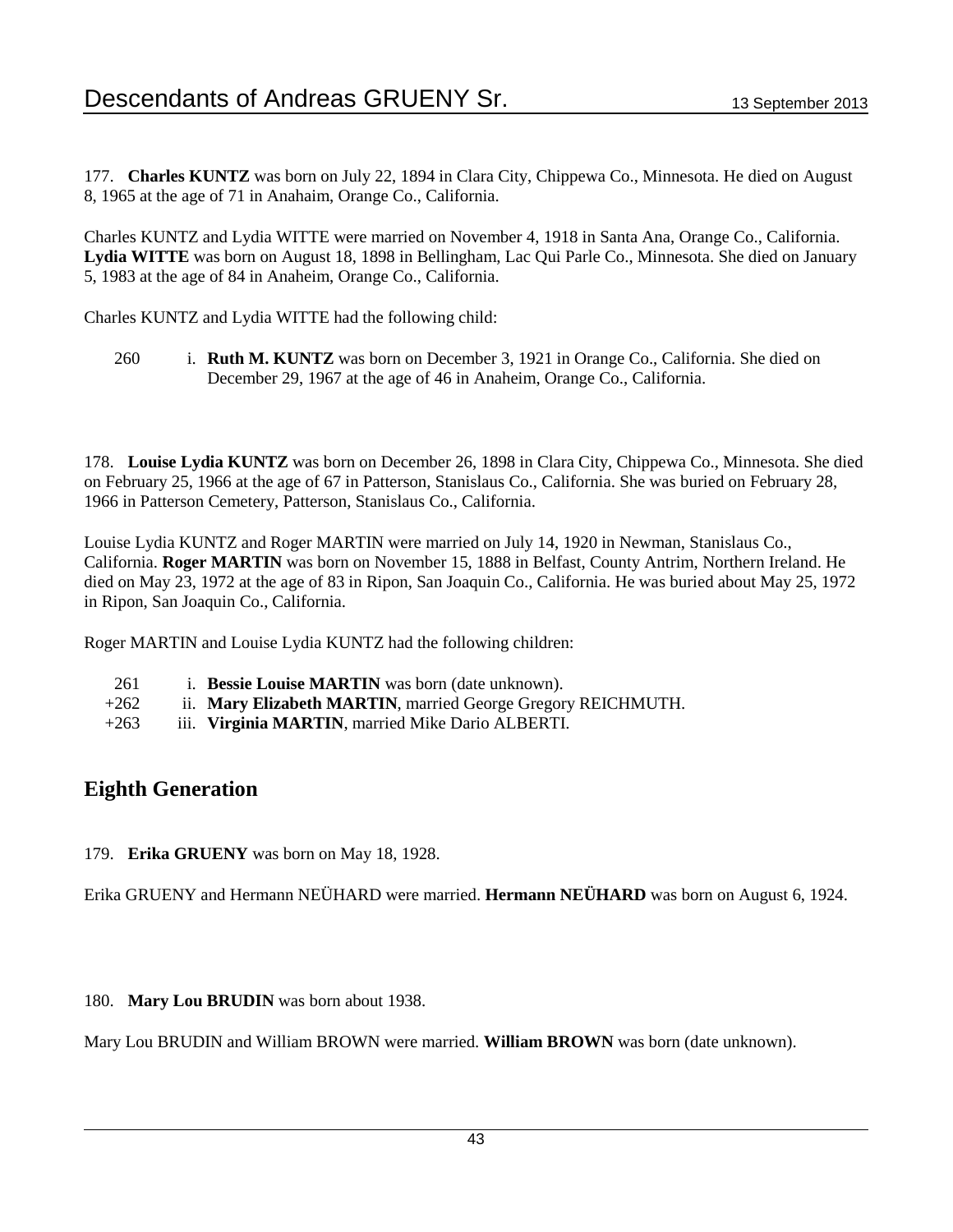181. **Raymond BRUDIN** was born on September 19, 1939 in Pittsburgh, Allegheny Co., Pennsylvania. He died on May 7, 2012 at the age of 72 in Parkville, Missouri. He was buried in Ft. Leavenworth Cemetery, Leavenworth, Kansas. The following obituary appeared on the website of the Meyers Funeral Chapel, of Parkville, Missouri, in 2012:

Raymond "Ray" Brudin

Raymond J. Brudin, 72, a Northland resident of Kansas City, MO passed away on Monday, May 7, 2012 at the St. Luke's Northland Hospital. Ray was born September 19, 1939 to Catherine Margaret (Stevenson) and Frederick Jacob Brudin in Pittsburg, PA.

He was a veteran of the United States Air Force and served during the Vietnam era, 1957 – 1966. He married Sharon Powers on January 23, 1960 in Mulvane, KS. Ray and Sharon made their home in the Northland area, from this union three beautiful daughters were born. Ray worked for TWA as a mechanic for 35 years and 10 years for American Airlines, retiring from American Airlines in 2010.

Ray was preceded in death by his parents. Survivors include his wife, Sharon Brudin of the home. Three daughters, Karen Melster and husband, Toby of CO, Dora Brudin of Ottawa, KS, and Carrie Boots and husband, Brent of Claycomo, MO; seven grandchildren: Preston, Gary, John, Clayton, Kaitlyn, Thomas and Jacob; and three sisters, Mary Lou Brown and husband, Bill, Grace Leo and husband, David and Janet Paulos and husband, Val all of Pittsburg, PA.

The Memorial Service will be held at 12:00 p.m., Thursday, May 10, 2012 at Meyers Funeral Chapel 401 Main Street Parkville, MO. The family will receive friends two hours prior to the Memorial Service. The Committal Service will be held at 2:30 p.m. at the Ft. Leavenworth Cemetery US Military Base Leavenworth, KS. Cremation. The Brudin family welcomes friends to share their memories of Ray and condolences to the family at www.meyersfuneralchapel.com

Raymond BRUDIN and Sharon POWERS were married on January 23, 1960 in Mulvane, Kansas. **Sharon POWERS** was born (date unknown).

Raymond BRUDIN and Sharon POWERS had the following children:

| $+264$ | i. Karen Lynn BRUDIN, born about 1965; married Toby MELSTER.    |  |
|--------|-----------------------------------------------------------------|--|
| $+265$ | ii. <b>Dora Lorraine BRUDIN</b> , born about 1967.              |  |
| $+266$ | iii. Carrie R. BRUDIN, born about 1971; married Brent B. BOOTS. |  |

#### 182. **Grace BRUDIN** was born (date unknown).

Grace BRUDIN and David LEO were married. **David LEO** was born (date unknown).

183. **Janet BRUDIN** was born on November 21, 1949 in Pittsburgh.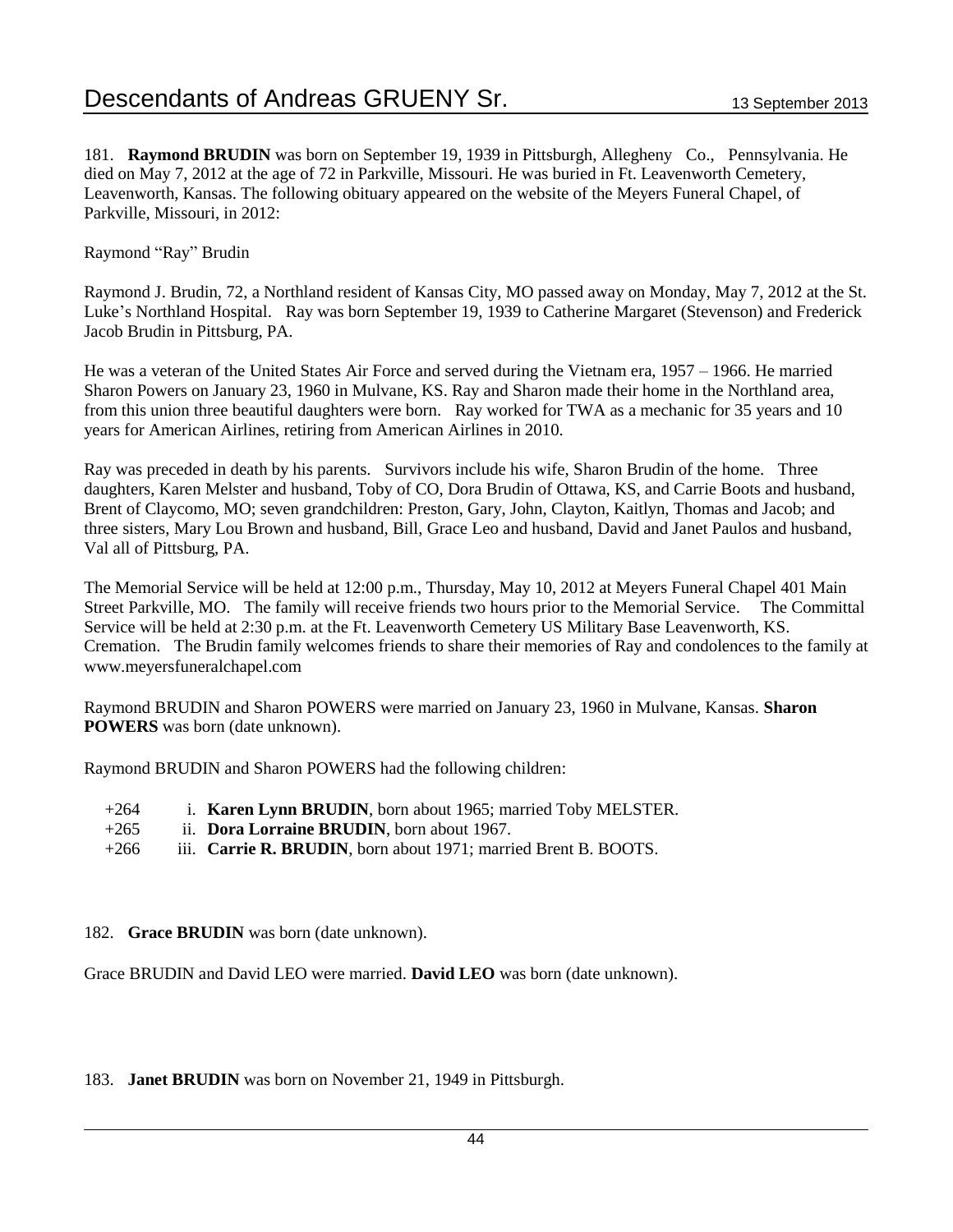Janet BRUDIN and Valjon PAWLOS were married. **Valjon PAWLOS** was born (date unknown). The following resolution was adopted by the Pittsburgh City Council on October 25, 2011:

NOW, THEREFORE BE IT RESOLVED, that the Council of the City of Pittsburgh does hereby commend Mr. Val Pawlos for the community service he provides to the residents of the City of Pittsburgh and to the members of the PNA and most of all for his loyalty to the Polish community and commitment to its heritage; and, BE IT FURTHER RESOLVED, that the Council of the City of Pittsburgh does hereby declare Tuesday, October 25, 2011, to be "Val Pawlos Day" in the City of Pittsburgh.

Valjon PAWLOS and Janet BRUDIN had the following child:

+267 i. **Michael PAWLOS**, married Emily BARGER, October 6, 2012.

#### 184. **Catherine Louise "Cassie" STEVENSON** was born about 1935.

Catherine Louise "Cassie" STEVENSON and John PYRITZ were married. **John PYRITZ** was born on November 30, 1931. Information regarding John and his children was deduced from Facebook in 2010. This information needs to be confirmed.

John PYRITZ and Catherine Louise STEVENSON had the following children:

- 268 i. **Carol PYRITZ** was born (date unknown). +269 ii. **James PYRITZ**, born October 18, 1957; married Donna KIEL, October 10, 1981. +270 iii. **Catherine Ann "Cathy" PYRITZ**, born about 1959; married David Wilson DODD.
- +271 iv. **William "Bill" PYRITZ**, born about 1960; married Eileen UNKNOWN.
- +272 v. **Laurie Lynn PYRITZ**, born April, 1964; married James KRACHENFELS.

185. **Emma Louise FOGARTY** was born on April 29, 1922 in Baldwin Townnship, Allegheny Co., Pennsylvania. She died on July 28, 1991 at the age of 69 in Baldwin, Pennsylvania. She was buried in Jefferson Memorial Park, Pleasant Hills, Pennsylvania. Emma Lou was called "Aunt Lou" by her nieces and nephews. She continued to live at 3234 Brentwood Ave. (Valleydale) after she married. She and her husband, Paul, assumed ownership of the house. They sold it and moved to 462 Judith Dr., Baldwin, PA.

Emma Louise FOGARTY and Paul Pranz MCKEETON were married on June 17, 1949 in Brentwood, Pennsylvania. **Paul Pranz MCKEETON** was born on January 16, 1918 in Carrick, Allegheny County, Pennsylvania. He died on November 18, 2002 at the age of 84 in Concordia Lutheran Home, Cabot, Pennsylvania. He was buried on November 20, 2002 in Jefferson Memorial Cemetery, Pleasant Hills, Pennsylvania. The following obituary was published in the Pittsburgh Post-Gazette on November 19, 2002:

#### McKEETON, PAUL P. "SARGE"

Age 84, on Monday, November 18, 2002 of Baldwin Boro, husband of the late Emma Lou (Fogerty) [sic. Fogarty]; father of David M. (Patti) and Paula C.; grandfather of Amber & Ryan McKeeton and Rich, Stanley & Bethany Hemingway. Paul was a WWII veteran serving as a sergeant in the 668th Bomber [sic. Bomb Disposal] Squadron, European theater; warehouse manager for Champion Building Products. Friends received at the JOHN F. SLATER FUNERAL HOME, INC., 4201 Brownsville Road, Brentwood, Tuesday, 2-4 & 7-9pm, where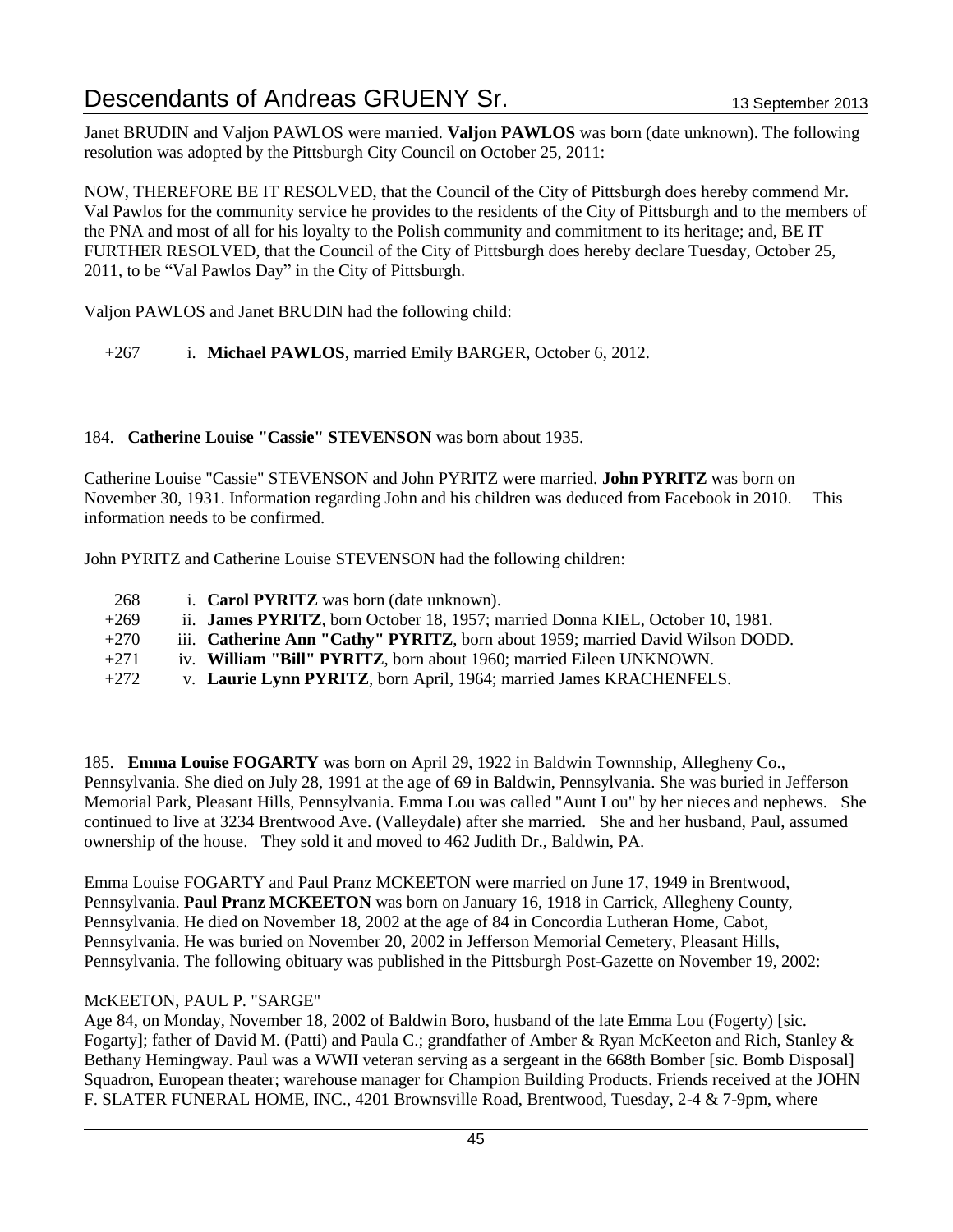Funeral Services will be held on Wednesday at 9:30am.

The following thoughts were prepared by John F. and Audrey F. Johnson, Paul's brother- and sister- in-law for use by Pastor Daniel Strussenberg in connection with the homily for Paul's funeral. They are unedited.

SOME REMEMBRANCES OF PAUL MC KEETON: Paul often talked about his days on the swimming team when he and his brother were champion swimmers. Paul was most proud of his service to his country in World War II and would recite war stories at every chance. He told these stories over and over for years after the war. He relished in his nickname "Sarge." At family gatherings he would make all his nephews stand at attention and show them how to salute. He had the most respect for the American flag and displayed the flag every day at his home on Judith Drive in Baldwin. He was a man in perpetual motion and kept moving--moving in every activity. He was an early riser and when it snowed, he would clear the neighbors' driveways with a 4 x 4 piece of plywood before going to work. His main occupation was warehouse management and he would arrive at all his "posts" before any other employee to organize his paper work. He kept meticulous records. He got along with both management and union. He never had a job close to home and traveled thirty to forty miles each way every day. He was the most generous person with his time than any person you could ever meet. After is retirement, Paul assumed the responsibility of caring for his aging mother-in-law--setting up her special living quarters and monitoring her medications and doctors' appointments. He recorded everything--even the number of times he would go up and down the steps. He gave her this care for many years until she was admitted to Concordia Home. He gave the same meticulous care to his wife, Emmy Lou, when she became ill. After his wife's death the family suspected the onset of Alzheimer's Disease because he would become disoriented and would loose his way. Finally his son had to take the car away. At this time Paul realized he wanted to get all his affairs in order, and true to his habit of keeping records, hew wrote reams of paper regarding his will and his requests for his funeral. He insisted on giving copies to everyone. Paul's secret ambition was to become a caregiver for the sick and feeble, and it was at this time that his family thought this would be an opportunity to get him admitted to assisted living at Concordia Home where he cold be taken care of and help the caregivers there. This was an illusion as Paul's illness progressed. His condition deteriorated during his seven and a half years at Concordia and eventually he failed to recognize close relatives. As time passed, he slept 20 out of 24 hours, and was completely dependent on others. On one of the family's last visits when it was not known if he could hear or see, he was asked if he would like to hear the Lord's Prayer. His eyes opened while the prayer was recited. He heard--he knew. Paul and Emmy Lou (Fogarty) were married at Concordia Lutheran Church in Brentwood on June 17, 1949. Paul became a member of Concordia Brentwood by adult confirmation several years before this--this is where they met. Paul was a member of Divine Charity Lutheran Church, a Wisconsin Synod mission, before joining Good Shepherd when that small mission congregation disbanded and his wife had died. He was quite active with his wife in this mission. Paul's joy in life was service to others! We will forward any further thoughts to you after my sister and her family arrives from Virginia if they have more to add. Jack and Audrey

Paul Pranz MCKEETON and Emma Louise FOGARTY had the following children:

- +273 i. **Paula Christine MCKEETON**, born Pittsburgh, Pennsylvania; married James CHIRILLO; married William Lloyd STANLEY, September 18, 1976, Baldwin, Pennsylvania; married Fred HEMINGWAY, October 28, 1982, Brentwood, PA, JP.
- +274 ii. **David Michael MCKEETON**, born Pittsburgh, Pennsylvania; married Patti MCCAFFREY, September 27, 1980, Bethel Park, PA.

186. **Audrey Dorathea FOGARTY** was born in Brentwood, Pennsylvania. She was baptized in Concordia Lutheran Church (GBU Hall), Carrick, Pennsylvania. Audrey grew up at 3234 Brentwood Ave., Brentwood, PA,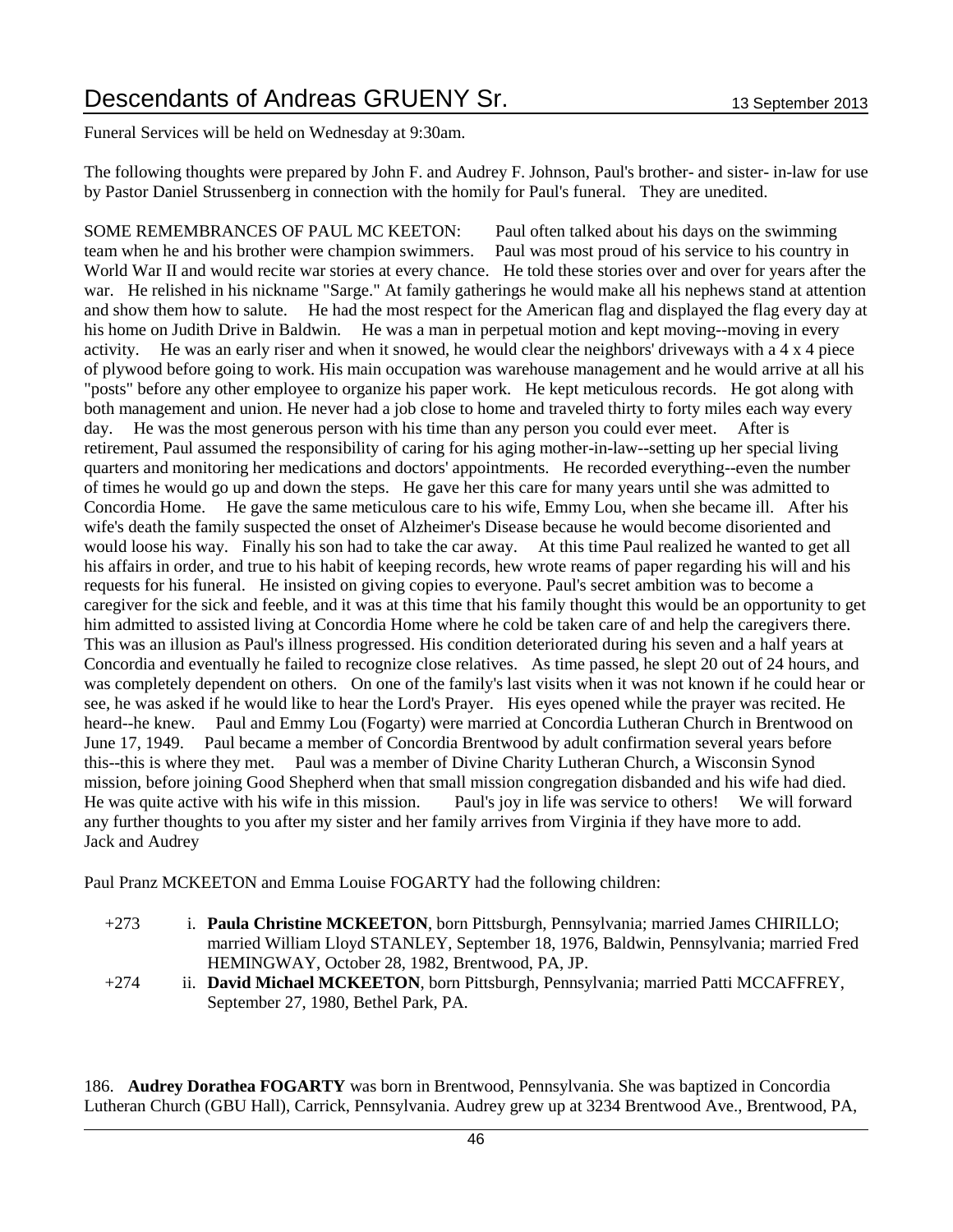which was known to the family as "Valleydale" (named such by Sis Rollins at age 16 +/-). She attended Elroy Elementary School and she graduated first in her class from Brentwood High School in 1941.

Audrey Dorathea FOGARTY and John Franklin JOHNSON were married on June 14, 1947 in Concordia Lutheran Church, Brentwood, Allegheny County, Pennsylvania. **John Franklin JOHNSON**, son of John Franklin JOHNSON and Mary W. WOODBURN, was born on March 16, 1924 in Avalon, Pennsylvania. He died on January 28, 2011 at the age of 86 in Mt. Lebanon, Allegheny Co., Pennsylvania. John ("Jack") Franklin Johnson was born on March 16, 1924 in Avalon, Pennsylvania, the son of John Franklin and Mary (nee Woodburn) Johnson. He was called to Christ in the sacrament of Holy Baptism on January 28, 1925 in the Avalon Presbyterian Church. His father died by suicide when Jack was only three years old, and he was raised by his hard working and loving mother.

Jack's first job was at Bard's Dairy Mart, on Lincoln Avenue in Bellvue, Pennsylvania. Jack graduated from Avalon High School in June 1941, where he was President of the Hi-Y Club, a cheerleader and on the track team, placing first in the WPIAL and second in the State in cross country in 1941. After graduating from high school, Jack enrolled in Penn State University on a \$100 cross country scholarship to study hotel and restaurant management.

In September 1943, however, he was drafted into the U.S. Army, where he learned for the first time that his given name was "John". He did his basic training at Camp Lee, Virginia. He entered the Army Specialized Training Program and was assigned to Georgetown University and Randolph Macon College. The program was soon disbanded and he was assigned to the 95th Infantry Division at Indiantown Gap, Pennsylvania. On August 9, 1944, the 95th was shipped overseas, arriving in France 100 days after D-day. The Division was active in campaigns in Northern France, the Rhineland and Central Europe, becoming known as the "Iron Men of Metz." He was in the Quartermasters Corp, serving as a cook. He returned to the United States in July 1945 and was honorably discharged from the Army on December 7, 1945 at Camp Shelby, Mississippi.

In September 1946, John enrolled in the University of Denver's first class in the School of Hotel and Restaurant Management. After his first year there, he married Audrey Dorathea Fogarty from Brentwood, Pennsylvania on June 14, 1947. He graduated from the University of Denver in March 1949 with a Bachelor of Science degree. He then enrolled in the University of Chicago, from which he received a Masters degree in Business in 1950. Jack and Audrey returned to Pittsburgh in 1950, where they lived in Prospect Park, Whitehall.

He started his professional career as the Assistant Manager of South Hills Country Club. In 1952, he became the Wine Steward and Director of Sales at the William Penn Hotel in Pittsburgh. He and Audrey and their son John moved to East Bruceton Road in Pleasant Hills, Pennsylvania in 1952. Son Donald was born in 1953. John left the William Penn in 1961 when it became clear that he would be required to leave Pittsburgh in order to advance in the organization. He was Director of Convention Sales for the Pittsburgh Convention Bureau from 1961 to 1964. He and his family, which now included son Stephen and nephew Michael Thomas, moved to 308 Tangelo Drive in Gill Hall, Jefferson Borough, Pennsylvania in 1963, where he lived for the next 44 years.

From 1964 to 1992 he was Project Supervisor in the Meetings and Conferences Group for the United States Steel Corporation. He was also the Convention Manager for the International Iron and Steel Institute from about 1975 to 1994. In these jobs, he traveled all over the United States and the world. John (or J2, as he was known throughout U.S. Steel) was hard-working and known for his enthusiam, organization and creativity. At home, John was friends with all the kids in the neighborhood, including several mentally handicapped children to whom he gave considerable time and loving and patient attention.

Throughout his life, John was intellectually curious, with particular interests in the Civil War and Lutheran theology. Even at age 85, he was always active, saying "I was never bored a day in my life", and he is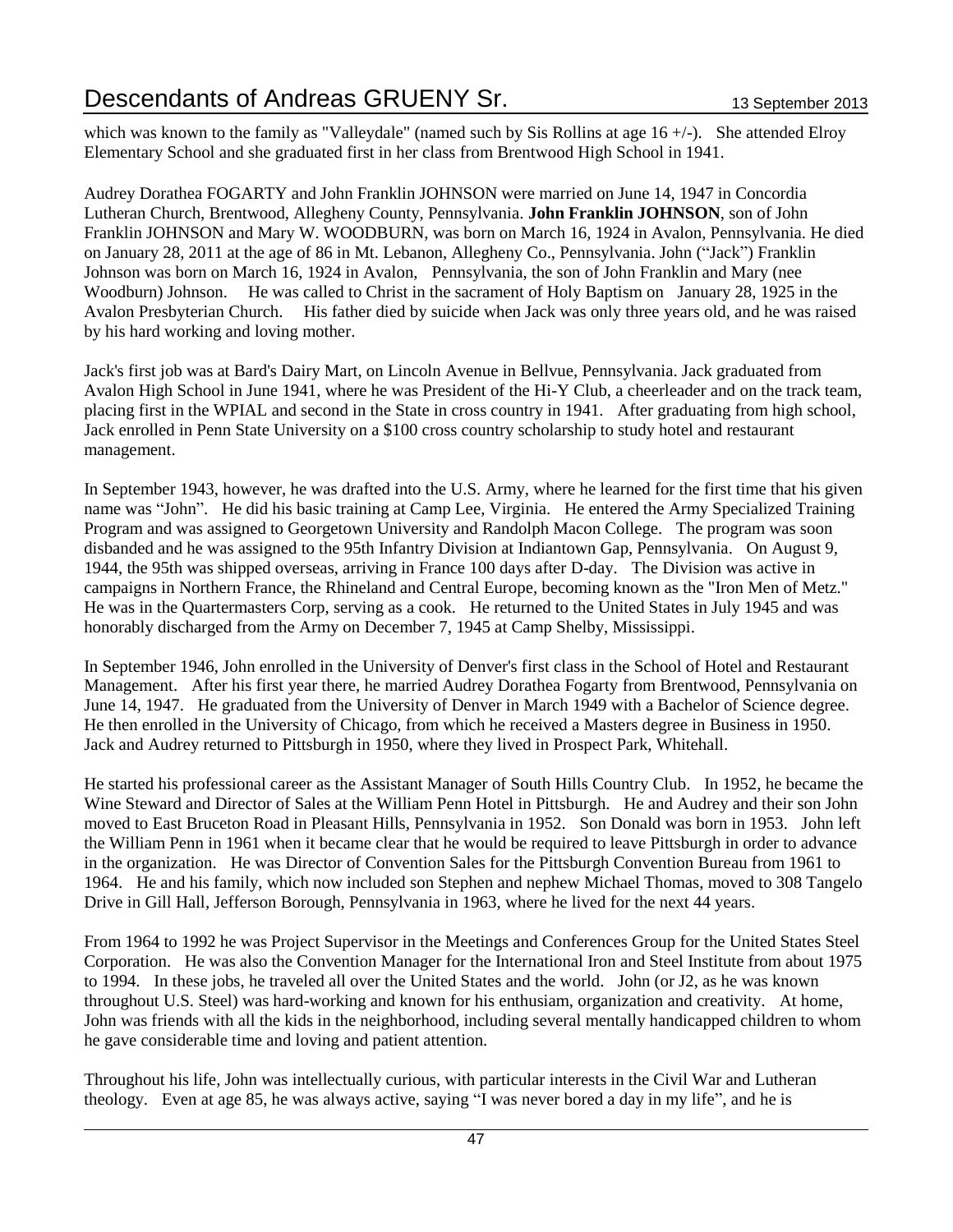enthusiastic in everything he did, believing that "Attitude is more important than skills." When asked how he is doing, his standard reply was "Outstanding!" After his retirement, he ran in numerous 5-K races, winning numerous trophies in his age group. John was a semi-talented wood-worker, turning out and giving away thousands of wood crafts over the years, before retiring from this hobby in 2009.

John was a faithful Christian who, especially after his retirement, devoted much time to Good Shepherd Lutheran Church, Whitehall, Pennsylvania (where he was a member (charter) for over 40 years), serving in numerous capacities, from Sunday School lecturer to fill-in janitor.

His addresses after he married were: 1031 Marion St., Denver, CO; 1328 Sherman St., Denver, CO; 6052 Lawnwood Ave., Chicago, IL; Beven Rd, Prospect Park (Whitehall), PA (1949-52); 327 E. Bruceton Rd., Pleasant Hills, PA (1952-62); 308 Tangelo Dr., Gill Hall (Jefferson Hills), PA (1962-2010); Concordia of the South Hills, Apt. 1124, Bower Hill Road, Mt. Lebanon, PA (2010-).

The following obituary appeared in the Pittsburgh Post-Gazette and Pittsburgh Tribune Review on January 30-31, 2011:

#### JOHNSON JOHN FRANKLIN "JACK"

John F. "Jack" Johnson, of Mt. Lebanon, formerly of Jefferson Borough, died peacefully at 10:20 p.m. on Friday, January 28, 2011, at the age of 86, following a brief illness, with his loving wife of 63 years, Audrey, at his side. John was born on March 16, 1924 in Avalon, Pennsylvania, the son of John Franklin and Mary Woodburn Johnson. He was the loving husband of Audrey (Fogarty) Johnson; the brother of the late Robert W. Johnson; the father of sons John, Jr. (Patti Litman), of a sailboat called the Anhinga, Stephen (Tracey), of Pittsburgh, and Michael (Carolyn) Thomas, of Lost Creek, WV. He was preceded in death by son Donald (surviving wife Ruth). John was the grandfather of John III (Alejandra), Douglas (Audrey), Benjamin (Anne), Samuel, Jacob and Adam Johnson, and Christopher Thomas. He was the great-grandfather of Sarah, Tristan, Madison and Abigail Johnson. John graduated from Avalon High School in 1941, served in the Quartermasters Corp of the 95th Infantry Division in WWII, graduated in 1949 from the University of Denver's first class in the School of Hotel and Restaurant Management, and graduated from the University of Chicago in 1950 with a Masters degree in Business. He worked as the Assistant Manager of South Hills Country Club (1950-52), Sales Director at the William Penn Hotel in Pittsburgh (1952-61), Director of Convention Sales for the Pittsburgh Convention Bureau (1961-64), Project Supervisor in the Meetings and Conferences Group of the United States Steel Corporation (1964-92), and Convention Manager for the International Iron and Steel Institute (1975-94). He was Chairman of the International Fugu Club. John was a faithful Christian who devoted much time to Good Shepherd Lutheran Church, Whitehall, Pennsylvania, where he was a charter member and active for over 45 years. His favorite Bible verse was: " I trust in you, LORD; I say, 'You are my God.' My times are in your hands...." Psalm 31:14-15a. Visitation will be at the JOHN F. SLATER FUNERAL HOME, INC. 412-881-4100, 4201 Brownsville Road, Brentwood, PA 15227 on Sunday and Monday from 2-4 and 7-9 p.m. A service of Christian Burial will be held on Tuesday at 11:30 a.m. at Good Shepherd Lutheran Church of South Hills, 418 Maxwell Dr., Pittsburgh, PA 15236. In lieu of flowers, the family requests that contributions be made to Good Shepherd Lutheran Church of South Hills Pre-School, 418 Maxwell Dr., Pittsburgh, PA 15236, where John loved to play the guitar for the children. If you have a memory of John that you would be willing to share with his family, please email it to his son, Stephen, at: swjohnson98@yahoo.com.

John Franklin JOHNSON and Audrey Dorathea FOGARTY had the following children:

| $+275$ | i. John Franklin JOHNSON Jr., born Pittsburgh, Pennsylvania; married Alyce Lenore |
|--------|-----------------------------------------------------------------------------------|
|        | VERVILLE, July 22, 1972, West Point, NY.                                          |

+276 ii. **Donald Paul JOHNSON**, born March 20, 1953, Pittsburgh, Pennsylvania; married Ruth Ann SPROWLS, Bellwood, PA; died October 7, 1995, Jefferson Boro, Allegheny Co., Pennsylvania.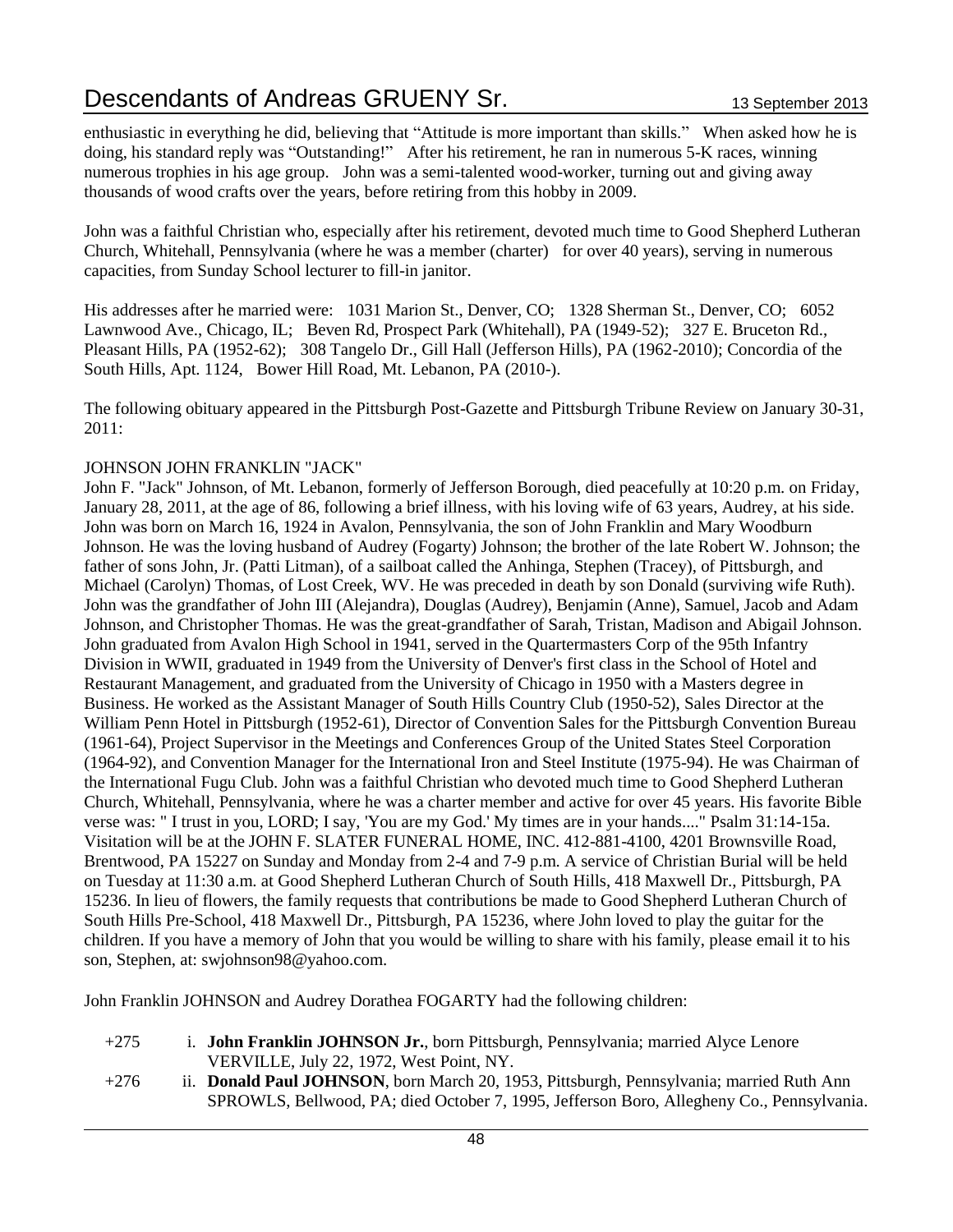+277 iii. **Stephen Woodburn JOHNSON**, born Pittsburgh, Allegheny Co., Pennsylvania; married Tracey Anne HINDIN, Pittsburgh, Pennsylvania.

187. **Lois Francis FOGARTY** was born on February 10, 1926 in Baldwin Townnship, Allegheny Co., Pennsylvania. She died on November 7, 1993 at the age of 67 in Odessa, TX.

Lois Francis FOGARTY and Donald James THOMAS were married on July 4, 1948. **Donald James THOMAS** was born on January 20, 1925 in Pennsylvania. He died in August, 1973 at the age of 48.

Donald James THOMAS and Lois Francis FOGARTY had the following children:

- 278 i. **Leslie Jane THOMAS** was born.
- +279 ii. **Michael James THOMAS**, married Carolyn Louise BARNETT; married Virginia WALLO?.

#### 188. **Ruth Marie FOGARTY** was born in Brentwood, Pennsylvania.

Ruth Marie FOGARTY and Einair Victor "Buz" ROLLINS were married in Brentwood, Pennsylvania. **Einair Victor "Buz" ROLLINS** was born on July 26, 1929 in Brentwood, Pennsylvania. He died on April 19, 2003 at the age of 73 in Sterling, Virginia. The following obituary appeared in the Pittsburgh Post Gazette on April 20, 2003:

ROLLINS, EINAIR V., JR. "BUZ" On Saturday, April 19, 2003, at his home in Sterling, VA; husband of Ruth (Fogarty) Rollins; father of E. Victor Rollins of Richmond, VA, Heidi Rollins Cooper of Reston, VA, Greg S. Rollins of Richmond, VA, and Stacey Beth Leggat of Leesburg, VA. He is also survived by three grandchildren. The family will receive friends from 2-4 & 6-8 pm on Monday, April 21st at the ADAMS-GREEN FUNERAL HOME, 721 Elden St., Herndon, VA. A Memorial Service will be held on Tuesday, April 22, at 11 am at Christ Our Savior Lutheran Church, 46611 Jefferson Drive, Sterling, VA 20164. Interment Private. Memorials may be made in his name to the above named church, or Concordia Lutheran Home, 615 N. Pike Road, Cabot, PA 16023

Einair Victor "Buz" ROLLINS and Ruth Marie FOGARTY had the following children:

- +280 i. **Einair Victor "Vic" ROLLINS**, born Pittsburgh, Pennsylvania.
- +281 ii. **Heidi Dorathea ROLLINS**, born Pittsburgh, Pennsylvania; married Kenneth COOPER.
- +282 iii. **Greg Stewart ROLLINS**, born Pittsburgh, Pennsylvania; married Teresa TURMAN.
- +283 iv. **Stacey Beth ROLLINS**, born Pittsburgh, Pennsylvania; married Douglas Ranald LEGGAT.

#### 189. **Elmer Russell O'KEEFE** was born on July 20, 1921.

Elmer Russell O'KEEFE and Emma Christine (Christel) SCHNEIDER were married on July 25, 1943. **Emma Christine (Christel) SCHNEIDER** was born on June 5, 1922. She died on March 27, 2005 at the age of 82 in Ft. Wayne, Indiana.. The follwing obituary was published in the Fort Wayne Newspapers on 3/29/2005: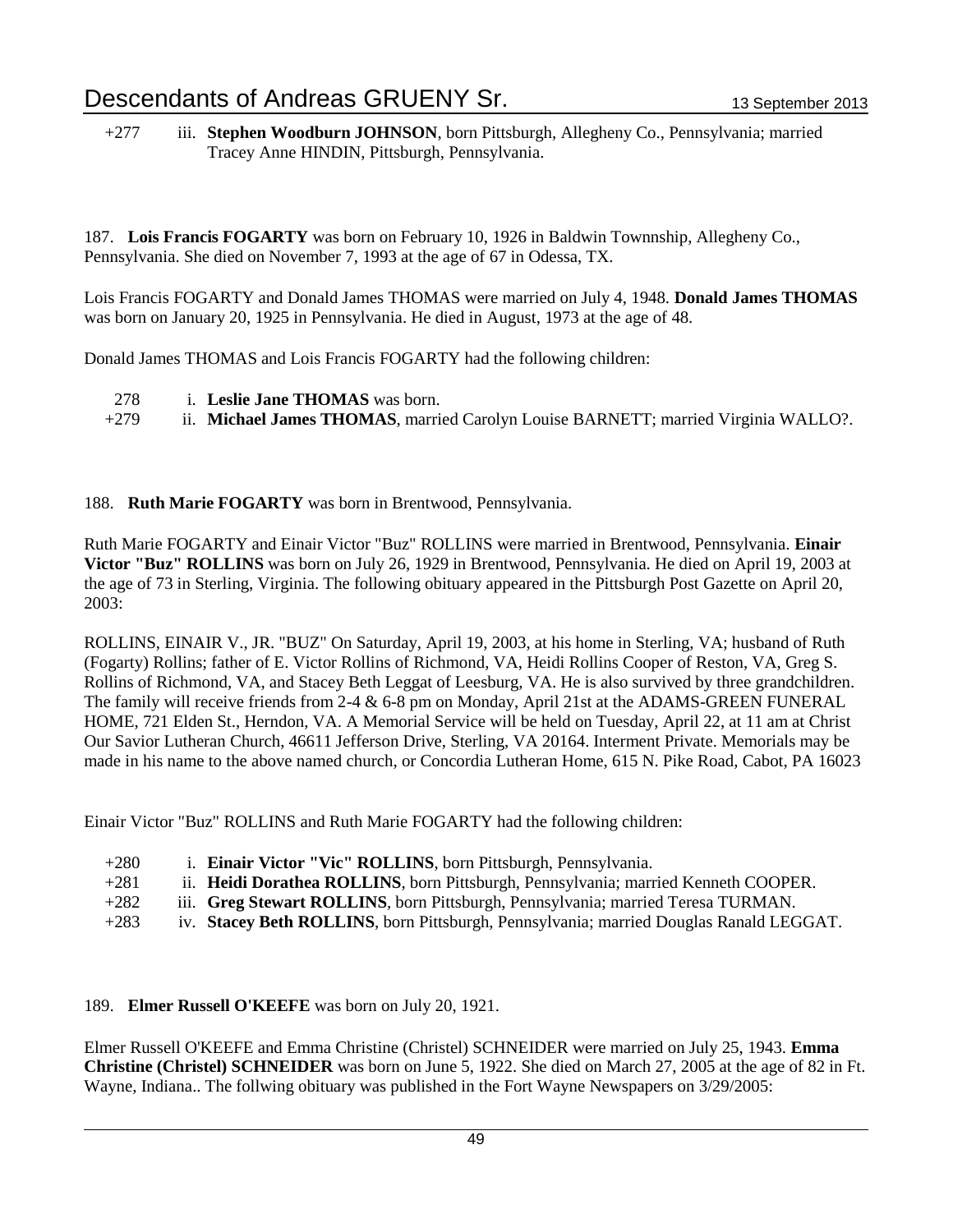CHRISTEL E. SCHNEIDER O'KEEFE, 82, of Fort Wayne, died Sunday, March 27, 2005, 11:15 p.m., at Parkview Hospital. Born June 5, 1922, in Essen, Germany, she was a U.S. Citizen. She was a homemaker, and a member of Emmanuel Lutheran Church, Fort Wayne. Survived by her husband, Elmer R. O'Keefe of Fort Wayne; two daughters, Amy C. O'Keefe of California and Marga L. England of South Whitley; three grandchildren; and one great-grandchild. She was preceded in death by her parents, Walter and Emma (Scheel) Schneider. Service is 11 a.m Thursday at Klaehn, Fahl & Melton Funeral Home, Wayne Street Chapel, with calling one hour prior to service. Pastor Arnold Piering officiating. Calling is also from 2 to 4 and 6 to 8 p.m. Wednesday at the funeral home. Burial at Jefferson Memorial Cemetery, Pittsburg, Pa. Memorials to The church, Lutheran Social Services or The Ronald McDonald House.

Elmer Russell O'KEEFE and Emma Christine (Christel) SCHNEIDER had the following children:

- +284 i. **Marga Louise O'KEEFE**, born October 14, 1957; married Greg Dean GRONAU, September 15, 1979.
- 285 ii. **Amy Carla O'KEEFE** was born on February 26, 1963.

190. **Marion Freda O'KEEFE** was born on August 29, 1923. She died on December 31, 2012 at the age of 89 in Houston, Harris Co., Texas. The following obituary was published in the Houston Chronicle on January 2, 2013:

Marion Sloan **Obituary** 

Marion F. Sloan, 89 was born on August 29, 1923 in Pittsburgh, Pennsylvania. She entered into eternal life on December 31, 2012 in Houston, Texas. Visitation will be Wednesday, January 2, 2013 from 5:00-7:00 p.m. at Pat H. Foley & Company, 1200 W. 34th St. Marion's life will be celebrated on Thursday, January 3, 2012 at 1:00 p.m. at Gethsemane Lutheran Church, 4040 Watonga Blvd. She will be laid to rest at Memorial Oaks Cemetery. Contributions may be made to Gethsemane Lutheran Church.

Marion Freda O'KEEFE and Chester Willard SLOAN were married on November 15, 1947 in Concordia Lutheran Church, Brentwood, Allegheny County, Pennsylvania. **Chester Willard SLOAN** was born on July 6, 1919. He died on October 23, 1994 at the age of 75 in Houston, Texas. He was buried in Memorial Oaks Cemetery, Houston, Harris Co., Texas. According to the photograph of his grave marker on FindAGrave.com, Chester was born in 1918.

Chester Willard SLOAN and Marion Freda O'KEEFE had the following children:

- +286 i. **Sandra Lee SLOAN**, born February 5, 1949; married Ron WHALE; married James Raymond MACNAMARA, September 25, 1976.
- 287 ii. **James Russell SLOAN** was born on October 31, 1951. He died on May 2, 2011 at the age of 59 in Houston, Texas. The following obituary appeared in the Houston Chronicle on May 5, 2011: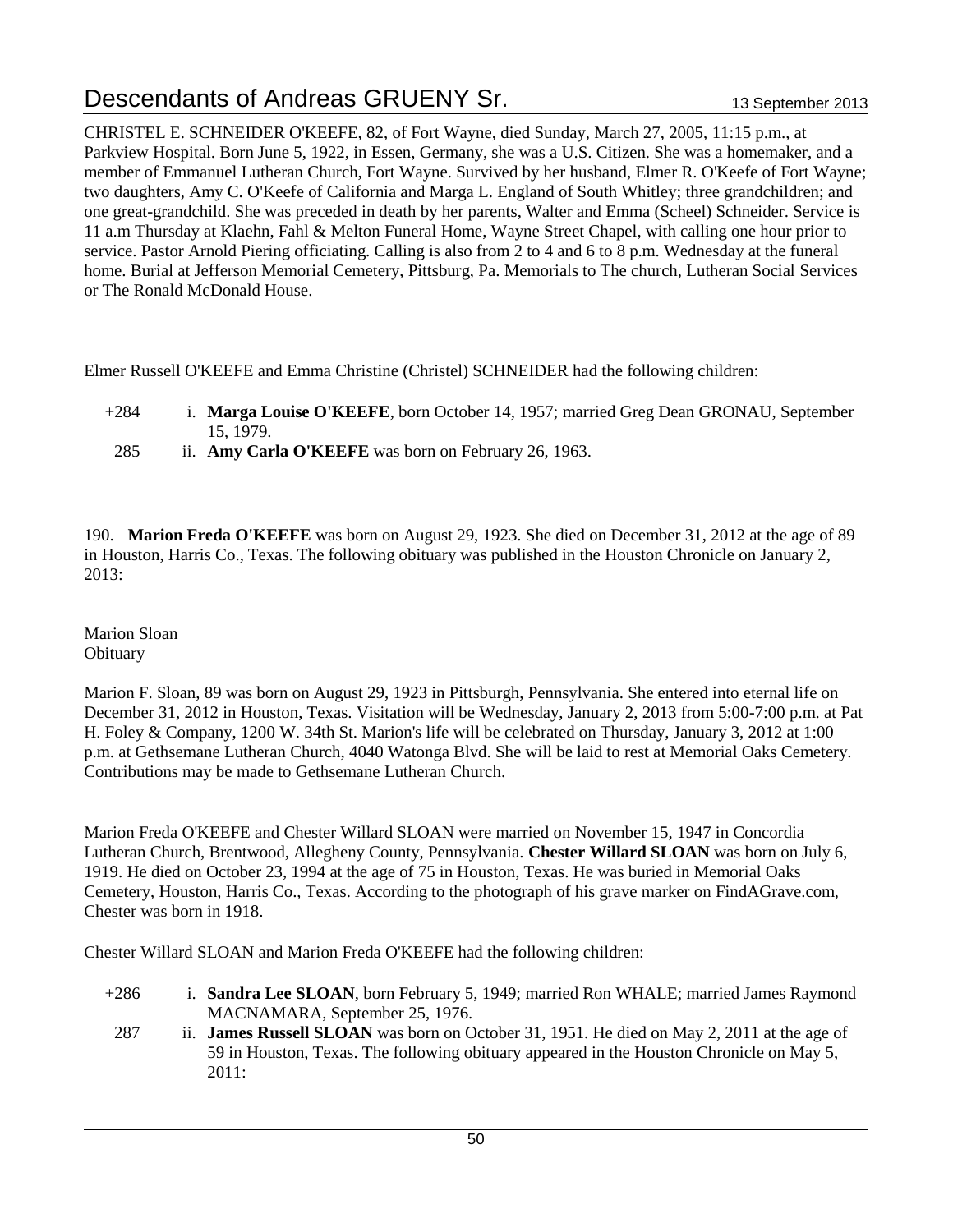#### James Sloan

#### Sloan

James R. Sloan, 59 was born on October 31, 2011 [1951] and passed on Monday, May 2, 2011. Mr. Sloan was a graduate of Waltrip High School and attended the University of Texas for two years. He is preceded in death by his father, Chester W. Sloan and brother, David Sloan. He leaves to cherish fond memories, his mother, Marion F. Sloan; sister, Sandra Lee Sloan Whale; one niece, one nephew and other relatives and friends. A graveside service will be held Friday, May 6, 2011 at 10:00 a.m. with Pastor John Cain officiating at Memorial Oaks Cemetery, 13001 Katy Freeway, Houston, Texas 77079. In lieu of floral contributions, memorial donations may be made in honor of James R. Sloan to Gethsemane Lutheran Church, 4040 Watonga Blvd., Houston, TX 77092.

288 iii. **David Chester SLOAN** was born on May 3, 1954. He died on May 25, 1976 at the age of 22. David died on a beach in Hawaii of a drug overdose.

191. **Bernice Clara GOULD** was born on November 4, 1922. Bernice graduated from Brentwood High School in Brentwood, PA in 1940. She attended Lutheran and Baptist Churches. Bernice loves music and likes to sew. She lives (1994) at 200 White Hampton Lane, Canongate Apt. 816, Pittsburgh, PA 15236-1552.

Bernice Clara GOULD and Richard Charles LEECH were married on September 4, 1942 in Concordia Lutheran Church, Brentwood, Pennsylvania. **Richard Charles LEECH** was born on August 14, 1922 in Swissvale, Pennsylvania. He died on December 7, 2008 at the age of 86 in Mt. Lebanon, Allegheny Co., Pennsylvania. He was buried in Jefferson Memorial Cemetery, Pleasant Hills, Pennsylvania. Dick graduated from Brentwood High School in Brentwood, PA and the Carnegie Institute of Technology. He served in the U.S. Navy in World War II and later worked as an electrical engineer.

The following obituary appeared in the September 8, 2008 edition of the PIttsburgh Post-Gazette:

#### LEECH RICHARD C.

Absent from the body; present with the Lord, Age 86, formerly of Whitehall; died peacefully in Asbury Health Center on September 7, 2008. Beloved husband for 66 years of Bernice Gould Leech. Loving father of Thomas (Virginia) Leech, Kathy (Michael) Stansbery, and Raymond (Joanna) Leech. Grandfather of Michael, Paul (Courtney) and Matthew Leech, Holly and Benjamin Stansbery, Toni (Kyle) Hembree, Casey (Caleb) Shively; Jordan, Kortney, Krysta, Jeffery and Cameron Leech. Great grandfather of Noah Leech. Son of the late Charles and Esther Leech. Brother of the late Margaret Leech. Retired Electrical Engineer; served his country in the US Navy-WWII. Member of Library Baptist Church. There will be no visitation. Private Funeral Service. In lieu of flowers, the family suggests donations to the Family Hospice and Palliative Care, 50 Moffett Street, Pittsburgh, PA 15243. Arrangements JEFFERSON MEMORIAL FUNERAL HOME.

Richard Charles LEECH and Bernice Clara GOULD had the following children:

| $+289$ | i. Thomas Gould LEECH, born January 20, 1948; married Virginia Lee CURL, June 20, 1970.  |
|--------|------------------------------------------------------------------------------------------|
| $+290$ | ii. Kathy Ann LEECH, born July 27, 1952; married Michael W. STANSBERY, March 22, 1986;   |
|        | married Stephen P. WILSON, September 1, 1973.                                            |
| $+291$ | iii. Raymond Paul LEECH, born June 5, 1959; married Stacy Ann CERRA, September 20, 1980; |
|        | married Joanna S. SARVER, April 29, 1994.                                                |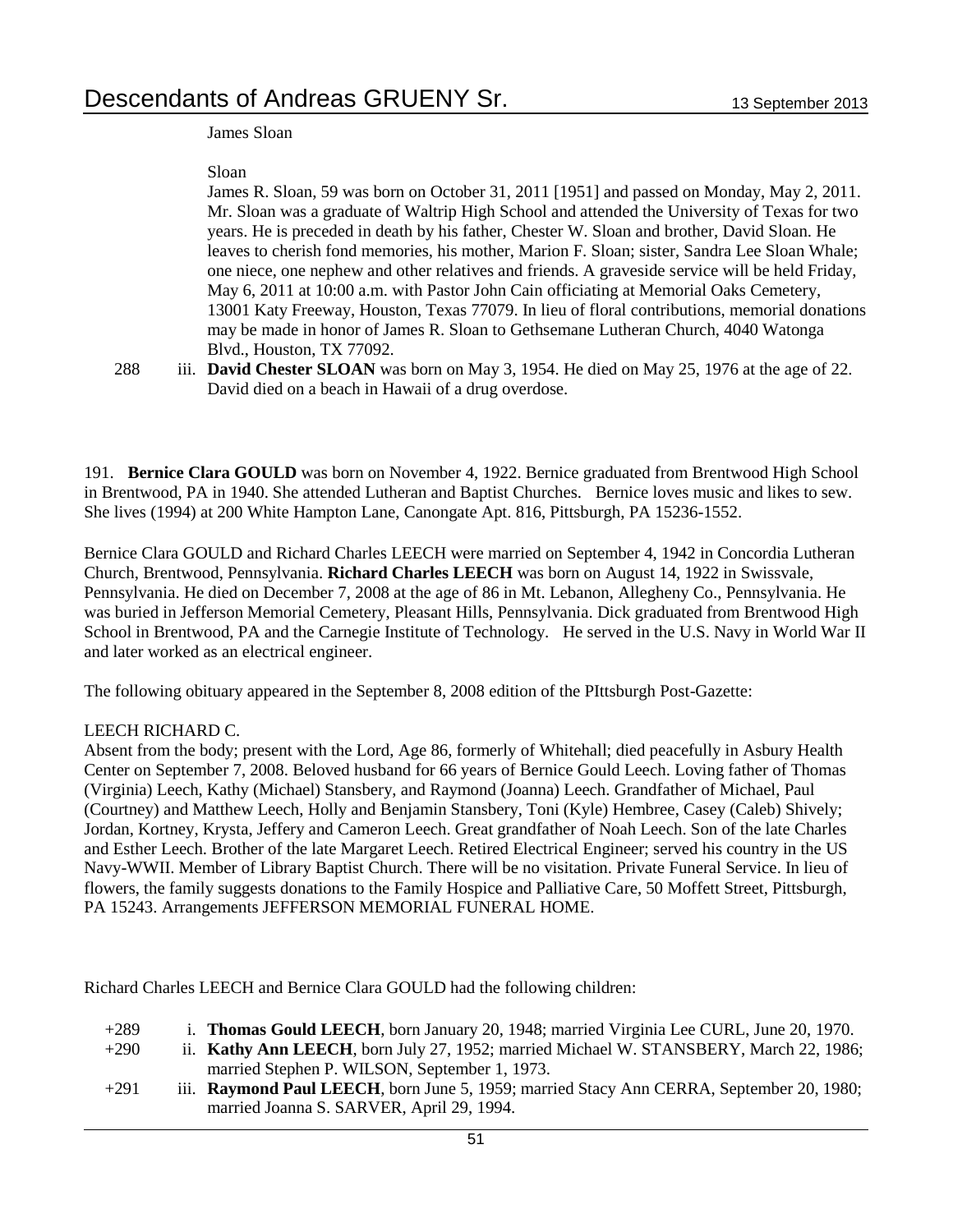192. **Elaine Jean GOULD** was born on December 14, 1925. She was a Lutheran and attended Good Shepherd Lutheran Church, Whitehall, Allegheny Co., Pennsylvania, for much of her life.

Elaine Jean GOULD and Clyde Kenneth DEWALT were married on February 4, 1945 in Bethany Lutheran Church. **Clyde Kenneth DEWALT** was born on April 26, 1923. He died on July 31, 1991 at the age of 68. He was buried in Jefferson Memorial Park in Pleasant Hills, Pennsylvania.

Clyde Kenneth DEWALT and Elaine Jean GOULD had the following children:

- +292 i. **Janice Elaine DEWALT**, born December 3, 1947; married William BENNETT, January 16, 1971.
- 293 ii. **Barbara Jean DEWALT** was born on January 5, 1949. She died on January 6, 1949 at the age of 0.
- +294 iii. **Debra Jo DEWALT**, born July 17, 1951; married Arthur Richard MALENKY, November 1, 1975.

193. **Robert Thomas HENRICH** was born on May 28, 1943 in Mercy Hospital, Pittsburgh, Pennsylvania. Bob graduated from Brentwood High School in 1961. He was an honor student and lettered in basketball and track. He attended Edinboro College for one year, then went on to night school at Duquesne University and Robert Morris College, before graduating from West Virginia State. Bob worked at Harbison Walker Refractories then, in 1963, Columbia Gas of Pennsylania. He and his family moved to Charleston, West Virginia in 1973 when the company became Columbia Gas Transmission and closed its Pittsburgh office.

Robert Thomas HENRICH and Margaret Irene MAIER were married on June 5, 1965 in St. James Lutheran Church, Emsworth, Pennsylvania. **Margaret Irene MAIER**, daughter of Fred MAIER and Suzanne DRYNAN, was born on April 10, 1943 in Bellvue, Pennsylvania.

Robert Thomas HENRICH and Margaret Irene MAIER had the following children:

| $+295$ | i. Timothy Scott HENRICH, born May 26, 1968, Bellvue, Pennsylvania; married Kristina Leigh |
|--------|--------------------------------------------------------------------------------------------|
|        | WINTER, October 4, 2003, St. Andrew Methodist Church, St. Albans, West Virginia.           |
| $+296$ | ii. Mark David HENRICH, born November 9, 1970, Bellyue, Pennsylvania; married Susan Rene   |
|        | PRITT, September, 1996; married Stefanie Jo Taylor JENNINGS, October 23, 2004, Goldtown    |
|        | Community Church, Goldtown, West Virginia.                                                 |
| $+297$ | iii. Andrew Bryan HENRICH, born August 19, 1973, South Charleston, West Virginia; married  |
|        | Robyn Lee WILLIAMS, May 13, 2000, Grace Lutheran Church, St. Albans, West Virginia.        |
| 298    | iv. Melissa Beth HENRICH was born on October 21, 1975 in South Charleston, West Virginia.  |

194. **Ronald Norman RITCHEY** was born on May 29, 1930. Ronald lived on Lois Drive in Baldwin, PA for many years.

The following obituary appeared in the September 4, 2008 edition of the Pittsburgh Post-Gazette: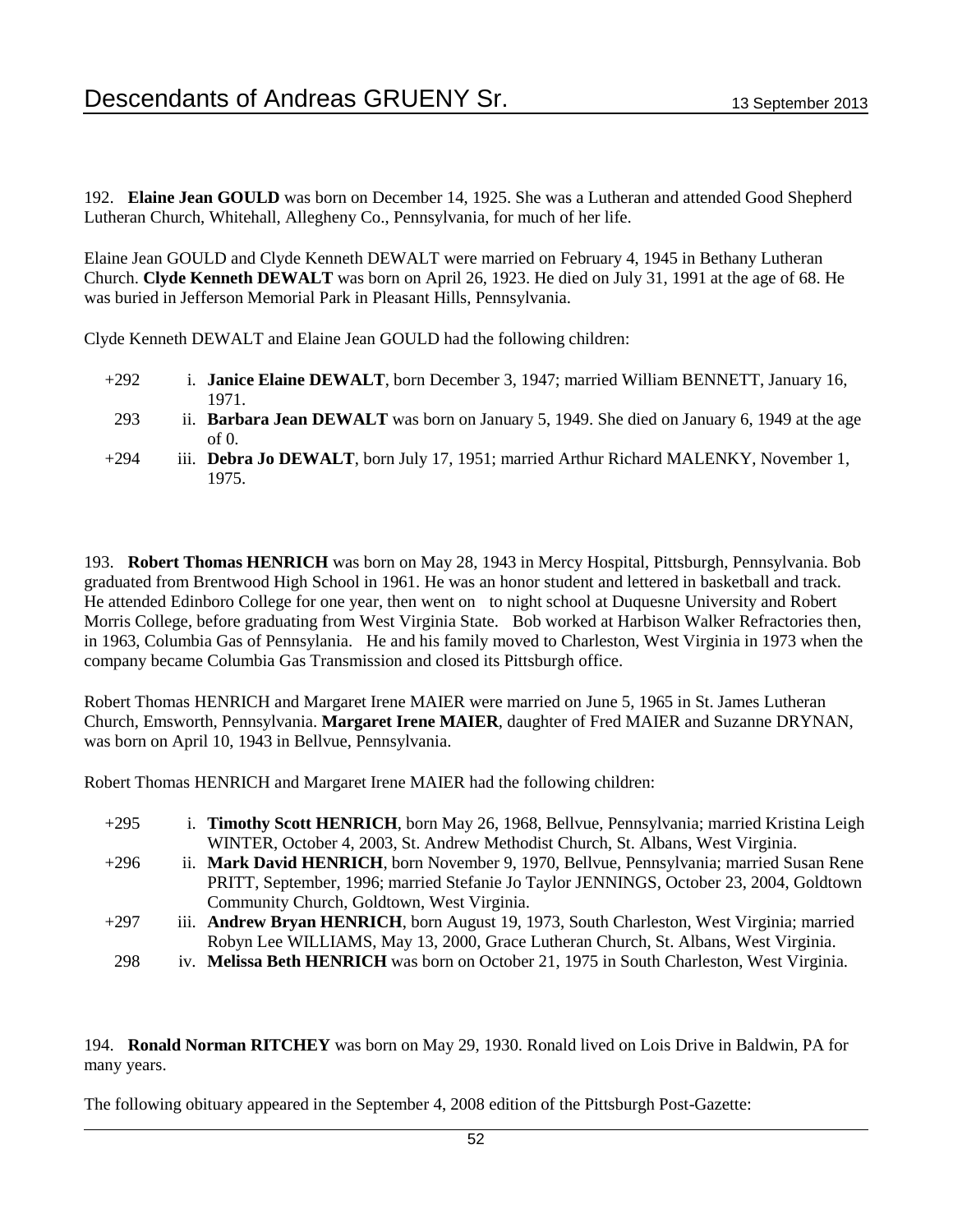#### RITCHEY, RONALD N.

Age 78, after a lengthy illness on Tuesday, September 2, 2008 of Baldwin Boro. Beloved husband of 47 years to Janice (Blohm) Ritchey; loving father of Susan (Richard) Steiner, Scott (Beth) Ritchey and the late James (Robin) Ritchey; proud grandfather of Eric, Jeffrey, Meghan, Michael, Erin, Sean, Miranda, Hayden, Jacob and Lydia. Longtime active member of Concordia Lutheran Church. Friends will be received at the JOHN F. SLATER FUNERAL HOME, INC., 412-881-4100, 4201 Brownsville Road, Brentwood 15227, Thursday 7-9 p.m. and Friday 2-4 and 7-9 p.m. Funeral Services will be held at the Concordia Lutheran Church, 3109 Brownsville Road, Saturday at 11:00 a.m. Please send condolences to WWW.JOHNFSLATER.COM

Ronald Norman RITCHEY and Janice W. BLOHM were married on June 17, 1961 in Concordia Lutheran Church, Brentwood, Allegheny County, Pennsylvania. **Janice W. BLOHM** was born on November 13, 1938.

Ronald Norman RITCHEY and Janice W. BLOHM had the following children:

- +299 i. **Susan Lynn RITCHEY**, born May 8, 1962; married Richard Carl STEINER, November 2, 1985.
- 300 ii. **Scott Ronald RITCHEY** was born on April 22, 1964.
- +301 iii. **James Robert RITCHEY**, born September 15, 1969; married Robin UNKNOWN; died April 10, 2007, Maryland.

#### 195. **Mary Ann GREEN** was born on March 24, 1932.

Mary Ann GREEN and Armin LANGHOLZ were married on August 13, 1955. **Armin LANGHOLZ** was born on June 25, 1929.

Armin LANGHOLZ and Mary Ann GREEN had the following children:

- +302 i. **Kevin Dean LANGHOLZ**, born October 28, 1957; married Katherine MACIEJEWSKI, December 4, 1982.
- 303 ii. **Lori Lee LANGHOLZ** was born on April 22, 1960.

#### 196. **William Clayton GREEN Jr.** was born on April 8, 1935.

William Clayton GREEN Jr. and Marion BELLINGHAM were married on December 14, 1963. **Marion BELLINGHAM** was born on June 19, 1937.

William Clayton GREEN and Marion BELLINGHAM had the following children:

- +304 i. **Bruce David GREEN**, born November 10, 1957; married Susan DWORNICK, January 16, 1982.
- +305 ii. **Terrilyn GREEN**, born October 17, 1958; married Ronald W. CROUCH, August 16, 1980.
- +306 iii. **Kellee Maray GREEN**, born September 19, 1966; married Stephen SHAIN.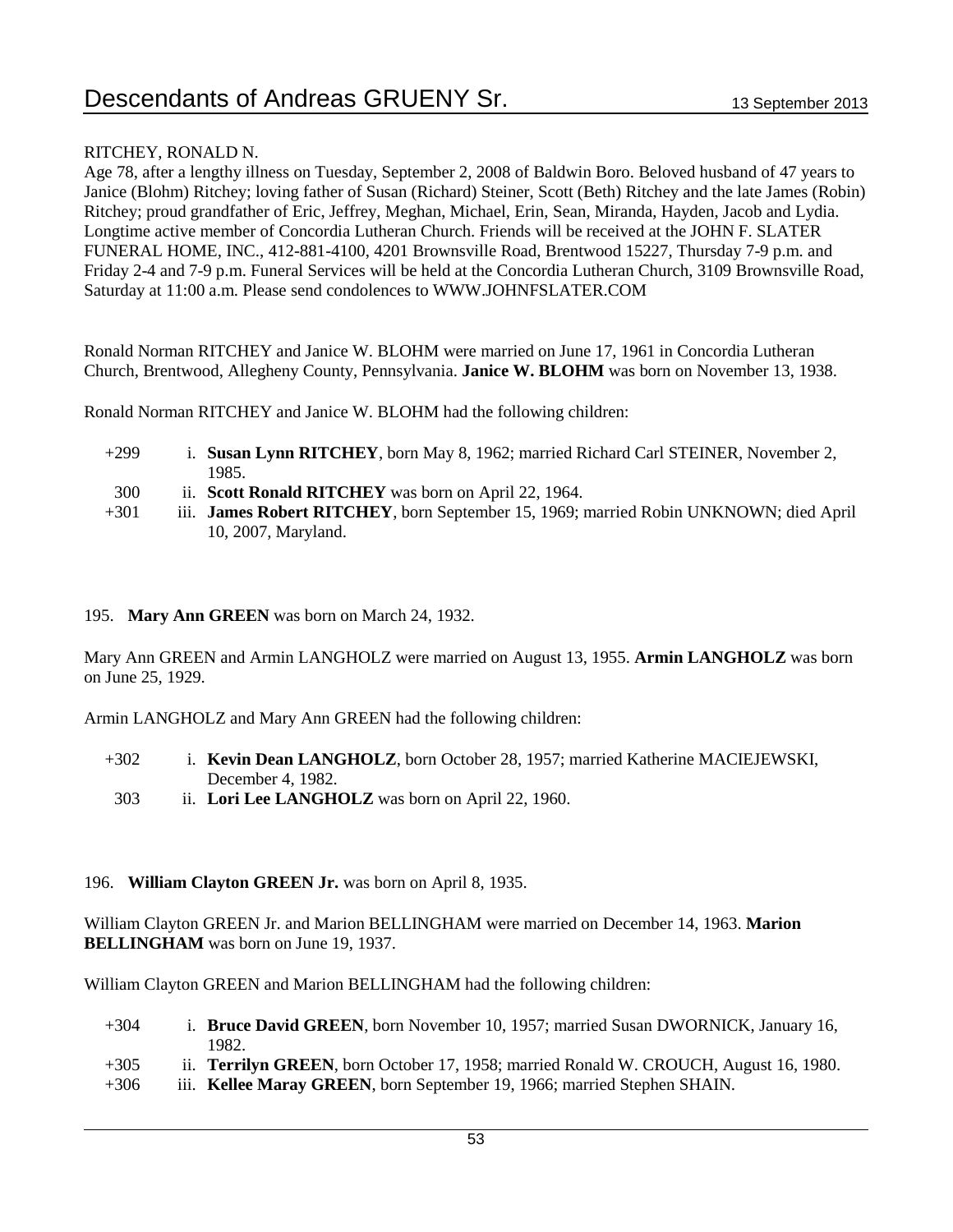197. **Yvonne Charlaine HART** was born on March 8, 1938.

Yvonne Charlaine HART and Charles William "Bill" HECHT were married on August 30, 1958. **Charles William "Bill" HECHT** was born on November 12, 1936.

Charles William HECHT and Yvonne Charlaine HART had the following children:

- +307 i. **Tami Lynn HECHT**, born June 29, 1955; married Kent P. CASSELLA.
- +308 ii. **Karen Lee HECHT**, born June 9, 1962; married Robert BROWN.

#### 198. **Darlene Jacqueline GREEN** was born on October 1, 1946.

Darlene Jacqueline GREEN and Jeffrey Kenneth LANGE were married on July 1, 1972. **Jeffrey Kenneth LANGE** was born on August 21, 1943.

Jeffrey Kenneth LANGE and Darlene Jacqueline GREEN had the following children:

- 309 i. **Rachel Dale LANGE** was born on April 11, 1976.
- 310 ii. **Jared Christopher LANGE** was born on March 3, 1980.

199. **Dr. Robert James GREEN Jr.** was born on September 7, 1962.

Patricia UNKNOWN was born (date unknown).

Robert James GREEN and Patricia UNKNOWN had the following children:

- 311 i. **John Robert GREEN** was born (date unknown).
- 312 ii. **Zarah Francesca GREEN** was born (date unknown).
- 313 iii. **Joseph Andrew GREEN** was born (date unknown).

200. **Gregory Earl WAGNER** was born on September 22, 1956.

Gregory Earl WAGNER and Carol WILLIAMS were married in 1980. **Carol WILLIAMS** was born (date unknown).

Gregory Earl WAGNER and Carol WILLIAMS had the following children:

- 314 i. **Joseph Earl WAGNER** was born on May 14.
- 315 ii. **Nicole Elizabeth WAGNER** was born on September 4.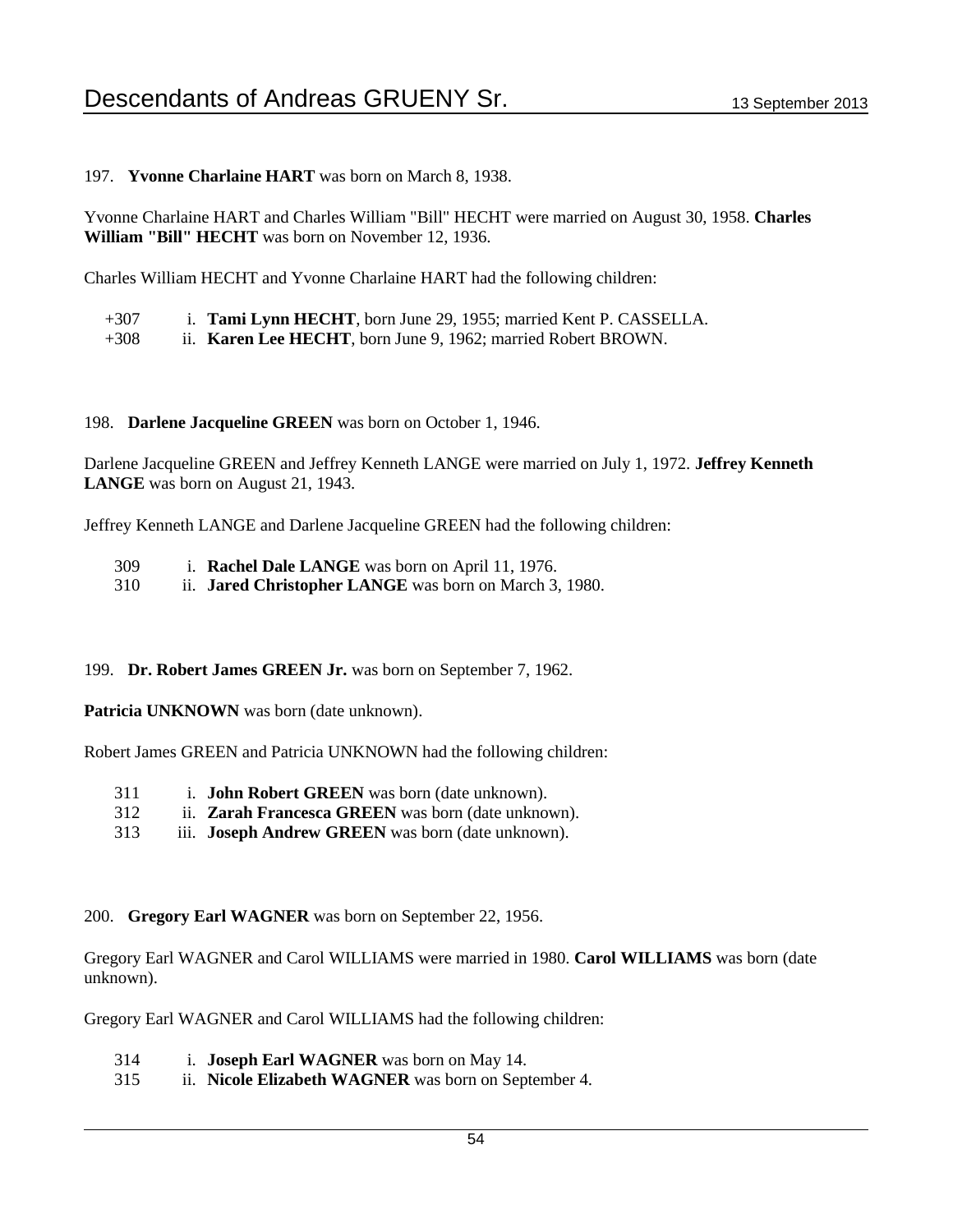203. **Lisa LaVerne WAGNER** was born on March 24, 1962.

Lisa LaVerne WAGNER and Mark L. COLLIER were married. **Mark L. COLLIER** was born about 1960.

#### 204. **Reed Martin GAGE** was born on September 22, 1933 in Meadville, Pennsylvania.

Reed Martin GAGE and Nancy Jean DEVORE were married on October 8, 1953 in Baptist Church, Cambridge Springs, Pennsylvania. **Nancy Jean DEVORE** was born on October 14, 1933.

Reed Martin GAGE and Nancy Jean DEVORE had the following children:

- +316 i. **Thomas Martin "Tommy or Tom" GAGE**, born April 8, 1955; married Kay Sandra CONRAD, September 6, 1975.
- +317 ii. **Barbara Jean GAGE**, born April 20, 1954; married Paul Glenn RULAND, September 11, 1979.
- +318 iii. **Susan Maret "Susie" GAGE**, born May 16, 1958; married James Richard EDDY, August 9, 1980.
- +319 iv. **James Lloyd "Jamey" GAGE**, born September 11, 1961; married Robin Teresa HARTLINE, August 8, 1987, Hillsborough County, FL.

205. **Patricia Carrie "Patty" GAGE** was born on August 16, 1951 in Meadville, Pennsylvania. She died on September 5, 1992 at the age of 41 in Erie, Pennsylvania. She was buried on September 9, 1992 in Venago Cemetery, Venango, Pennsylvania. According to Janet Maloney, Janet and Patty were more like sisters than cousins. Patty would stay at her grandparents home in Cambridge Springs,along with Janet who was staying there while attending college. They were usually together. They wore their hair the same way at times, and from behind you could not tell which of the girls it was. Patty's boyfriend, Scott McKissock, found this out the hard way. He came up behind the girls in the ABC Store in Cambridge, and whispered something in the ear of the one he thought was the appropriate girl. When Janet turned around with a big grin on her face, he turned beet red and didn't know what to do. Needless to say, Janet and Patty never let him forget the incident. They had a big laugh over it.

Patricia died of leukemia.

Patricia Carrie "Patty" GAGE and Marvin William DIES were married on June 6, 1970 in St. Paul Lutheran Church Cemetery, Drake's Mills, Pennsylvania. **Marvin William DIES** was born (date unknown).

Marvin William DIES and Patricia Carrie GAGE had the following children:

- +320 i. **Steven DIES**, married Valerie LIPPERT, July 6, 2002, Cambridge Springs, Pennsylvania.
- +321 ii. **Rodney Lee DIES**, married Erica Lynn LAIZURE, June 17, 2000, Baptist Church, Cambridge Springs, Pennsylvania.
- 322 iii. **Bradley DIES** was born (date unknown).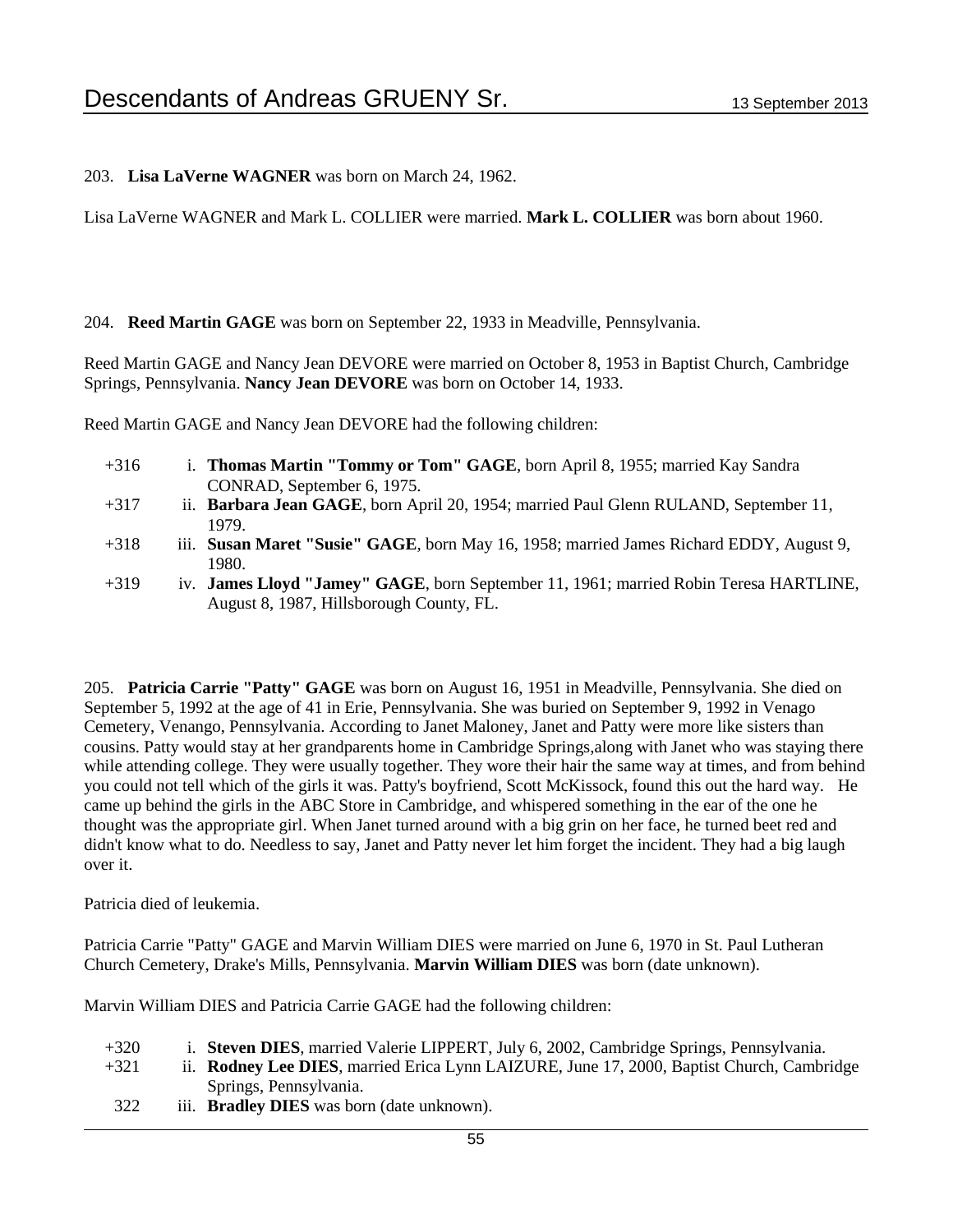323 iv. **Joleen Lynn DIES** was born in 1975. She died in 1975 at the age of 0. She was buried in Venango Cemetery, Venango County, Pennsylvania. Joleen died shortly before birth and was a stillborn baby.

206. **Janet Carol "Jan" MCCULLOUGH** was born on November 5, 1944 in Battle Creek, Michigan. She graduated in May, 1962 in Meadville High School, Meadville, Pennsylvania. According to Janet (2009), Janet graduated in May 1966 from Edinboro State College (later became Edinboro University of Pennsylvania).

Janet taught High School in Titusville, PA after college graduation. After marrying and having children, she continued to substitute for a while. She also helped in a shoe store which fitted orthepedic shoes for special needs kids, and the general public, too. After moving to Texas, Janet did marketing research for a time, but had to leave to move to Plano just as she was asked to run the office for the research firm. In Plano, she became involved with the School Crossing Guard program for the City of Plano. She worked as a guard for two years, and then was asked to become a Supervisor. She continued with the program for 15 years. She then helped Frisco out by covering for them for four years. A

She had her right hip replaced in June of 2005, but there was nerve damage done to the leg and foot. She has enjoyed doing scrapbooking at home for her family, and others as well. She has unofficially retired.

Janet remembers the story of the day she had to prove her mettle to her children at their Plano home. She heard the dogs barking, and Danny ran into the kitchen and said that there was a rat riding around the pool on the pool vaccum hose line. The rat had fallen into the pool and had climbed onto the hose line to get out of the water. A few rats had been seen in the neighborhood because of new building going on in the area, but this was the first time one had shown up at the Maloney's. Janet could not think of a way to get to the rat and get him out of the yard without something happening to the dogs or the kids. Of course, Dan was a work. So, she did the only thing that she could think of. She got the net used to clean leaves and debris out of the pool. She knocked the rat back into the pool, and put the net over it. Then she lowered the net down to the bottom of the pool and held it in place, despite the

at's struggles, until the rat drowned. She had Chris get a plastic bag. She scooped the rat out of the pool with the net, and put it into the bag. The bag was placed very gingerly by Chris into the garbage can, and taken away with the trash pickup later that day. The boys decided that their mother's country upbringing (Grandparent's farms) had paid some dividends. They laughed about the rat for a long time, and teased Janet a lot. And, of course, Dan also had some smart comments to make when he got home and heard what had happened.

Janet Carol "Jan" MCCULLOUGH and Danial Orville MALONEY were married on August 12, 1967 in St. Paul Lutheran Church, Drake's Mills, Pennsylvania. **Danial Orville MALONEY** was born on November 19, 1943 in Cleveland, Ohio. He graduated in May, 1961 in Meadville High School, Meadville, Pennsylvania. According to Janet Maloney (2009), Dan was born at Huron Road Hospital, Cleveland, Ohio, weighing 6 lbs 2 oz at birth. Mom was seriously ill with pneumonia following the birth. His father, Neil, was on the ore boat, the Horace S. Wilkinson at time of his birth. He flew to Cleveland on Northwest Airlines.

Dan spent his years on the farm working in the slaughter house with his father, among other things. In January of 1963, an event happened which could have been a disaster, but turned out to be very lucky. There was a steer to be butchered and Dan had to help his Dad. They had just started when Neil went with Dan's brother, Bob, to help put the rest of the cattle into the barn for the night. He came back and said that there were some cattle missing. It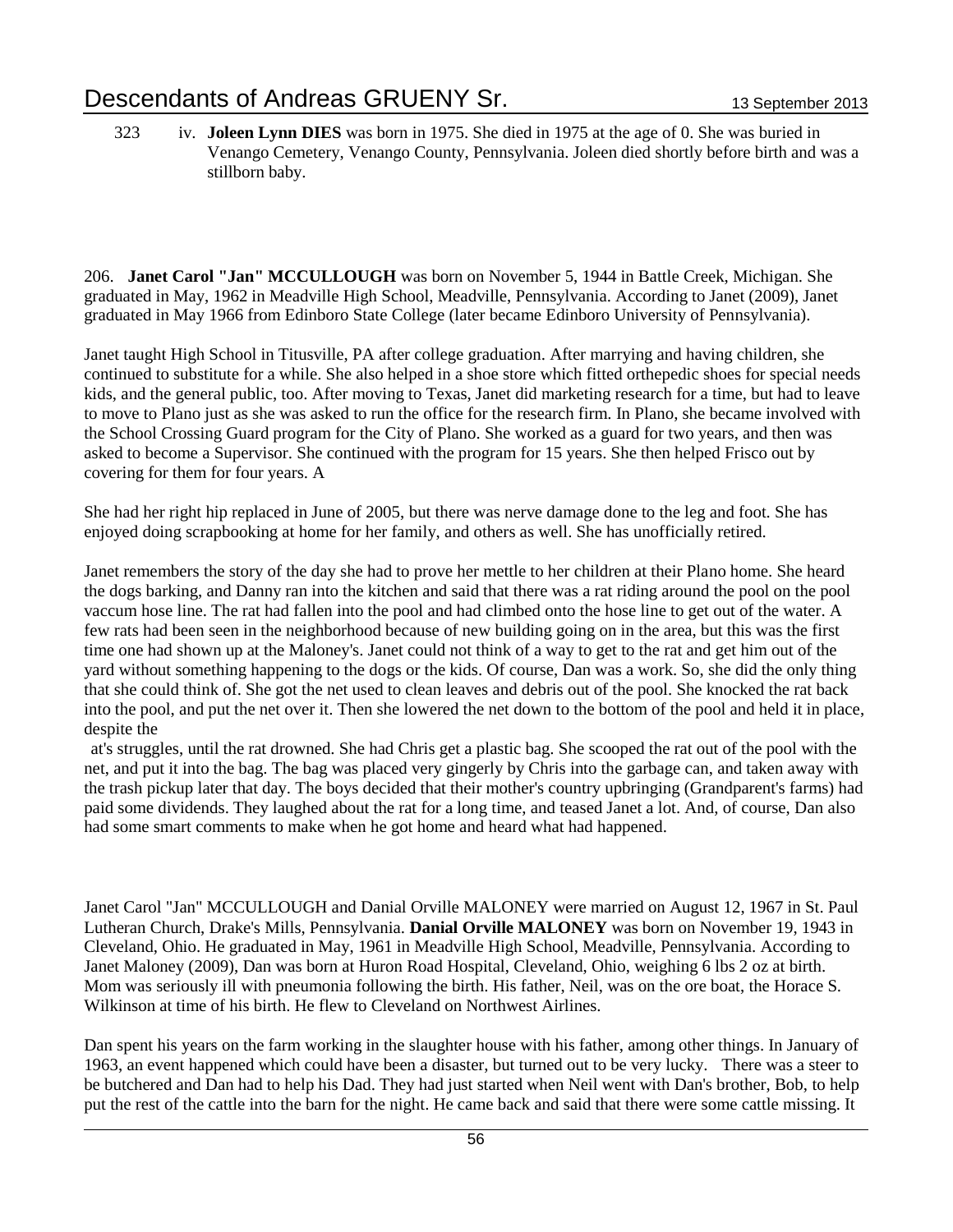was decided that Dan would continue with the butchering, and Bob and Neil would go see if they could find the missing cattle. Sister, Patty, was enlisted to help Dan any way she could. Shortly afterward, Neil came back to say that

six head of cattle had walked out on the ice in French Creek, the ice gave way, and the cattle had fallen in and drowned. Neil called the Venango Volunteer Fire Dept. for help. The department had a boat which could be used to get the cattle out of the Creek. He then called neighbor, Raymond Tobin, and asked if he could bring his tractor and help pull the cattle out. Dan and Patty continued finishing up the steer they were working on, and the others went to get the cattle out of the Creek. They had apparently not been in the water for very long because they were still very warm. As each one was pulled out of the Creek, Neil stuck them so that they would bleed out and be ready to butcher. When they got all six head out of the water, they started bringing them up to the slaughter house. Dan and Patty just got the steer they were doing finished, and the first of the drowned cattle arrived. Dan and his Dad worked until 3:00 am in the

morning to get the six head of cattle butchered. Unfortunately for Dan, he was scheduled to take a calculus final that same morning at Edinboro

University. He did rather poorly on the test.

His Dad, meanwhile, was trying to sell some of the beef because they did not have enough room to store it all. Up to that point, he had only sold a quarter to a neighbor. He was concerned about what they would do with the meat. Then, the phone began to ring, as people heard what happened. They called up to see if they could get some beef at a "discount". It seems that the Volunteer Firemen had gone bowling and told the people what had happened. People knew the quality of the beef that Maloney's produced, and they wanted to see if they could get some of the meat. By the end of the afternoon, all the beef from the six head of cattle had been purchased. Neil said that he could have drowned two more and sold them also. So, a possible disaster took a lucky turn for the Maloney's---except for Dan's poor Calculus exam.

In 1964, he helped along with his Dad to unload the last grain boat to come into the Erie PA. grain elevators.

Summers of 1964 and 1965, he worked for the Agricultural Extension in Meadville. His second cousin Linda Huber was a staff member in the office. After graduation from Edinboro, Dan went to Penn State for a year. Took a position with IBM in Erie, PA. He was married in August of 1967 to Janet McCullough. They lived in an apartment in

Titusville, then moved to Oil City in 1969. After leaving IBM, he worked for United Data Services in Franklin, PA for nine years. In 1979, the family moved to Houston (Spring), TX. There he worked for Bank of the Southwest which became MBank. They became part of MTECH, which was bought by Electronic Data Services in 1986. A move to Plano, TX followed in 1988. After 17 years in Plano, a move was made to Frisco, TX in May of 2005. He is still with EDS which was bought by Hewlett Packard in 2008.

Asked about the odd spelling of his name,either his mother or the nurse could not spell, or maybe Helen just wanted it to be different!

Danial Orville MALONEY and Janet Carol MCCULLOUGH had the following children:

- +324 i. **Michael Daniel MALONEY**, born July 6, 1969, Oil City, Venango Co., Pennsylvania; married Meredith MORGAN, December 20, 1993, the house of the bride's parents in Plano, Texas.
- 325 ii. **Christopher Jon "Chris" MALONEY** was born on June 9, 1972 in Oil City, Venango Co., Pennsylvania. Christopher graduated in May 1996 from the University of North Texas, Denton, TX.

According to Janet Maloney (2009), Chris works as a Meeting and Convention Planner. He is the one who has to solve all of the things that can come up, or go wrong, at the Conventions and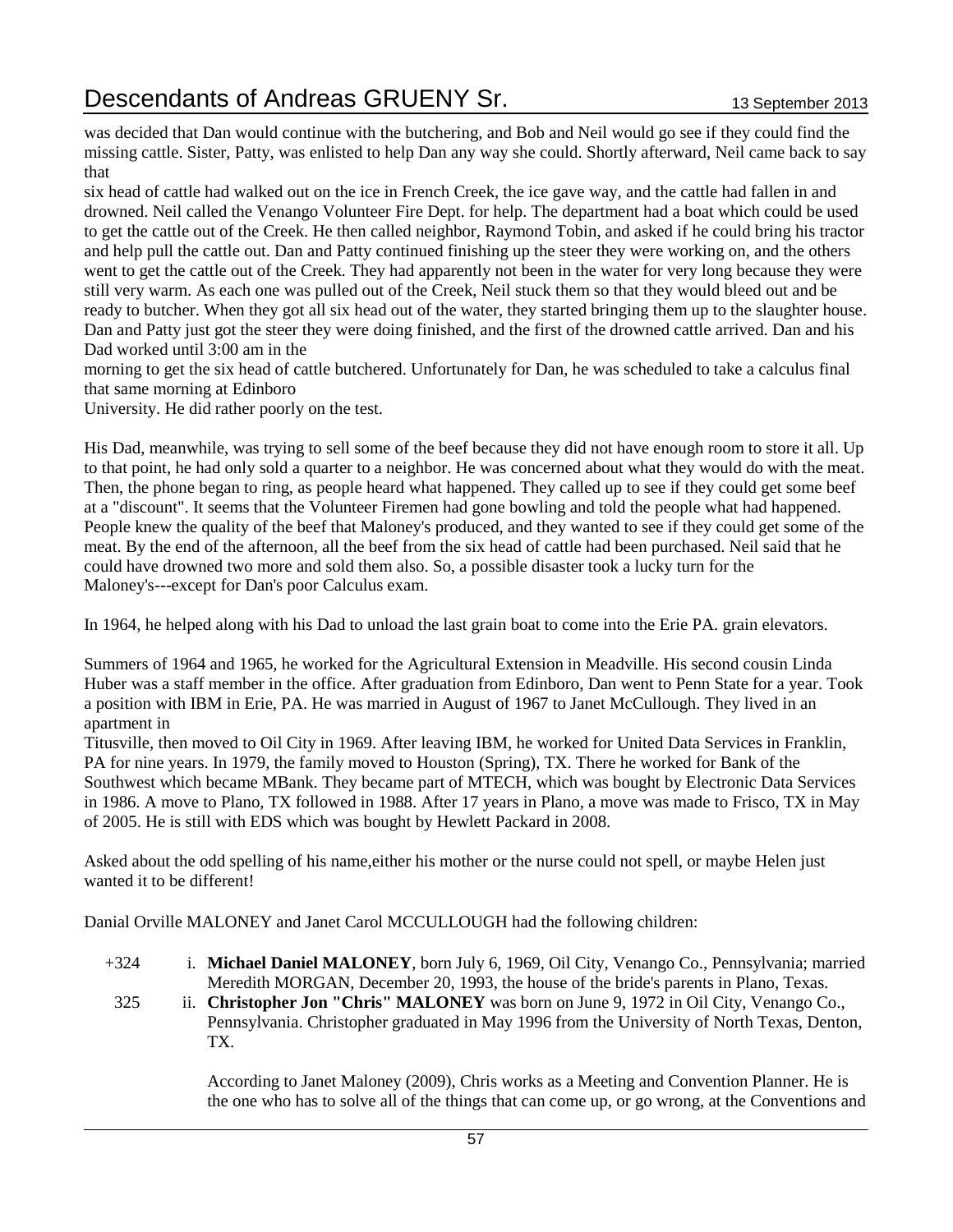Meetings. He is the troubleshooter, and does a great job from all accounts. Chris also works for Michael's Craft Stores as a framer. While going to school, Chris worked at M.J.Designs as a framer, running the department for a time. He then switched to Michael's and is known to be an excellant framing person. Chris loves music and has a good tenor singing voice. He is also an avid reader in his spare time. While growing up, he was known as "Yacky Doodle" because he seemed to never stop talking. His older brother, Mike, pleaded with his mother to "make him stop" when they were at Geauga Lake Amusment Park in Ohio, and Chris kept introducing everyone on the rides they got on to his brother and/or his grandmother, Peg McCullough. Chris was about five years old at this time.

+326 iii. **Danial Patrick MALONEY**, born June 22, 1982, Houston, Texas; married Dori Jayne EDENS., November 18, 2006, Messina Hof Winery, Bryan, TX..

207. **Robert Howard "Bob" MCCULLOUGH** was born on June 11, 1950 in Meadville, Pennsylvania. According to his sister, Janet Maloney (2009), she remembers a time that she and Bob had gone to stay overnight with their cousin Patty Gage. Patty and Janet slept in the same room and Bob was in an adjoining room. The girls could see and hear Bob. Before bed, Patty's father, Howard, had told the kids that they had been having trouble with mice and rats. During the night, Janet heard Bob talking to himself. She got up to see what he was doing. Then, she woke Patty and told her to come listen to what Bob was saying. The girls stuck their heads around the corner of the door, and Bob was lying with his back to the girls. He was muttering to himself about his feet and toes being chewed on by a mouse or rat. And, what was he going to do? The girls looked down at the bottom of the bed and Bob's feet were out of the covers. Sitting right there and licking and nosing Bob's feet was Patty's cat. Needless to say, Bob took a lot of kidding about this incident which he blamed on his Uncle Howard.

Bob works for the City of Meadville (2009).

Robert Howard "Bob" MCCULLOUGH and Helen OLIYNYK were married on August 16, 1980 in Allegheny College Chapel, Meadville, Pennsylvania. **Helen OLIYNYK** was born on July 12, 1949 in Pittsburgh, Allegheny Co., Pennsylvania.

Robert Howard MCCULLOUGH and Helen OLIYNYK had the following children:

- 327 i. **Jacob Robert MCCULLOUGH** was born on May 19, 1994.
- 328 ii. **Margo Caroline MCCULLOUGH** was born on November 10, 1997.

#### 208. **Brenda Rose MARTIN** was born in January, 1951 in Meadville, Pennsylvania.

Brenda Rose MARTIN and Gregory KRETSER were married. **Gregory KRETSER** was born about 1948.

Gregory KRETSER and Brenda Rose MARTIN had the following children:

- 329 i. **Seth KRETSER** was born (date unknown). Seth went to the West Point Military Academy in New York. He graduated in 2001.
- 330 ii. **Alissa KRETSER** was born (date unknown). The following profile was taken from linkedin.com on July 12, 2009: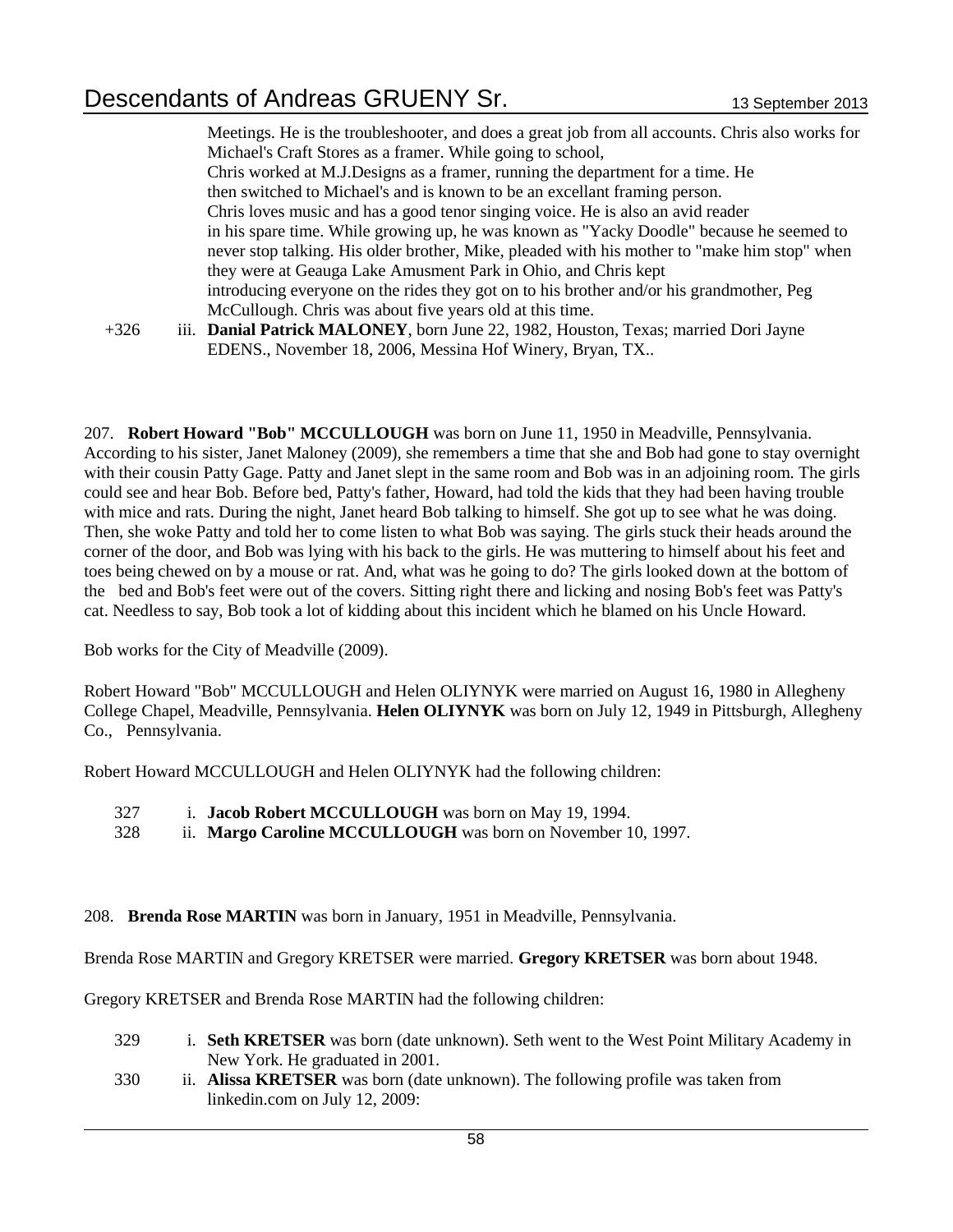#### **Alissa Kretser's Experience**

**Cultural Resources Specialist** 

Longwave, Inc. (Environmental Services industry) June 2009 — Present (2 months)

#### **Law clerk**

U.S. Environmental Protection Agency (Government Agency; Government Administration industry) September 2007 — December 2007 (4 months)

I assisted my mentor attorney with the clean-up of underground storage tanks located in Indian Country. This involved locating potentially responsible parties, maintaining the underground storage tank database, and conducting communication between the Region 9 Office of Regional Counsel and EPA headquarters.

#### **Legal intern**

#### **Environmental and Natural Resources Law Clinic**

(Law Practice industry)

May 2007 — August 2007 (4 months)

I was the head intern on Nulankeyutmonen Nkihtaqmikon v. Impson, a case involving improper grant of a ground lease located on the Passamaquoddy Indian reservation which was approved by the Bureau of Indian Affairs without undergoing any of the statutory procedural requirements protecting environmental, cultural, and religious rights of Native Americans.

### **Legal Intern**

**South Royalton Legal Clinic**

(Law Practice industry)

January 2007 — May 2007 (5 months)

Acted as the principal contact for five clients, whose cases involved immigration law, family law, and landlord-tenant issues. I wrote client letters, maintained file organization, and prepared cases for court.

#### **Alissa Kretser's Education Vermont Law School**

MSEL , 2005 — 2007 **Vermont Law School**   $JD, 2004 - 2007$ **University of Toledo**  English and Anthropology , 2000 — 2004

209. **Craig Martin MARTIN** was born in Meadville, Pennsylvania. According to Janet Maloney, Craig married Cindi Humes, by whom he had two children--Troy and Brittany.

He then married Tammie Unknown, by whom he had on child--Kelli.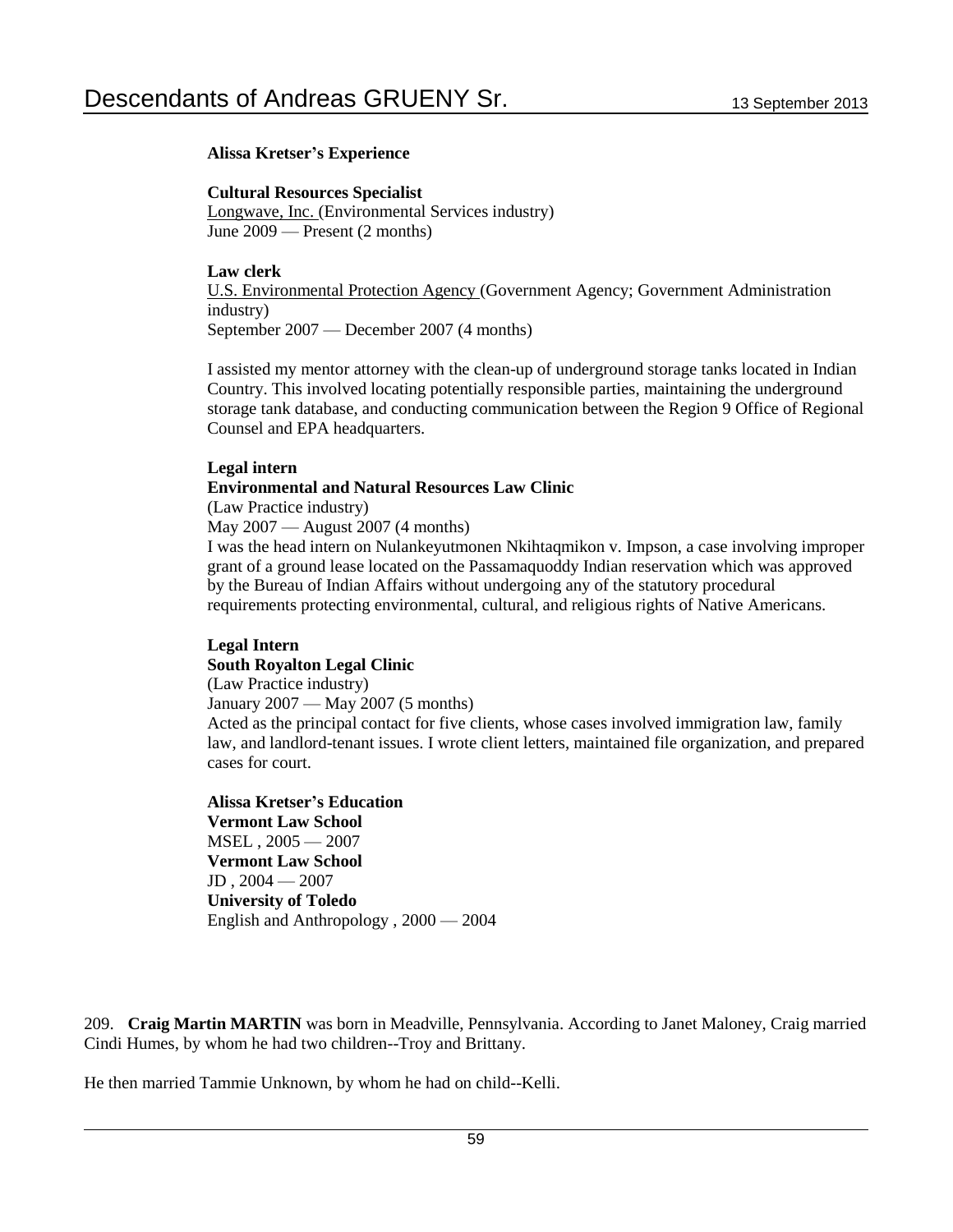He then married Karen Burdick, by whom he had no children.

Craig Martin MARTIN and Karen BURDICK were married. **Karen BURDICK** was born (date unknown).

Craig Martin MARTIN and Karen BURDICK had the following children:

- 331 i. **Kelli MARTIN** was born (date unknown).
- 332 ii. **Troy MARTIN** was born (date unknown).
- 333 iii. **Brittany MARTIN** was born (date unknown).

210. **Carolyn Anna MARTIN** was born on September 20, 1949 in Meadville, Pennsylvania. She died on September 26, 2005 at the age of 56 in Meadville, Pennsylvania. She was buried on September 29, 2005 in St. Paul Lutheran Church Cemetery, Drake's Mills, Pennsylvania. According to Janet Maloney, Carolyn died of pancreatic cancer.

Carolyn Anna MARTIN and Robert SINGER were married on December 27, 1970 in St. Paul Lutheran Church, Drake's Mills, Pennsylvania. They were divorced in 1976. **Robert SINGER** was born (date unknown).

Robert SINGER and Carolyn Anna MARTIN had the following children:

- 334 i. **Unknown SINGER** died in 1974. He died shortly after birth.
- 335 ii. **Unknown SINGER** died in 1974. He died shortly after birth.

Carolyn Anna MARTIN and James R. HEADLEY were married on December 22, 1984 in Linesville Methodist Church, Linsville, Pennsylvania. **James R. HEADLEY** was born (date unknown).

James R. HEADLEY and Carolyn Anna MARTIN had the following children:

- 336 i. **James R. HEADLEY Jr.** was born (date unknown).
- +337 ii. **Justyn Renne HEADLEY**, married Christopher GRECO.

#### 211. **Norene L. GREEN** was born (date unknown).

Norene L. GREEN and Randy Lee RHODES were married on December 7, 1966. **Randy Lee RHODES** was born on March 15, 1947 in Clarksburg, Harrison Co., West Virginia. He died on August 29, 2011 at the age of 64 in South Bend, Indiana. He was buried in West Virginia National Cemetery, Grafton, West Virginia. The following obituary appeared on the website of the Van Matre Funeral Home (www.vanmatres.com) of Cambrige Springs, Pennsylvania on August 29, 2011:

Rhodes, Randy Lee

Randy Lee Rhodes, age 64, resident of 14789 Clover Ridge Drive, Granger, Indiana, passed away unexpectedly on Monday evening, August 29, 2011 at Memorial Hospital, South Bend, IN. Born on March 15, 1947 in Clarksburg, WV, Randy was a son of Betty Kirkpatrick Rhodes and the late Lawrence G. Rhodes.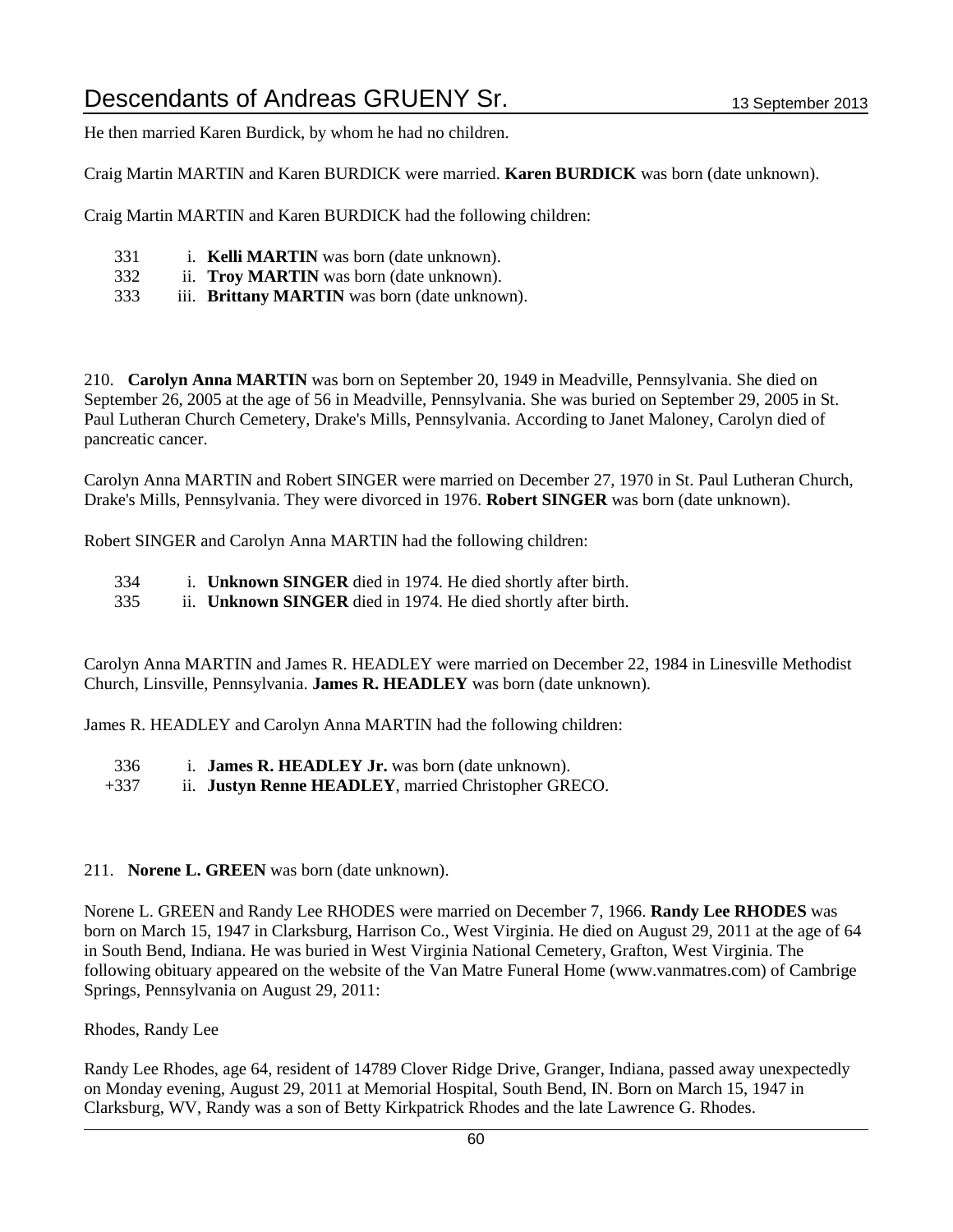Randy was a graduate of Cambridge Springs High School, Class of 1965. He entered the US Navy on December 7, 1966 and served his country for six years. On December 7, 1968 he married the former Norene L. Green and she survives. After being discharged from the service Randy began working for Silgan Containers at various positions and at several locations over the years. His last position was project engineer at Silgan Containers in LaPorte, IN. He was affiliated with Christ the King Lutheran Church in South Bend, IN.

Surviving Randy is his wife of 42 years - Norene; his mother - Betty Rhodes of Cambridge Springs; a daughter - Hillary Greene and her husband, Michael of Centennial, CO; a son - Ryan Rhodes and his wife, Missy of Allegany, NY; and two grandchildren - Bryce and Riley Rhodes. Included among survivors is a sister - Tisha McClellan and her husband - Tom of Erie and several nieces and nephews.

Friends may visit at the Van Matre Family Funeral Home in Cambridge Springs on Thursday from 2-4 and 7-9. Funeral services will be held there on Thursday evening at 9:00. Interment will be in West Virginia National Cemetery, Grafton, WV.

Randy Lee RHODES and Norene L. GREEN had the following children:

- +338 i. **Hillary RHODES**, married Michael GREENE.
- +339 ii. **Ryan RHODES**, married Missy UNKNOWN.

#### 213. **Donald H. GREEN Jr.** was born on April 1, 1927.

Donald H. GREEN Jr. and Denise UNKNOWN were married. They were divorced. **Denise UNKNOWN** was born (date unknown).

Donald H. GREEN and Denise UNKNOWN had the following children:

- +340 i. **Donald GREEN**, married Brittany HUTCHINSON, June 1, 2002.
- +341 ii. **Daniel W. GREEN**, married Stacy Jo ROSS.
- +342 iii. **Stacie R. GREEN**, married John LUEBBERT.

214. **Natalie K. GREEN** was born (date unknown). Natalie owns Lost Lanes, a 14-lane bowling alley, and Found Lounge restaurant (connected to the bowling alley) with her husband Harry in Cambridge Springs, Pennsylvania.

Natalie K. GREEN and Harry James HANKS were married. **Harry James HANKS** was born (date unknown).

#### 223. **Charles MUELLER** was born (date unknown).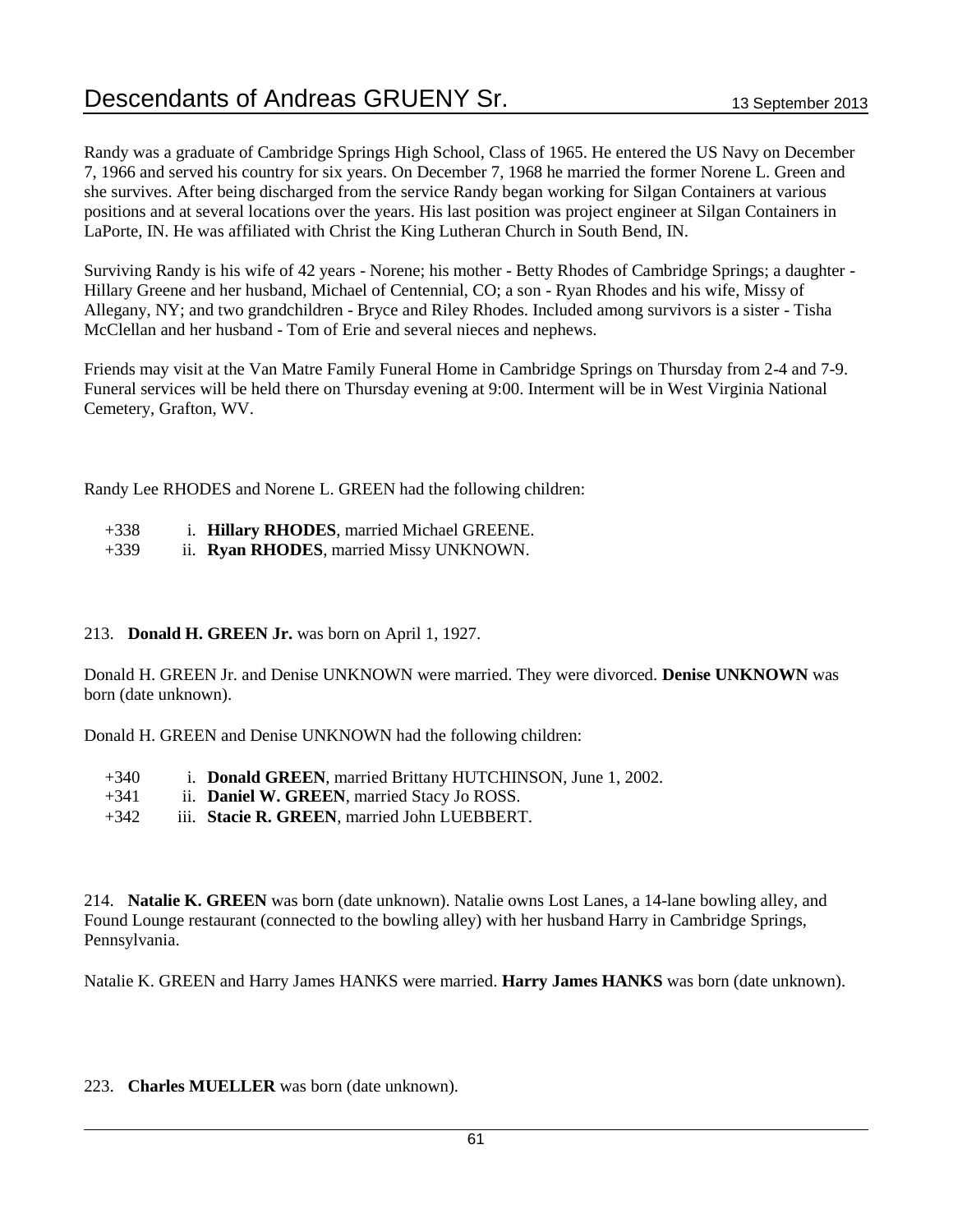Charles MUELLER and Madeleine STURM were married. **Madeleine STURM** was born (date unknown).

Charles MUELLER and Madeleine STURM had the following children:

- 343 i. **Ernest MUELLER** was born (date unknown).
- 344 ii. **Georg MUELLER** was born (date unknown).
- 345 iii. **Freddy MUELLER** was born (date unknown).

228. **Friedel MUELLER** was born (date unknown).

Friedel MUELLER and Ernest SCHREINER were married. **Ernest SCHREINER** was born (date unknown).

231. **Martha Elizabeth RETZER** was born on November 30, 1900 in Rochester, Beaver County, Pennsylvania. She died on May 1, 1976 at the age of 75 in Saint Louis Park, Hennepin Co., Minnesota. According to www.findagrave.com (2010): Martha Retzer was the daughter of Charles William Retzer and Ida Jane Simmons of Rochester PA, and the former wife of Victor Edward David Stuckrath. Only 5 feet tall, Martha was a bundle of energy. Oldest of 10 children, she was her father's choice to manage the C.W. Retzer Printing Company after he became too infirm. After retiring, she moved to Minnesota where her eldest daughter lived. She loved to play Hearts, and was well known as a Scrabble champ.

Martha Elizabeth RETZER and Victor Edward David STUCKRATH were married. **Victor Edward David STUCKRATH** was born (date unknown).

235. **Eunice Mae RETZER** died on June 24, 1997 in Masonville, Larimer, Colorado. She was buried in Chapel Hill Memorial Gardens, Littleton, Arapahoe Co., Colorado. Eunice lived for many years in Parker, Colorado.

Eunice Mae RETZER and Stephen MILLARD were married about 1936. They were divorced. **Stephen MILLARD** was born in Colorado.

Stephen MILLARD and Eunice Mae RETZER had the following child:

346 i. **Gene MILLARD** was born (date unknown).

236. **Markell Wallace RETZER** died on March 12, 2009 in Big Beaver, Pennsylvania. The following obituary was posted on the website of the HILL & KUNSELMAN FUNERAL HOME (2010):

Markell W. Retzer, 90, of Big Beaver, died Thursday, March 12, 2009, in the Providence Care Center.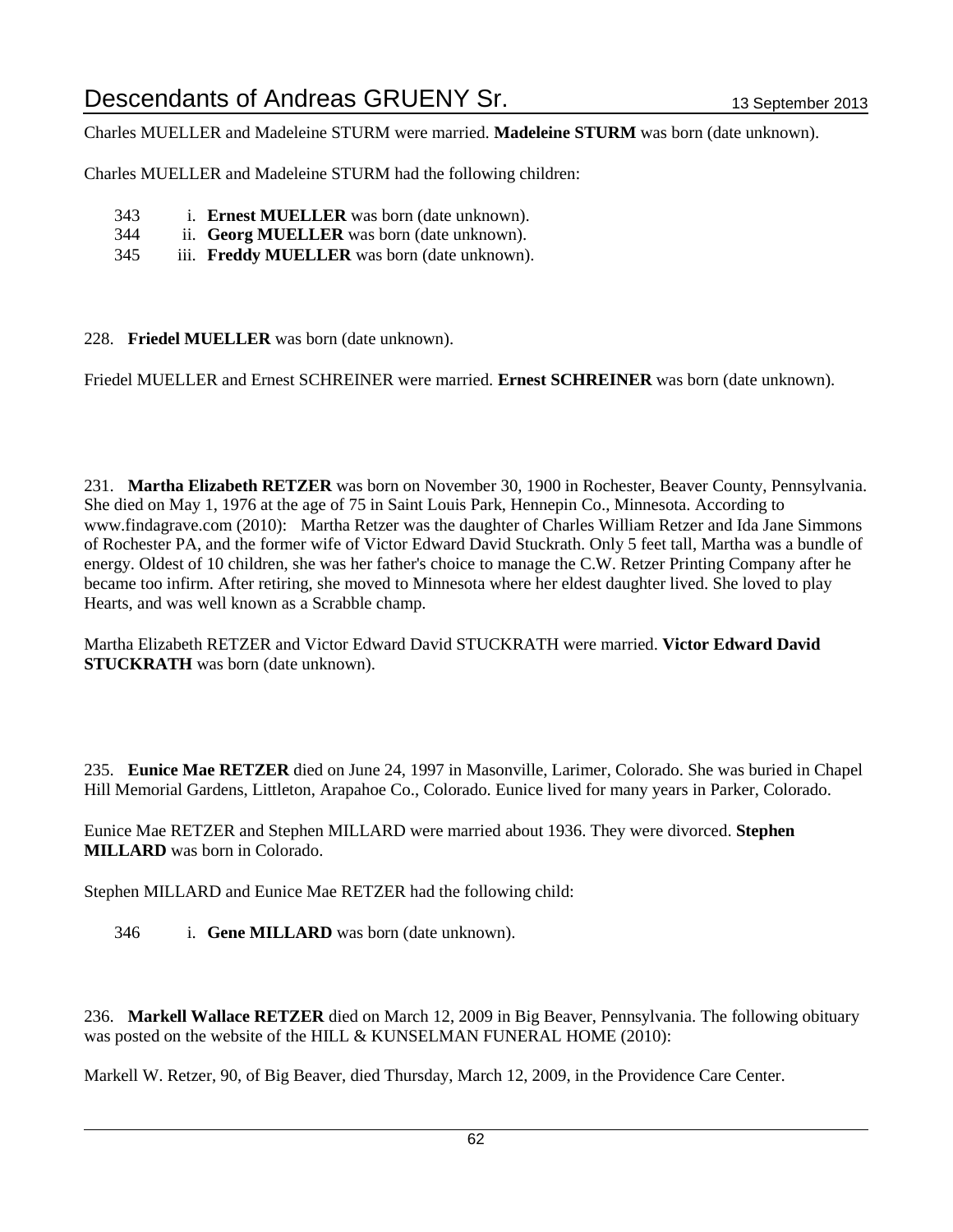Born June 6, 1918, in Rochester, he was the son of the late Charles W. and Ida Jane Simmons Retzer. He was a Baptist by faith and had retired from Conrail, where he had been a locomotive engineer.

In addition to his parents, he was preceded in death by a daughter, Joanne Pellesier.

He is survived by his wife, Rose Marie Stroncak Retzer; two daughters and sons-in-law, Nancy and Dan Pirich, Center Township, and Robin and Larry Cunning, Palm Beach, FL; a son, Joseph Gaskins, Beaver Falls, and six grandchildren, Casey Collins, Frank Razzano, Caleb Gaskins, Evan Razzano, McKenzie Collins, and Zach Collins.

There will not be a public visitation.

Burial will be private.

The HILL & KUNSELMAN FUNERAL HOME, www.hillandkunselman.com, 3801 Fourth Ave., College Hill, Beaver Falls, was in charge of all arrangements.

Markell Wallace RETZER and Rose Marie STRONCAK were married. **Rose Marie STRONCAK** was born (date unknown).

Markell Wallace RETZER and Rose Marie STRONCAK had the following children:

- +347 i. **Nancy RETZER**, married Dan PIRICH.
- +348 ii. **Robin RETZER**, married Larry CUNNING.
- 349 iii. **Joseph RETZER** was born (date unknown).
- +350 iv. **Joanne RETZER**, married Unknown PELLESIER.
- 240. **Henry R. KUNTZ** was born (date unknown).

Henry R. KUNTZ and Joan LEDER were married. **Joan LEDER** was born (date unknown).

Henry R. KUNTZ and Joan LEDER had the following children:

- +351 i. **Geraldine Ann KUNTZ**, married Jerry AANRUD.
- +352 ii. **Geraldine Ann KUNTZ**, married Gary KARPENKO.

241. **Lily KUNTZ** was born on December 15, 1909 in North Dakota. She died on March 26, 1988 at the age of 78 in Rhinelander, Oneida Co., Wisconsin.

Lily KUNTZ and Robert SCHMIDT were married. **Robert SCHMIDT** was born on July 4, 1905. He died on May 21, 1954 at the age of 48.

Robert SCHMIDT and Lily KUNTZ had the following children:

353 i. **Ronald SCHMIDT** was born (date unknown).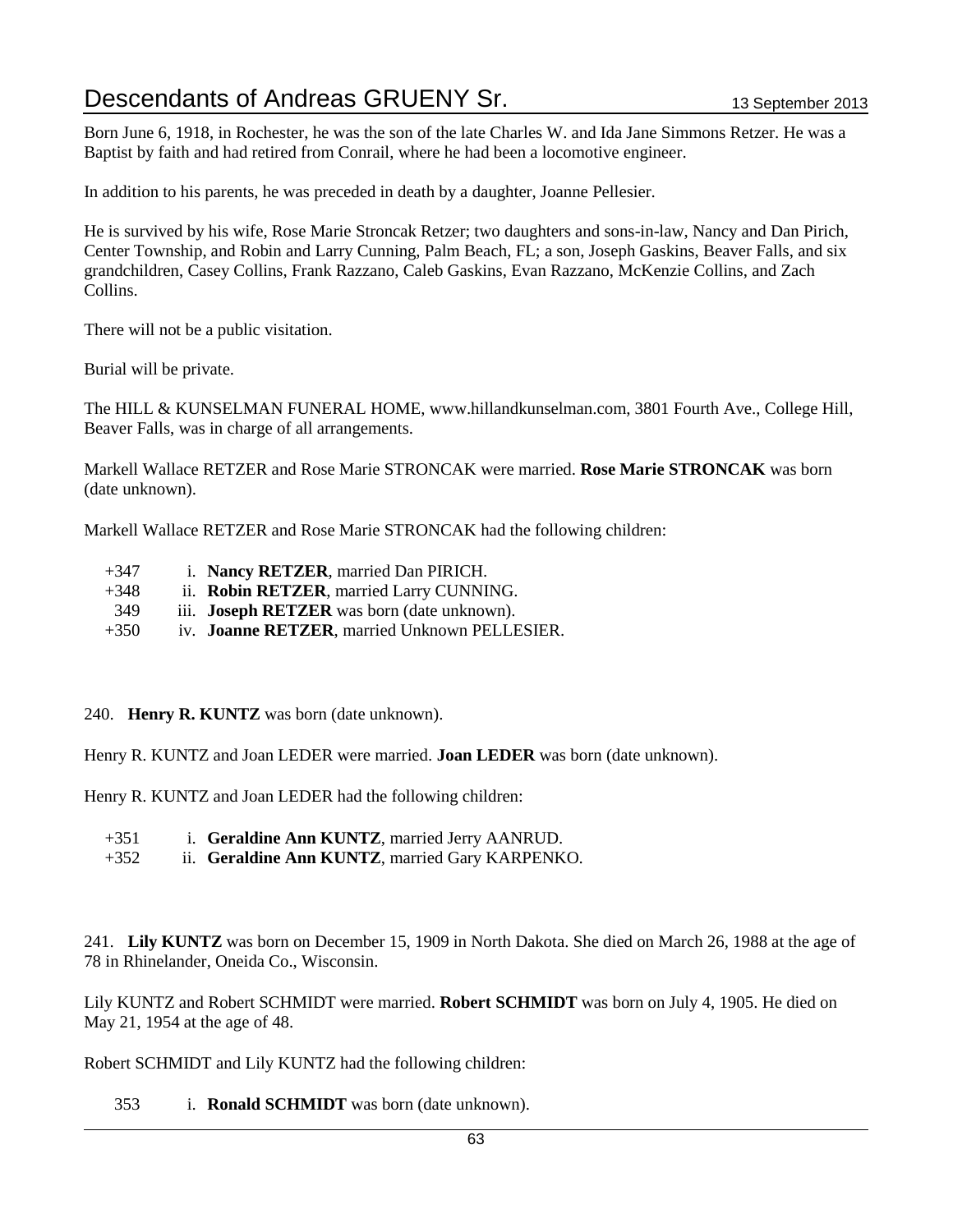+354 ii. **Robert SCHMIDT**, married Karen DVORAK.

355 iii. **Harris SCHMIDT** was born (date unknown).

244. **Charley Frank HORMAN** was born on February 26, 1910 in North Dakota. He died on October 15, 1984 at the age of 74 in Patterson, Stanislaus Co., California. He was buried about October 17, 1984 in Patterson Cemetery, Patterson, Stanislaus Co., California.

Charley Frank HORMAN and Amelia Hazel RAMOS were married. **Amelia Hazel RAMOS** was born on April 23, 1907 in California. She died on July 31, 1996 at the age of 89 in Stanislaus Co., California.

Charley Frank HORMAN and Amelia Hazel RAMOS had the following children:

- +356 i. **Marvin Lester HORMAN**, married Claranell CRISWELL.
- 357 ii. **Gaylen Charles HORMAN** was born (date unknown).

245. **Leslie L. HORMAN** was born on December 7, 1911 in North Dakota. He died on October 25, 1977 at the age of 65 in Patterson, Stanislaus Co., California. He was buried about October 27, 1977 in Patterson Cemetery, Patterson, Stanislaus Co., California.

Leslie L. HORMAN and Josephine Katherine REGLI were married. **Josephine Katherine REGLI** was born on September 13, 1912. She died on August 20, 1994 at the age of 81 in Stanislaus Co., California.

Leslie L. HORMAN and Josephine Katherine REGLI had the following child:

+358 i. **Wallace Leslie HORMAN**, married Norma HAWKINS.

246. **Frank Fred HORMAN** was born on November 22, 1913 in North Dakota. He died on February 2, 1965 at the age of 51 in Patterson, Stanislaus Co., California. He was buried about February 8, 1965 in Patterson Cemetery, Patterson, Stanislaus Co., California.

Frank Fred HORMAN and Verna Agatha CARLSON were married. **Verna Agatha CARLSON** was born on November 22, 1913 in North Dakota. She died on February 6, 1965 at the age of 51 in Patterson, Stanislaus Co., California.

Frank Fred HORMAN and Mabelle SKOGGS were married. **Mabelle SKOGGS** was born on May 1, 1907. She died on April 23, 1998 at the age of 90 in Patterson, Stanislaus Co., California.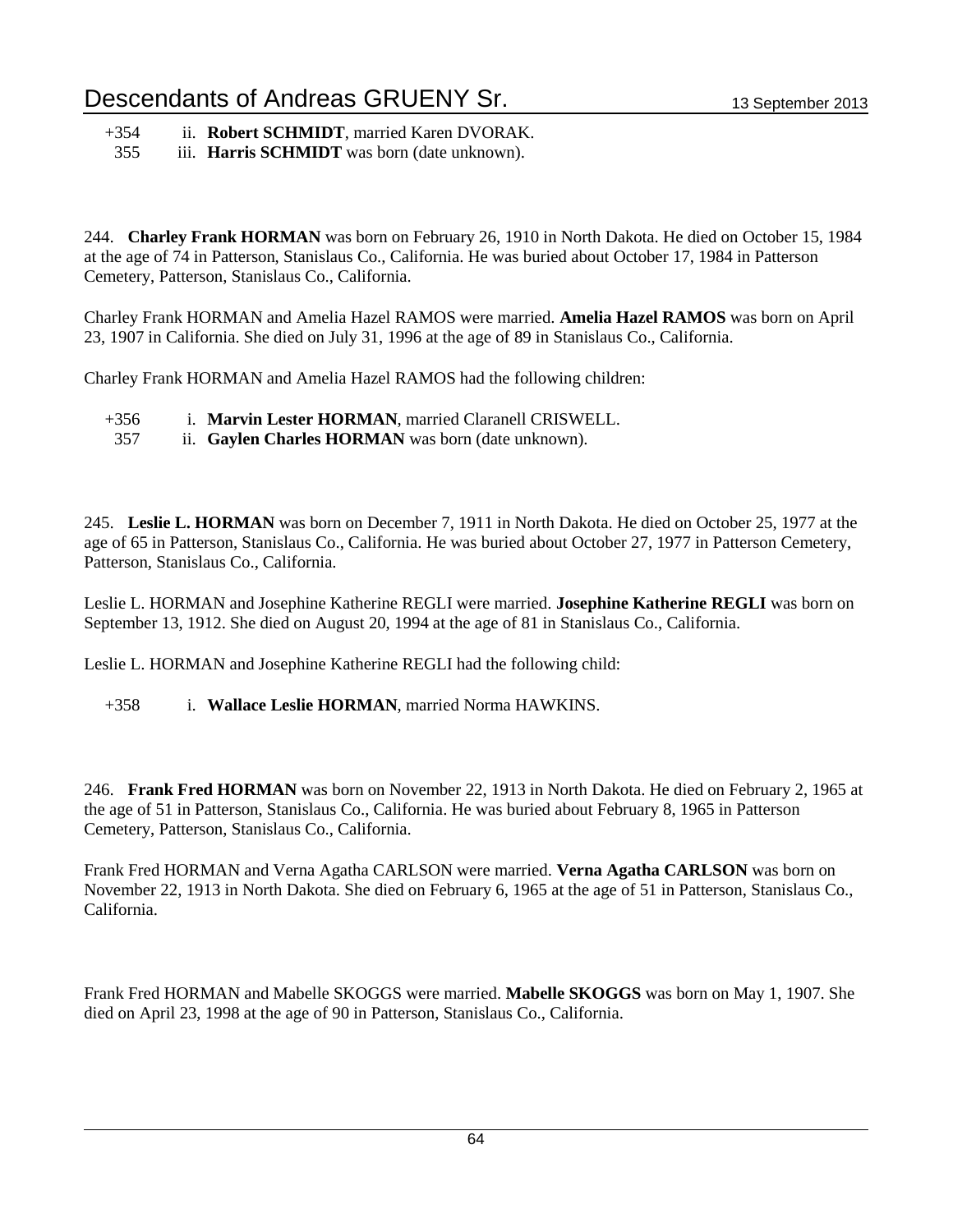247. **Harold Russell KUNTZ** was born on July 17, 1919 in Patterson, Stanislaus Co., California. He died on September 17, 2009 at the age of 90 in Weimar, California.

Harold Russell KUNTZ and Pearl Lillian KUNTZ were married. **Pearl Lillian KUNTZ** was born on June 6, 1918 in Watford City, McKenzie Co., North Dakota. She died on June 24, 2001 at the age of 83 in Auburn, California. She was buried about June 26, 2001 in Woodland Cemetery, Woodland, Yolo Co., California.

248. **Ernst Paul KUNTZ** was born on August 21, 1907 in North Dakota. He died on February 20, 1996 at the age of 88 in Sacramento, Sacramento Co., California. He was buried about February 22, 1996 in Woodland Cemetery, Woodland, Yolo Co., California.

Ernst Paul KUNTZ and Lillian ANDERSON were married before May 5, 1929. **Lillian ANDERSON** was born on January 10, 1958 in Woodland, Yolo Co., California.

Ernst Paul KUNTZ and Lillian ANDERSON had the following children:

- +359 i. **Ernst Paul KUNTZ**, married Rosie UNKNOWN; married Lois LEVIN.
- +360 ii. **Dorothy Naomi KUNTZ**, born May 5, 1929, Glendale, Los Angeles Co., California; married William GONZALEZ; married Walt WILSON; died February 22, 1999, Red Bluff, Tahama Co., California.

Ernst Paul KUNTZ and Nina Ruth ROBINSON were married about January 10, 1958. **Nina Ruth ROBINSON** was born on January 4, 1912. She died on July 7, 1961 at the age of 49 in Woodland, Yolo Co., California.

Ernst Paul KUNTZ and Maxine JENKINS were married on May 5, 1967. **Maxine JENKINS** was born (date unknown).

249. **Lorenz Philipp KUNTZ** was born on June 25, 1913 in Bismarck, Burleigh Co., North Dakota. He died on July 20, 2001 at the age of 88 in Marysville, California.

The following obituary was published on the website of The Appeal Democrat (Marysville, California) on July 25, 2001:

#### Lorenz Kuntz

Lorenz Kuntz, 88, of Marysville died July 20, 2001, at Rideout Memorial Hospital. Born in North Dakota, he was a Yuba-Sutter resident for many years. He was a service technician for Epperson Oldsmobile Cadillac. Survivors include a brother, Harold Kuntz of Weimar. He was preceded in death by his wife, Juanita Kuntz; and two brothers, Ernest Kuntz and Raymond Kuntz. Services: A service will be conducted at 2 p.m. today at Sierra View Mortuary. The Rev. B. J. Standridge of Lighthouse Christian Center in Olivehurst will officiate. Burial will be in Sierra View Memorial Park.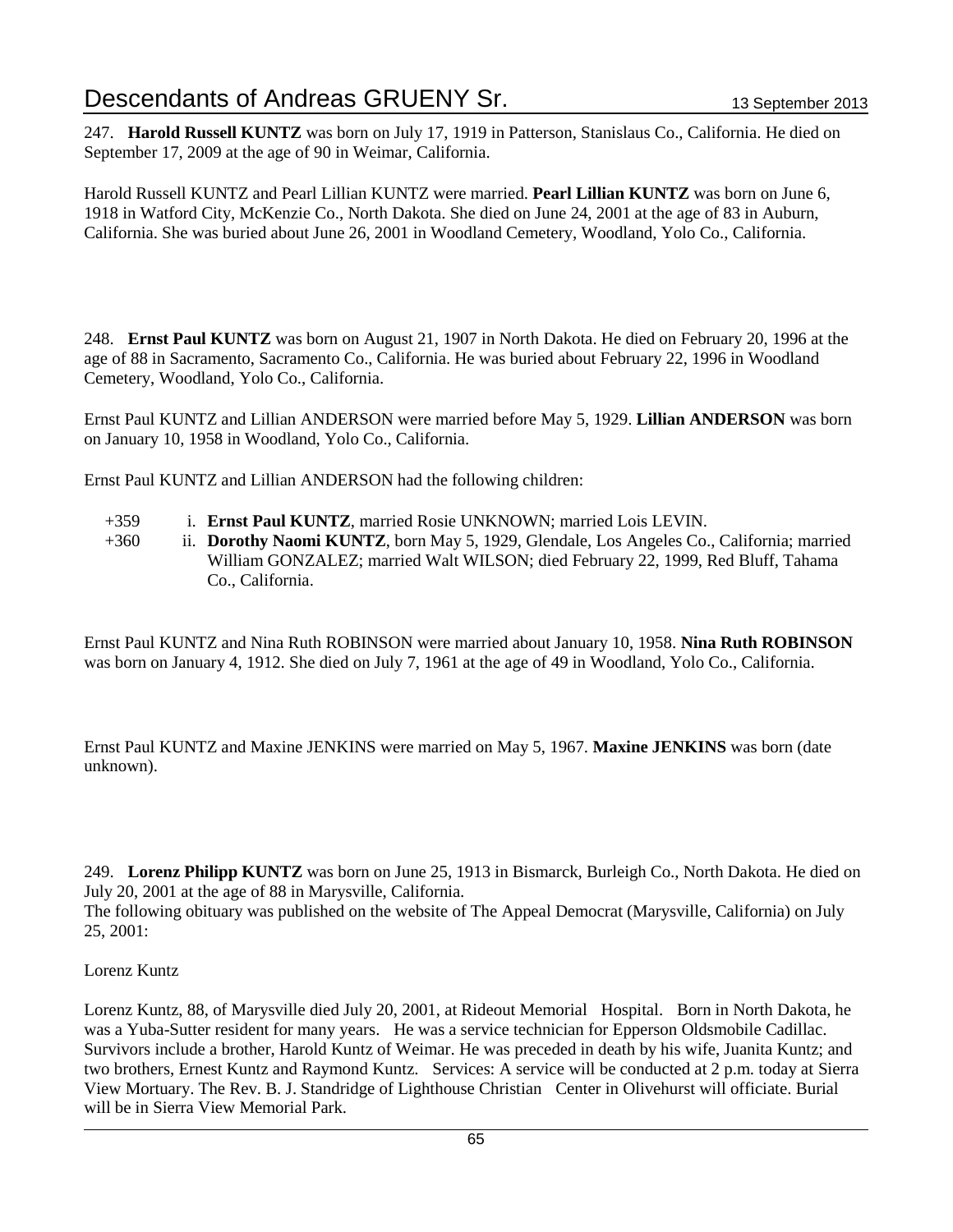Lorenz Philipp KUNTZ and Nelda Rix DAWSON were married. **Nelda Rix DAWSON** was born on May 11, 1908. She died on March 9, 1990 at the age of 81.

Lorenz Philipp KUNTZ and Melba HASKELL were married. **Melba HASKELL** was born (date unknown).

Lorenz Philipp KUNTZ and Melba HASKELL had the following children:

- +361 i. **Vera KUNTZ**, married Billy W. ARTHUR.
- 362 ii. **Melora KUNTZ** was born (date unknown).

Lorenz Philipp KUNTZ and Adeline Louise KUNTZ were married. **Adeline Louise KUNTZ**, daughter of Louis KUNTZ and Lillie Lenore HAUETER, was born on March 22, 1921 in Patterson, Stanislaus Co., California. She died on November 11, 1992 at the age of 71 in Sutter Co., California. She was buried about November 13, 1992 in Woodland Cemetery, Woodland, Yolo Co., California.

Lorenz Philipp KUNTZ and Adeline Louise KUNTZ had the following child:

+363 i. **Robert Leroy KUNTZ**, born February 16, 1942, Yolo Co., California; married Joyce GIESE; died November 21, 1992, Sutter Co., California.

250. **Raymond August KUNTZ** was born on September 3, 1915 in Watford City, McKenzie Co., North Dakota. He died on October 18, 1994 at the age of 79 in Sacramento, Sacramento Co., California.

Raymond August KUNTZ and Margaret Dorothy GOMES were married on December 5, 1939 in Reno, Washoe Co., Nevada. **Margaret Dorothy GOMES** was born on October 25, 1909 in Kalapa, Hawaii Co., Hawaii. She died on April 16, 1990 at the age of 80 in San Leandro, Alameda Co., California.

Raymond August KUNTZ and Margaret Dorothy GOMES had the following child:

+364 i. **Leilani Darlene KUNTZ**, married Raymond LaVerne SPRING.

Raymond August KUNTZ and Joyce Darlene THORNTON were married on May 22, 1950 in Reno, Washoe Co., Nevada. **Joyce Darlene THORNTON** was born on July 8, 1931 in Salt Lake City, Salt Lake Co., Utah. She died on December 14, 1993 at the age of 62 in Sacramento, Sacramento Co., California.

Raymond August KUNTZ and Barbara BURGE were married. **Barbara BURGE** was born (date unknown).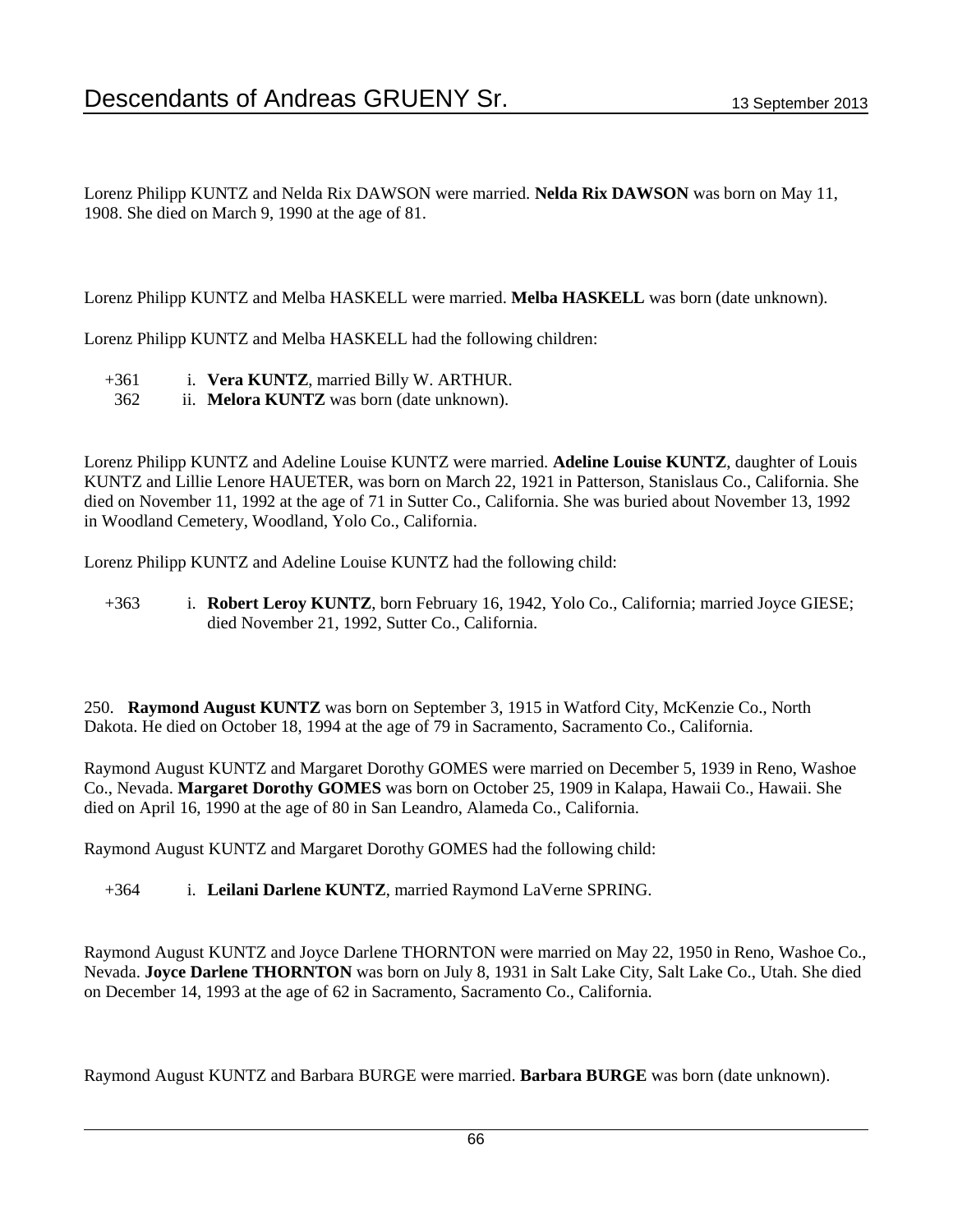#### 252. **Earl Duane KUNTZ** was born.

Earl Duane KUNTZ and Flora FREY were married. **Flora FREY** was born (date unknown).

Earl Duane KUNTZ and Flora FREY had the following children:

- +365 i. **Nina Kay KUNTZ**, married Thomas Lee STOCKWELL.
- +366 ii. **Nova Fay KUNTZ**, married Robert Lynn SMITH.

253. **Ruth Eva KUNTZ** was born on September 12, 1915 in Watford City, McKenzie Co., North Dakota. She died on December 17, 1998 at the age of 83 in Paynes Creek, Tehama Co., California.

Ruth Eva KUNTZ and Roger McMurray ZANE were married on June 2, 1947 in Santa Cruz, California. **Roger McMurray ZANE** was born on August 19, 1916. He died on December 31, 2000 at the age of 84 in Paynes Creek, Tehama Co., California.

Roger McMurray ZANE and Ruth Eva KUNTZ had the following children:

+367 i. **Betty Ellen ZANE**, married Raymond RESCH.

+368 ii. **Steven Mack ZANE**, married Margaret CUMMINGS.

254. **Louis William KUNTZ** was born on July 8, 1916 in Watford City, McKenzie Co., North Dakota. He died on December 21, 1990 at the age of 74 in Woodland, Yolo Co., California.

Louis William KUNTZ and Jean BLACKWELL were married in 1953 in Woodland, Yolo Co., California. **Jean BLACKWELL** was born on September 30, 1925. She died on August 28, 1986 at the age of 60 in Woodland, Yolo Co., California.

Louis William KUNTZ and Jean BLACKWELL had the following child:

+369 i. **Edith KUNTZ**, married Robert MORTENSON.

255. **Leonard Phillip KUNTZ** was born on June 17, 1919 in Minot, Ward Co., North Dakota. He died on April 16, 1993 at the age of 73 in Oroville, Butte Co., California.

Leonard Phillip KUNTZ and Opal HORR were married on May 20, 1944 in Glendora, Los Angeles Co., California. **Opal HORR** was born on January 29, 1923 in Kansas. She died on July 25, 1995 at the age of 72 in Butte Co., California.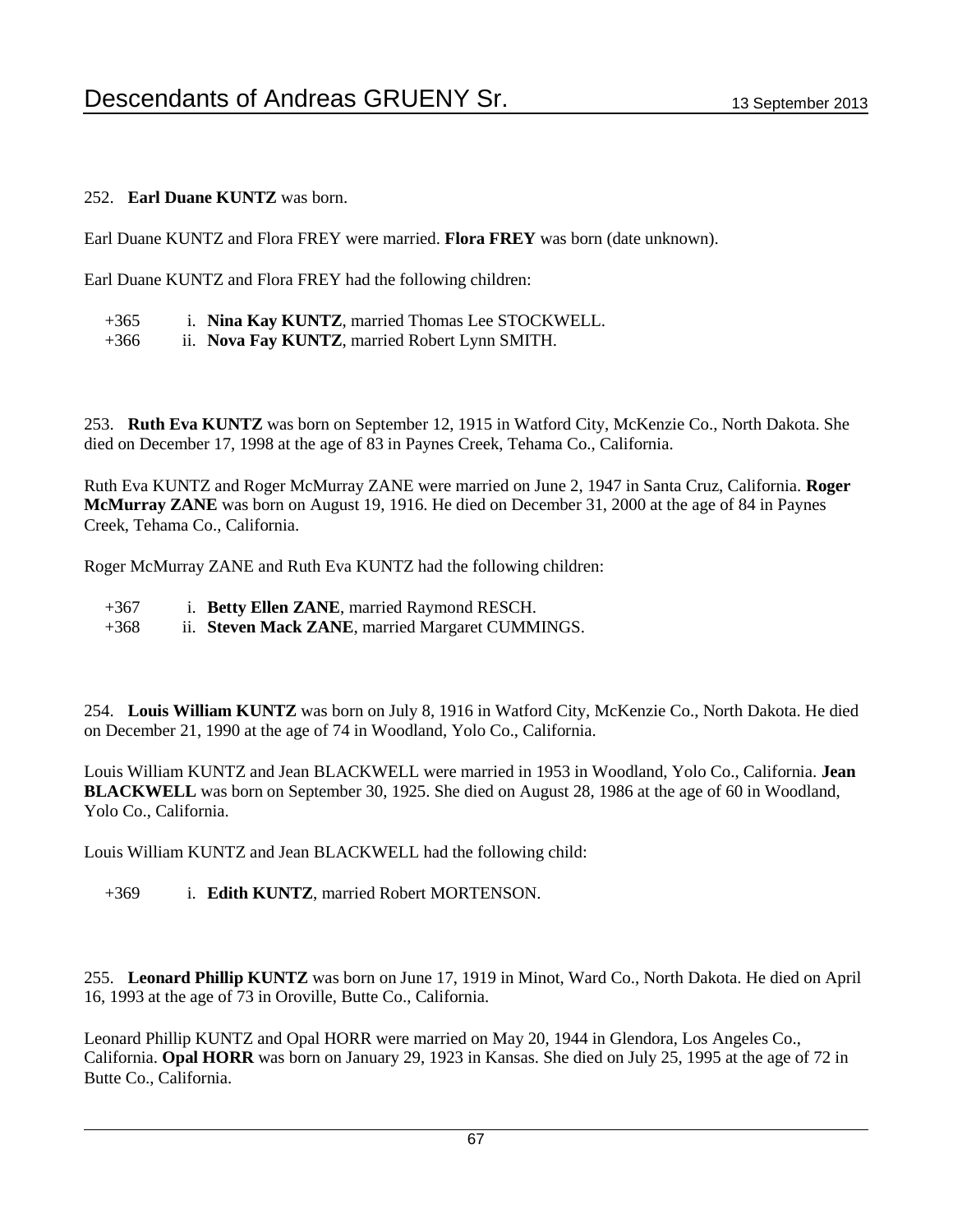Leonard Phillip KUNTZ and Opal HORR had the following children:

- +370 i. **Judith Ann KUNTZ**, married Nathan WHITLEY.
- 371 ii. **Timothy A. KUNTZ** was born (date unknown).

256. **Adeline Louise KUNTZ** was born on March 22, 1921 in Patterson, Stanislaus Co., California. She died on November 11, 1992 at the age of 71 in Sutter Co., California. She was buried about November 13, 1992 in Woodland Cemetery, Woodland, Yolo Co., California.

Adeline Louise KUNTZ and Lorenz Philipp KUNTZ were married. **Lorenz Philipp KUNTZ**, son of Philipp KUNTZ and Anna Louise LUBITZ, was born on June 25, 1913 in Bismarck, Burleigh Co., North Dakota. He died on July 20, 2001 at the age of 88 in Marysville, California.

The following obituary was published on the website of The Appeal Democrat (Marysville, California) on July 25, 2001:

Lorenz Kuntz

Lorenz Kuntz, 88, of Marysville died July 20, 2001, at Rideout Memorial Hospital. Born in North Dakota, he was a Yuba-Sutter resident for many years. He was a service technician for Epperson Oldsmobile Cadillac. Survivors include a brother, Harold Kuntz of Weimar. He was preceded in death by his wife, Juanita Kuntz; and two brothers, Ernest Kuntz and Raymond Kuntz. Services: A service will be conducted at 2 p.m. today at Sierra View Mortuary. The Rev. B. J. Standridge of Lighthouse Christian Center in Olivehurst will officiate. Burial will be in Sierra View Memorial Park

Lorenz Philipp KUNTZ and Adeline Louise KUNTZ had the following child:

+363 i. **Robert Leroy KUNTZ**, born February 16, 1942, Yolo Co., California; married Joyce GIESE; died November 21, 1992, Sutter Co., California.

Adeline Louise KUNTZ and Earl Q. BRANNON were married. **Earl Q. BRANNON** was born on July 10, 1910. He died on December 17, 1959 at the age of 49.

Earl Q. BRANNON and Adeline Louise KUNTZ had the following children:

- 372 i. **Earl Donnely BRANNON** was born (date unknown).
- 373 ii. **Richard BRANNON** was born (date unknown).

Adeline Louise KUNTZ and Unknown RAKES were married. **Unknown RAKES** was born (date unknown).

#### 257. **Wallace Howard KUNTZ** was born on December 16, 1924 in Watford City, McKenzie Co., North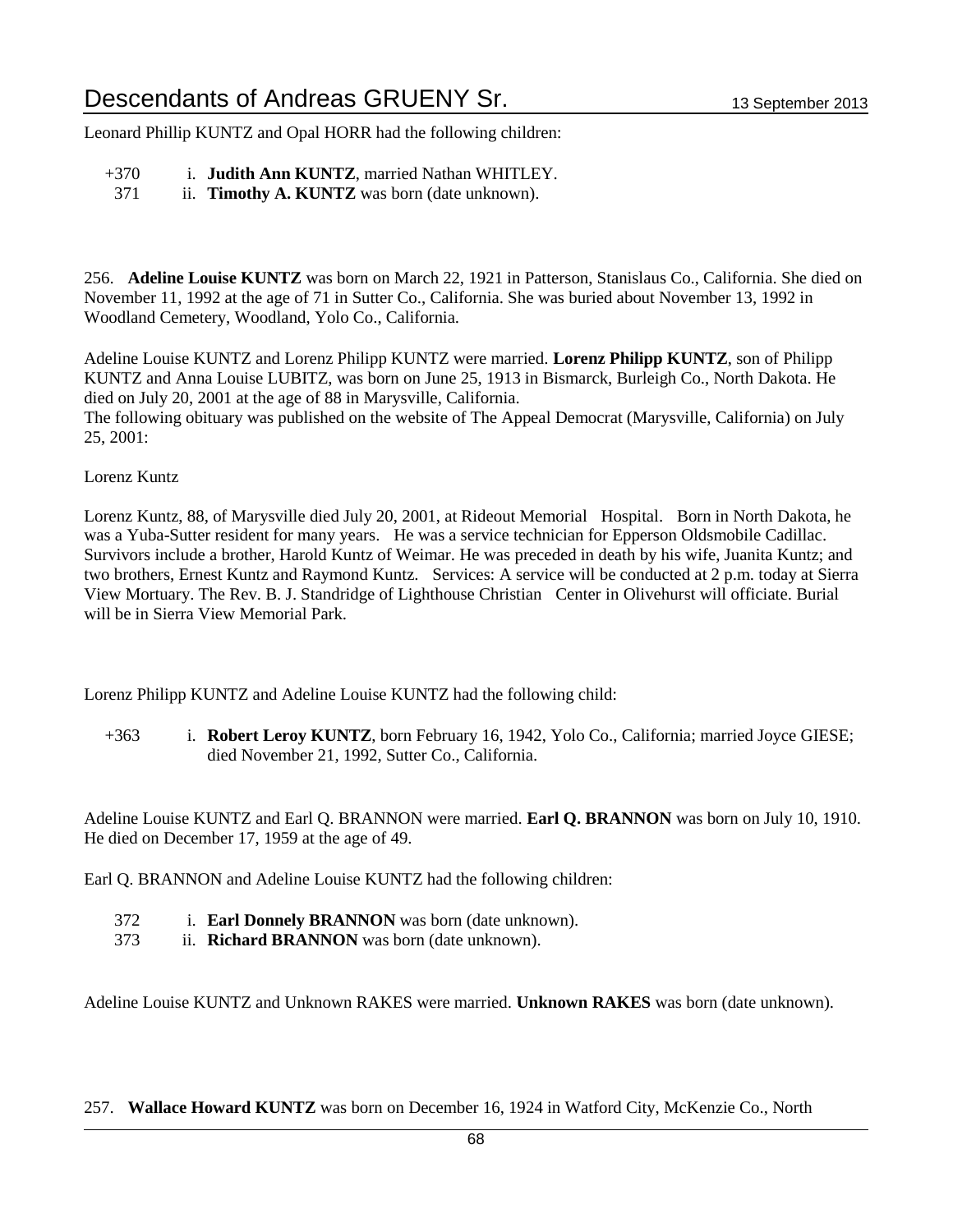Dakota. He died on March 20, 1983 at the age of 58 in Woodland, Yolo Co., California.

Wallace Howard KUNTZ and Erma Jean HETRICK were married. **Erma Jean HETRICK** was born on August 2, 1923. She died on April 18, 2000 at the age of 76.

Wallace Howard KUNTZ and Erma Jean HETRICK had the following child:

+374 i. **Valerie J. KUNTZ**, married Greg JACK.

#### 262. **Mary Elizabeth MARTIN** was born (date unknown).

Mary Elizabeth MARTIN and George Gregory REICHMUTH were married. **George Gregory REICHMUTH** died in October, 1998.

George Gregory REICHMUTH and Mary Elizabeth MARTIN had the following children:

- +375 i. **Jeanette Ann REICHMUTH**, married Gerald R. HAYTON.
- +376 ii. **George Gregory REICHMUTH Jr.**, married Debra MORGAN.
- +377 iii. **David Roger REICHMUTH**, married Cynthia COLE.

#### 263. **Virginia MARTIN** was born (date unknown).

Virginia MARTIN and Mike Dario ALBERTI were married. **Mike Dario ALBERTI** was born (date unknown).

Mike Dario ALBERTI and Virginia MARTIN had the following children:

- +378 i. **Rene Michele ALBERTI**, married Tom DENIZ.
- +379 ii. **Roxanne Louise ALBERTI**, married Charlie KEYS.
- +380 iii. **Michael Richard ALBERTI**, married Debra MENDONSA.

### **Ninth Generation**

264. **Karen Lynn BRUDIN** was born about 1965.

Karen Lynn BRUDIN and Toby MELSTER were married. **Toby MELSTER** was born (date unknown).

#### 265. **Dora Lorraine BRUDIN** was born about 1967.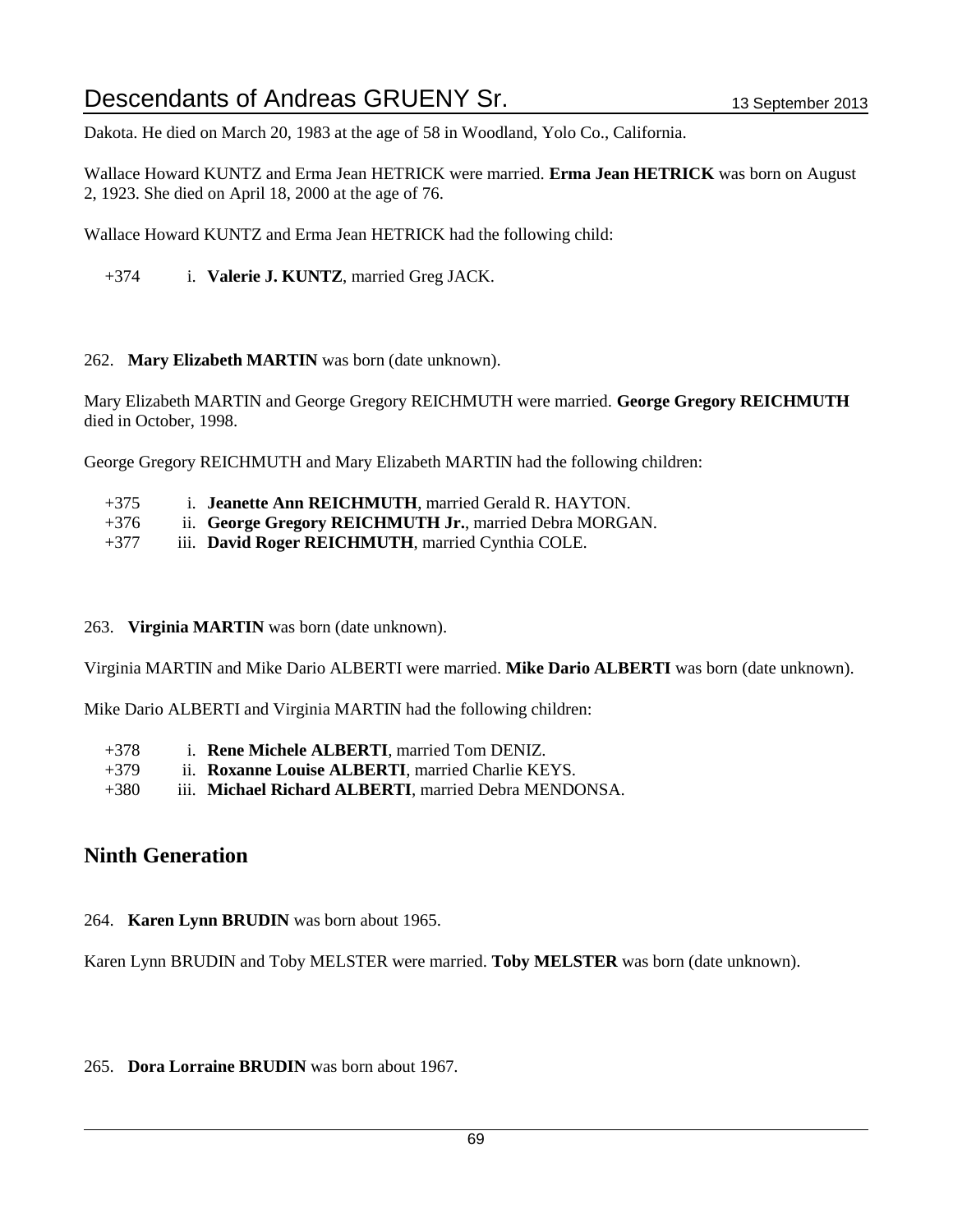Dora Lorraine BRUDIN had the following children:

| 381 | i. <b>John BRUDIN</b> was born (date unknown). |
|-----|------------------------------------------------|
|-----|------------------------------------------------|

382 ii. **Thomas BRUDIN** was born (date unknown).

266. **Carrie R. BRUDIN** was born about 1971.

Carrie R. BRUDIN and Brent B. BOOTS were married. **Brent B. BOOTS** was born (date unknown).

267. **Michael PAWLOS** was born (date unknown). The following wedding annoucement appeared on the website of the Polish National Alliance in 2012:

#### ROYAL WEDDING AT WEST END LODGE 1052

Pittsburgh, Pennsylvania - October 6, 2012, the Prince and Princess of West End Pulaski Lodge 1052 in Pittsburgh, Pennsylvania were wed at St. Stanislaw Church in a most beautiful ceremony. Michael, son of Val and Janet Pawlos and Emily, daughter of Terri and Bob Barger are both four generation PNA members. Directorship must be in their genes for they are both board of directors at Lodge 1052. This may lead to a few poignant discussions at the dinner table.

Michael's father Val is National Board of Director for Region "E" and Emily's Grandfather, Joseph Kaminski is the previous Director of Region "E", so it must be in both of their blood. A November honeymoon in Jamaica is planned. Parents and Grandparents are looking forward for the fifth generation of PNA family members to come along, but the couple said "Don't Rush Us". Sto Lat to Emily and Michael.

Michael PAWLOS and Emily BARGER were married on October 6, 2012. **Emily BARGER** was born (date unknown).

#### 269. **James PYRITZ** was born on October 18, 1957.

James PYRITZ and Donna KIEL were married on October 10, 1981. **Donna KIEL** was born (date unknown).

James PYRITZ and Donna KIEL had the following children:

- 383 i. **Cynthia "Cindy" PYRITZ** was born (date unknown).
- 384 ii. **Jeffrey "Jeff" PYRITZ** was born (date unknown).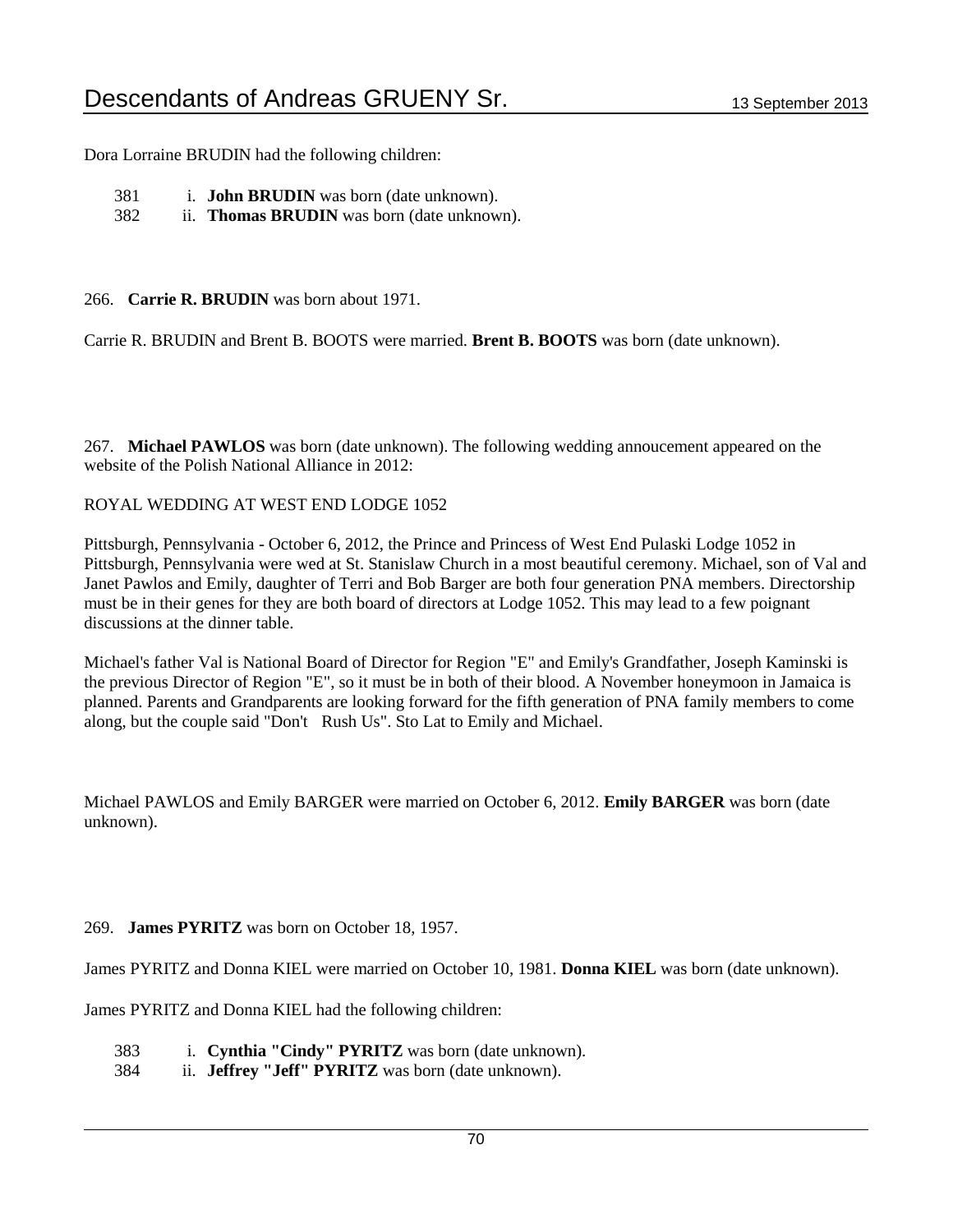270. **Catherine Ann "Cathy" PYRITZ** was born about 1959.

Catherine Ann "Cathy" PYRITZ and David Wilson DODD were married. **David Wilson DODD** was born about 1961.

David Wilson DODD and Catherine Ann PYRITZ had the following child:

385 i. **Amy L. DODD** was born about 1989.

271. **William "Bill" PYRITZ** was born about 1960.

William "Bill" PYRITZ and Eileen UNKNOWN were married. **Eileen UNKNOWN** was born about 1962.

William PYRITZ and Eileen UNKNOWN had the following child:

386 i. **Jessica PYRITZ** was born about 1986.

#### 272. **Laurie Lynn PYRITZ** was born in April, 1964.

Laurie Lynn PYRITZ and James KRACHENFELS were married. **James KRACHENFELS** was born (date unknown).

James KRACHENFELS and Laurie Lynn PYRITZ had the following children:

- 387 i. **Adam KRACHENFELS** was born (date unknown).
- 388 ii. **Ryan KRACHENFELS** was born (date unknown).
- 389 iii. **Emily KRACHENFELS** was born (date unknown).

#### 273. **Paula Christine MCKEETON** was born in Pittsburgh, Pennsylvania.

Paula Christine MCKEETON and James CHIRILLO were married. **James CHIRILLO** died on March 15, 2005 in Pittsburgh, Allegheny Co., Pennsylvania. The following obituary appeared in the March 17, 2005 edition of the Pittsburgh Post-Gazette:

CHIRILLO, JAMES A. SR. On Tuesday, March 15, 2005, of Dormont; beloved husband of Paula; father of Joseph and James Jr. Friends received BRUSCO-NAPIER FUNERAL HOME, LTD. Broadway & Shiras Aves. Beechview, 1-3 p.m. FRIDAY ONLY. Service Friday at 1 p.m.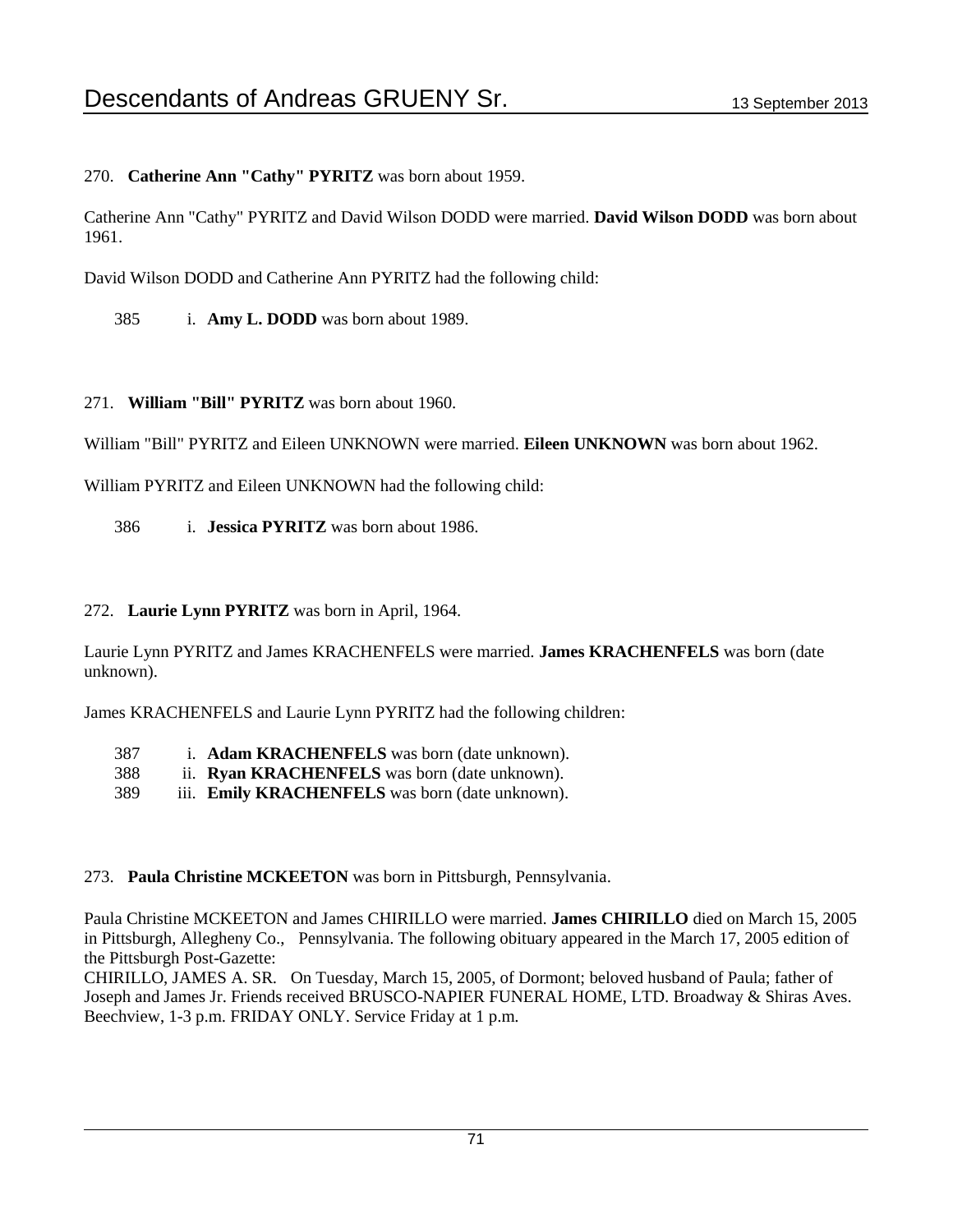Paula Christine MCKEETON and William Lloyd STANLEY were married on September 18, 1976 in Baldwin, Pennsylvania. They were divorced. **William Lloyd STANLEY** was born (date unknown).

William Lloyd STANLEY and Paula Christine MCKEETON had the following child:

390 i. **Richard Paul STANLEY** was born in Pittsburgh, Pennsylvania.

Paula Christine MCKEETON and Fred HEMINGWAY were married on October 28, 1982 in Brentwood, PA, JP. They were divorced. **Fred HEMINGWAY** was born on November 25, 1945.

Fred HEMINGWAY and Paula Christine MCKEETON had the following child:

+391 i. **Bethany Ruth HEMINGWAY**, born Pittsburgh, Pennsylvania; married Ian KLOBUCHAR, July 7, 2012, Pennsylvania.

#### 274. **David Michael MCKEETON** was born in Pittsburgh, Pennsylvania.

David Michael MCKEETON and Patti MCCAFFREY were married on September 27, 1980 in Bethel Park, PA. Patti MCCAFFREY was born on April 15, 1958.

David Michael MCKEETON and Patti MCCAFFREY had the following children:

- 392 i. **Amber Christine MCKEETON** was born.
- 393 ii. **Ryan David MCKEETON** was born in Pittsburgh, Pennsylvania.

275. **John Franklin JOHNSON Jr.** was born in Pittsburgh, Pennsylvania. John attended Thomas Jefferson High School in Jefferson Borough, Pennsylvania, graduating in 1968. There, he played football under coach Bap Manzini.

John received an appointment from Congressman James G. Fulton (R.-Pa.) to the U.S. Military Academy at West Point, NY. He graduated in 1972 and was commissioned as a Second Lieutenant in the U.S. Army on June 7, 1972. His first assignment was to Fort Bragg, North Carolina, where he was a platoon leader, operations officer, electonic warfare officer and team leader in the 82nd Airborne Division. His primary military occupational specialty was military intelligence. From 1977 to 1979, he attended the U.S. Air Force Institute of Technology in Dayton, Ohio and received a Masters of Science Degree in Systems Engineering He spent the next three years at Ft. Devens, Massachussetts before moving to Turkey for 10 months in 1983 and then to Heidelberg, Germany, where he spent two and one-half years to 1987. He then lived in Washington, DC for three and one-half years, from June 1987 to August of 1990. In his last year there, he served as a Congressional Fellow in the office of a Congressman. He then moved to Ft. Devens, Massachussetts where he became a Battalion Commander until July 1993. After a one-year assignment to the National Security Administration in Maryland, John was assigned to the Pentagon where he was the Deputy Director of Unified Command Support. John retired from the military as a Colonel.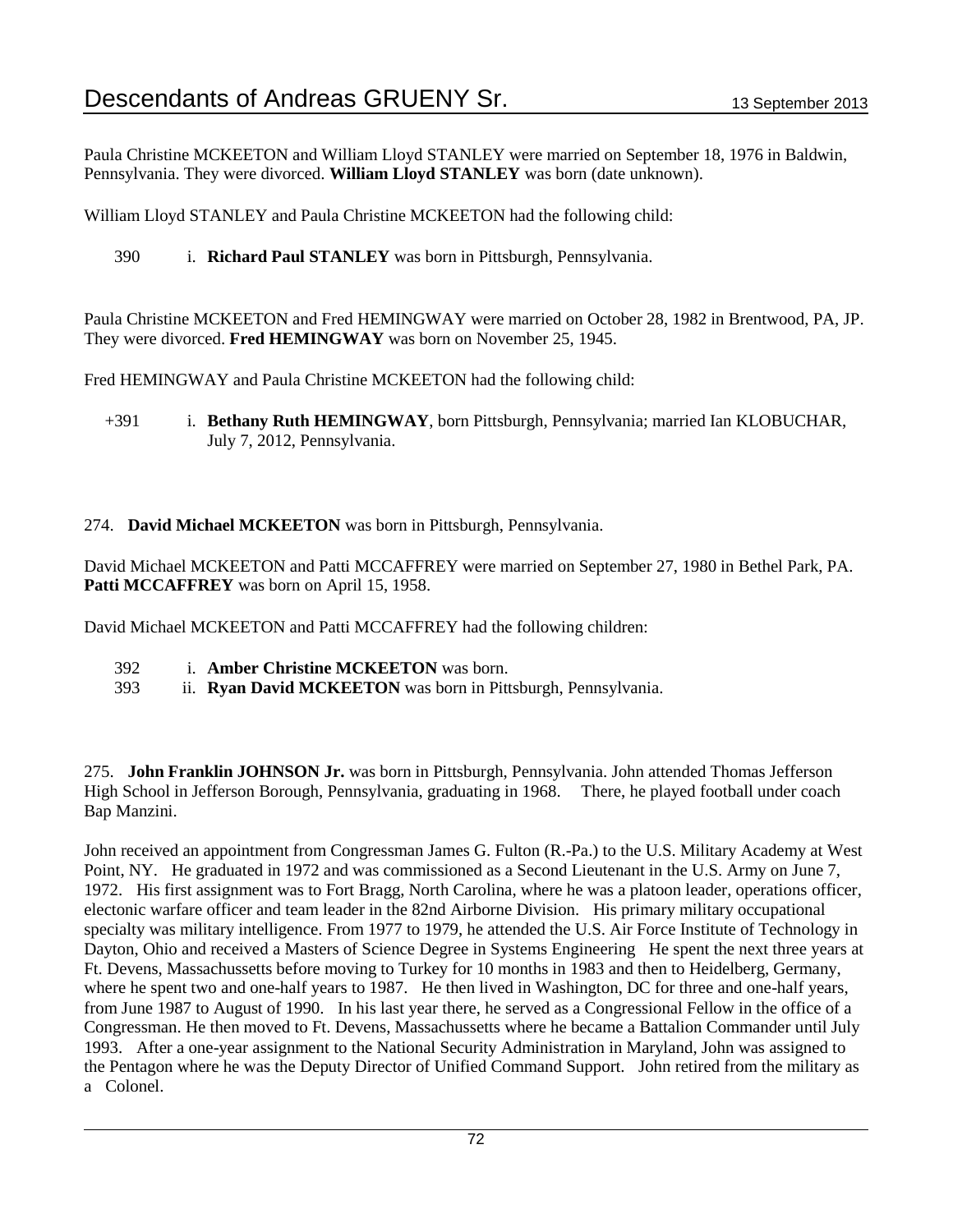During his military career, he received the follwing medals and awards: Joint Meritorious Unit Award, Joint Service Commendation Medal, Defense Meritorious Service Medal, Army Commendation Medal, the Legion of Merit, National Defense Service Medal, Armed Forces Expetionary Medal, Army Service Ribbon, Overseas Service Ribbon, Army Superior Unit Award and an Expert Infantryman Badge

Of note, the Legion of Merit is awarded to a member of the Armed Forces of the United States who has distinguished himself by exceptionally meritorious conduct in the performance of outstanding services and achievements. The performance must have been such as to merit recognition for service rendered in a clearly exceptional manner. Performance of duties normal to the grade, branch, specialty, or assignment, and experience of an individual is not an adequate basis for this award.

After his retirement from the military, John worked for Boeing and now (in 2008) for a defense mapping company in Washington, D.C.

John Franklin JOHNSON Jr. and Alyce Lenore VERVILLE were married on July 22, 1972 in West Point, NY. They were divorced. **Alyce Lenore VERVILLE**, daughter of Joseph Leonard VERVILLE and Janie Drucilla SCOTT, was born in Suffern, NY, Good Samaritan Hospital.

John Franklin JOHNSON and Alyce Lenore VERVILLE had the following children:

- +394 i. **John Franklin JOHNSON III**, born Fort Bragg, NC; married Irene Alejandra PALOMINO RIVADENEYRA.
- +395 ii. **Douglas Verville JOHNSON**, born Dayton, Ohio; married Audrey Marie LATHRAM; married Melissa DARNELL.

276. **Donald Paul JOHNSON** was born on March 20, 1953 in Pittsburgh, Pennsylvania. He died on October 7, 1995 at the age of 42 in Jefferson Boro, Allegheny Co., Pennsylvania. He was buried on October 11, 1995 in Jefferson Memorial Cemetery, Pleasant Hills, Pennsylvania.

Donald Paul JOHNSON and Ruth Ann SPROWLS were married in Bellwood, PA. **Ruth Ann SPROWLS**, daughter of Louis Alum SPROWLS and Sara Margaret BURNS, was born in Butler, Pennsylvania.

Donald Paul JOHNSON and Ruth Ann SPROWLS had the following children:

- +396 i. **Benjamin Woodburn JOHNSON**, born Rochester, Michigan; married Anne MAMULA.
- 397 ii. **Jacob Franklin JOHNSON** was born in Rochester, Michigan.

277. **Stephen Woodburn JOHNSON** was born in Pittsburgh, Allegheny Co., Pennsylvania. He was baptized in Concordia Lutheran Church, Brentwood, Pennsylvania.

Stephen Woodburn JOHNSON and Tracey Anne HINDIN were married in Pittsburgh, Pennsylvania. **Tracey Anne HINDIN**, daughter of Harvey Jerome HINDIN and Anna Mae SCHNAUBELT, was born in St. Francis Hospital, Pittsburgh, Pennsylvania. She was baptized in St. Bartholomew Church, Pittsburgh, Pennsylvania. *By*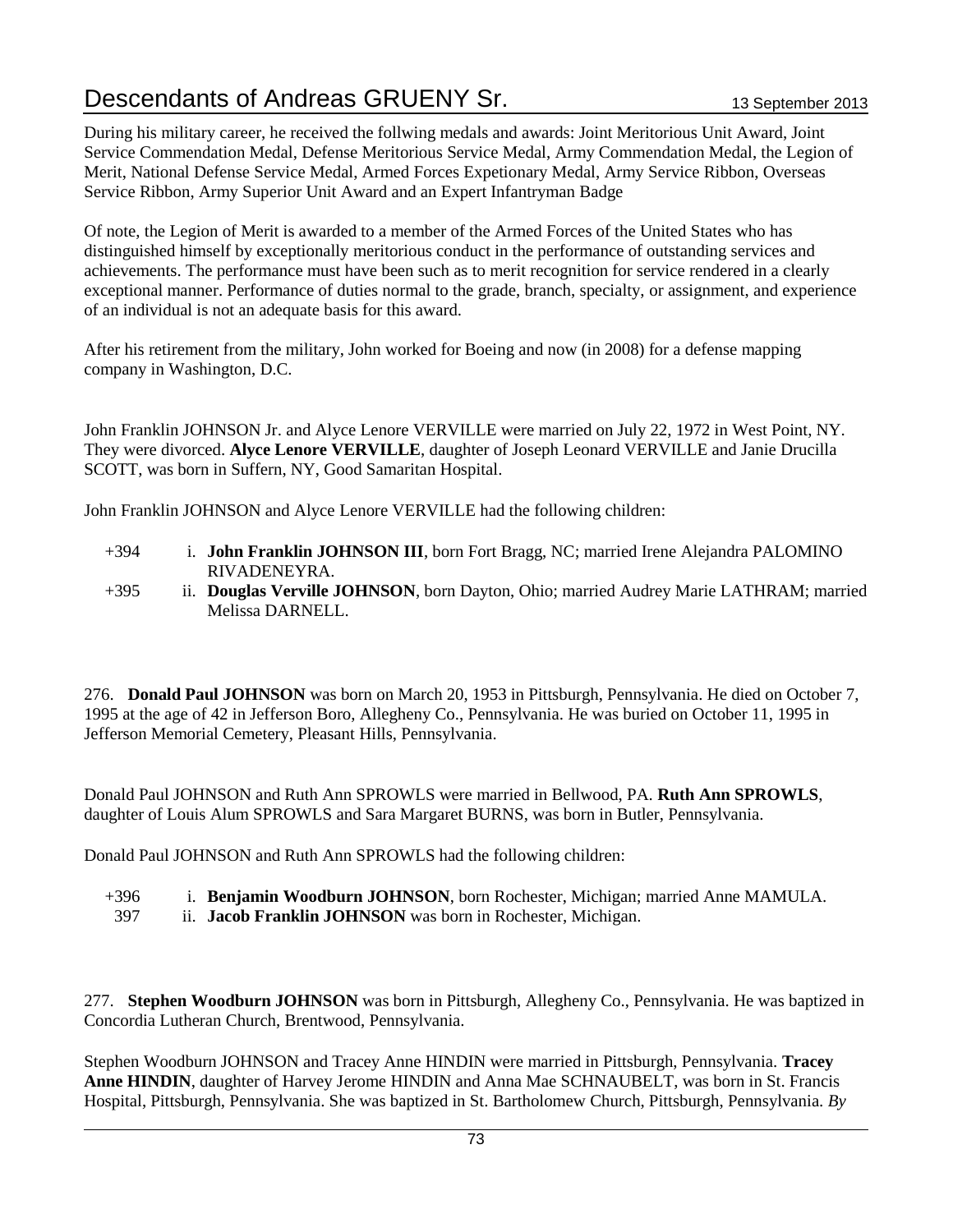*Adam:* My momy is a nice person. she takes care of me when I'm sick. She always looks after me.

Stephen Woodburn JOHNSON and Tracey Anne HINDIN had the following children:

- 398 i. **Samuel Peter JOHNSON** was born in Magee Women's Hospital, Pittsburgh, Pennsylvania. He was baptized in First Trinity Lutheran Church, Pittsburgh, Pennsylvania. Sam graduated from Central Catholic High School, in Pittsburgh, Pennsylvania in 2003 and from New York University in 2007 with a degree in Music Composition.
- 399 ii. **Adam Donald JOHNSON** was born at Mercy Hospital in Pittsburgh, Pennsylvania. He was baptized in First Trinity Lutheran Church, Pittsburgh, Pennsylvania.

#### 279. **Michael James THOMAS** was born.

Michael James THOMAS and Carolyn Louise "Carrie" BARNETT were married. **Carolyn Louise "Carrie" BARNETT** was born.

Michael James THOMAS and Carolyn Louise BARNETT had the following child:

400 i. **Christopher Michael THOMAS** was born.

Michael James THOMAS and Virginia WALLO? were married. **Virginia WALLO?** was born on September 5, 1951.

280. **Einair Victor "Vic" ROLLINS** was born in Pittsburgh, Pennsylvania.

**Linda LEUCH** was born on February 12, 1954.

Einair Victor ROLLINS and Linda LEUCH had the following children:

- +401 i. **Hillary Elizabeth ROLLINS**, married Rand WALDRON, American Church in Paris, Paris France.
- 402 ii. **Amy Marie ROLLINS** was born.
- 281. **Heidi Dorathea ROLLINS** was born in Pittsburgh, Pennsylvania.

Heidi Dorathea ROLLINS and Kenneth COOPER were married. **Kenneth COOPER** was born.

Kenneth COOPER and Heidi Dorathea ROLLINS had the following child:

403 i. **Andrew Nesbit COOPER** was born.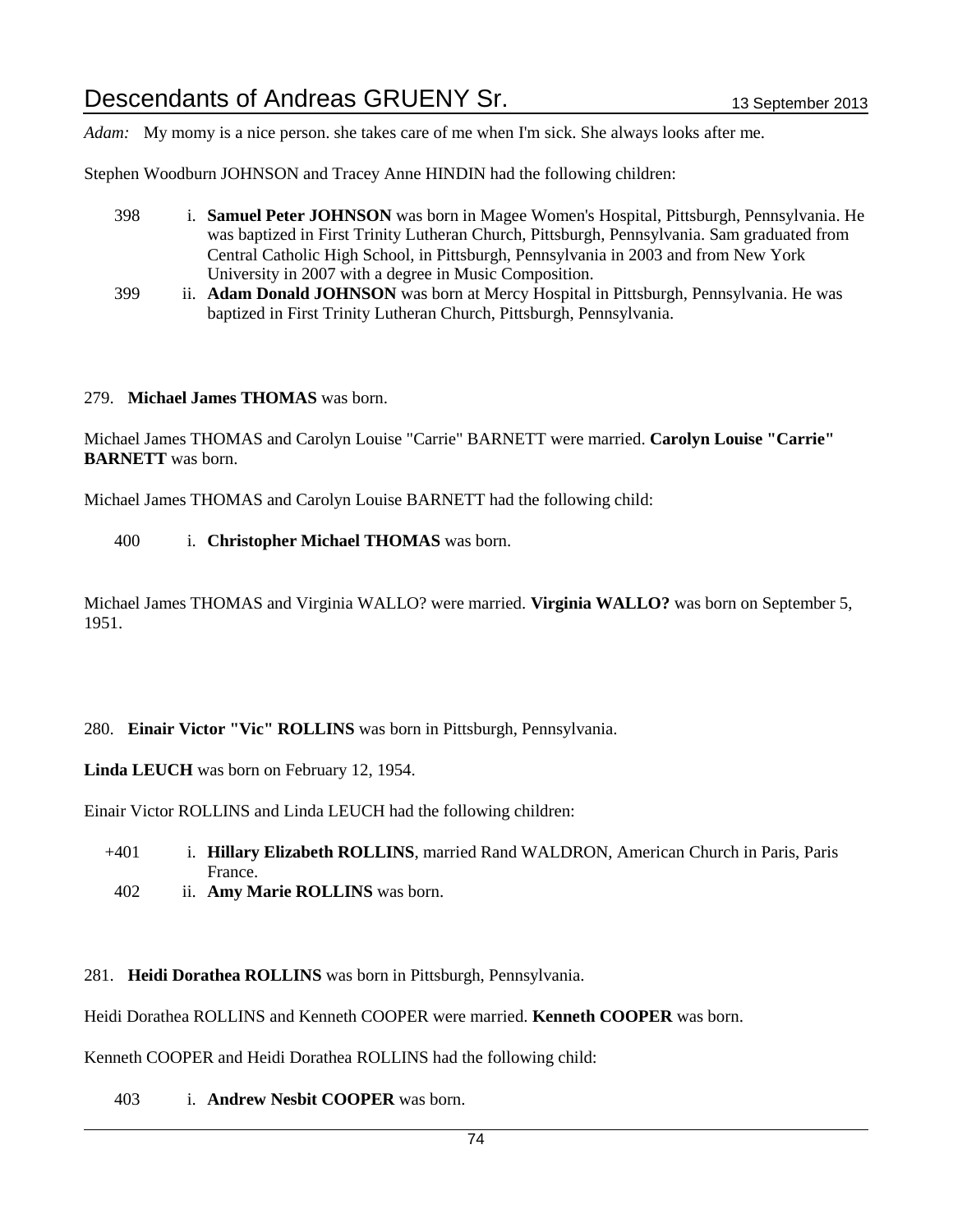282. **Greg Stewart ROLLINS** was born in Pittsburgh, Pennsylvania.

Greg Stewart ROLLINS and Teresa TURMAN were married. **Teresa TURMAN** was born.

283. **Stacey Beth ROLLINS** was born in Pittsburgh, Pennsylvania.

Stacey Beth ROLLINS and Douglas Ranald LEGGAT were married. **Douglas Ranald LEGGAT** was born.

#### 284. **Marga Louise O'KEEFE** was born on October 14, 1957.

Marga Louise O'KEEFE and Greg Dean GRONAU were married on September 15, 1979. **Greg Dean GRONAU** was born on July 16, 1956.

Greg Dean GRONAU and Marga Louise O'KEEFE had the following children:

- +404 i. **Brandon Dean GRONAU**, born June 18, 1980; married Kelly KUMMER.
- +405 ii. **Jennifer Kathleen GRONAU**, born May 23, 1984; married Unknown BELL.
- 406 iii. **Samuel Russell GRONAU** was born on June 7, 1987.
- 286. **Sandra Lee SLOAN** was born on February 5, 1949.

Sandra Lee SLOAN and Ron WHALE were married. **Ron WHALE** was born (date unknown).

Sandra Lee SLOAN and James Raymond MACNAMARA were married on September 25, 1976. They were divorced. **James Raymond MACNAMARA** was born on April 26, 1950.

James Raymond MACNAMARA and Sandra Lee SLOAN had the following children:

- 407 i. **Melissa MACNAMARA** was born on December 26, 1979.
- 408 ii. **Matthew Troy MACNAMARA** was born on April 11, 1988.

289. **Thomas Gould LEECH** was born on January 20, 1948. Lived (1994) at 41 Woodbridge Dr., Carnegie, PA 15106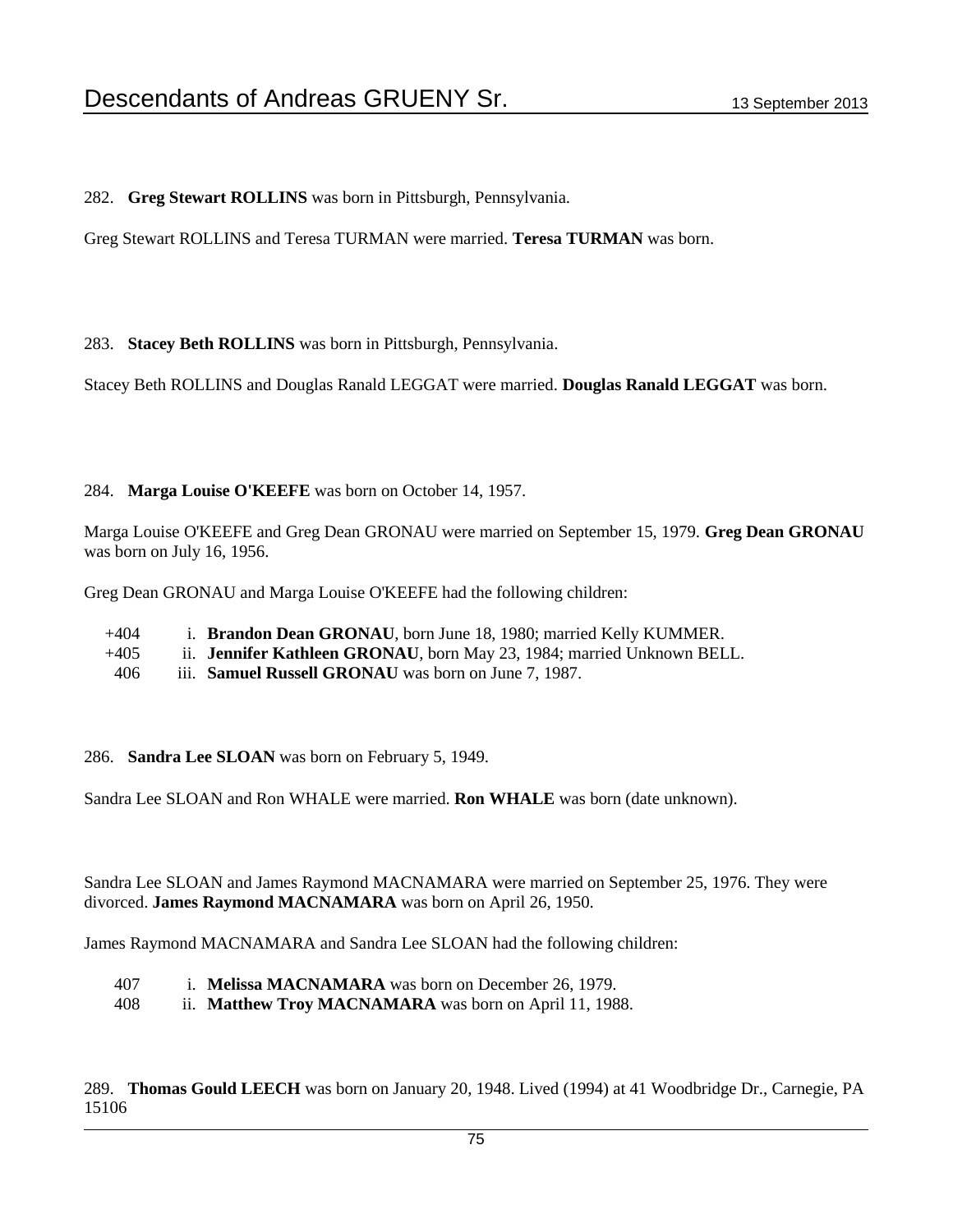Thomas Gould LEECH and Virginia Lee CURL were married on June 20, 1970. **Virginia Lee CURL** was born on July 3, 1946.

Thomas Gould LEECH and Virginia Lee CURL had the following children:

- 409 i. **Michael Andrew LEECH** was born on May 12, 1973.
- +410 ii. **Paul Christopher LEECH**, born March 23, 1974; married Courtney UNKNOWN.
- 411 iii. **Matthew Jon LEECH** was born on August 18, 1986.

290. **Kathy Ann LEECH** was born on July 27, 1952.

Kathy Ann LEECH and Michael W. STANSBERY were married on March 22, 1986. **Michael W. STANSBERY** was born on May 8, 1953. Lived (1994) at 4746 Wildflower Dr., North, Canton, OH 44720.

Michael W. STANSBERY and Kathy Ann LEECH had the following children:

- 412 i. **Holly Elizabeth STANSBERY** was born on July 26, 1990.
- 413 ii. **Benjamin Richard STANSBERY** was born on June 30, 1992.

Kathy Ann LEECH and Stephen P. WILSON were married on September 1, 1973. They were divorced. **Stephen P. WILSON** was born (date unknown).

291. **Raymond Paul LEECH** was born on June 5, 1959. Lived (1994) at 557 Willow Dr., Greensburg, PA 15601

Raymond Paul LEECH and Stacy Ann CERRA were married on September 20, 1980. They were divorced. **Stacy Ann CERRA** was born on June 16, 1960.

Raymond Paul LEECH and Stacy Ann CERRA had the following children:

- +414 i. **Toni Marie LEECH**, born June 13, 1982; married Kyle HEMBREE.
- +415 ii. **Casey Renee LEECH**, born February 8, 1985; married Caleb SHIVELY.

Raymond Paul LEECH and Joanna S. SARVER were married on April 29, 1994. **Joanna S. SARVER** was born on May 3, 1963.

Raymond Paul LEECH and Joanna S. SARVER had the following children:

- 416 i. **Jordan LEECH** was born (date unknown).
- 417 ii. **Krysta LEECH** was born (date unknown).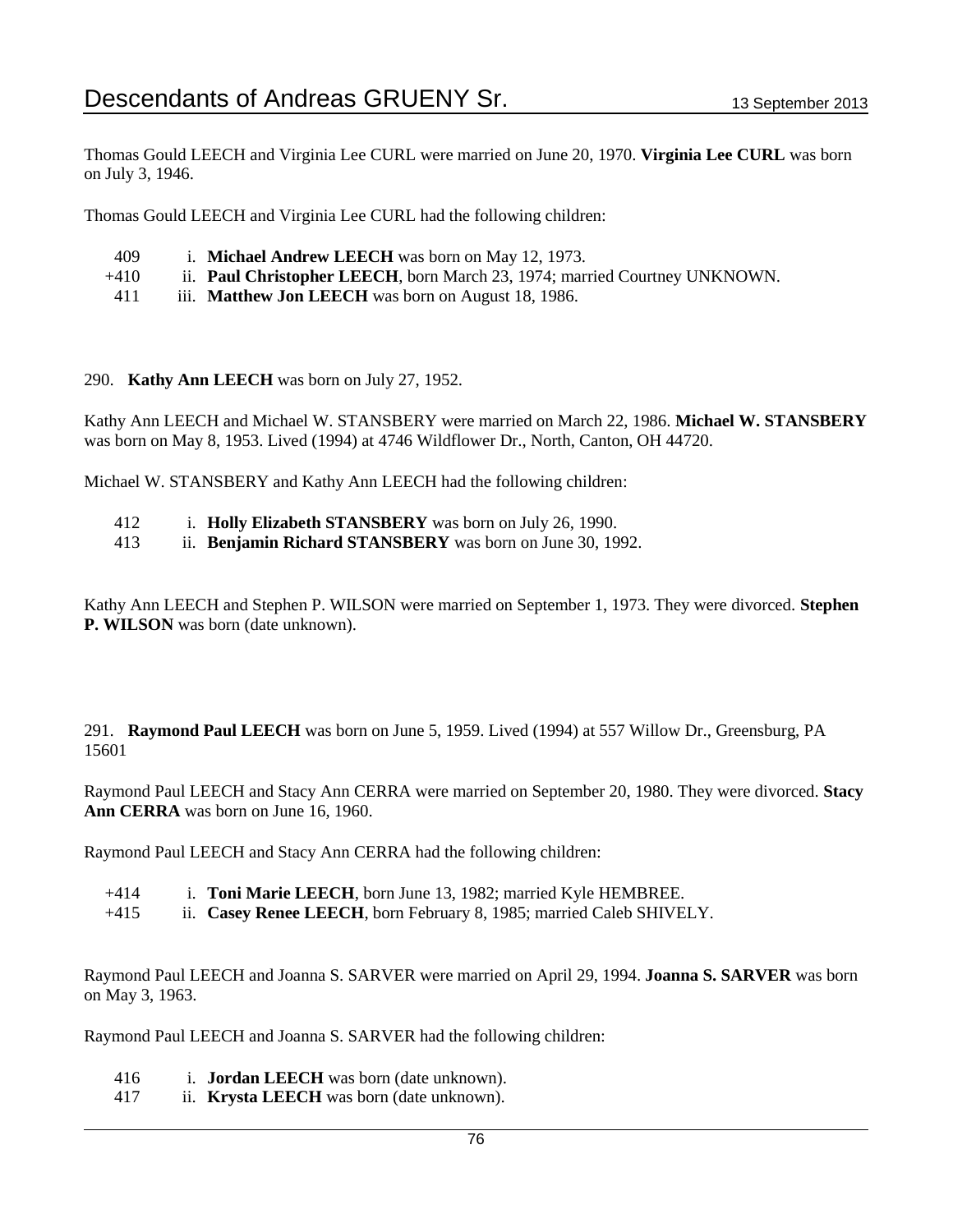- 418 iii. **Kortney LEECH** was born (date unknown).
- 419 iv. **Jeffery LEECH** was born (date unknown).
- 420 v. **Cameron LEECH** was born (date unknown).
- 292. **Janice Elaine DEWALT** was born on December 3, 1947.

Janice Elaine DEWALT and William BENNETT were married on January 16, 1971. They were divorced. **William BENNETT** was born on September 5, 1945.

**James ALICH** was born (date unknown).

#### 294. **Debra Jo DEWALT** was born on July 17, 1951.

Debra Jo DEWALT and Arthur Richard MALENKY were married on November 1, 1975. **Arthur Richard MALENKY** was born on January 15, 1951.

Arthur Richard MALENKY and Debra Jo DEWALT had the following children:

- +421 i. **Amy Leigh MALENKY**, born September 17, 1979; married Rob HEIL, April 24, 2000.
- 422 ii. **Alison Lynne MALENKY** was born on September 8, 1982.

295. **Timothy Scott HENRICH** was born on May 26, 1968 in Bellvue, Pennsylvania. Tim graduate from St. Albans HIgh School in St. Albans, West Virginia and West Virginia State.

Timothy Scott HENRICH and Kristina Leigh WINTER were married on October 4, 2003 in St. Andrew Methodist Church, St. Albans, West Virginia. **Kristina Leigh WINTER** was born (date unknown).

296. **Mark David HENRICH** was born on November 9, 1970 in Bellvue, Pennsylvania. Mark Graduated from St. Albans High School in St. Albans, West Virginia and from West Virginia School of Physical Therapy in 1994.

Mark David HENRICH and Susan Rene PRITT were married in September, 1996. They were divorced. **Susan Rene PRITT** was born (date unknown).

Mark David HENRICH and Susan Rene PRITT had the following child:

423 i. **Austin Blake HENRICH** was born on October 17, 1997.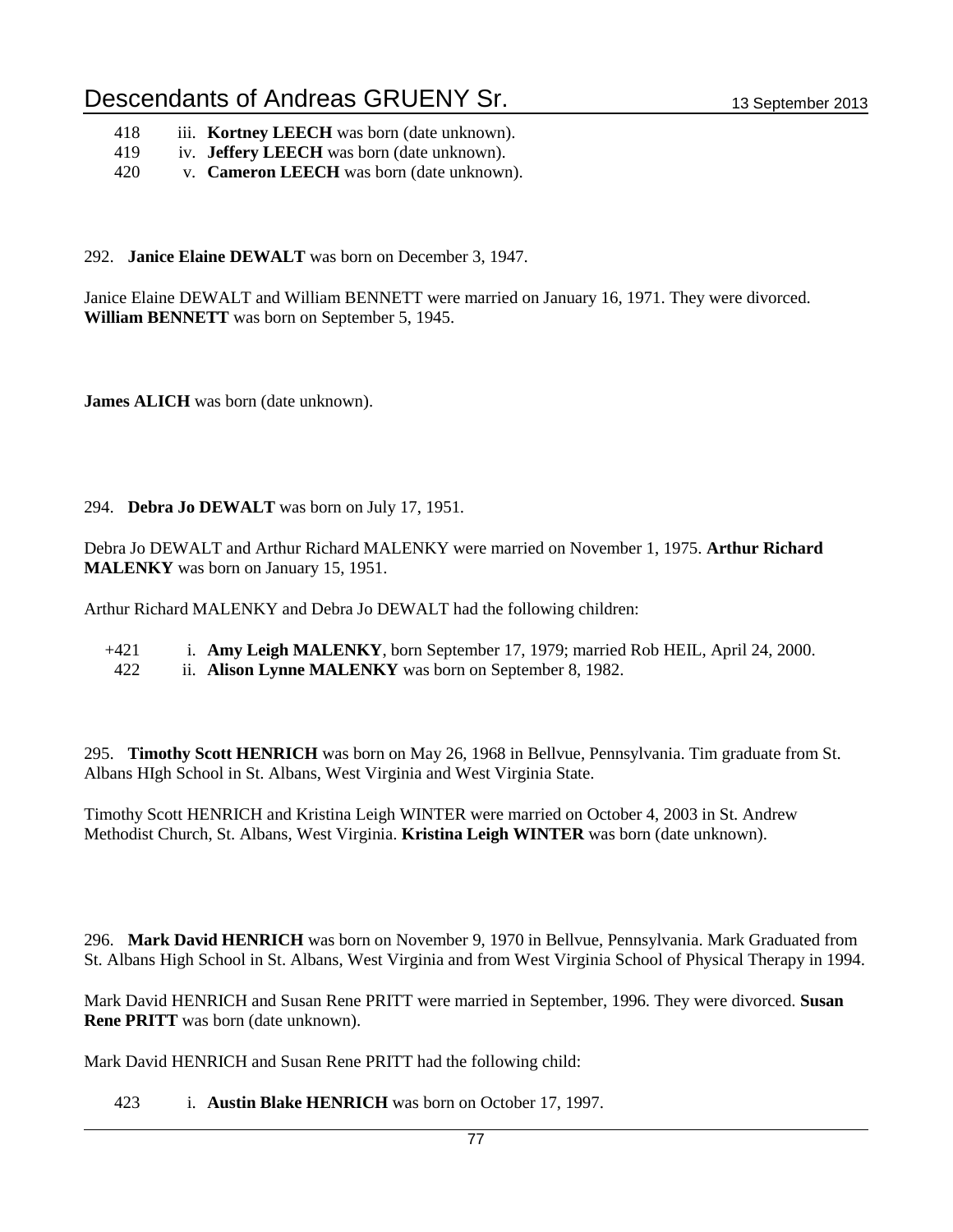Mark David HENRICH and Stefanie Jo Taylor JENNINGS were married on October 23, 2004 in Goldtown Community Church, Goldtown, West Virginia. **Stefanie Jo Taylor JENNINGS** was born (date unknown).

297. **Andrew Bryan HENRICH** was born on August 19, 1973 in South Charleston, West Virginia. Andrew graduated from St. Albans High School in 1991 and from the University of Kentucky School of Mechanical Engineering in 1996.

Andrew Bryan HENRICH and Robyn Lee WILLIAMS were married on May 13, 2000 in Grace Lutheran Church, St. Albans, West Virginia. **Robyn Lee WILLIAMS** was born (date unknown).

Andrew Bryan HENRICH and Robyn Lee WILLIAMS had the following child:

424 i. **Gabriella Jasmine del Carmen HENRICH** was born on July 12, 2005 in Guatemala. She was adopted on January 5, 2006.

#### 299. **Susan Lynn RITCHEY** was born on May 8, 1962.

Susan Lynn RITCHEY and Richard Carl STEINER were married on November 2, 1985. **Richard Carl STEINER** was born on January 22, 1962.

Richard Carl STEINER and Susan Lynn RITCHEY had the following children:

- 425 i. **Jeffrey Scott STEINER** was born (date unknown).
- 426 ii. **Eric Richard STEINER** was born on August 22, 1988.

301. **James Robert RITCHEY** was born on September 15, 1969. He died on April 10, 2007 at the age of 37 in Maryland. The following obituary appeared in the April 15, 2007 edition of the Pittsburgh Post-Gazette:

#### RITCHEY, JAMES ROBERT

Age 37, of Conowingo, MD, formerly of Pittsburgh, PA passed away suddenly at home on Tuesday, April 10, 2007. Jim was born on September 15, 1969 in Pittsburgh, PA. He was a 1987 graduate of Baldwin High School and a graduate of the Community College of Allegheny County with an Associates degree in Nursing. He was a Registered Nurse, Director of Nursing, Wound Care Specialist at Golden Adventures, formerly Beverly Enterprises in Westminster, MD. He is survived by his wife, Robin Ritchey; 4 children, Miranda Omcikus, Hayden J. Ritchey, Jacob R. Ritchey and Lydia R. Ritchey, all of Conowingo, MD; a brother, Scott Ritchey of Pickerington, OH; a sister, Susan Steiner of Pittsburgh, PA; and his parents, Ronald and Janice Ritchey of Pittsburgh, PA. He is also survived by his beloved and best friend, his Rottweiler dog, "Bubba". Friends and family may call 2:00 – 9:00 p.m. on Monday, April 16, 2007 at JOHN F. SLATER FUNERAL HOME, 4201 Brownsville Road, Pittsburgh, PA. Service will be held at 10:00 a.m. on Tuesday, April 17, 2007 at Concordia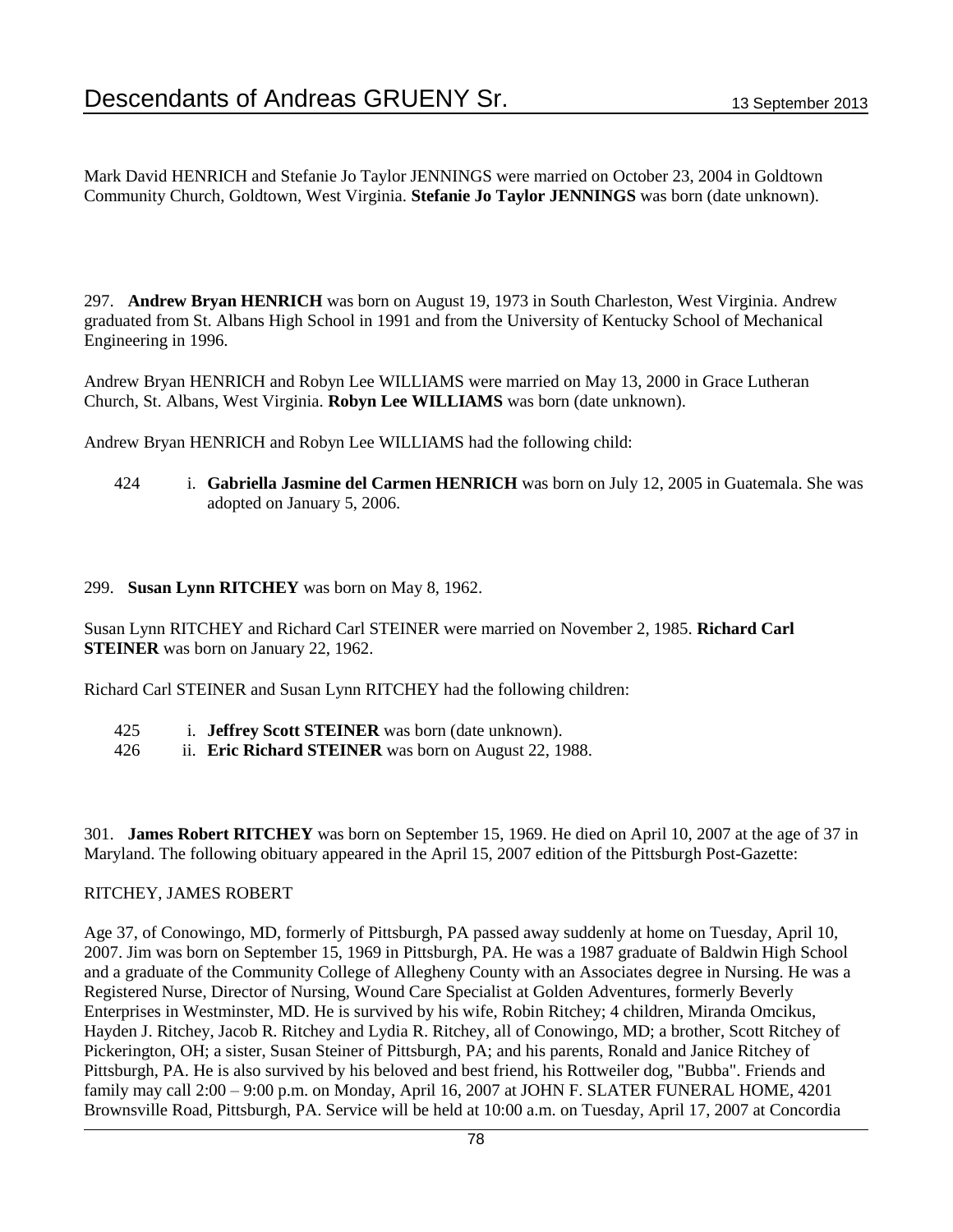Lutheran Church, 3109 Brownsville Road, Brentwood, PA. Burial will be in Jefferson Memorial Park. Contributions may be made to Upper Bay Counseling & Support Services c/o R. T. FOARD FUNERAL HOME, P.A., PO Box 248, Rising Sun, MD 21911. To send condolences visit www.rtfoard.com Send condolences at post-gazette.com/gb

James Robert RITCHEY and Robin UNKNOWN were married. **Robin UNKNOWN** was born (date unknown).

James Robert RITCHEY and Robin UNKNOWN had the following children:

- 427 i. **Hayden J. RITCHEY** was born (date unknown).
- 428 ii. **Jacob R. RITCHEY** was born (date unknown).
- 429 iii. **Lydia R. RITCHEY** was born (date unknown).
- 430 iv. **Miranda OMCIKUS** was born on November 11. She was adopted.

302. **Kevin Dean LANGHOLZ** was born on October 28, 1957. The following article appeared in the *Pittsburgh Business Times* on January 15, 1999. The article has been edited for space.

#### **Partners, brokers, friends**

Langholz and Wilson have formed a natural partnership by Murry Coleman

DOWNTOWN -- When Gary Wilson Jr. and Kevin Langholz first met in 1982, the Pittsburgh real estate brokers found they had at least two striking similarities. For one, both entrepreneurs had an overriding passion for the game of golf. And for another, Mr. Wilson and Mr. Langholz shared long-standing family ties to the local real estate community.

"We were both third generation real estate professionals working for our uncles," Mr. Wilson, now 38, recalled. Mr. Langholz, now 41, began his career as a broker with the Bill Green Co. after college in 1979. Mr. Wilson started in 1982 working for Realty Growth Corp., which had been run for years by his uncle, Bruce Hill Jr.

Both brokers also had prominent grandfathers in the industry. In Mr. Wilson's case, it's Reggie Wilson. Mr. Langholz is the grandson of Bill Green Sr.

"We talked about doing something together for years," Mr. Langholz said. "We were both young and looking to spread our wings, so to speak."

In 1990, they saw an opportunity too good to pass up. Mr. Langholz's uncle, Bill Green Jr., wanted to sell his business. The fledgling entrepreneurs were eager to join forces and they successfully persuaded Mr. Green to turn the firm over to them.

"The company had made a name for itself by focusing on the industrial brokerage side," Mr. Wilson said. "We didn't want to become huge, but we saw opportunities to branch out."

Expanding from its industrial brokerage base, the newly named Langholz/Wilson & Associates moved into other sectors of the Pittsburgh market. "I think most real estate people would say we're known most prominently now as retail and office tenant representatives," Mr. Langholz said.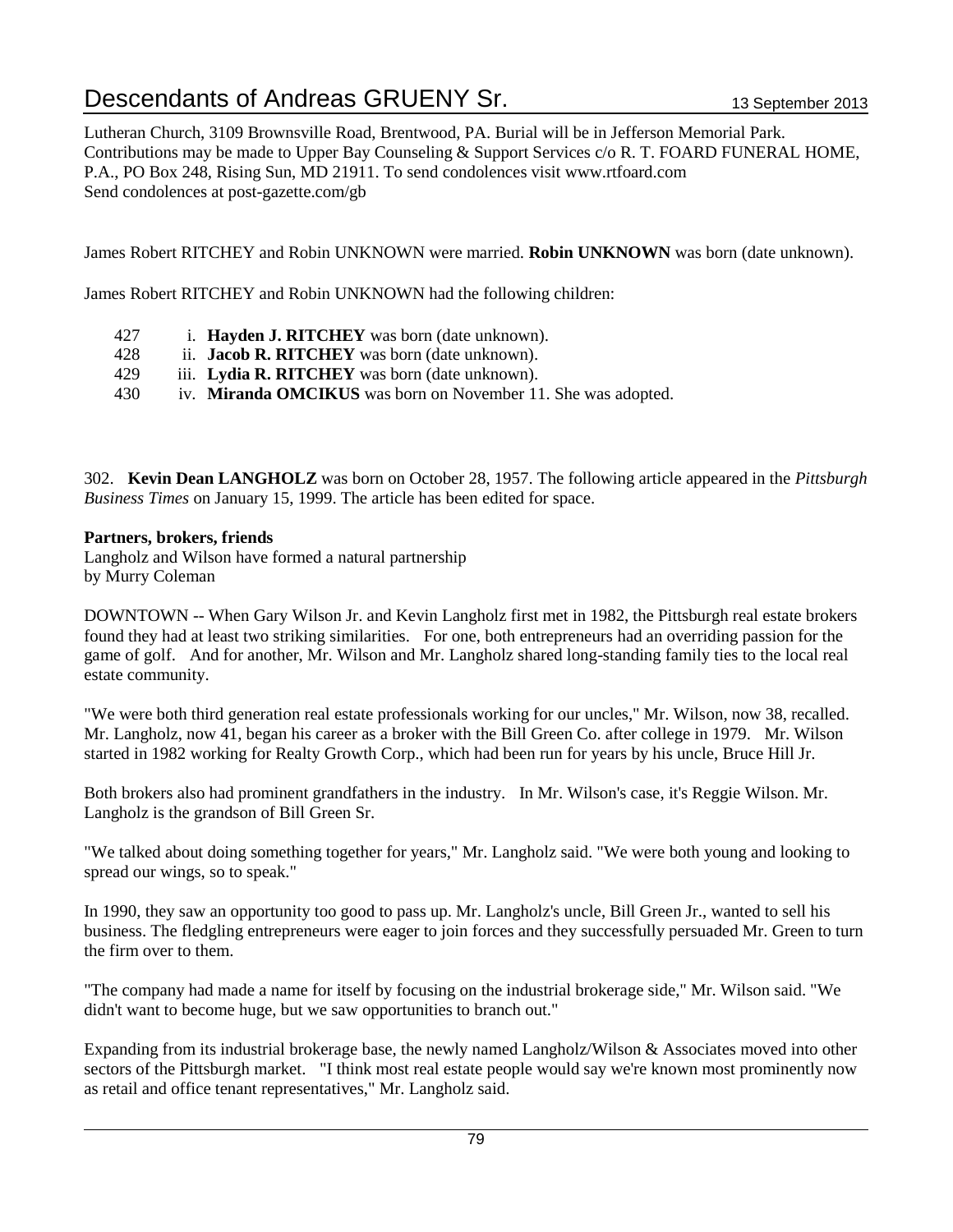Langholz/Wilson is the exclusive broker in the local market for retailers such as Circuit City, Blockbuster Video, the Gap, Pep Boys and Bruegger's Bagels. Brinker International, which owns Chili's Grill & Bar and several other large restaurant chains, is a major client of Langholz/Wilson. "We're also doing a lot of client advisory services now on the industrial side," Mr. Langholz said. ...

Mr. Langholz and Mr. Wilson believe that such initiative to seek out new ideas and contacts is what separates their business from other area commercial brokers. "We've assembled a diverse group of people to take advantage of the company that's been created," Mr. Wilson said. "We've got former bank vice presidents, construction managers, retail executives and a host of others with skills to bring to the table."

The concept they say they've tried to develop in their business is one of a full-service commercial "boutique." "We want this to be a one-stop shop where our people can look at a deal from almost any angle and have the resources to get it done for our clients," Mr. Wilson said.

By offering tenant representation, property management and consulting services aimed at fostering new development, Langholz/Wilson's principals believe they can compete with national real estate brokerages. "We want to grow, but we're never going to be some sort of huge organization or anything," Mr. Wilson said. "We want to maintain our independence from the big boys but still be able to provide customers with the same menu of services."

Kevin Dean LANGHOLZ and Katherine MACIEJEWSKI were married on December 4, 1982. **Katherine MACIEJEWSKI** was born on July 12, 1958.

Kevin Dean LANGHOLZ and Katherine MACIEJEWSKI had the following children:

- 431 i. **Kari LANGHOLZ** was born (date unknown).
- 432 ii. **Jaclyn LANGHOLZ** was born (date unknown).
- 433 iii. **Dean LANGHOLZ** was born (date unknown).

#### 304. **Bruce David GREEN** was born on November 10, 1957.

Bruce David GREEN and Susan DWORNICK were married on January 16, 1982. **Susan DWORNICK** was born on January 15, 1956.

305. **Terrilyn GREEN** was born on October 17, 1958.

Terrilyn GREEN and Ronald W. CROUCH were married on August 16, 1980. They were divorced. **Ronald W. CROUCH** was born on July 22, 1957.

Ronald W. CROUCH and Terrilyn GREEN had the following children:

434 i. **Nicole CROUCH** was born about 1984.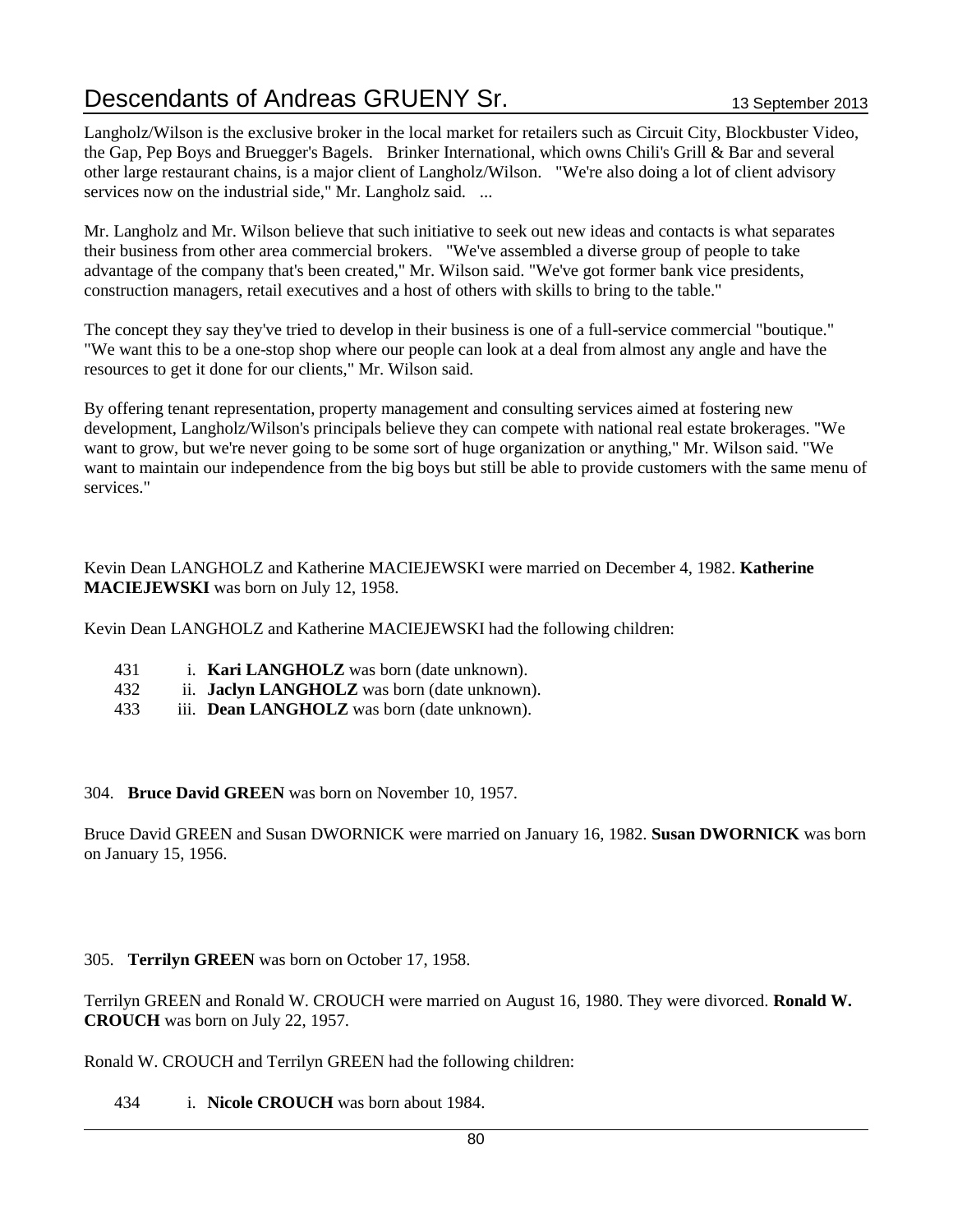- 435 ii. **Matthew CROUCH** was born about 1986. According to Matt's Facebook profile in 2009, Matt graduated from Thomas Jefferson High School in Jefferson Hills, Pennsylvania in 2004 and from Point Park College in Pittsburgh, Pennsylvania in 2008.
- 436 iii. **Christy CROUCH** was born about 1989. According to Christy's Facebook profile in 2009. Christy is studying hospitality at the University of South Carolina Beaufort.

Her mother moved with her to Beaufort in June 2009.

306. **Kellee Maray GREEN** was born on September 19, 1966. According to Kellee's Facebook profile (2009), she graduated from Thomas Jefferson High School in Pleasant Hills, Pennsylvania in 1984), from Denison College in 1988 (B.A. Film) and from California Institute of the Arts 'in 1991 (MFA, film/video).

Kellee Maray GREEN and Stephen SHAIN were married. **Stephen SHAIN** was born (date unknown).

### 307. **Tami Lynn HECHT** was born on June 29, 1955.

Tami Lynn HECHT and Kent P. CASSELLA were married. **Kent P. CASSELLA** was born (date unknown). The following press release was issued by Michigan State University on May 9, 2012:

Cassella appointed MSU assistant VP for communications

EAST LANSING, Mich. — Kent Cassella has been appointed assistant vice president for Communications and Brand Strategy and executive director of Media Communications at Michigan State University.

Cassella has served as MSU's director of media communications since 2007. In his new role, Cassella will serve as primary spokesperson for the university.

A retired U.S. Army officer, Cassella has held a variety of leadership positions in public relations for the military and has directed media strategy around the world. Prior to joining the MSU team, he served as director of public relations at the United States Military Academy at West Point.

Before that he served as the academy's chief of media relations and public information (2002-04). He also was an adjunct professor at Mount Saint Mary College in Newburgh, N.Y., where he taught a number of classes, including introduction to public relations, management communications, and mass media and communications.

In addition to serving as MSU's primary spokesperson, Cassella will be responsible for leading the development of universitywide media communications strategies, implementing media communications initiatives, measuring the impact of those initiative and collaborating to ensure strategic alignment with all communications activities.

Originally from Georgetown, Pa., Cassella earned a bachelor's degree in communications from West Virginia University, a master's in journalism from Marshall University and a master's in business administration from Touro University International in California.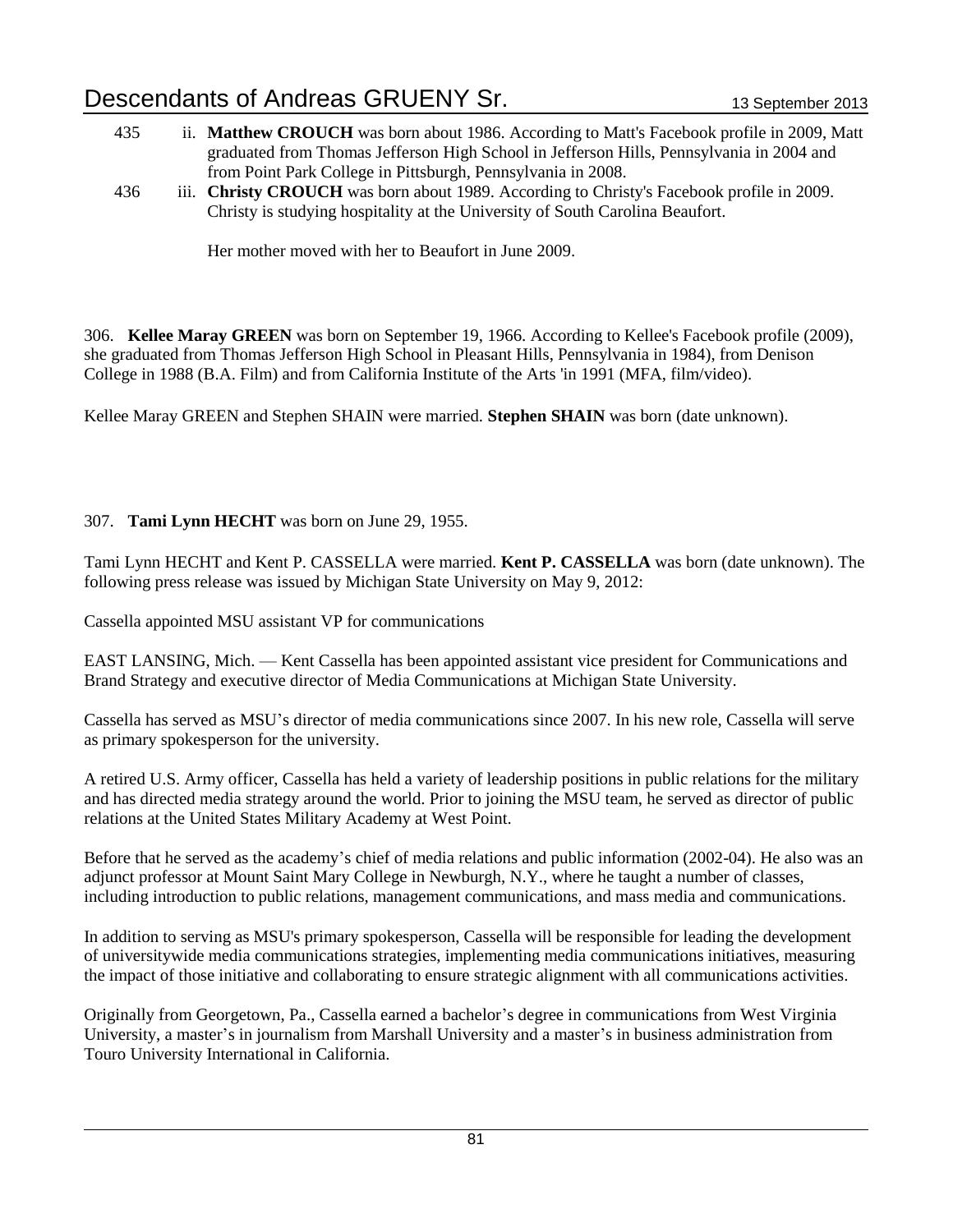308. **Karen Lee HECHT** was born on June 9, 1962.

Karen Lee HECHT and Robert BROWN were married. **Robert BROWN** was born (date unknown).

#### 316. **Thomas Martin "Tommy or Tom" GAGE** was born on April 8, 1955.

Thomas Martin "Tommy or Tom" GAGE and Kay Sandra CONRAD were married on September 6, 1975. **Kay**  Sandra CONRAD was born on March 23, 1955.

Thomas Martin GAGE and Kay Sandra CONRAD had the following children:

- +437 i. **Thomas Martin GAGE Jr.**, born November 15, 1975; married Tena'e Shavonne TERRILL, December 16, 2001.
- +438 ii. **Julie Ann GAGE**, born April 3, 1981; married Darrell Joseph KANIA, August 23, 2003.

#### 317. **Barbara Jean GAGE** was born on April 20, 1954.

Barbara Jean GAGE and Paul Glenn "Pete" RULAND were married on September 11, 1979. **Paul Glenn "Pete" RULAND** was born on February 2, 1954.

Paul Glenn RULAND and Barbara Jean GAGE had the following child:

439 i. **Rachel Lydia RULAND** was born on September 26, 1994.

#### 318. **Susan Maret "Susie" GAGE** was born on May 16, 1958.

Susan Maret "Susie" GAGE and James Richard EDDY were married on August 9, 1980. **James Richard EDDY** was born on April 29, 1960.

James Richard EDDY and Susan Maret GAGE had the following children:

- 440 i. **Patrick James EDDY** was born on December 12, 1982.
- 441 ii. **Timothy Reed EDDY** was born on May 30, 1985.
- 442 iii. **Matthew Gale EDDY** was born on October 19, 1987.

319. **James Lloyd "Jamey" GAGE** was born on September 11, 1961.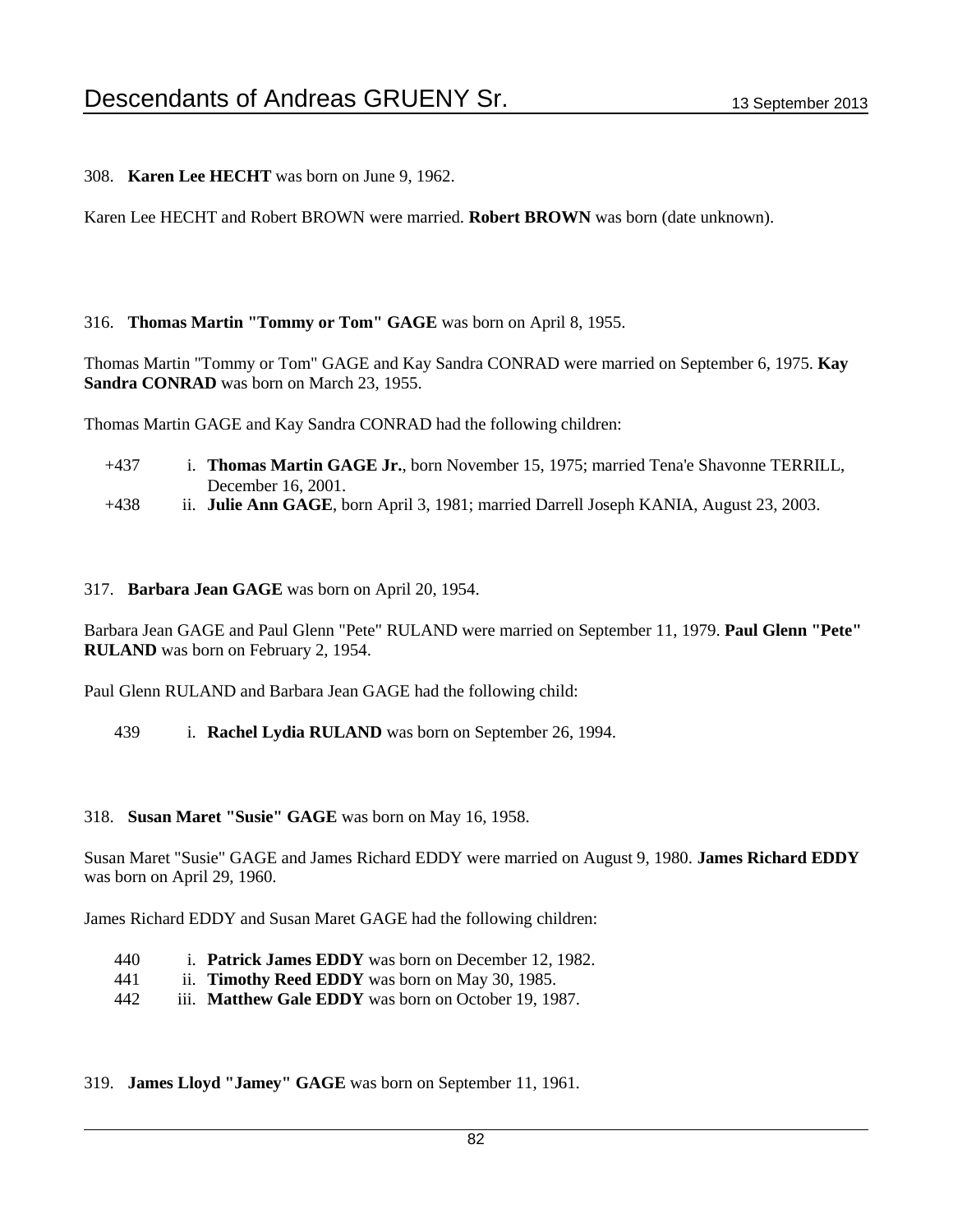James Lloyd "Jamey" GAGE and Robin Teresa HARTLINE were married on August 8, 1987 in Hillsborough County, FL. **Robin Teresa HARTLINE** was born on September 21, 1961.

James Lloyd GAGE and Robin Teresa HARTLINE had the following children:

- 443 i. **Andrew Joseph GAGE** was born on October 19, 1992.
- 444 ii. **Adam Joshua GAGE** was born on December 11, 1995.
- 445 iii. **Alyssa Johanna GAGE** was born on July 24, 1997.

320. **Steven DIES** was born (date unknown).

Steven DIES and Valerie LIPPERT were married on July 6, 2002 in Cambridge Springs, Pennsylvania. **Valerie LIPPERT** was born (date unknown).

#### 321. **Rodney Lee DIES** was born (date unknown).

Rodney Lee DIES and Erica Lynn LAIZURE were married on June 17, 2000 in Baptist Church, Cambridge Springs, Pennsylvania. **Erica Lynn LAIZURE** was born (date unknown).

324. **Michael Daniel MALONEY** was born on July 6, 1969 in Oil City, Venango Co., Pennsylvania. Michael graduated in May 1991 in Texas A & M University, College Station, TX.

According to Janet Maloney (2009), Mike asked Meredith to marry him in the gameroom of his parent's house in Plano, a day after Thanksgiving in 1993. She had come for Thanksgiving dinner, and had to stay overnight because of an ice storm. The next morning, Mike popped the question. They were marrieid at her parent's house. There was only one chair in the room, and it was for Mike's grandfather - Howard McCullough.

Mike works for Ratheon, a government complex in Garland, TX, as a computer programmer. Mike is very involved with the Boy Scouts, being a Cub Master, and going through the program with his son, Stoney. Mike had been in Scouts himself, so it is not new to him. During 2008, Mike and Stoney made the jump up to Weblos.

Michael Daniel MALONEY and Meredith MORGAN were married on December 20, 1993 in the house of the bride's parents in Plano, Texas. **Meredith MORGAN** was born on November 22, 1967 in Ft. McPherson, Atlanta, Georgia. She graduated in December 1997 from Texas Woman's University, Denton, TX, with a nursing degree. She was seven months pregnant with Stoney. She had been elected the President of her class. She was a busy lady. She specializes in Pediatric nursing.

She also plays with the church Bell Choir, and teaches one of the younger children's bell groups.

Michael Daniel MALONEY and Meredith MORGAN had the following children:

446 i. **Benjamin Blackstone "Stoney" MALONEY** was born on February 15, 1998 in Plano, Texas.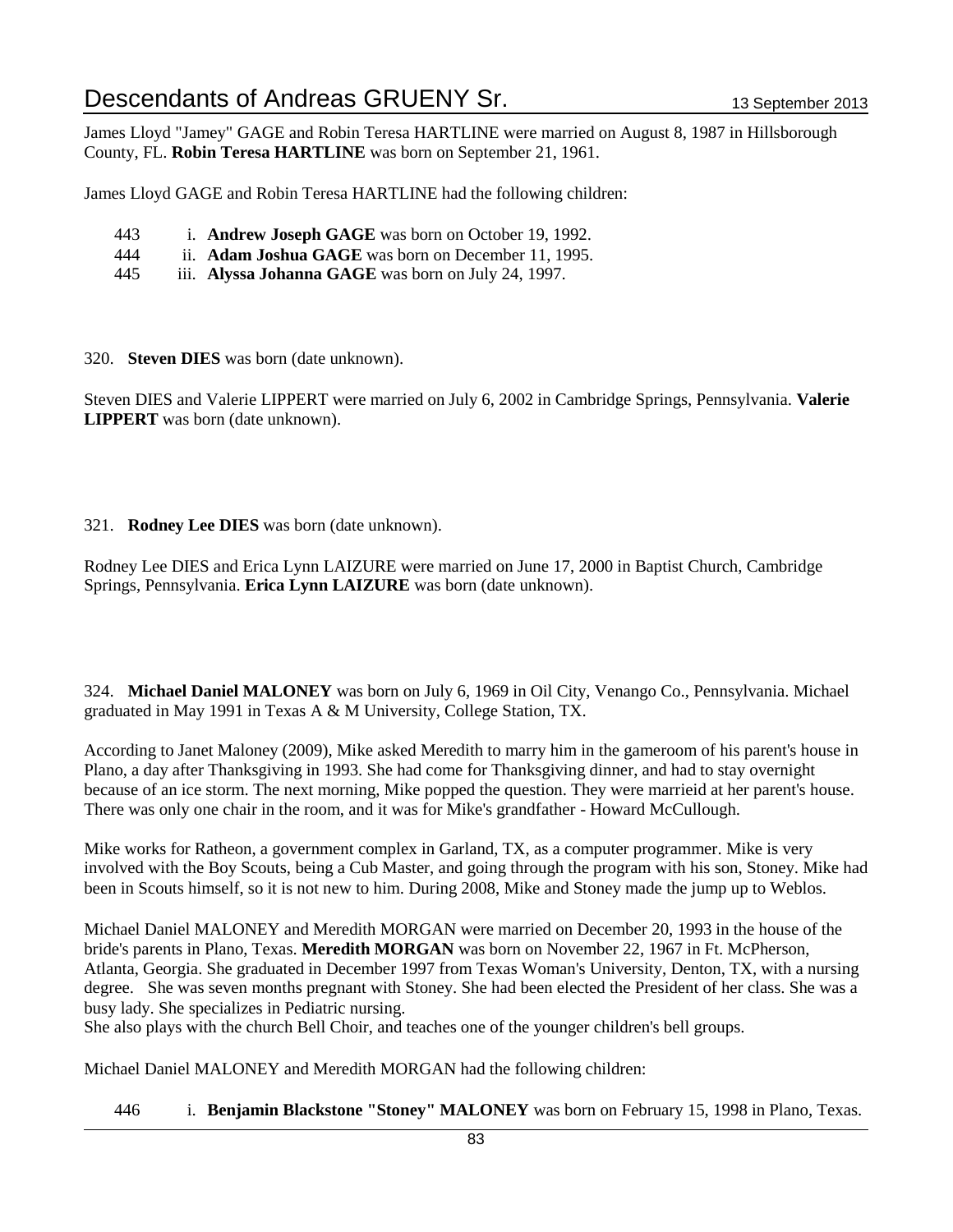According to Janet Maloney (2009), Stoney was named for his Great Grandfather Blackstone. The Benjamin came from his Grandmother Janet Maloney's suggestion as a name to go with Blackstone.

447 ii. **Trent McCullough MALONEY** was born on October 4, 2001 in Plano, Texas. According to Janet Maloney (2009), Trent was named after his Great Uncle, Ronnie Trent, and his Great Grandfather Howard McCullough. Ronnie Trent was a former rodeo cowboy. He was a champion roper. He gave Trent a belt buckle which he had won at one of the rodeos.

326. **Danial Patrick MALONEY** was born on June 22, 1982 in Houston, Texas. Danial graduated in May 2005 from Texas A & M University, College Station, TX.

Danny asked Dori to marry him in front of Cinderella's Castle at Disney World, in Orlando, FLA. It was just after the evening fireworks to close the park. It was also Danny's birthday. She said YES, and he had the ring to put on her finger. Danny and Dori work as a computer programmers for Capsher in College Station, TX.

Danial Patrick MALONEY and Dori Jayne EDENS. were married on November 18, 2006 in Messina Hof Winery, Bryan, TX.. **Dori Jayne EDENS.** was born (date unknown).

337. **Justyn Renne HEADLEY** was born (date unknown).

Justyn Renne HEADLEY and Christopher GRECO were married. **Christopher GRECO** was born (date unknown).

Christopher GRECO and Justyn Renne HEADLEY had the following child:

448 i. **Brady Chistopher GRECO** was born (date unknown).

338. **Hillary RHODES** was born (date unknown).

Hillary RHODES and Michael GREENE were married. **Michael GREENE** was born (date unknown).

339. **Ryan RHODES** was born (date unknown).

Ryan RHODES and Missy UNKNOWN were married. **Missy UNKNOWN** was born (date unknown).

Ryan RHODES and Missy UNKNOWN had the following children:

449 i. **Bryce RHODES** was born (date unknown).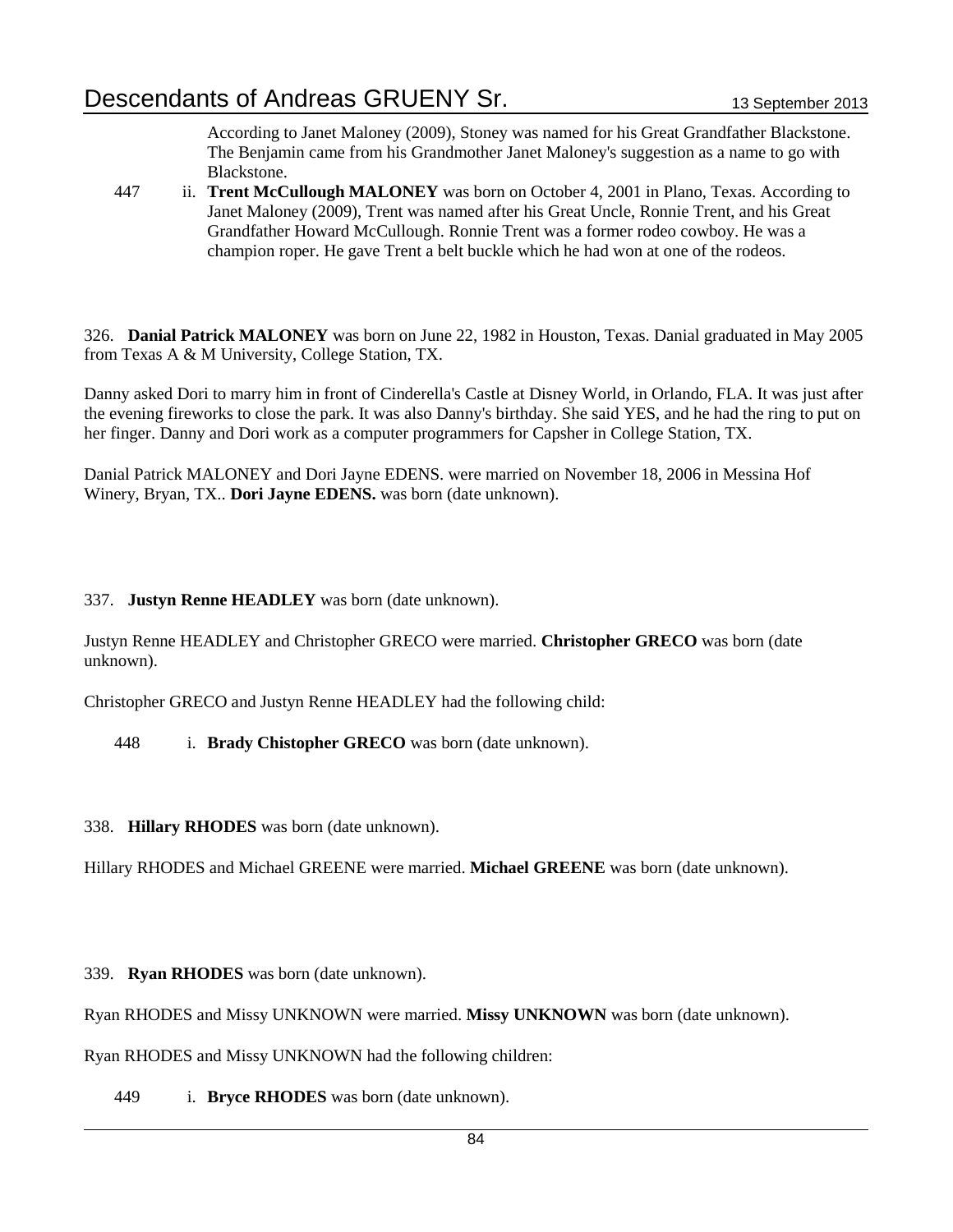450 ii. **Riley RHODES** was born (date unknown).

#### 340. **Donald GREEN** was born (date unknown).

Donald GREEN and Brittany HUTCHINSON were married on June 1, 2002. **Brittany HUTCHINSON** was born (date unknown).

Donald GREEN and Brittany HUTCHINSON had the following child:

451 i. **Bridon Nicole GREEN** was born on October 15, 2009. She died on October 22, 2009 at the age of 0 in Erie, Pennsylvania. The following death notice and obituary were published in the October 23, 2009 edition of The Meadville Tribune on October 23, 2009:

> Bridon Nicole Green, born on Oct. 15, 2009, at Hamot Hospital in Erie, passed away peacefully in the arms of her loving mommy and daddy and went into the arms of Jesus on Thursday, Oct. 22, 2009.

Bridon Nicole Green

CAMBRIDGE SPRINGS — Bridon Nicole Green, born on Oct. 15, 2009, at Hamot Hospital in Erie, passed away peacefully in the arms of her loving mommy and daddy and went into the arms of Jesus on Thursday, Oct. 22, 2009.

She is the daughter of Donald and Brittany Hutchinson Green of Cambridge Springs. Bridon gave her family a lifetime of love during her short life. She was a beautiful baby girl who touched many lives in such a brief lifetime and will always be deeply loved and missed.

Bridon is survived by her maternal grandmother, Beverly Anderson of Erie; paternal grandparents, Denise Green of Meadville and Don Green of Cambridge Springs; and great-grandparents, Don and Geri Campbell Green of Cambridge Springs, Wayne and Shirley Wilcox of Mesa, Ariz., and Carol Hutchinson of Anderson, Ind. She is a cherished niece of Angela and Matthew Stroup of Erie; Rob and Jennifer James of Studio City, Calif., Rolee and Greg Luciano of Edinboro, Jessica and Sharon Sloan and Rachel Hutchinson of Yorktown, Ind., John and Stacie Luebbert of Edinboro, Daniel and Stacy Green of Gibsonia, and John and Shelly Jenkins of Fort Drum, N.Y. She is also survived by cousins, Alec, Aidan, Owen, Caleb, Regan, Kennedy, Grant, Lydia and Ryland.

She is being met in heaven by her maternal grandfather, Paul Hutchinson; her stepgrandfather, Roland Anderson; and her paternal great-great-grandparents, Fred and Hazel Green, and Paul and Helen Willcox.

A graveside service will be conducted at Mitchell Cemetery on Kreitz Road, Cambridge Springs, on Sunday at 3 p.m., officiated by the Rev. Harold Ferraro, pastor of New Beginnings Church of God in Meadville. A memorial dinner will follow at New Beginnings Church of God, 13226 Leslie Road, Meadville.

A private family service will be conducted at Van Matre Family Funeral Home in Cambridge Springs on Sunday, beginning at 1 p.m.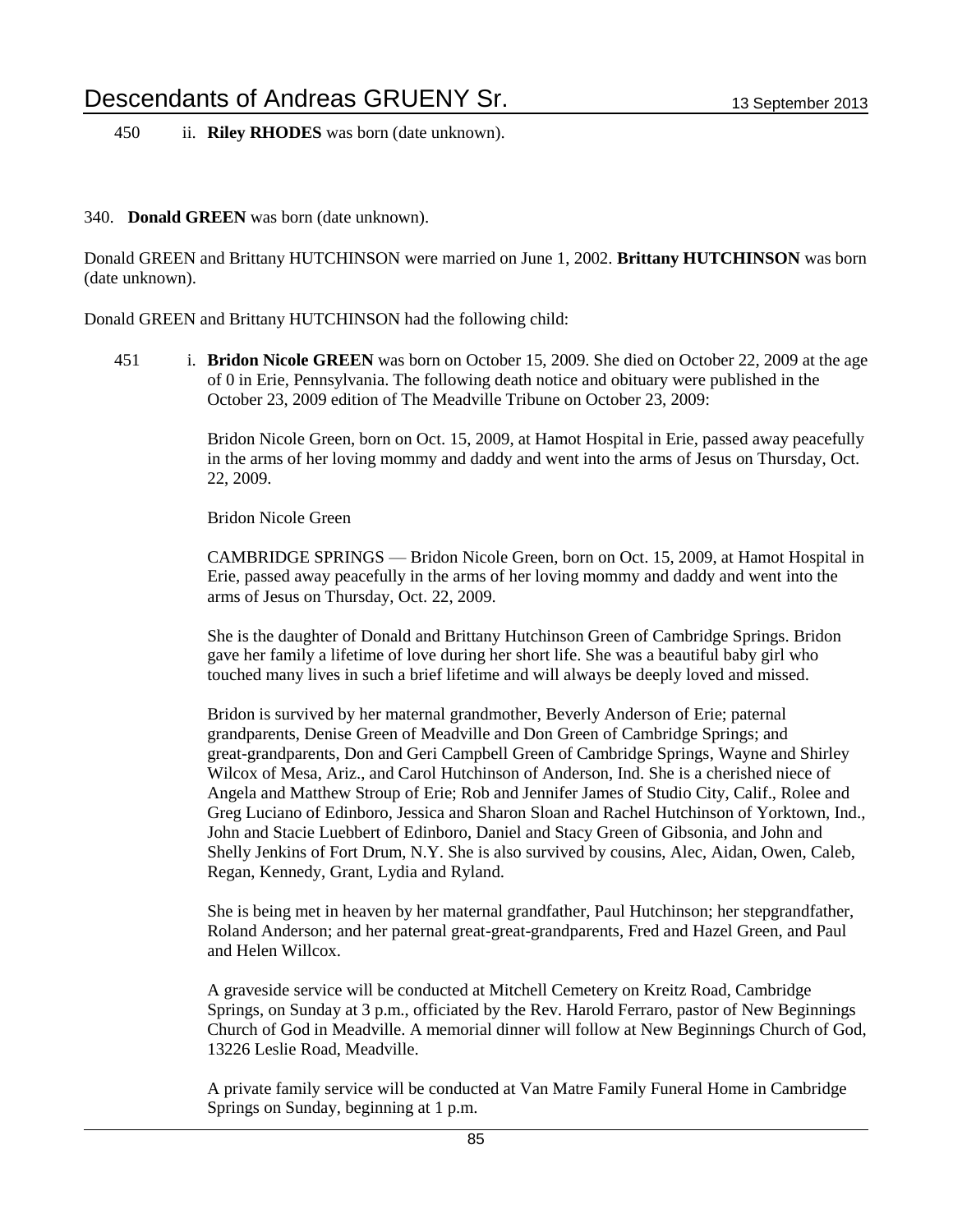In lieu of flowers, donations may be made to Bridon Nicole Green Memorial Fund, c/o New Beginnings Church of God. To send condolences, please visit www.vanmatrefuneralhome.com.

341. **Daniel W. GREEN** was born (date unknown).

Daniel W. GREEN and Stacy Jo ROSS were married. **Stacy Jo ROSS** was born on July 17, 1983 in Cambridge Springs, Pennsylvania. Stacy graduated in 2005 from Gannon University with a B.S. Degree in Nursing. She graduated from the University of Pittsburgh in 2005 with an MSN. She intends to work as a Nurse Practioner in the Emergency Room of Hamot Medical Center in Erie, Pennsylania.

Daniel W. GREEN and Stacy Jo ROSS had the following child:

452 i. **Kennedy Charlise GREEN** was born on August 27, 2009 in Pennsylvania.

342. **Stacie R. GREEN** was born (date unknown).

Stacie R. GREEN and John LUEBBERT were married. **John LUEBBERT** was born (date unknown).

347. **Nancy RETZER** was born (date unknown).

Nancy RETZER and Dan PIRICH were married. **Dan PIRICH** was born (date unknown).

348. **Robin RETZER** was born (date unknown).

Robin RETZER and Larry CUNNING were married. **Larry CUNNING** was born (date unknown).

350. **Joanne RETZER** was born (date unknown).

Joanne RETZER and Unknown PELLESIER were married. **Unknown PELLESIER** was born (date unknown).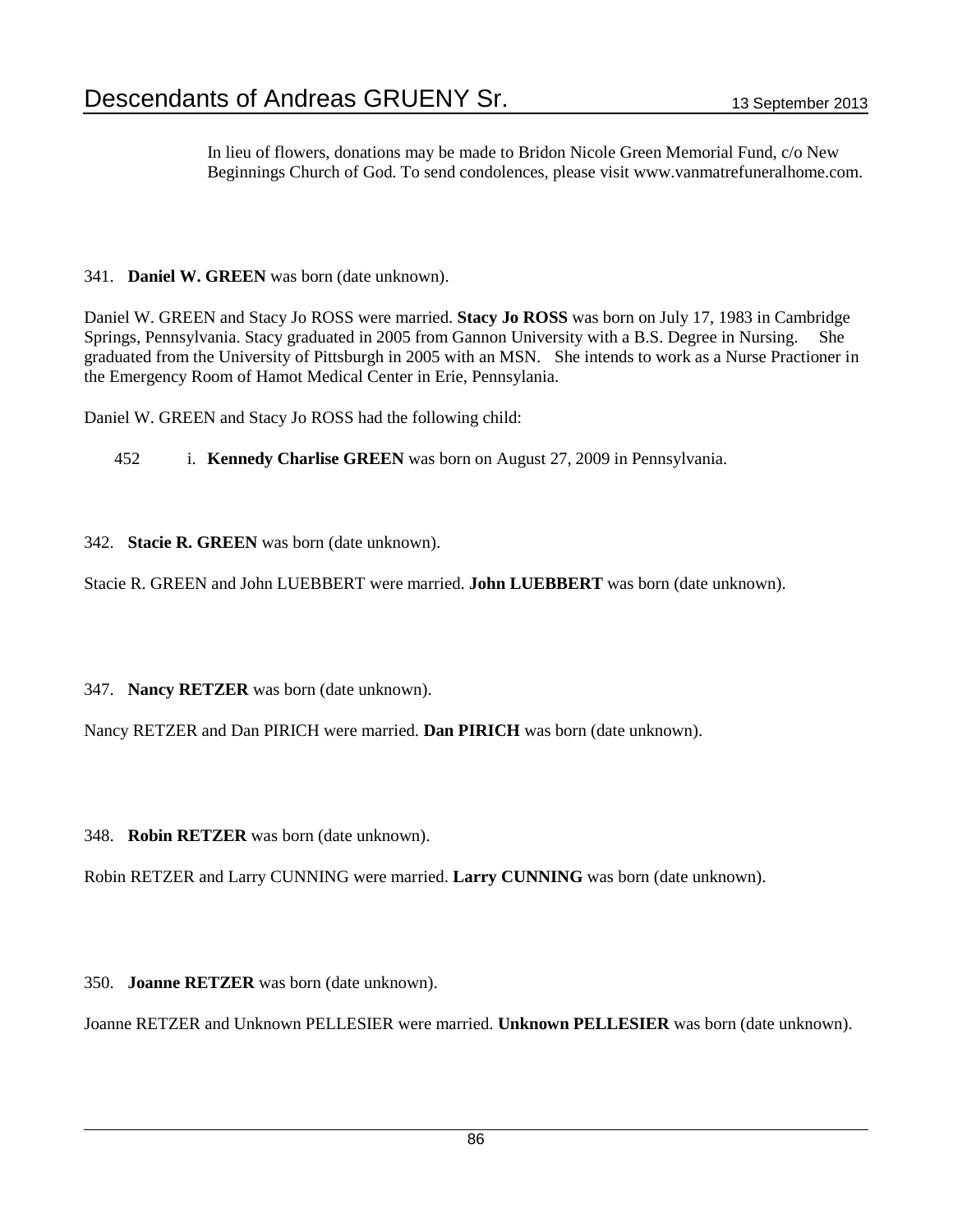351. **Geraldine Ann KUNTZ** was born (date unknown).

Geraldine Ann KUNTZ and Jerry AANRUD were married. **Jerry AANRUD** was born (date unknown).

### 352. **Geraldine Ann KUNTZ** was born (date unknown).

Geraldine Ann KUNTZ and Gary KARPENKO were married. **Gary KARPENKO** was born (date unknown).

Gary KARPENKO and Geraldine Ann KUNTZ had the following children:

453 i. **Dawn Michele KARPENKO** was born (date unknown).

454 ii. **Shannon KARPENKO** was born (date unknown).

### 354. **Robert SCHMIDT** was born (date unknown).

Robert SCHMIDT and Karen DVORAK were married. **Karen DVORAK** was born (date unknown).

Robert SCHMIDT and Karen DVORAK had the following children:

- 455 i. **Robbi Harris SCHMIDT** was born (date unknown).
- 456 ii. **William Charles SCHMIDT** was born (date unknown).

### 356. **Marvin Lester HORMAN** was born (date unknown).

Marvin Lester HORMAN and Claranell CRISWELL were married. **Claranell CRISWELL** was born (date unknown).

Marvin Lester HORMAN and Claranell CRISWELL had the following children:

- 457 i. **Cynthia Lee HORMAN** was born (date unknown).
- 458 ii. **Charles Advel HORMAN** was born (date unknown).
- 459 iii. **Lynna Denise HORMAN** was born (date unknown).
- 460 iv. **Daniel Lee HORMAN** was born (date unknown).
- 461 v. **Shelly Marie HORMAN** was born (date unknown).
- 462 vi. **Michael James HORMAN** was born (date unknown).
- 463 vii. **Melissa Ann HORMAN** was born (date unknown).

358. **Wallace Leslie HORMAN** was born (date unknown).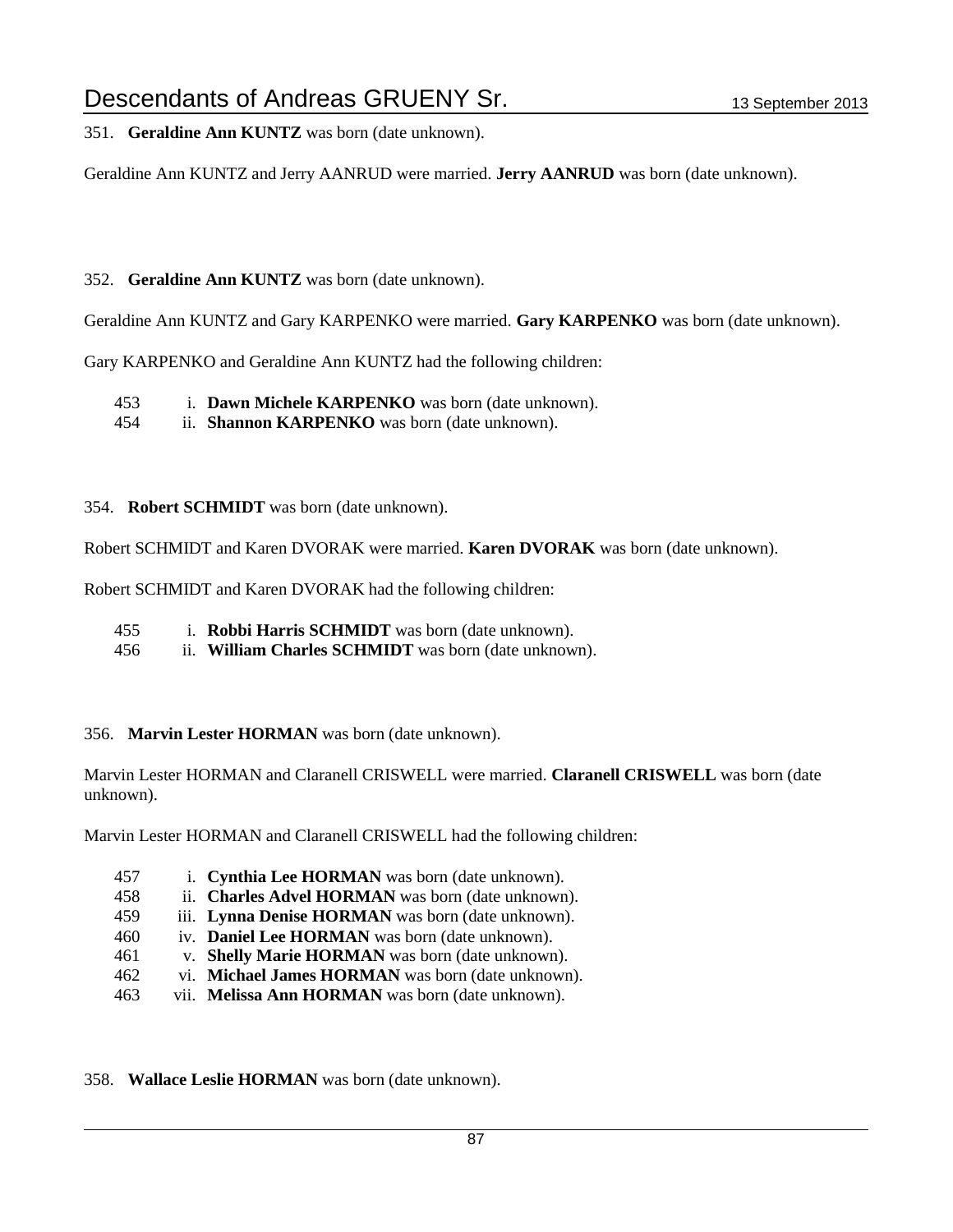Wallace Leslie HORMAN and Norma HAWKINS were married. **Norma HAWKINS** was born (date unknown).

Wallace Leslie HORMAN and Norma HAWKINS had the following children:

464 i. **Tamara Denice HORMAN** was born (date unknown).

465 ii. **Rhonda Lynn HORMAN** was born (date unknown).

359. **Ernst Paul KUNTZ** was born (date unknown).

Ernst Paul KUNTZ and Rosie UNKNOWN were married. **Rosie UNKNOWN** was born (date unknown).

Ernst Paul KUNTZ and Lois LEVIN were married. **Lois LEVIN** was born (date unknown).

Ernst Paul KUNTZ and Lois LEVIN had the following children:

- 466 i. **Linda Anne KUNTZ** was born (date unknown).
- 467 ii. **Grace Jeanette KUNTZ** was born (date unknown).

360. **Dorothy Naomi KUNTZ** was born on May 5, 1929 in Glendale, Los Angeles Co., California. She died on February 22, 1999 at the age of 69 in Red Bluff, Tahama Co., California.

Dorothy Naomi KUNTZ and William GONZALEZ were married. **William GONZALEZ** was born (date unknown).

William GONZALEZ and Dorothy Naomi KUNTZ had the following children:

- +468 i. **Sandra Lee GONZALEZ**, married James ARANO.
- +469 ii. **William John GONZALEZ Jr.**, married Drinda FULLER; married Jody RAUCH; married Kathy WHITLOCK; married Lynn Marie OLIVER.
- 470 iii. **Ben John GONZALEZ** was born (date unknown).

Dorothy Naomi KUNTZ and Walt WILSON were married. **Walt WILSON** was born (date unknown).

361. **Vera KUNTZ** was born (date unknown).

Vera KUNTZ and Billy W. ARTHUR were married. **Billy W. ARTHUR** was born (date unknown).

Billy W. ARTHUR and Vera KUNTZ had the following children: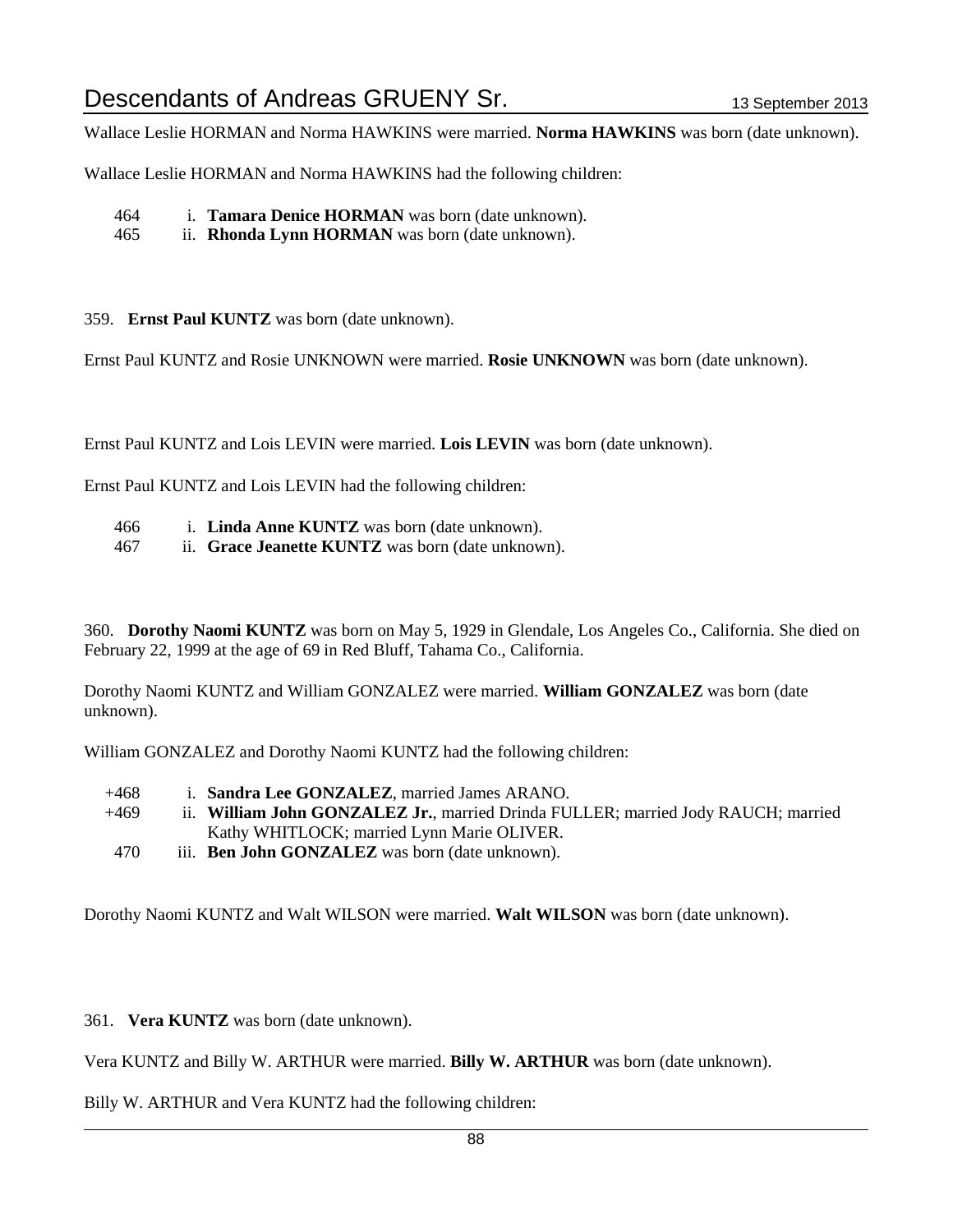- 471 i. **Terry Lynn ARTHUR** was born (date unknown).
- 472 ii. **Sharon Ann ARTHUR** was born (date unknown).

363. **Robert Leroy KUNTZ** was born on February 16, 1942 in Yolo Co., California. He died on November 21, 1992 at the age of 50 in Sutter Co., California.

Robert Leroy KUNTZ and Joyce GIESE were married. **Joyce GIESE** was born (date unknown).

Robert Leroy KUNTZ and Joyce GIESE had the following children:

- 473 i. **Robert KUNTZ Jr.** was born (date unknown).
- 474 ii. **Tammy Louise KUNTZ** was born (date unknown).
- 475 iii. **Charles KUNTZ** was born (date unknown).
- 476 iv. **Jerry KUNTZ** was born (date unknown).
- 477 v. **Kimberly KUNTZ** was born (date unknown).
- 364. **Leilani Darlene KUNTZ** was born (date unknown).

Leilani Darlene KUNTZ and Raymond LaVerne SPRING were married. **Raymond LaVerne SPRING** was born (date unknown).

Raymond LaVerne SPRING and Leilani Darlene KUNTZ had the following child:

- 478 i. **Bryan Keith SPRING** was born on October 12, 1967 in Colorado Springs, El Paso Co., Colorado. He died on January 27, 1997 at the age of 29 in Corfu, Genesee Co., New York.
- 365. **Nina Kay KUNTZ** was born (date unknown).

Nina Kay KUNTZ and Thomas Lee STOCKWELL were married. **Thomas Lee STOCKWELL** was born (date unknown).

Thomas Lee STOCKWELL and Nina Kay KUNTZ had the following child:

- +479 i. **Chad STOCKWELL**, married Kay Lynn JENSON.
- 366. **Nova Fay KUNTZ** was born (date unknown).

Nova Fay KUNTZ and Robert Lynn SMITH were married. **Robert Lynn SMITH** was born (date unknown).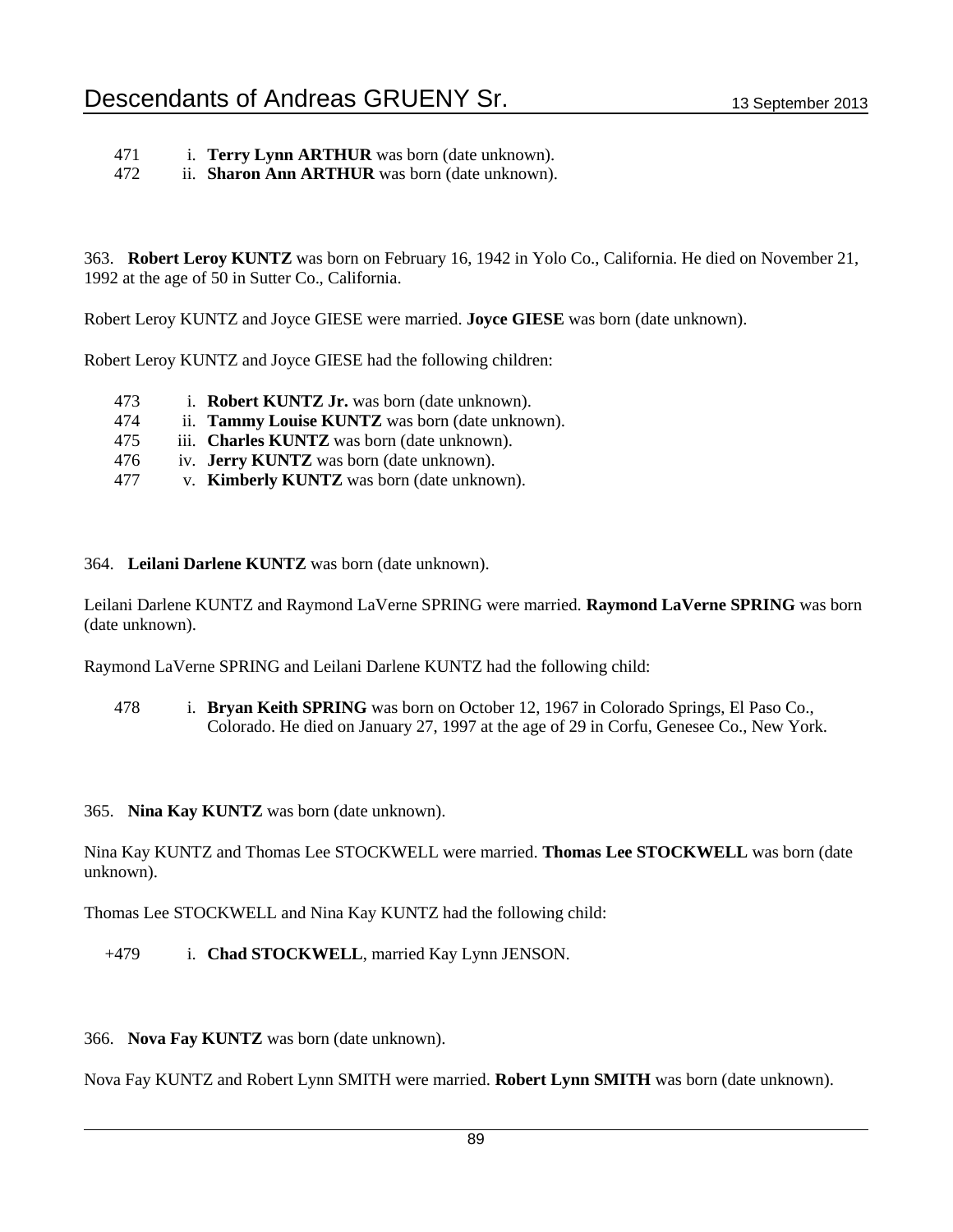Robert Lynn SMITH and Nova Fay KUNTZ had the following children:

- 480 i. **Julia Ashley SMITH** was born (date unknown).
- 481 ii. **Jennifer Lynn SMITH** was born (date unknown).
- 482 iii. **Amanda Joy SMITH** was born (date unknown).

367. **Betty Ellen ZANE** was born (date unknown).

Betty Ellen ZANE and Raymond RESCH were married. **Raymond RESCH** was born (date unknown).

Raymond RESCH and Betty Ellen ZANE had the following children:

- 483 i. **Lori Elaine RESCH** was born (date unknown).
- +484 ii. **Lindsey Ann RESCH**, married Dameon G. BATES.
- 485 iii. **Kari Lea RESCH** was born (date unknown).

368. **Steven Mack ZANE** was born (date unknown).

Steven Mack ZANE and Margaret CUMMINGS were married. **Margaret CUMMINGS** was born (date unknown).

Steven Mack ZANE and Margaret CUMMINGS had the following children:

- 486 i. **Marcie Camille ZANE** was born (date unknown).
- 487 ii. **Lisa Marie ZANE** was born (date unknown).
- 488 iii. **Danielle Dawn ZANE** was born (date unknown).
- 489 iv. **Jeremiah Cummings ZANE** was born (date unknown).
- 369. **Edith KUNTZ** was born (date unknown).

Edith KUNTZ and Robert MORTENSON were married. **Robert MORTENSON** was born (date unknown).

Robert MORTENSON and Edith KUNTZ had the following children:

- 490 i. **Laura Jean MORTENSON** was born (date unknown).
- 491 ii. **Lisa Marie MORTENSON** was born (date unknown).
- 492 iii. **Nichole Ann MORTENSON** was born (date unknown).
- 370. **Judith Ann KUNTZ** was born (date unknown).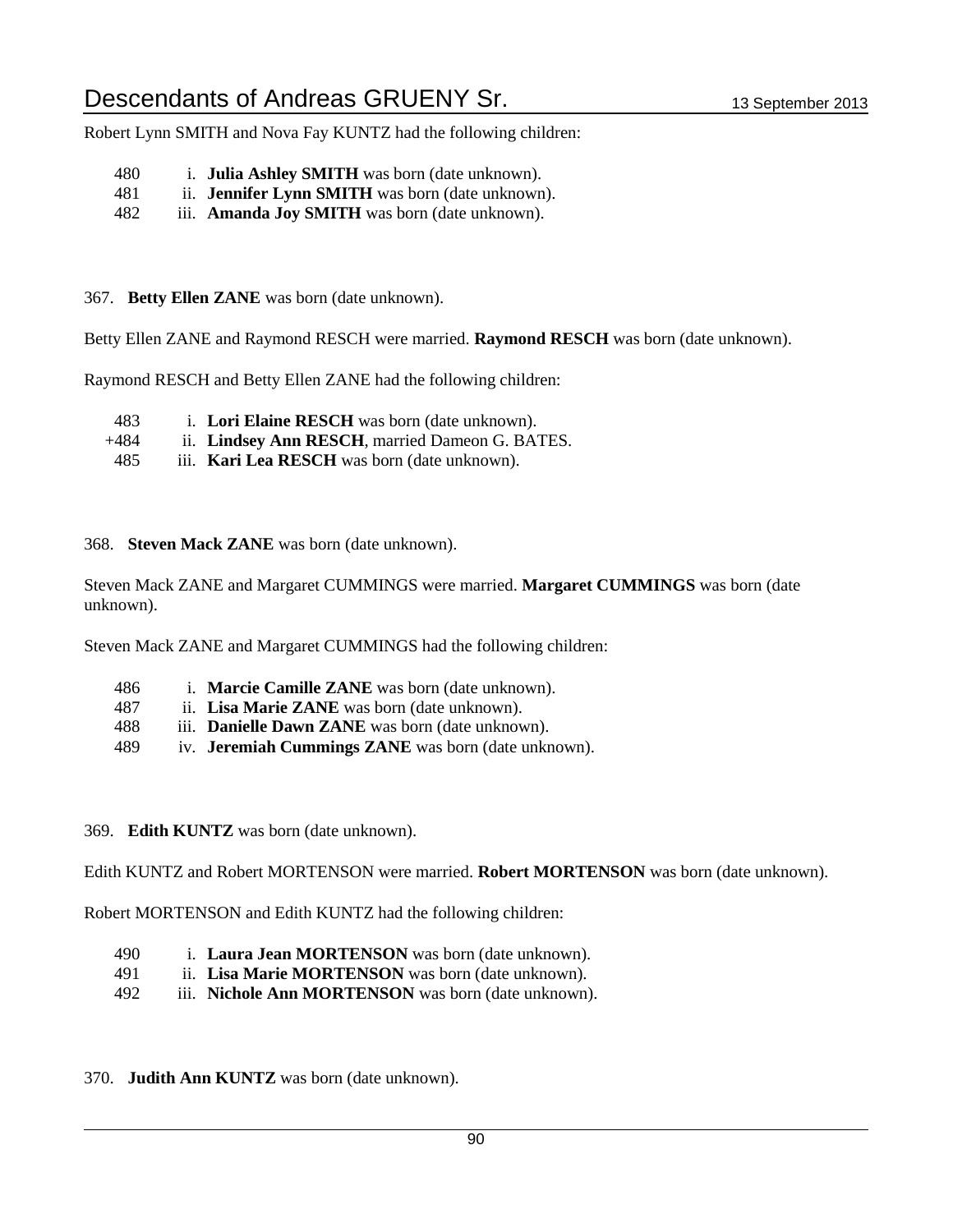Judith Ann KUNTZ and Nathan WHITLEY were married. **Nathan WHITLEY** was born (date unknown).

#### 374. **Valerie J. KUNTZ** was born (date unknown).

Valerie J. KUNTZ and Greg JACK were married. **Greg JACK** was born (date unknown).

Greg JACK and Valerie J. KUNTZ had the following children:

- 493 i. **Jeremy W. JACK** was born (date unknown).
- 494 ii. **Jason JACK** was born (date unknown).

#### 375. **Jeanette Ann REICHMUTH** was born (date unknown).

Jeanette Ann REICHMUTH and Gerald R. HAYTON were married. **Gerald R. HAYTON** was born (date unknown).

Gerald R. HAYTON and Jeanette Ann REICHMUTH had the following children:

- +495 i. **Chad G. HAYTON**, married Heather UNKNOWN.
- 496 ii. **Alyson M. HAYTON** was born on June 27, 1970. She died on October 14, 1970 at the age of 0.
- +497 iii. **Ryan HAYTON**, married Kim PECK.
- 498 iv. **Amber HAYTON** was born (date unknown).
- +499 v. **Jared Matthew HAYTON**, married Jaime Marie ABBASCIA.

#### 376. **George Gregory REICHMUTH Jr.** was born (date unknown).

George Gregory REICHMUTH Jr. and Debra MORGAN were married. **Debra MORGAN** was born (date unknown).

George Gregory REICHMUTH and Debra MORGAN had the following children:

- 500 i. **Heidi L. REICHMUTH** was born (date unknown).
- 501 ii. **Melanie Ann REICHMUTH** was born (date unknown).
- +502 iii. **Gregory George REICHMUTH**, married Annabelle UNKNOWN.

### 377. **David Roger REICHMUTH** was born (date unknown).

David Roger REICHMUTH and Cynthia COLE were married. **Cynthia COLE** was born (date unknown).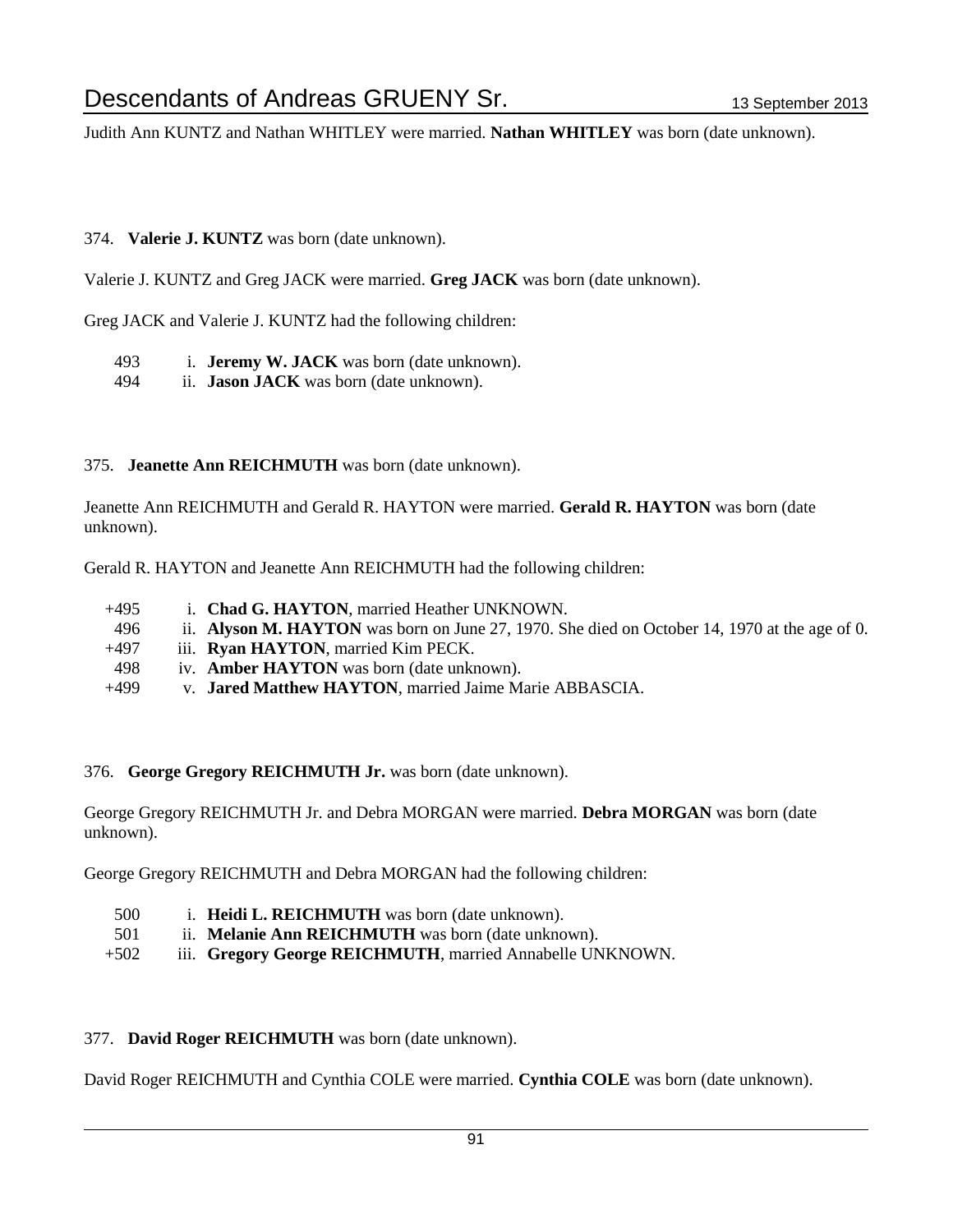David Roger REICHMUTH and Cynthia COLE had the following children:

- +503 i. **Elizabeth REICHMUTH**, married Eric A. ANSON.
- 504 ii. **David Roger REICHMUTH** was born (date unknown).
- 505 iii. **John Michael REICHMUTH** was born (date unknown).

#### 378. **Rene Michele ALBERTI** was born (date unknown).

Rene Michele ALBERTI and Tom DENIZ were married. **Tom DENIZ** was born (date unknown).

Tom DENIZ and Rene Michele ALBERTI had the following children:

- 506 i. **Thomas Alberti DENIZ** was born (date unknown).
- 507 ii. **Adam Tyson DENIZ** was born (date unknown).
- 508 iii. **Summer Renee DENIZ** was born (date unknown).

379. **Roxanne Louise ALBERTI** was born (date unknown).

Roxanne Louise ALBERTI and Charlie KEYS were married. **Charlie KEYS** was born (date unknown).

Charlie KEYS and Roxanne Louise ALBERTI had the following children:

- +509 i. **Bryan Edward KEYS**, married Deborah BARNES.
- 510 ii. **Kathleen Louise KEYS** was born (date unknown).

#### 380. **Michael Richard ALBERTI** was born (date unknown).

Michael Richard ALBERTI and Debra MENDONSA were married. **Debra MENDONSA** was born (date unknown).

Michael Richard ALBERTI and Debra MENDONSA had the following children:

- 511 i. **Mike Dario ALBERTI** was born (date unknown).
- 512 ii. **Mark Aaron ALBERTI** was born (date unknown).
- 513 iii. **Kimberly Diane ALBERTI** was born (date unknown).

## **Tenth Generation**

391. **Bethany Ruth HEMINGWAY** was born in Pittsburgh, Pennsylvania.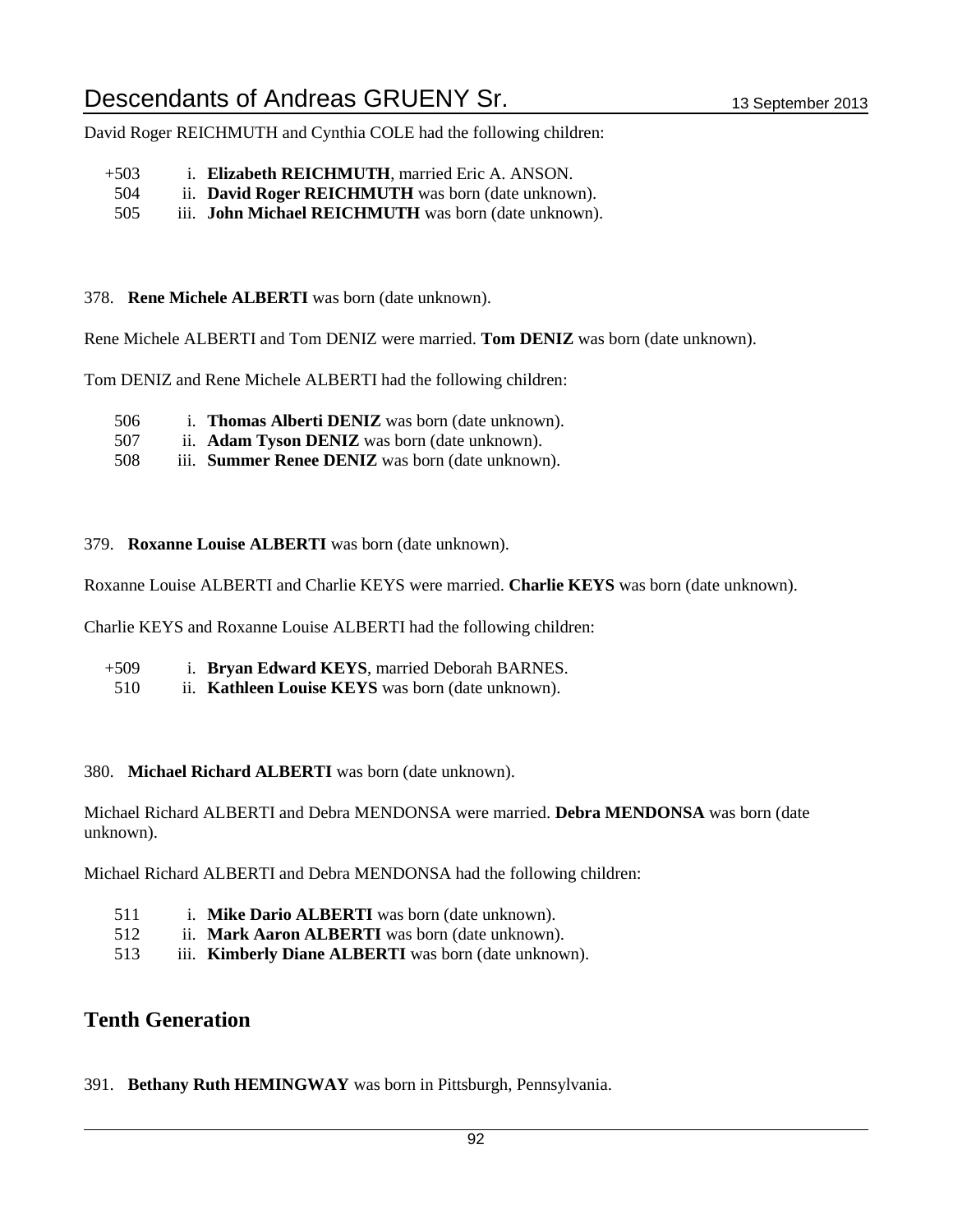Bethany Ruth HEMINGWAY and Ian KLOBUCHAR were married on July 7, 2012 in Pennsylvania. **Ian KLOBUCHAR** was born (date unknown).

Ian KLOBUCHAR and Bethany Ruth HEMINGWAY had the following child:

514 i. **Zora KLOBUCHAR** was born on April 10, 2013 in Pittsburgh, Allegheny Co., Pennsylvania.

## 394. **John Franklin JOHNSON III** was born in Fort Bragg, NC.

John Franklin JOHNSON III and Irene Alejandra PALOMINO RIVADENEYRA were married. **Irene Alejandra PALOMINO RIVADENEYRA** was born.

John Franklin JOHNSON and Irene Alejandra PALOMINO RIVADENEYRA had the following children:

- 515 i. **Sarah Audrey JOHNSON** was born in Quito, Ecuador.
- 516 ii. **Evan Simon JOHNSON** was born in Quito, Ecuador.

### 395. **Douglas Verville JOHNSON** was born in Dayton, Ohio.

Douglas Verville JOHNSON and Audrey Marie LATHRAM were married. **Audrey Marie LATHRAM** was born (date unknown).

Douglas Verville JOHNSON and Audrey Marie LATHRAM had the following children:

- 517 i. **Abigal JOHNSON** was born (date unknown).
- 518 ii. **Madison Nicole JOHNSON** was born in Fredericksburg, Virginia.

Douglas Verville JOHNSON and Melissa DARNELL were married. They were divorced. **Melissa DARNELL** was born (date unknown).

Douglas Verville JOHNSON and Melissa DARNELL had the following child:

519 i. **Tristan Anthony JOHNSON** was born in Annapolis, Maryland.

396. **Benjamin Woodburn JOHNSON** was born in Rochester, Michigan. He was baptized in Good Shepherd Lutheran Church, Whitehall, Pennsylvania.

Benjamin Woodburn JOHNSON and Anne MAMULA were married. **Anne MAMULA** was born.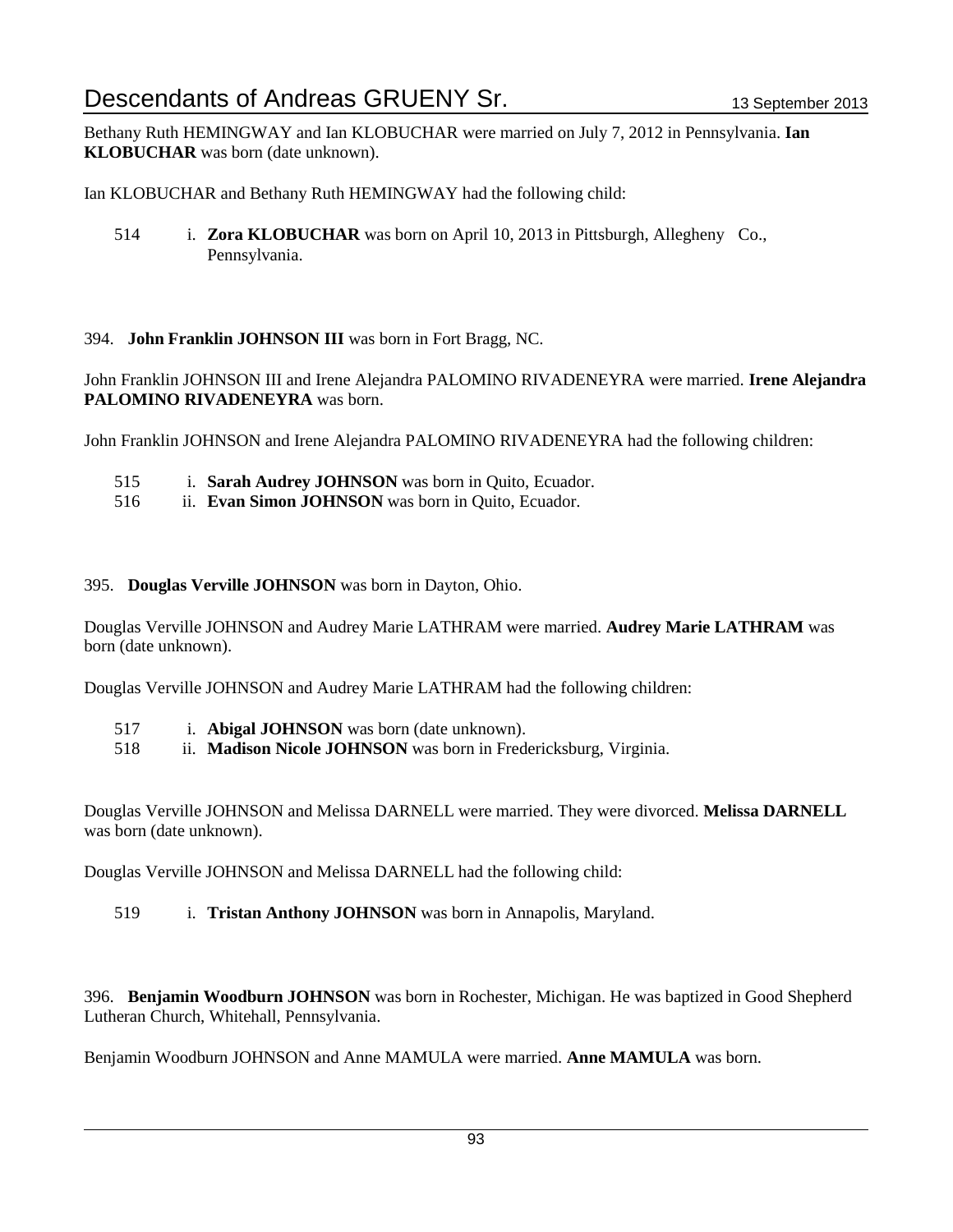## 401. **Hillary Elizabeth ROLLINS** was born.

Hillary Elizabeth ROLLINS and Rand WALDRON were married in American Church in Paris, Paris France. **Rand WALDRON** was born (date unknown).

404. **Brandon Dean GRONAU** was born on June 18, 1980.

Brandon Dean GRONAU and Kelly KUMMER were married. **Kelly KUMMER** was born (date unknown).

405. **Jennifer Kathleen GRONAU** was born on May 23, 1984.

Jennifer Kathleen GRONAU and Unknown BELL were married. **Unknown BELL** was born (date unknown).

410. **Paul Christopher LEECH** was born on March 23, 1974.

Paul Christopher LEECH and Courtney UNKNOWN were married. **Courtney UNKNOWN** was born (date unknown).

414. **Toni Marie LEECH** was born on June 13, 1982. The following information was taken from Toni's mySpace profile in 2009:

2004 to 2005-Duquesne University; Pittsburgh, PA; Graduated: 2005; Degree: Bachelor's Degree; Major: Polysci and Psych; Minor: History

2000 to 2003-Community College Allegheny South;West Mifflin, PA

1996 to 2000-Thomas Jefferson HS; Jefferson Hills, PA;Graduated: 2000

In 2009, Toni works for Cornerstone Television in Wall, Pennsylvania, where her father-in-law is the CEO.

Toni Marie LEECH and Kyle HEMBREE were married. **Kyle HEMBREE** was born (date unknown).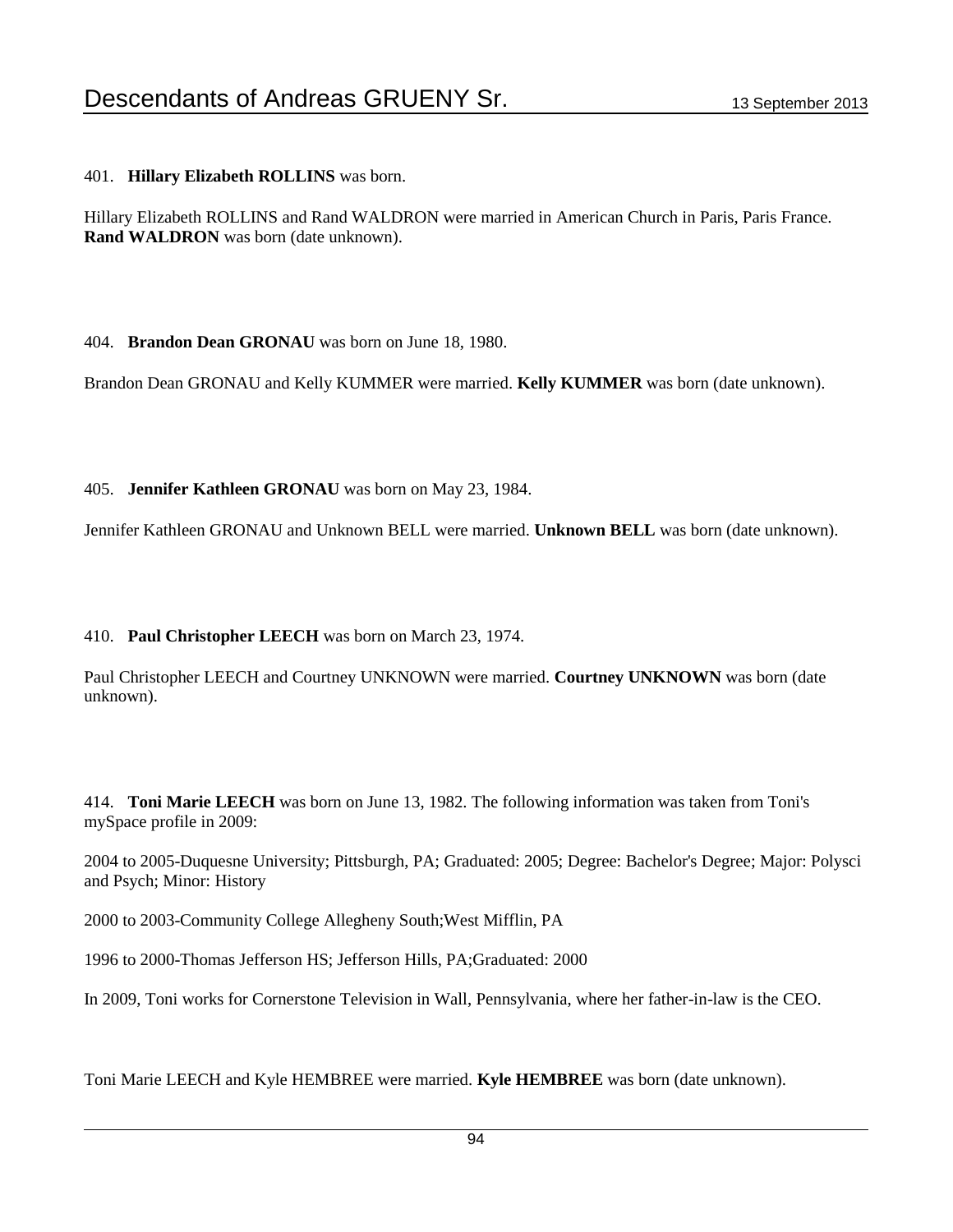## 415. **Casey Renee LEECH** was born on February 8, 1985.

Casey Renee LEECH and Caleb SHIVELY were married. **Caleb SHIVELY** was born (date unknown). The following biography appeared on http://www.fanaticrecords.com/about.php?indexkey=12 on September 8, 2008:

I started getting into music in middle school, when I wanted to buy vinyl records, so I got a whole bunch of Clash and Black Flag albums, which might be worth money if they weren't in such crappy condition.

In high school, instead of having friends I listened to music and watched sketch comedy. I went to Point Park University in downtown Pittsburgh (most people haven't heard of it either). I started off as an Entertainment Management Major, but got way too involved with the radio station, so I graduated with a Radio Broadcast major. I worked at the school's radio station, WPPJ, all my years at college, two years as music director. I live where Williamsburg kisses Bushwick with my wife, where we are lucky enough to have a washer/dryer in our apartment.

Hobbies include: skee ball techniques and discussion, creating slang terms (a "golden oreo" means a hamper), stealing jokes from Zach Galifianakis, and saving money to go to the World Series when the Pittsburgh Pirates make it next year. Favorite artists: Barr, The Halo Benders, Bobby Birdman, Wolf TColonel, The Talking Heads, Quasi and my ideal lead singer for Van Halen would be Norah Jones.

### 421. **Amy Leigh MALENKY** was born on September 17, 1979.

Amy Leigh MALENKY and Rob HEIL were married on April 24, 2000. **Rob HEIL** was born (date unknown).

#### 437. **Thomas Martin GAGE Jr.** was born on November 15, 1975.

Thomas Martin GAGE Jr. and Tena'e Shavonne TERRILL were married on December 16, 2001. **Tena'e Shavonne TERRILL** was born (date unknown).

Thomas Martin GAGE and Tena'e Shavonne TERRILL had the following children:

- 520 i. **Cyrus Martin GAGE** was born on April 19, 2002.
- 521 ii. **Gunner Reed GAGE** was born on February 18, 2005.

438. **Julie Ann GAGE** was born on April 3, 1981.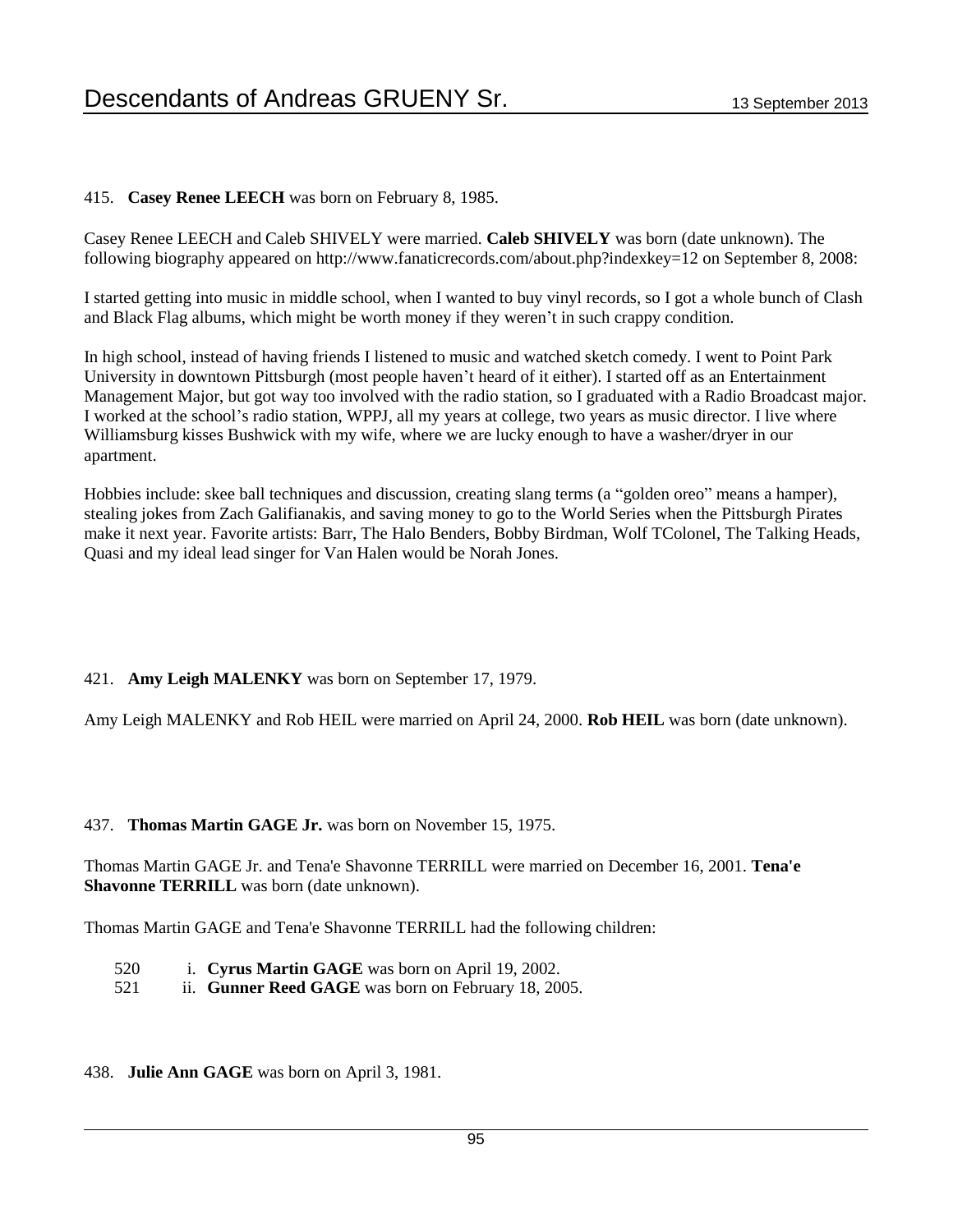Julie Ann GAGE and Darrell Joseph KANIA were married on August 23, 2003. **Darrell Joseph KANIA** was born on September 1, 1973.

Darrell Joseph KANIA and Julie Ann GAGE had the following children:

- 522 i. **Brett Thomas KANIA** was born on July 17, 2007.
- 523 ii. **Bryce Joseph KANIA** was born on March 27, 2005.

468. **Sandra Lee GONZALEZ** was born (date unknown).

Sandra Lee GONZALEZ and James ARANO were married. **James ARANO** was born (date unknown).

James ARANO and Sandra Lee GONZALEZ had the following children:

- 524 i. **James Dominic ARANO** was born (date unknown).
- 525 ii. **Jody Ann ARANO** was born (date unknown).
- 526 iii. **Cort Jason ARANO** was born (date unknown).

#### 469. **William John GONZALEZ Jr.** was born (date unknown).

William John GONZALEZ Jr. and Drinda FULLER were married. **Drinda FULLER** was born (date unknown).

William John GONZALEZ and Drinda FULLER had the following children:

- +527 i. **Christie Lynn GONZALEZ**, married Louis Vaca CABRERA.
- +528 ii. **William John GONZALEZ III**, married Maria GOMEZ; married Jana UNKNOWN.

William John GONZALEZ Jr. and Jody RAUCH were married. **Jody RAUCH** was born (date unknown).

William John GONZALEZ Jr. and Kathy WHITLOCK were married. **Kathy WHITLOCK** was born (date unknown).

William John GONZALEZ Jr. and Lynn Marie OLIVER were married. **Lynn Marie OLIVER** was born (date unknown).

479. **Chad STOCKWELL** was born (date unknown).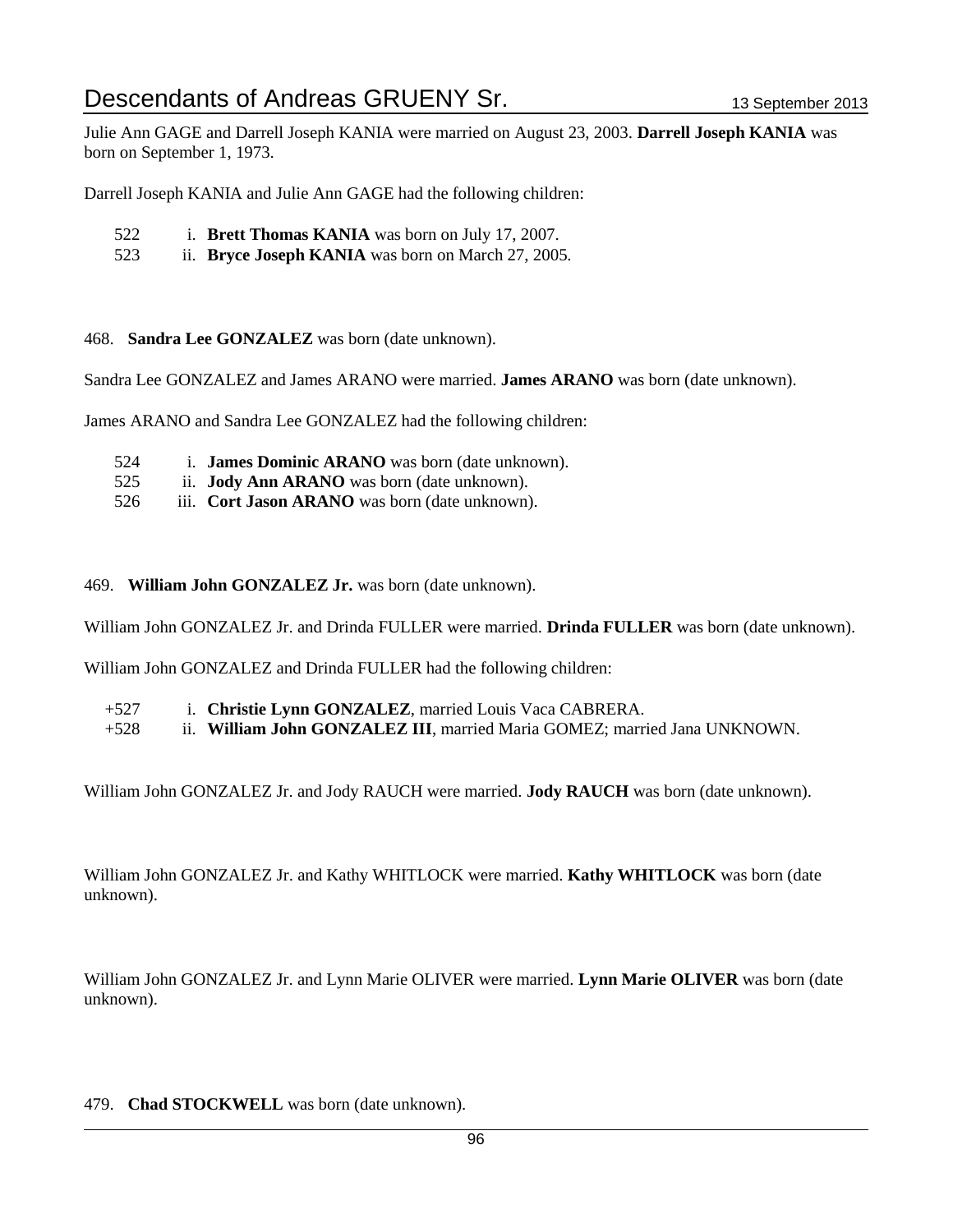Chad STOCKWELL and Kay Lynn JENSON were married. **Kay Lynn JENSON** was born (date unknown).

484. **Lindsey Ann RESCH** was born (date unknown).

Lindsey Ann RESCH and Dameon G. BATES were married. **Dameon G. BATES** was born (date unknown).

495. **Chad G. HAYTON** was born (date unknown).

Chad G. HAYTON and Heather UNKNOWN were married. **Heather UNKNOWN** was born (date unknown).

Chad G. HAYTON and Heather UNKNOWN had the following children:

529 i. **Elizabeth HAYTON** was born (date unknown).

530 ii. **Colin HAYTON** was born (date unknown).

#### 497. **Ryan HAYTON** was born (date unknown).

Ryan HAYTON and Kim PECK were married. **Kim PECK** was born (date unknown).

Ryan HAYTON and Kim PECK had the following child:

531 i. **Karisa Ann HAYTON** was born (date unknown).

#### 499. **Jared Matthew HAYTON** was born (date unknown).

Jared Matthew HAYTON and Jaime Marie ABBASCIA were married. **Jaime Marie ABBASCIA** was born (date unknown).

Jared Matthew HAYTON and Jaime Marie ABBASCIA had the following child:

532 i. **Savannah Rene HAYTON** was born (date unknown).

#### 502. **Gregory George REICHMUTH** was born (date unknown).

Gregory George REICHMUTH and Annabelle UNKNOWN were married. **Annabelle UNKNOWN** was born